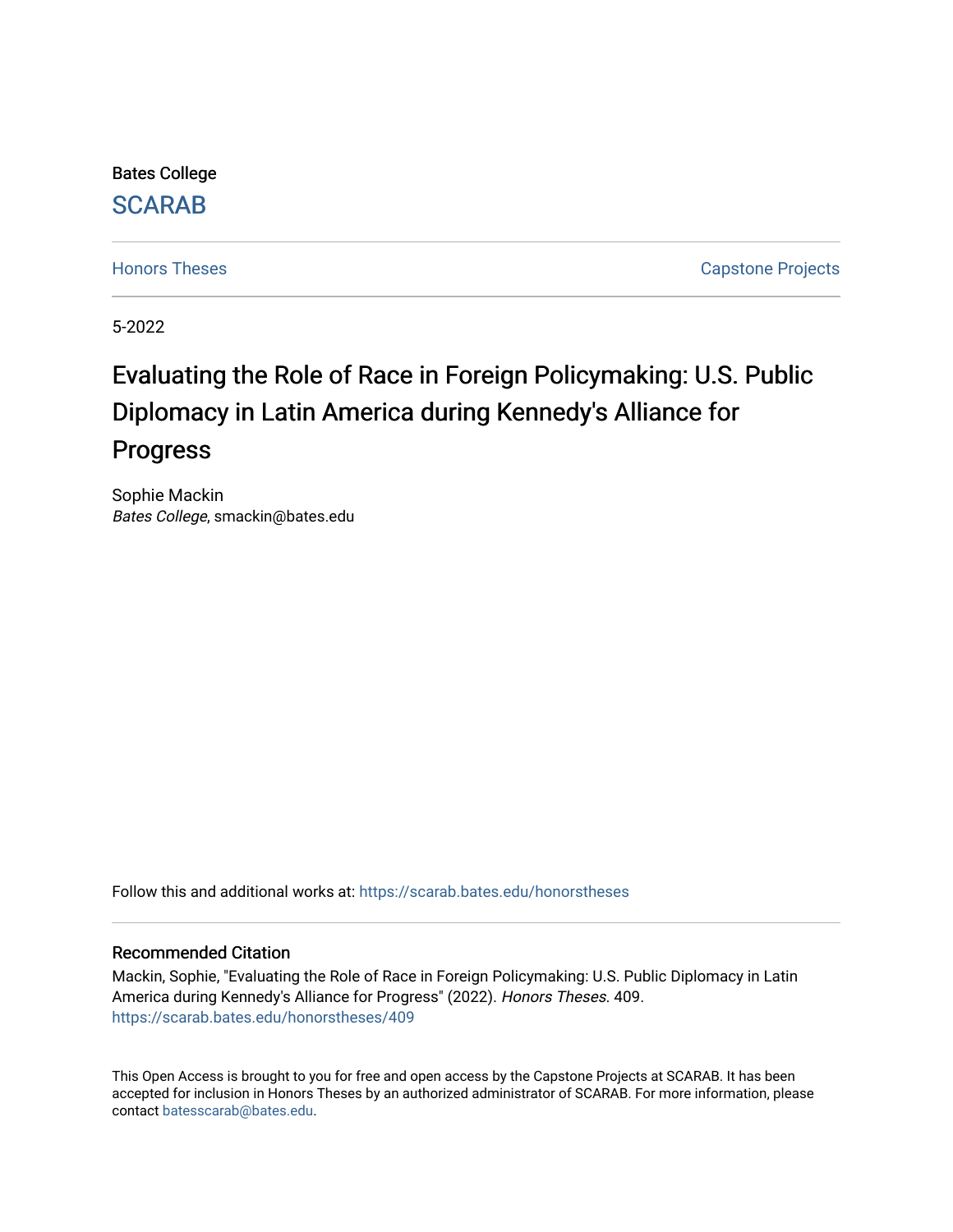**Evaluating the Role of Race in Foreign Policymaking: U.S. Public Diplomacy in Latin America during Kennedy's Alliance for Progress**

> An Honors Thesis Presented to The Faculty of the Department of Politics In partial fulfillment of the requirements for the Degree of Bachelor of Arts

> > By Sophie Mackin

Lewiston, Maine May 2, 2022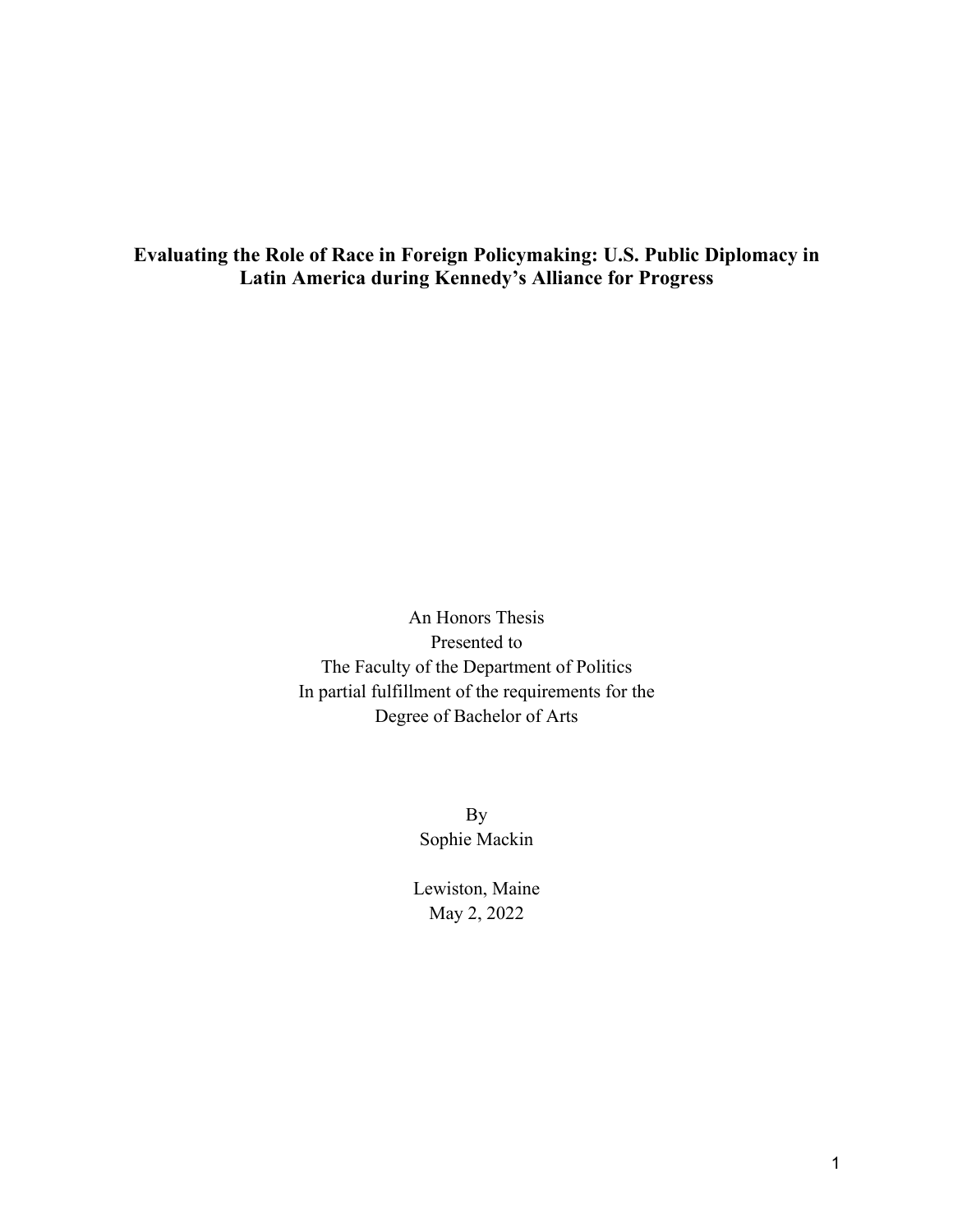### **Acknowledgements**

I am so grateful for everyone who encouraged me and believed in me this year as I worked on this thesis.

First and foremost, I would like to thank my thesis advisor, Professor Jim Richter, who guided me through this entire process and helped me narrow and organize my thoughts at every stage. Thank you for reminding me that research is not always linear and that it is normal to encounter unforeseen twists and turns along the way.

I would also like to thank my major advisor, Professor Clarisa Pérez-Armendáriz. Thank you for your feedback during the proposal stage of this process that helped me define my topic. And thank you for your mentorship over the past few years and supporting my interest in studying the intersections of Latin American studies and politics.

To my friends, roommates, and teammates — thank you for letting me vent to you about my stress and for always hyping me up in moments of self-doubt. You have made this year and my time at Bates such a special experience, and you mean the world to me.

Lastly, I'd like to thank my family for their constant support and for always encouraging me to challenge myself and make the most of my education. To my mom, dad, and aunt Nancy, thank you for talking through my ideas with me and pushing me to dig deeper. Most of all, thank you to my sister Charlotte, my best friend, for being my rock and for giving the best pep talks. I'm extremely lucky to have you in my life, and I don't know how I would have gotten through the past four years at Bates without you and our (daily) FaceTime calls.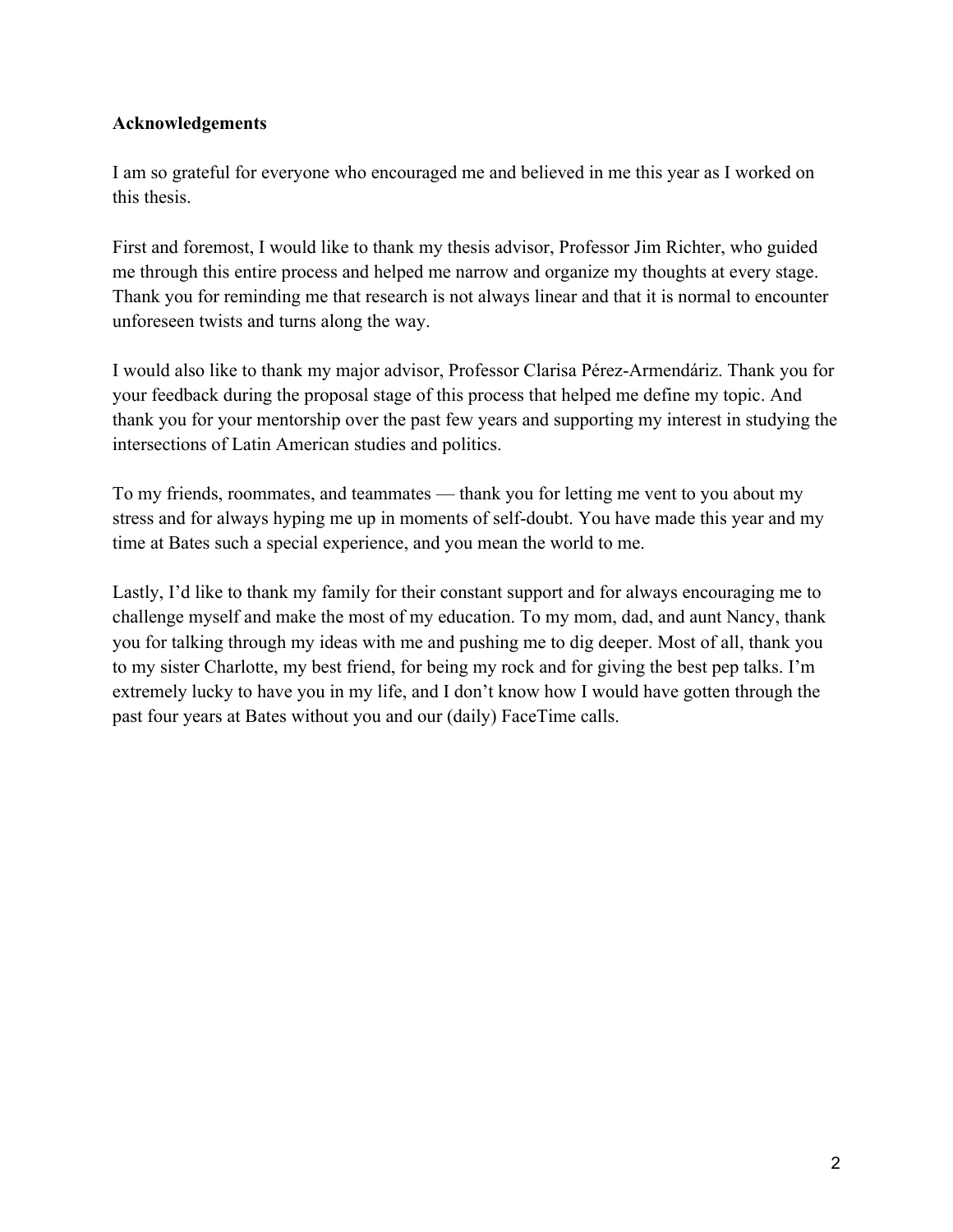## **Table of Contents**

Abstract – 4

Introduction  $-5$ 

Chapter 1: Literature Review – 14

Chapter 2: Race & U.S.-Latin American Relations – 25

Chapter 3: The Alliance for Progress, Modernization, & U.S. Exceptionalism – 35

Chapter 4: Race & Modernization – 48

Chapter 5: Analysis of Archival Sources – 57

*Documents related to the Alliance for Progress* – 57

 *United States Information Agency internal documents* – 70

 *USIA films* – 81

Conclusion – 110

Bibliography – 113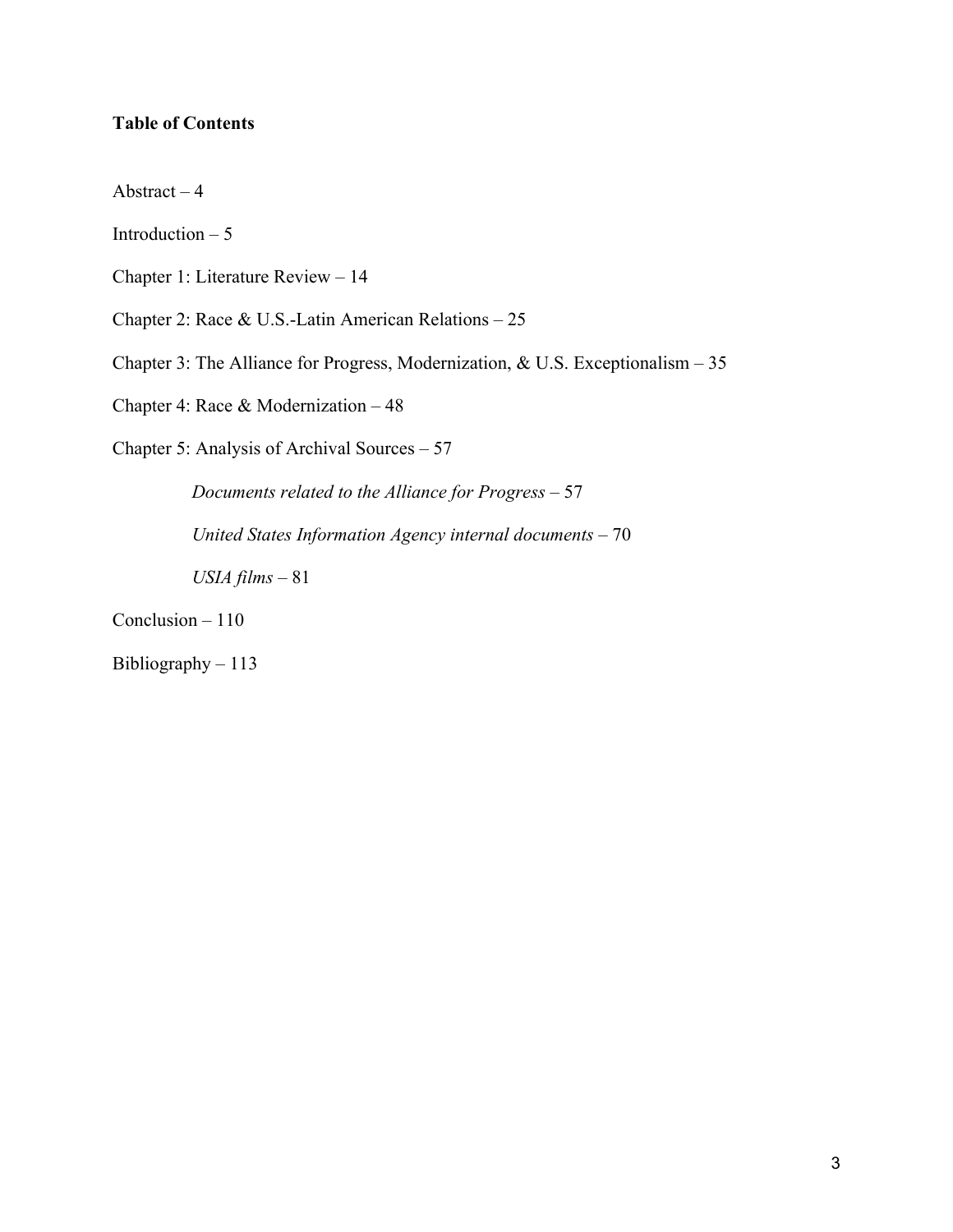#### **Abstract**

This thesis examines how racial assumptions influenced U.S. public diplomacy in Latin America during the Alliance for Progress program in the early 1960s. As a soft power mechanism, public diplomacy aims to shape the mindsets of a targeted group by appealing to their cultural values and creating a receptive environment to promote certain ideas. However, the identities and beliefs of the policymakers behind this work often define the methods they choose and the impact they can have. This thesis thus grapples with the question of how the U.S. balances its formal foreign policy positions with more informal forces, such as race, identity, and culture, that are woven into institutions and public thought. I analyzed internal documents from the United States Information Agency (USIA) archives as well as memorandums from the Kennedy administration and Department of State to gain insight into the assumptions motivating foreign policy decisions in Latin America. Then, I evaluated ten USIA films to compare their themes with those in the internal correspondences and research. Although overt expressions of white supremacy are no longer present in these sources, I found that ideas about modernization and the exceptionalism of the U.S. model, which are still inherently tied to whiteness, remain. I argue that this framing is a response to the movements to rearticulate racial identity domestically and internationally during the 1960s. These findings show that while U.S. foreign policy shifts as cultural norms evolve, core institutions of U.S. identity have withstood these changes.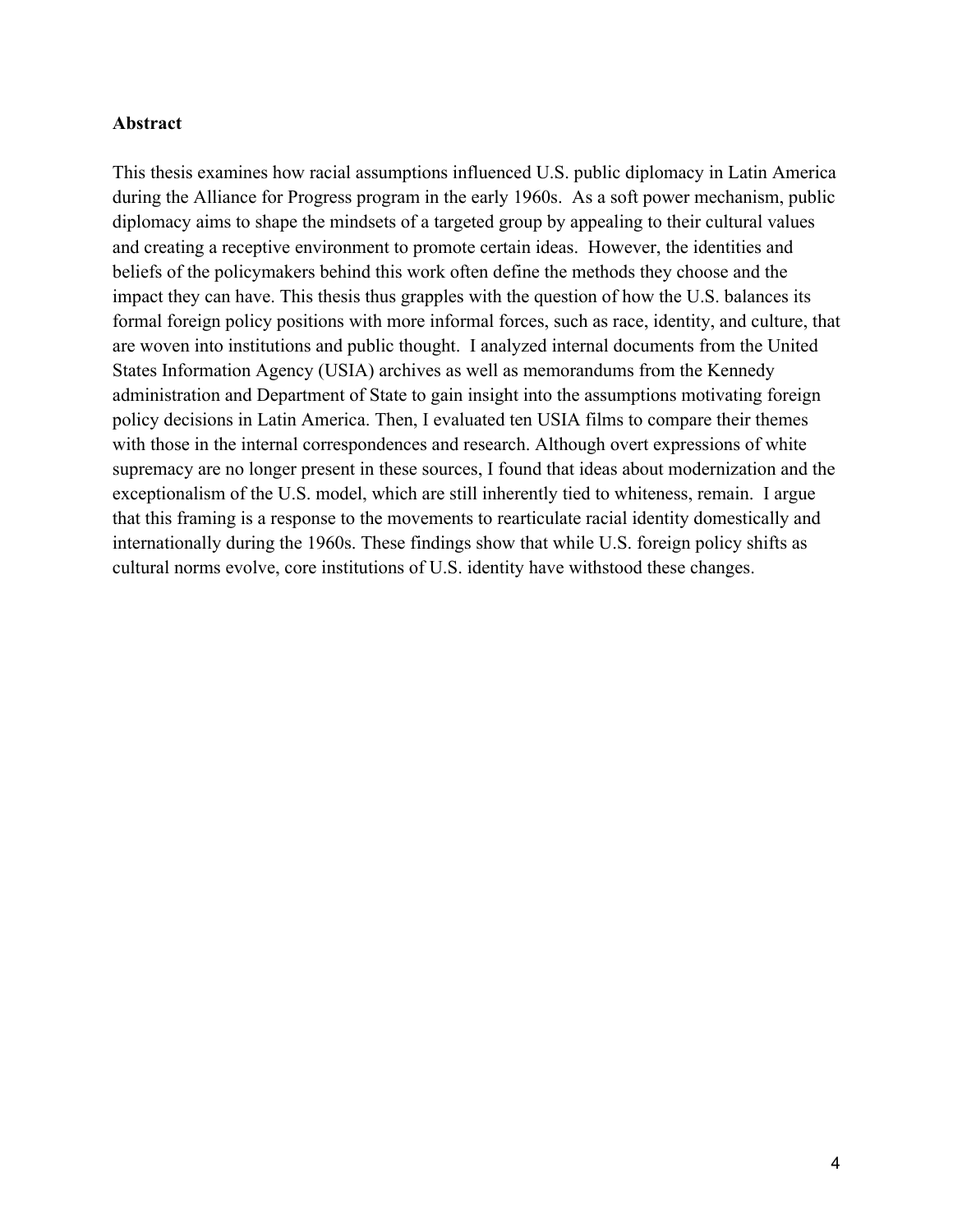#### **INTRODUCTION**

The United States' approach to foreign policy is a direct outcome of its national identity and the dominant institutions and ideological visions that it is based on. Some of these guiding beliefs are spelled out in the nation's founding documents like the Constitution, while others are not necessarily transcribed into law or voiced explicitly by politicians and are instead reinforced and rearticulated through evolving social and cultural norms. Conceptions of race and class are examples of these more subtle elements that are embedded into the motivations and strategies behind U.S. foreign policy. As the public conversation about these topics shifts over time, so does the way they appear in statements of policy.

The 1960s were a defining cultural moment in U.S. history in terms of ideas about race, which were being rearticulated and renegotiated at home during the Civil Rights Movement as well as abroad through the growing rhetoric about the "Third World." President Kennedy's Alliance for Progress program is a representation of the United States' foreign policy shift that resulted from these new dynamics. The Alliance for Progress shows how the U.S. was able to sanitize the role of white supremacy in its foreign policy while still asserting the dominance of the U.S. model and the aspects of U.S. identity that are inherently tied to whiteness, specifically in its emphasis on modernization, U.S. exceptionalism, and the U.S. mission to promote civilization. This framing was able to get across many of the same ideas without mentioning race so that the messaging could be palatable to the rest of the world as well as to the U.S. population.

The 1960s and the Alliance for Progress marked a turning point in the United States' understanding of its relationship with Latin America, as the U.S. seemed to claim some accountability for its history of intervention and recognizing the roots of distrust. However, even during this period of more concerted efforts to uplift Latin America and improve the inter-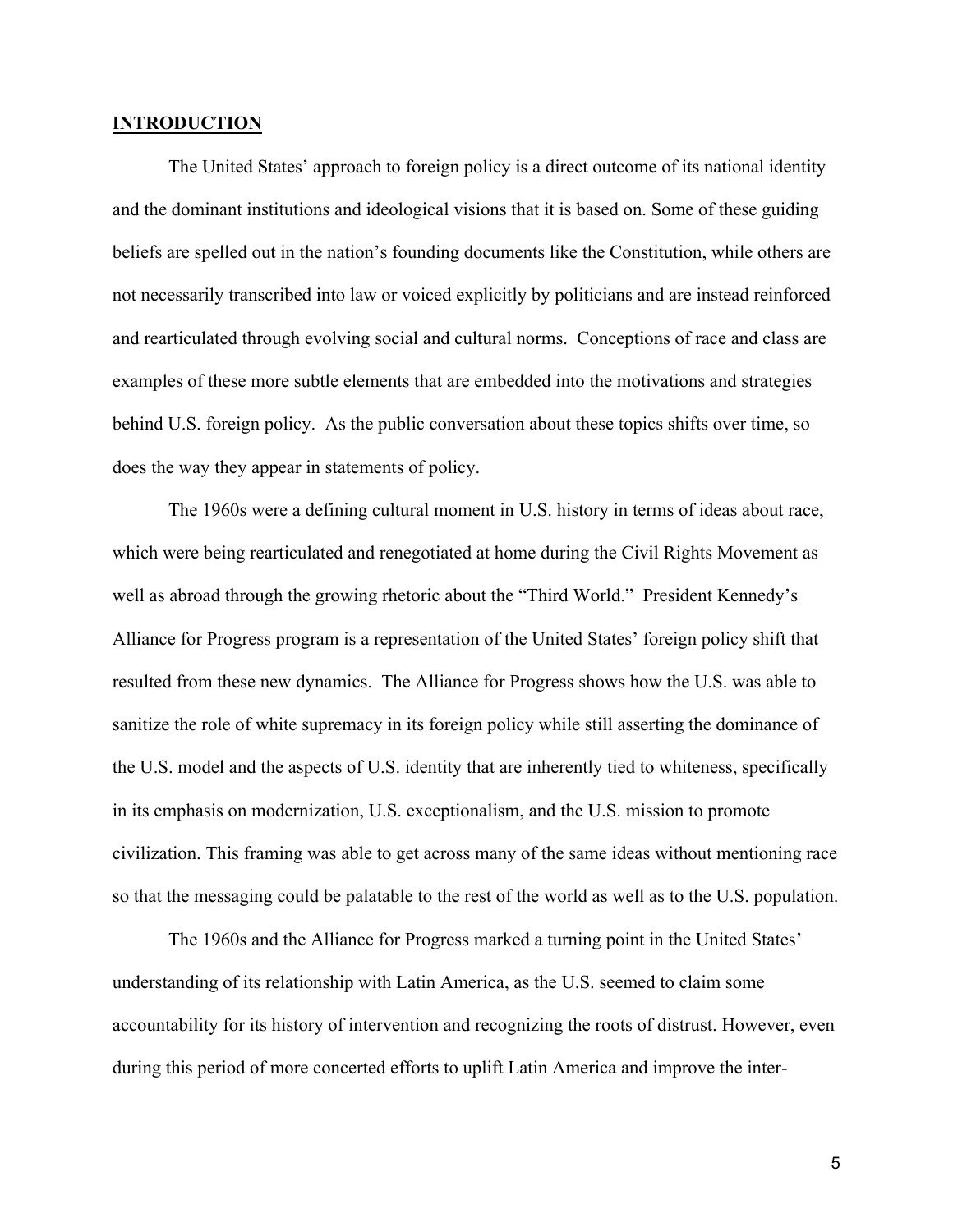American relationship, the U.S. foreign policy approach was still defined by the notion that its model for modernization is the best model for other countries as well. The key thread throughout my thesis will be grappling with the tension between the United States' formal foreign policy positions and the more informal forces, such as constructions of race, identity, and culture, that become structurally embedded in those foreign policy positions regardless of stated intention. Specifically, I will be examining the ways in which the Alliance for Progress, a program that claimed to have the goal of helping Latin Americans help themselves, still embodies the beliefs that characterize the United States as "a manly, racially superior, and providentially destined 'beacon of liberty,' a country which possesses a special right to exert power in the world."1

To do so, I will be looking at U.S. public diplomacy efforts during the first years of the Alliance for Progress and examining how the United States Information Agency (USIA) as well as the Kennedy administration and the Department of State attempted to market the U.S. model to Latin America. As one of the leading governing bodies for U.S. public diplomacy, the USIA was in charge of directly interacting with other countries to gain their trust and promote U.S. ideals. Therefore, on one hand, in striving to bolster America's image abroad, the USIA inevitably had to respond to the state of race relations at home, and the 1960s during the Civil Rights Movement were a period in which U.S. racial tensions were widely broadcasted. On the other hand, U.S. identity is ultimately rooted in racial hierarchy, so constructions of race have shaped its foreign policy decisions since its founding.

I hypothesize, therefore, that assumptions motivated by race and American superiority will continue to be apparent in the United States' public diplomacy efforts, even though the USIA was working to positively portray domestic race relations abroad as well as repair strained

 <sup>1</sup> Walter L. Hixson, *The Myth of American Diplomacy: National Identity and Foreign Policy*. New Haven, CT: Yale University Press, 2008, 1.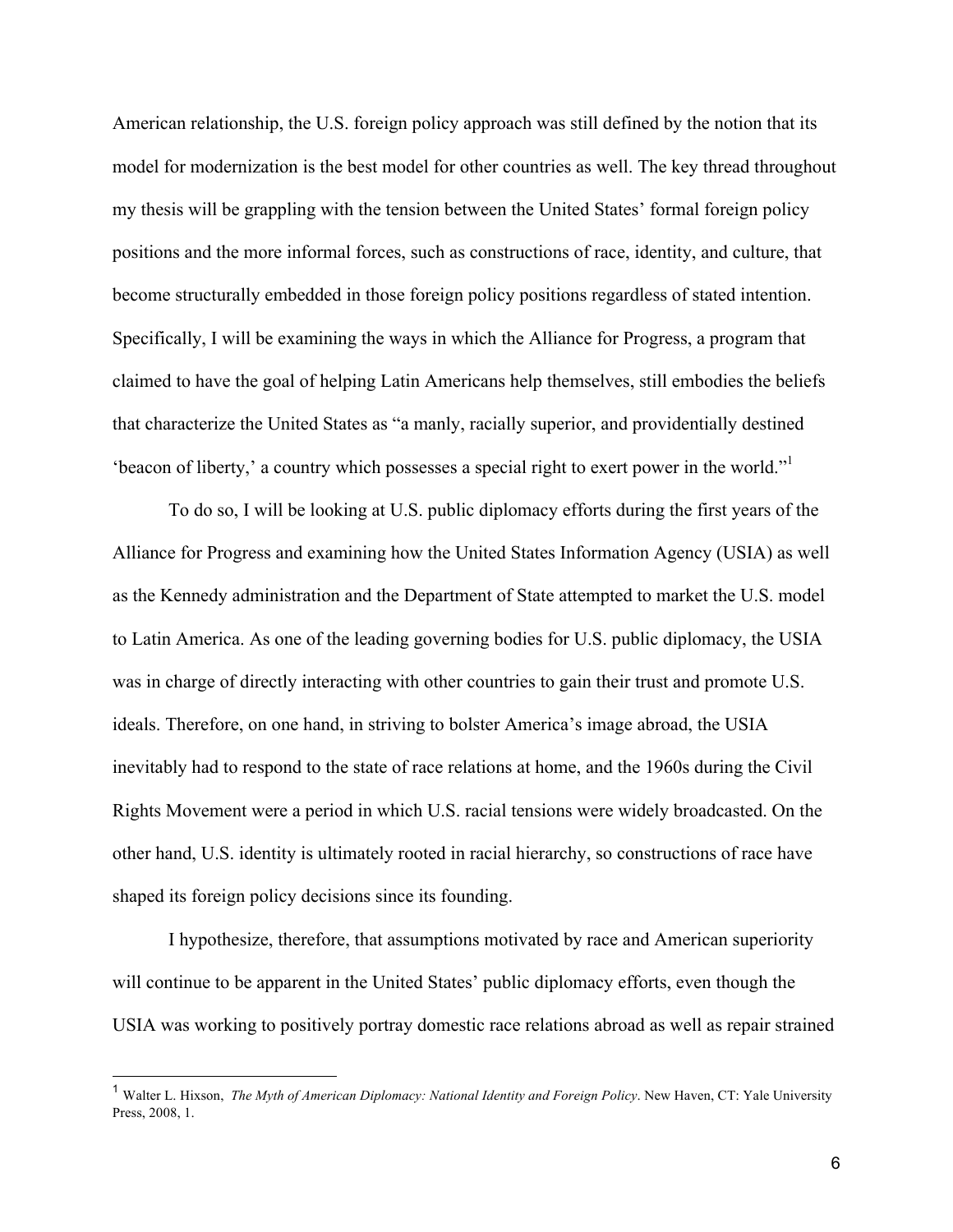international relations rooted in the legacies of colonialism, paternalism, and intervention. My thesis will aim to dissect the impacts of these factors within the context of Latin America, a region that has been uniquely racialized through U.S. discourse and policy through history. The Cold War context of the 1960s also brings an added element to the racial dimensions of foreign policy with the creation of the "Third World" designation for Latin America and the changing power dynamics in the global order. Importantly, the theories about modernizing the Third World gained increased momentum during this period and allowed the United States to frame its interventions in Latin America as acts of generosity and salvation.

#### **Public Diplomacy & the USIA**

I chose to focus primarily on U.S. public diplomacy because it is a subsection of foreign policy that places particular emphasis on the role of culture and was especially relevant during the Cold War, a conflict in which ideology and public opinion were important battlefields. Soft power was one of the most sought after resources during the Cold War because it is not coercive and instead involves the ability to shape the preferences of others by influencing their mindsets to match yours.<sup>2</sup> Soft power uses tools of culture, values, and policies to draw in these target populations and convince them of the morality and legitimacy of a certain ideology.<sup>3</sup> Joseph S. Nye Jr. said it best: "Attention rather than information becomes the scarce resource."<sup>4</sup> During the Cold War in particular, attention was power, and those in charge of the narrative that garners the most attention became the most powerful.

 <sup>2</sup> Joseph S. Nye, "Public Diplomacy and Soft Power." *The Annals of the American Academy of Political and Social Science* <sup>616</sup> (2008): 95.

 $3$  Nye, "Public Diplomacy and Soft Power," 96.

<sup>&</sup>lt;sup>4</sup> Nye, "Public Diplomacy and Soft Power," 99.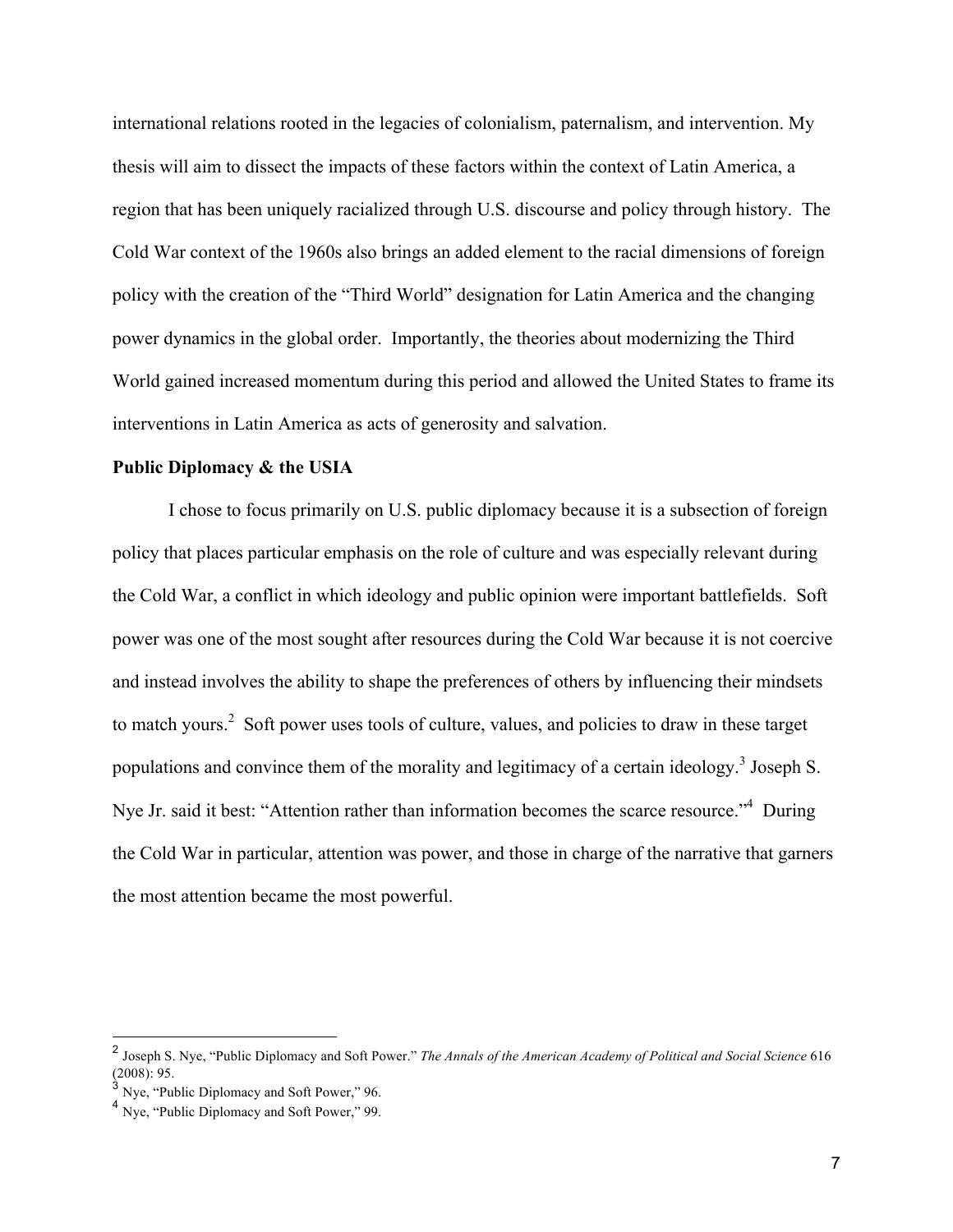The term "public diplomacy" was coined in the United States in the 1960s as a preferred alternative to "propaganda," which carried negative connotations by that point.<sup>5</sup> Public diplomacy appeals to the cultural values of a targeted group, aiming to communicate with the people directly, not just their governments. Scholars still do not have a consensus on a clear definition of public diplomacy, though several models have been proposed. Early definitions in the 1980s described public diplomacy as direct communication with foreign populations, aiming to influence their thinking and eventually their governments' thinking; these earlier definitions also implied that only governments used public diplomacy. By the 1990s, scholars provided more specificity, identifying the actors and content involved in public diplomacy and emphasizing the importance of private individuals and groups as well.<sup>6</sup> In the early 2000s, scholars started to use the term "new public diplomacy" (NPD) to define the interactivity between states and non-state actors, two-way communication, media framing, information management, public relations, and nation branding, among other strategies.<sup>7</sup> For example, today, social media would be a powerful tool for public diplomacy.

Typically, the vehicles for public diplomacy are the public's existing cultural systems such as radio stations, films, newspapers, magazines, and television broadcasts. Public diplomacy is more than propaganda because it involves a long-term process of building up credibility and creating an environment that is receptive to communication of policy goals. Public diplomacy has evolved since the Cold War, but because this thesis is focusing on the 1960s, the Cold War model will be most relevant: "The assumption was that if public opinion in

 <sup>5</sup> Kadir Jun Ayhan, "Competition for Hearts and Minds: Cold War Public Diplomacy," *International Studies Review* 22 (2020): 988.

<sup>6</sup> Eytan Gilboa, "Searching for a Theory of Public Diplomacy." *The ANNALS of the American Academy of Political and Social Science* 616, no. 1 (2008): 57.

Gilboa, "Searching for a Theory of Public Diplomacy," 58.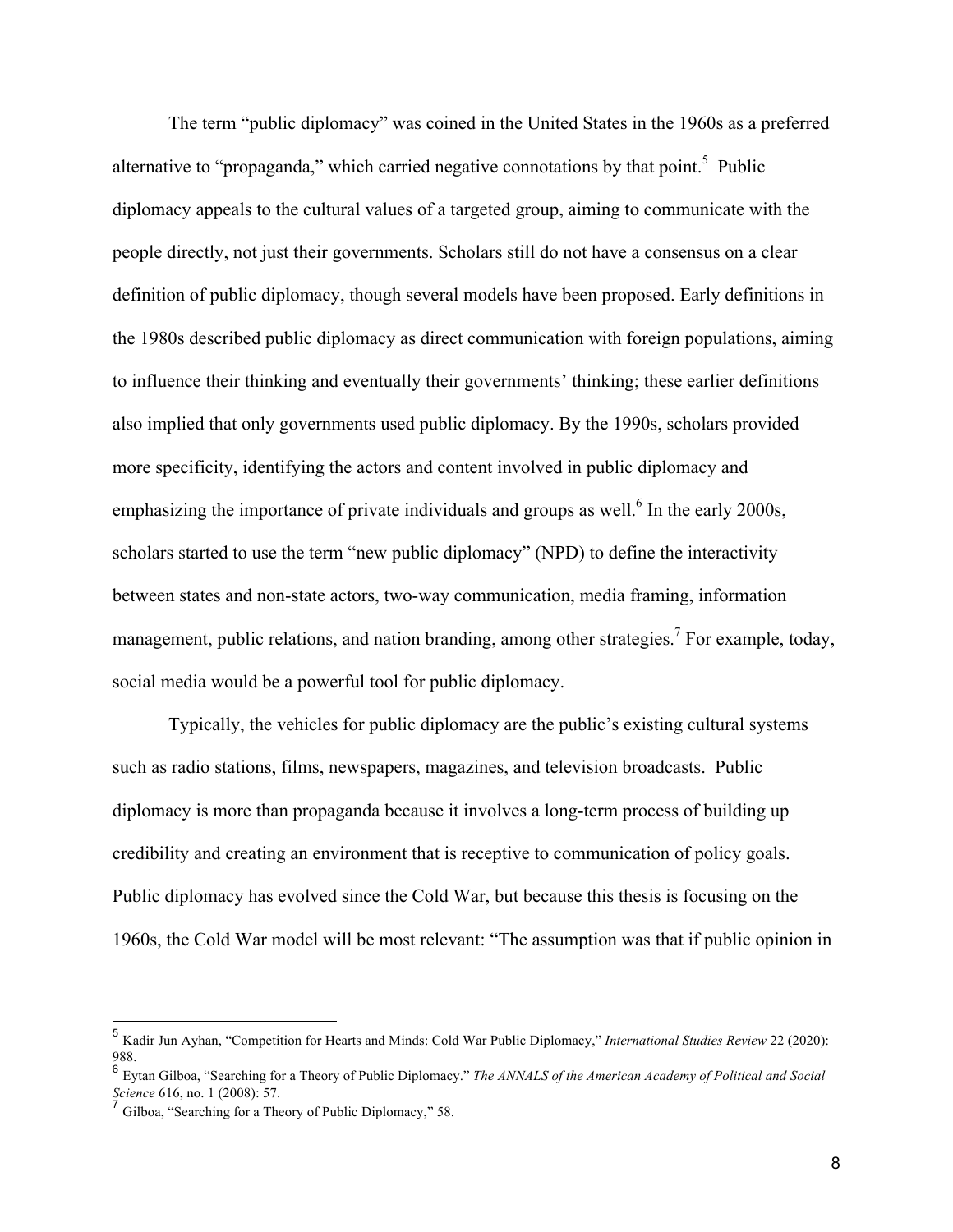the target society is persuaded to accept a favorable image of the other side, it will exert pressure on its government to alter existing hostile attitudes and policies."<sup>8</sup> Understanding the target society, its own identity, and its perception of American identity was crucial to this process. As Joseph S. Nye Jr. states, "effective public diplomacy is a two-way street that involves listening as well as talking."<sup>9</sup> Therefore, U.S. public diplomats had to cater specific messages to the different countries they were working in, and extensive research about the history of the region, as well as its relations with the U.S., was required in order for any sort of "persuasion" of public opinion to occur.

My thesis will involve critically examining the branch of the U.S. government that was dedicated to public diplomacy during the Cold War: the U.S. Information Agency (USIA), known abroad as the U.S. Information Service (USIS). The USIA was an independent executive agency founded during the Eisenhower administration in 1953. Its mission was to "understand, inform and influence foreign publics in promotion of the national interest, and to broaden the dialogue between Americans and U.S. institutions, and their counterparts abroad."<sup>10</sup> The four arms of the Agency were the International Bureau of Broadcasting, the Bureau of Educational and Cultural Affairs, the Bureau of Information, and the Bureau of Management.<sup>11</sup> During the peak of the Cold War, the USIA was in charge of communications for over 150 countries and had an operating budget of \$1 billion after the fall of the Berlin Wall.<sup>12</sup>

 <sup>8</sup> Gilboa, "Searching for a Theory of Public Diplomacy," 59.

<sup>9</sup> Nye, "Public Diplomacy and Soft Power," 103.

<sup>10</sup> William M. Chodkowski, "Fact Sheet - The United States Information Agency," The American Security Project. November 2012.

<sup>11</sup> Office of the Federal Register. "United States Information Agency." In *The United States Government Manual*. Washington DC: Government Printing Office, 1995.

<sup>12</sup> Chodkowski, "Fact Sheet - The United States Information Agency."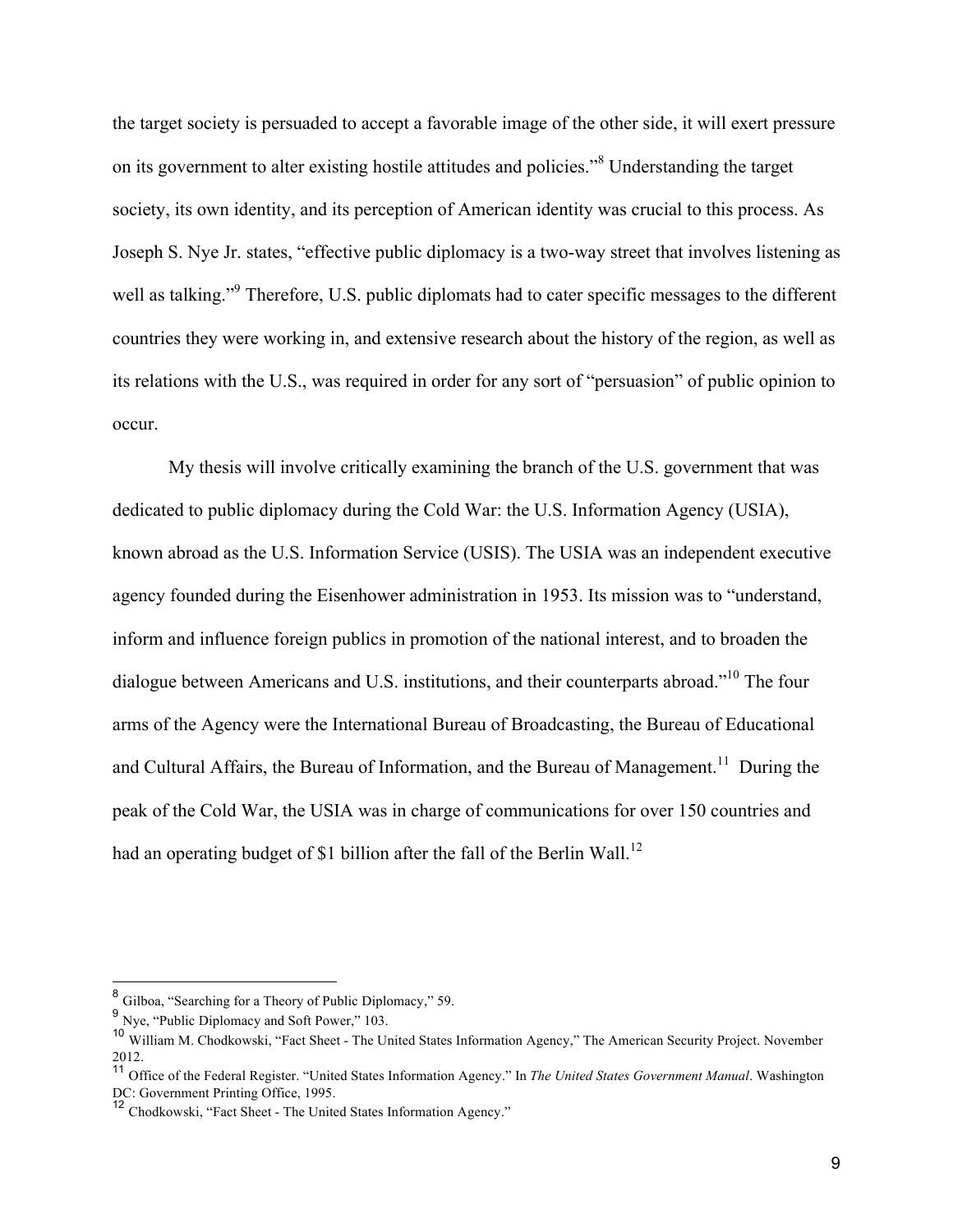The primary elements guiding USIA activities were the desire to understand foreign public opinion in order to help clarify U.S. policy decisions as well as to "inform others about American life and values, policies, and interests as a nation; and, if possible, to eliminate misperception and move others to action in ways that serve the national interest."<sup>13</sup> The USIA spearheaded U.S. public diplomacy efforts to uplift American positions and policies abroad through international broadcasting, publication of materials, as well as cultural and educational exchanges.<sup>14</sup> Some examples of their materials distributed abroad included movies, radio broadcasts, books about U.S. culture, press and publication services, exhibitions, scientific magazines, and research program opportunities. Looking at some of these materials and documents from the USIA will provide a unique perspective into the way that the U.S. government understands U.S. identity; by examining how they hoped to market the U.S. abroad and how they refashioned different aspects of U.S. identity to serve different audiences and goals, I will be able to gain greater insight into the tension between the formal and informal forces affecting U.S. foreign policy.

In chapter 1, I will discuss the theoretical framework of constructivism, which serves as the foundation of my argument about the relationship between U.S. foreign policy and U.S. identity. Constructivism holds that actions and behaviors are informed by social context and cultural norms as they evolve. This lens helps provide insight into the process of "othering" and how national identity construction facilitates that process through both domestic and international forces. This chapter will also cover the social construction of race and the notion of civilization, which are products of repeated and continuous efforts of social categorization. Both

 <sup>13</sup> Office of the Federal Register, "United States Information Agency."

<sup>14</sup> Chodkowski, "Fact Sheet - The United States Information Agency."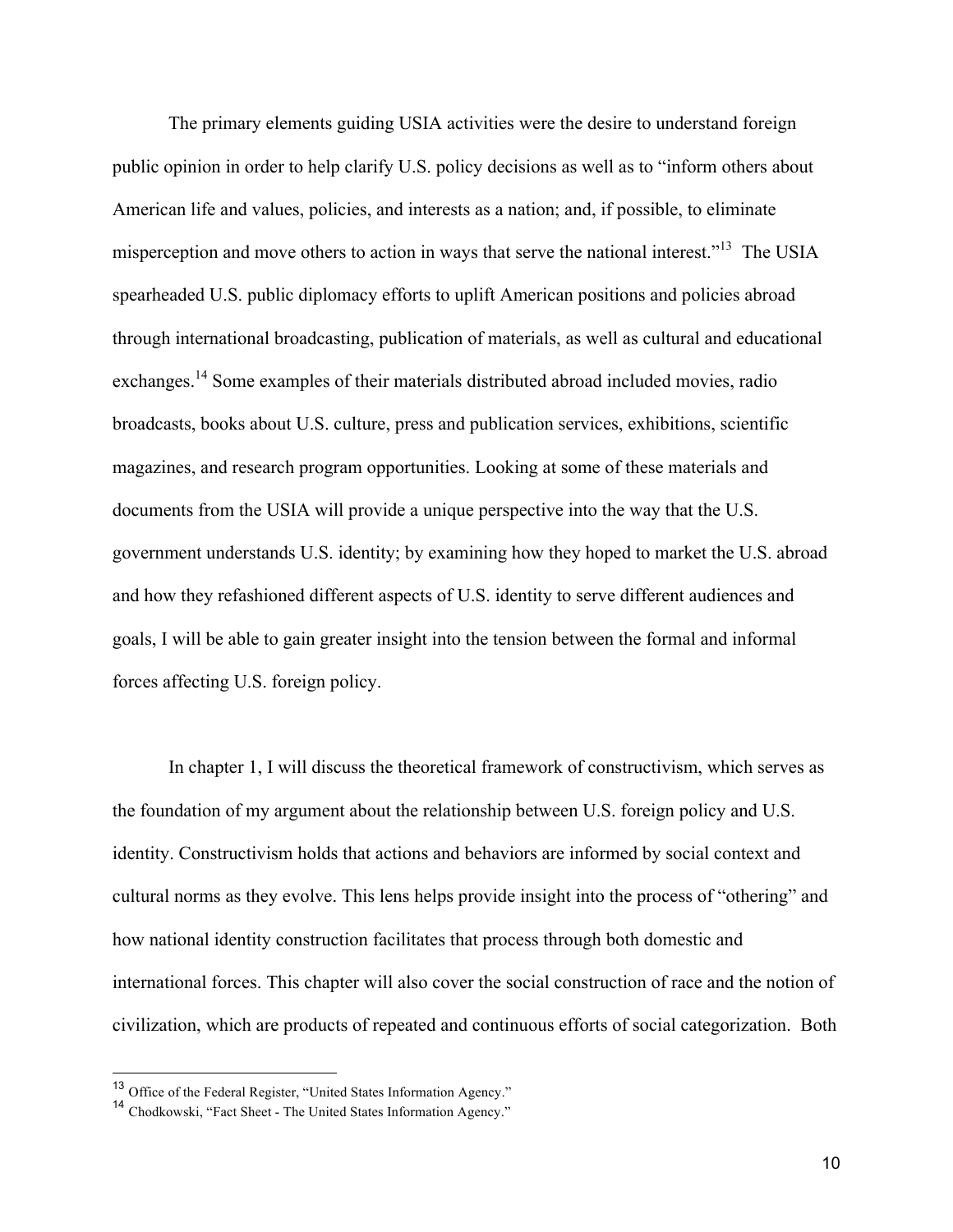are tied to the politics of state-building and the efforts from Western societies seeking to impose a racialized hierarchy internationally. In the United States specifically, state-building and racemaking processes merged to create its unique ideas of American exceptionalism. To conclude the chapter, I will unpack the work of several leading scholars who connect the "myth of America" to U.S. racial ideology and how U.S. foreign policy is made.

In chapter 2, I will dive into the history of U.S.-Latin American relations and how the role of race has evolved over time. To show how U.S. racial ideology is reflected at home as well as abroad, I begin the chapter by looking at racialized rhetoric and policies directed toward Latinx immigrants in the United States. I examine the nativist rhetoric about Mexican immigrants and the range of stereotypes about their character as lazy, filthy, ignorant, primitive, and resistant to assimilation. These characterizations and ideas of paternalism were similarly present in the nature of U.S. foreign policy over the same time period. Because of their entrenched judgments about Latin Americans, U.S. policymakers often expressed their motivation to "civilize" and "Americanize" the indigenous populations. The standards for civilization were frequently invoked in U.S. political rhetoric, especially through the use of the frontier as a boundary between savagery and civilization. Lastly, I discuss the evolution of U.S. policies in Latin America from expansionism to armed intervention to the "good neighbor" mindset that led to the Alliance for Progress in the 1960s.

In chapter 3, I first provide background about the Alliance for Progress and the history behind its creation as well as some of the Cold War motivations. Then, I will highlight the program's roots in modernization theory and how the ideas of modernization echo the pillars of U.S. identity. I will discuss how modernization theories have been applied to foreign policy and intervention in Latin America as well as how the notion of "development" became the basis of

11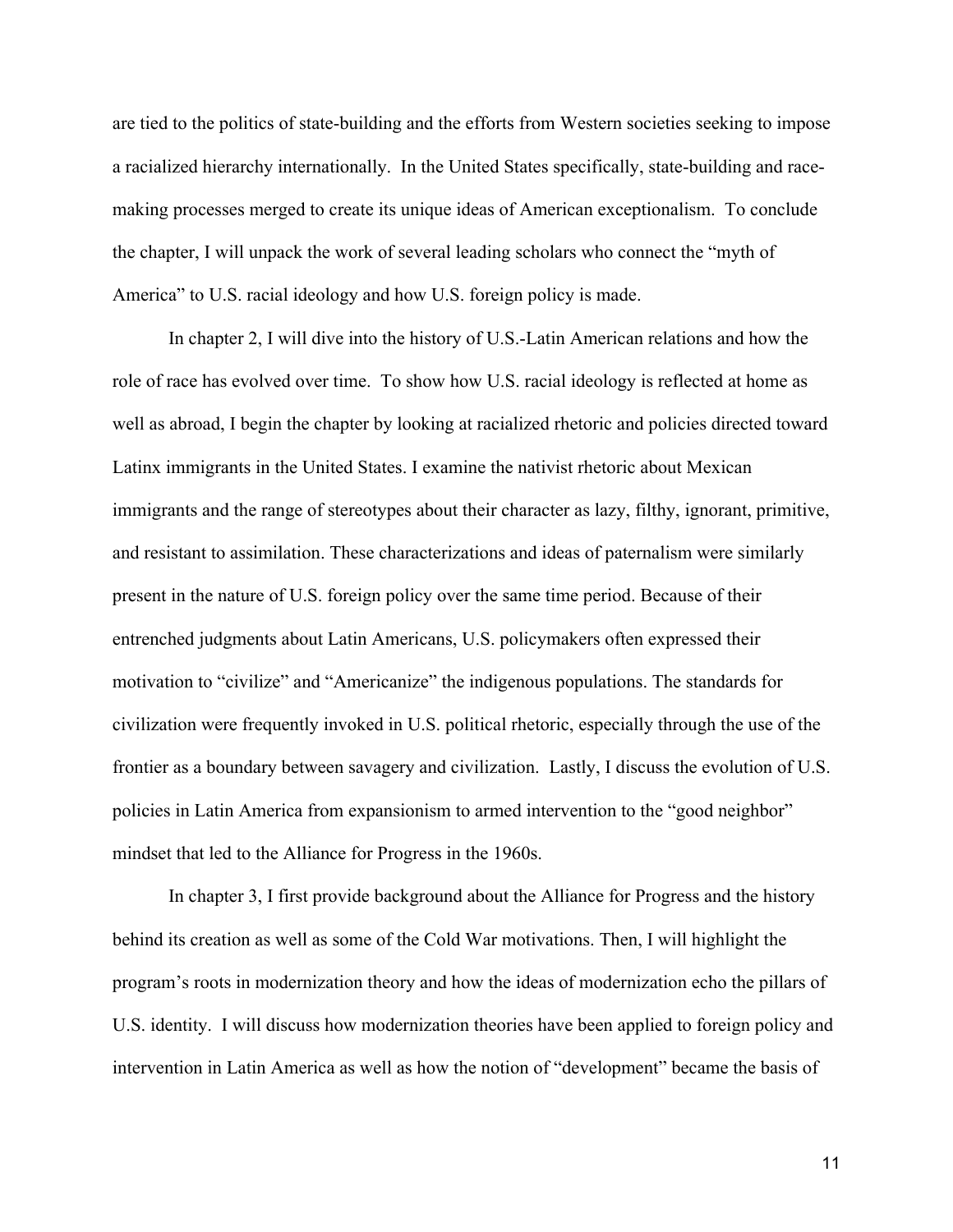U.S. assistance programs in the region by the 1960s. Within this context, I will stress the connection between modernization and U.S. exceptionalism, as the U.S. has long taken pride in being the most modern nation and the most capable of imparting the wisdom of modernization in other countries.

In chapter 4, I will contextualize the 1960s as an era of racial formation and rearticulation. I will summarize Omi and Winant's theories about the reciprocal relationship between racial movement mobilization and formal politics that can lead to a reframing of identity. Omi and Winant posit that there was a paradigm shift in the 1960s in which the public's demands amidst growing social movements became less supportive of the ethnicity paradigm, which advocates for assimilation, and instead had a new focus on class and nation-based paradigms. The class perspective views race in the context of the constraints that racial minorities experience in terms of economic mobility, while the nation-based perspective emphasizes that racial ideologies and categories are fundamentally rooted in colonialism.

Because the ideas of the class and nation-based paradigms represented a threat to the theories of modernization and American greatness, I suggest that the Alliance for Progress was an effort to reassert the ideas of the ethnicity paradigm and restore its prominence at the institutional level by promoting the U.S. development model as a framework that all should assimilate to and learn from. Then, I will discuss the rearticulation of race in regards to international politics during the rise of "Third World" rhetoric. In particular, I will analyze how the racialization of the Third World and the perception that formerly colonized people aren't capable of governing themselves pervade into foreign policy. Lastly, I will show how modernization leads to attitudes of white saviorism and a narrative of morality surrounding U.S. intervention in the Third World while still maintaining a hierarchy in the global order.

12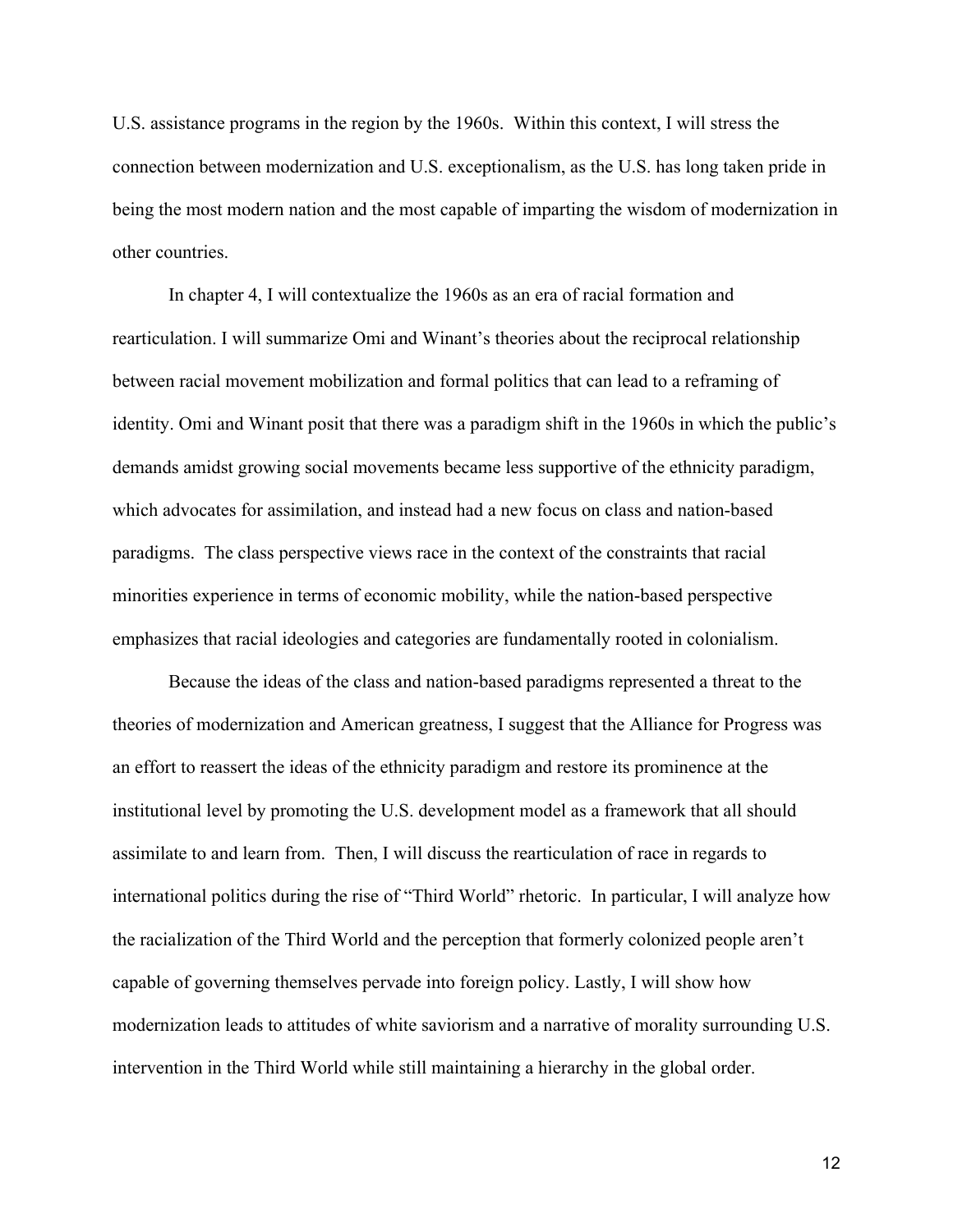Then, I will analyze three categories of archival data. The first section will cover documents related to the Alliance for Progress, such as speeches, internal memorandums, research reports, and meeting notes from members of the Kennedy administration. I organize the section according to three major themes I found in the documents: efforts by the U.S. to understand the roots of the tension in their relationship with Latin America, an emphasis on inciting a middle class revolution in Latin America, and the idea that Latin America is too stubborn to help itself. I will show evidence in the documents that speaks to each of these themes and how they uphold the previously discussed patterns of U.S. superiority, racial thinking, and modernization.

The second section of archival data will cover documents from the United States Information Agency, including foreign policy backgrounders, research memos, and guidelines for programming in Latin America. The three themes that stood out in reading these sources were the importance of cultivating an image of the U.S. as a strong yet benevolent power, projecting sincerity and a new progressive mindset, and targeting specific regions and groups based on assumptions about class, education, and occupation. The goals and themes articulated in these documents also manifest in the last section, which is a discussion of ten USIA films from the time period. The first three films, which follow President Kennedy on his trips to Latin America, highlight the strength of the U.S. and portray leaders like Kennedy as white saviors for the region.

The next three films are about the progress of several Colombian villages that were able to get past their distrust of outsiders and accept that U.S. help will bring them forward into modernity. Meanwhile, the last four films respond to the perceptions of racial unrest during the Civil Rights Movement in the U.S. and work to convey that U.S. laws are on the side of racial

13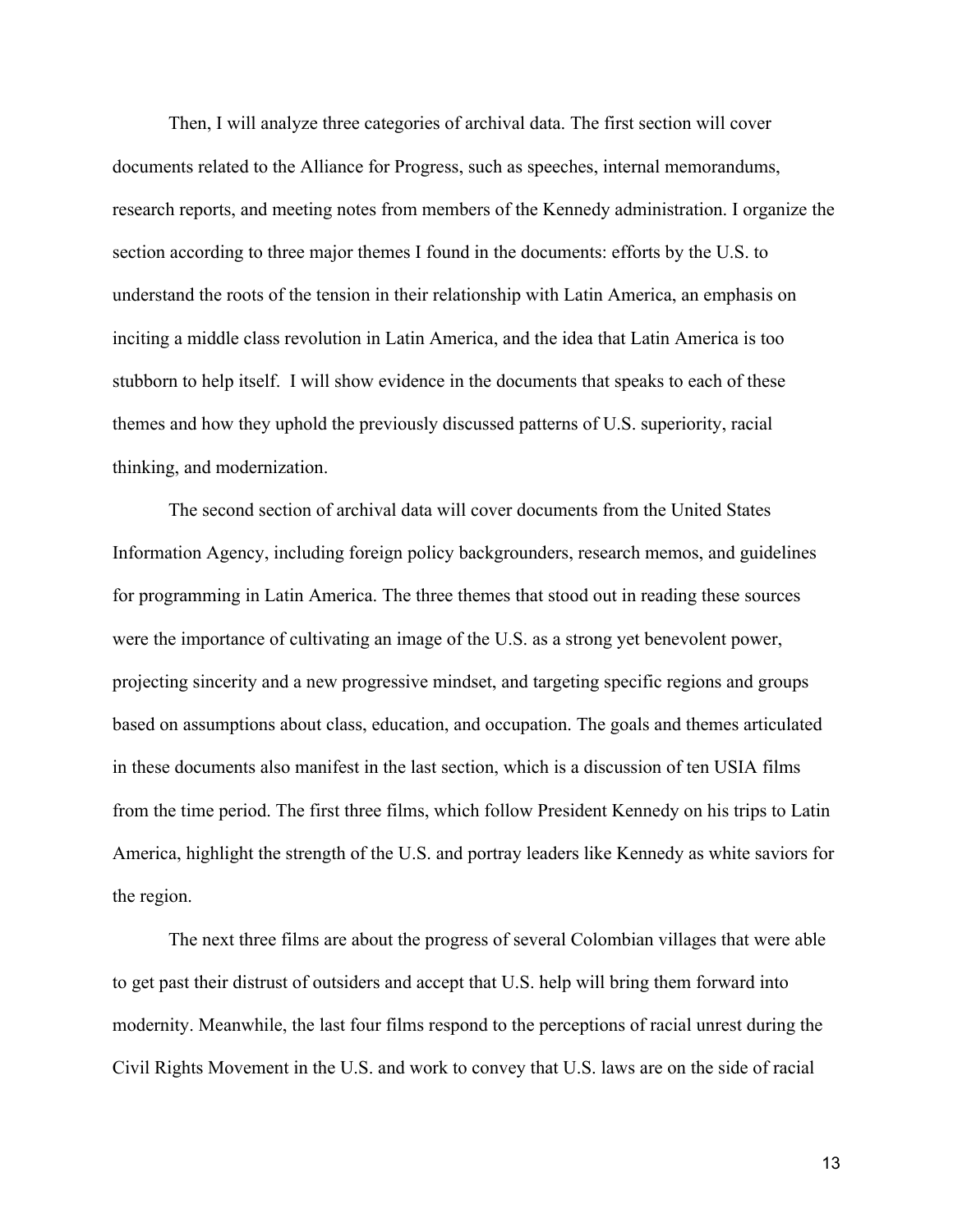equality. On top of that, the films present the ongoing violence and discrimination as learning experiences that helped the U.S. become stronger and more progressive than ever. Overall, all ten films underscore that despite obstacles, the U.S. model, and by extension the principles of U.S. identity, can withstand cultural changes while continuing to find success in their core values; therefore, there is no reason to doubt the security of the U.S. in representing the focal point for modernization.

#### **LITERATURE REVIEW**

#### **Constructivism & Identity**

Constructivism, a key theory within international relations, is the most applicable model for understanding the role of race in foreign policy and evaluating the USIA's motivations. Constructivism offers an alternative perspective from theories like neorealism and neoliberalism, creating new definitions for concepts such as the meaning of anarchy and the balance of power, the relationship between state identity and interest, an elaboration of power, and the prospects for change in world politics.<sup>15</sup> Ted Hopf unpacks the key elements of constructivism and highlights some of the ways it can be used when trying to understand and research international relations. Constructivism operates under the foundational assumption that meaningful actions and behavior are determined by the social context and set of norms involved. Given this understanding, power can come in both material as well as discursive forms; knowledge, ideas, culture, ideology, and language all produce meaning and create structures that govern the social practices both at home and abroad that influence decision-making.<sup>16</sup>

 <sup>15</sup> Ted Hopf, "The Promise of Constructivism in International Relations Theory," *International Security* 23, no. 1 (1998): 172.

<sup>16</sup> Hopf, "The Promise of Constructivism in International Relations Theory," 177-179.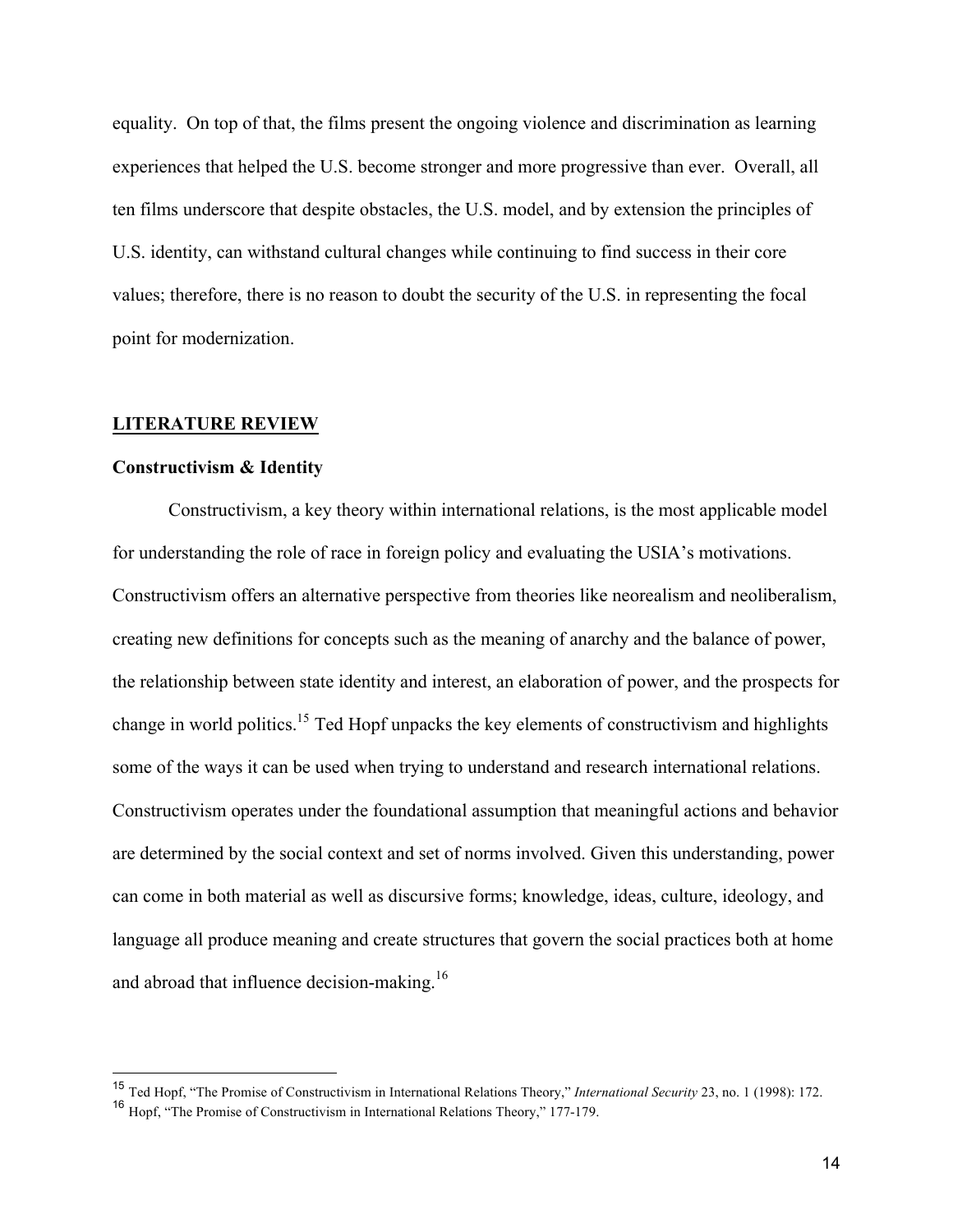Constructivism is a particularly useful framework when thinking about the role of identity and interests in world politics. Put eloquently by Rawi Abdelal, "what societies want depends on who they think they are."<sup>17</sup> Hopf argues that identities are necessary for ensuring a level of predictability and order.<sup>18</sup> Identities, according to Hopf, answer the essential questions of who you are and who others are, implying interests and preferences associated with those respective identities. Constructivism emphasizes the historical background of identity creation and the role of cultural and political forces that shift over time, leading to new identities.<sup>19</sup> Constructivism seeks to shed light on why certain interests came to be involved with certain identities and why other interests did not. Therefore, constructivism can help explain the role of national identities in global politics as well as the correlation between national identities and state interests.

Through the lens of constructivism, scholars are able to recognize that the formation of national identity requires a process of "othering," or creating boundaries that designate who constitutes the nation-state and who does not. According to Felix Berenskoetter, identity is formed through boundaries that are not necessarily physical, but rather, part of a collective consciousness; Berenskoetter proposes a biographical narrative to define the "self," which can encompass a nation-state or society. This approach highlights the experiences that provide the "self" with "knowledge about its place in 'the world'... to provide us with a necessary sense of orientation about *where* we come from and *where* we are, or could be, going."<sup>20</sup> In this biographical narrative, the "self" is understood within its specific context of space and time,

<sup>&</sup>lt;sup>17</sup> Rawi Abdelal, *National Purpose in the World Economy: Post-Soviet States In Comparative Perspective, Ithaca, NY: Cornell* University Press, 2005: 1.

<sup>18</sup> Hopf, "The Promise of Constructivism in International Relations Theory," 174.

<sup>19</sup> Hopf, "The Promise of Constructivism in International Relations Theory," 176.

<sup>20</sup> Felix Berenskoetter, "Parameters of a national biography," *European Journal of International Relations* 20, no. 1 (2014): 269.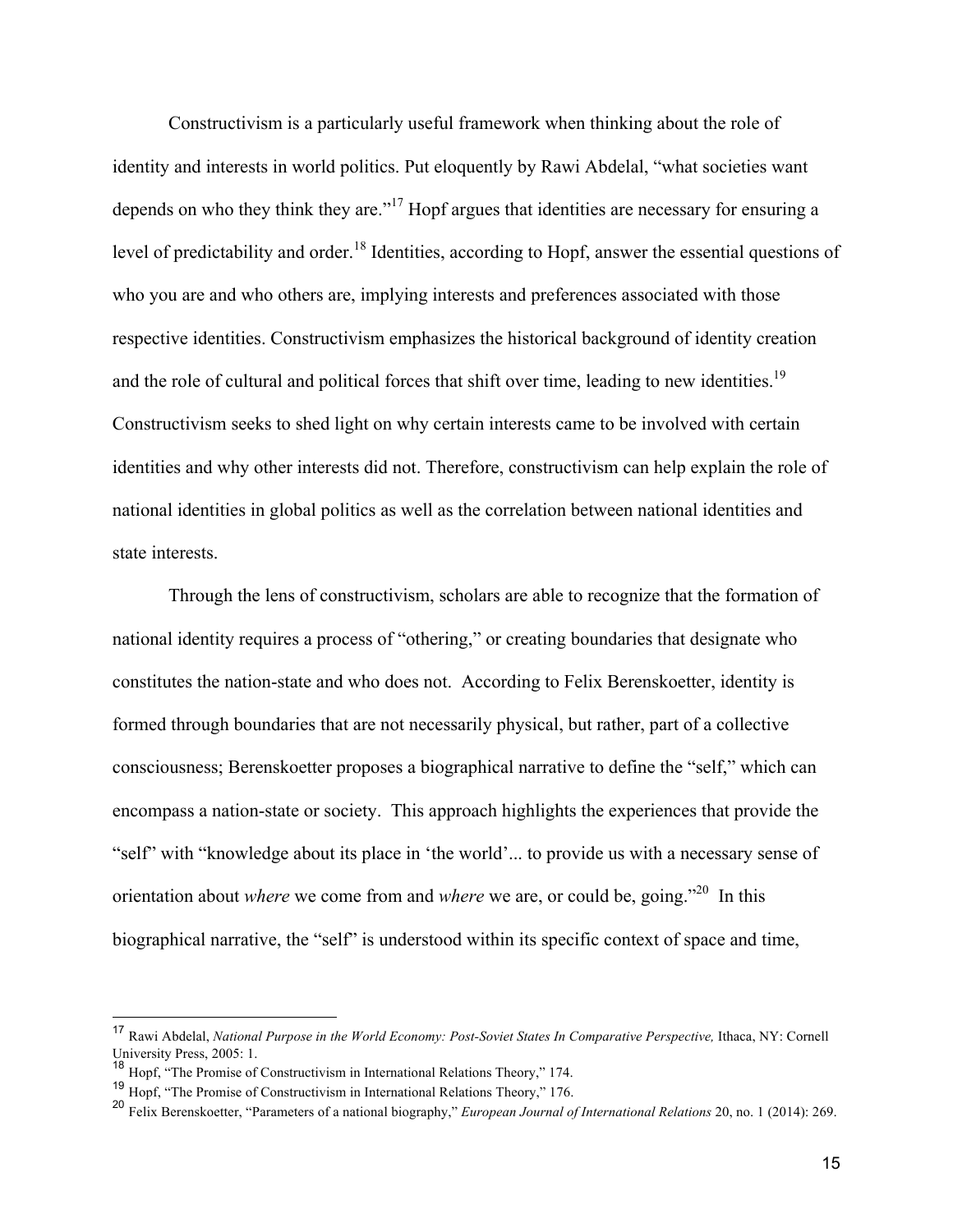while knowledge about it comes from historical memories and myths as well as visions for the future.

In a similar vein, Rawi Abdelai argues that national identities exist at two levels: the individual and the collective. The individual level is subjective for the nation's members, while the collective level involves a shared understanding of the nation. Different definitions of national identity may exist in any given society, especially at the individual level. However, the collective ideas about identity, rooted in shared culture and ideologies, have the most impact on state institutions and therefore, foreign policy. Abdelai emphasizes that national identities are socially constructed but often seen as objective facts since the collective imposes a sense of legitimacy onto these ideas and gives them power.<sup>21</sup> Altering national identity from the collective perspective is possible, according to Abdelai, but changes must be plausible to the majority of the society and fit in with historical memory.<sup>22</sup>

Importantly, the context of the creation of national identity and the priorities associated with it are informed by the international environment, not just the national setting. Constructivists argue that the state and the international system are mutually constitutive.<sup>23</sup> James Richter develops this argument more, highlighting the politics of national identity and the ways that politicians maneuver popular or institutional resources to fulfill certain goals. Due to the inherent designation of an "us" in comparison to a "them," national identity must belong to a larger system organized along similar principles.<sup>24</sup> In other words, by constructing its own

<sup>&</sup>lt;sup>21</sup> Abdelal, *National Purpose in the World Economy: Post-Soviet States In Comparative Perspective, 25.* 

<sup>22</sup> Abdelal, *National Purpose in the World Economy: Post-Soviet States In Comparative Perspective,* 28.

<sup>23</sup> James Richter, "Russian Foreign Policy and the Politics of National Identity," In *The Sources of Russian Foreign Policy After the Cold War,* edited by Celeste A. Wallander. Boulder, CO: Westview Press, 1996: 69.

<sup>&</sup>lt;sup>24</sup> Richter, "Russian Foreign Policy and the Politics of National Identity," 70.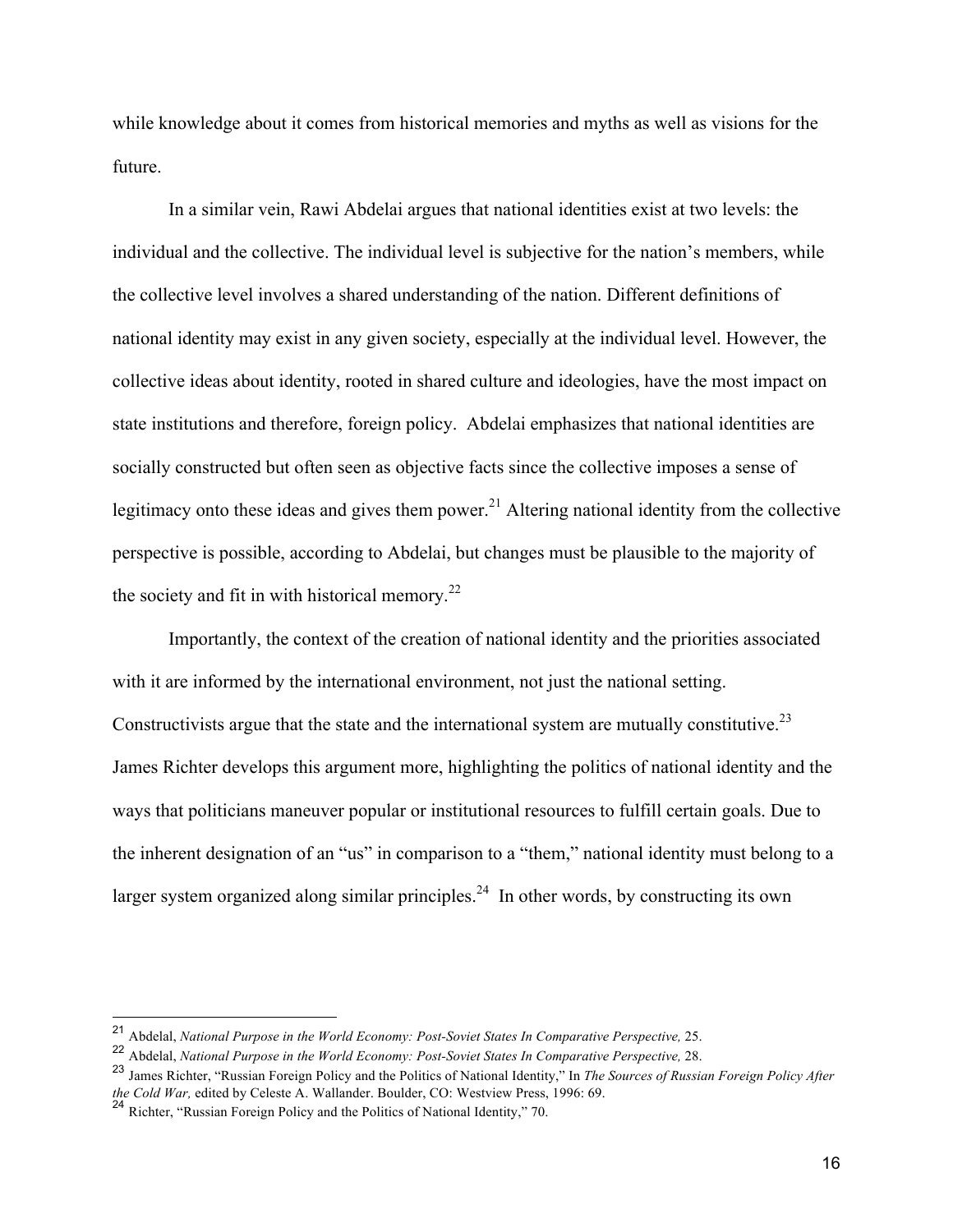identity and defining who can belong to "us," a nation is also clarifying who cannot belong - i.e. "them"

Through national identity creation, these categories of "us" and "them" are then assumed to be relevant to the organization of all of humanity and are advertised within this context of global importance. In turn, international politics can influence national identity as well, operating in "continuous negotiation between the traditions, symbols, and institutions specific to the polity on the one hand and the repertoire of state forms and behaviors recognized by the international system on the other."25 Interactions between domestic and international forces are present at every level of society, as they help define and organize each other. National identity is translated into international politics and foreign policy decisions, as nations seek to protect and promote their vision of themselves.

How is national identity enforced and maintained? The citizens themselves play a significant role, according to Richter. Citizens are incentivized to uphold certain ideas about what it means to belong. Richter states that those who conform to the institutionalized definitions and standards for national identity ultimately gain access to resources, while those who do not are denied access.26 Due to the dual forces of institutions and the sociocultural dynamics that encourage citizens to consent to the nation's goals, the constructed elements of national identity are so pervasive in cultural practices and daily life that they often go unquestioned. That being said, politicians and other policy leaders also manipulate the use of certain symbols and historical circumstances as well as the support of international institutions in order to work in favor of their interests. $27$ 

 <sup>25</sup> Ibid.

 $26$  Ibid.

<sup>27</sup> Richter, "Russian Foreign Policy and the Politics of National Identity," 72.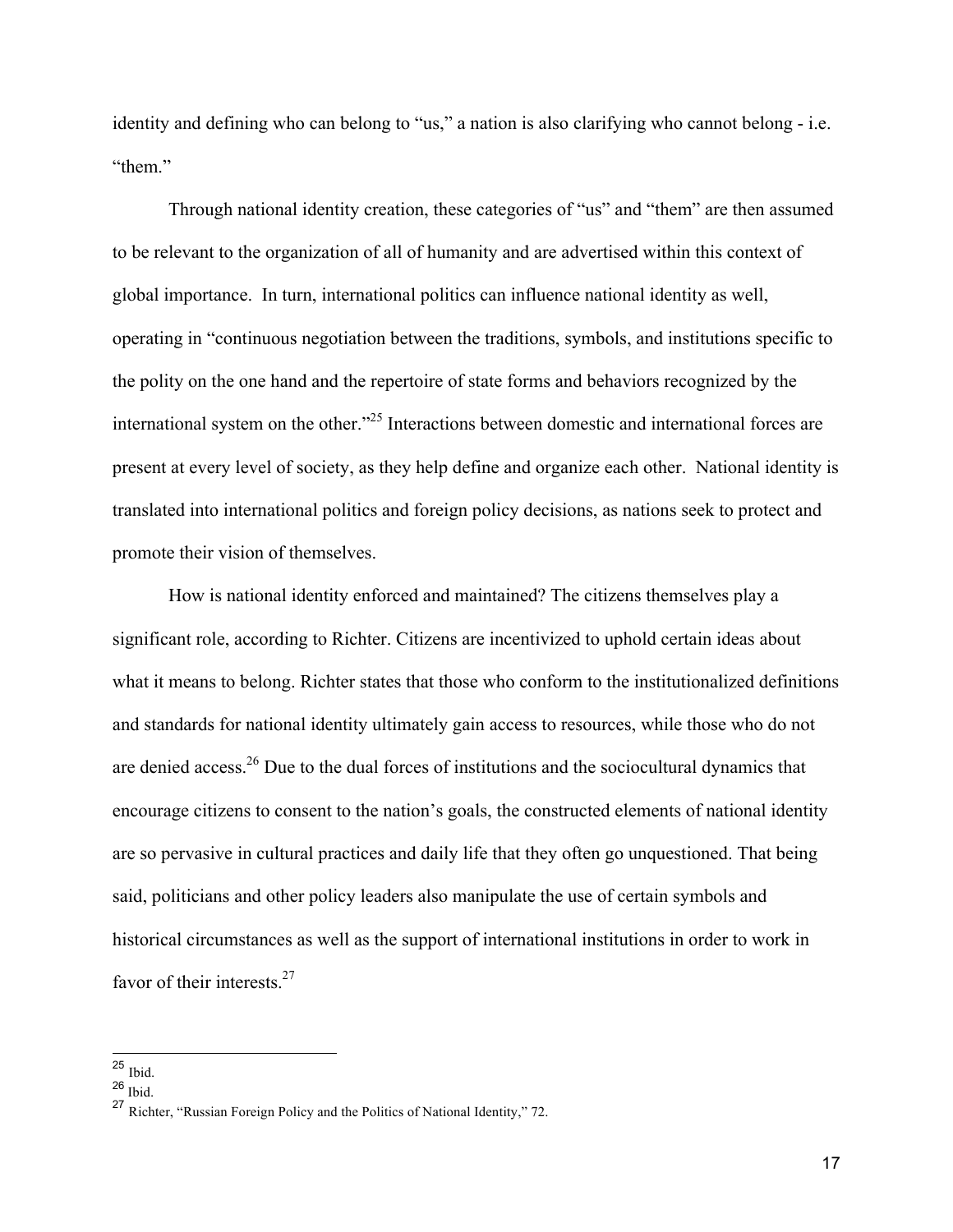#### **Constructing Race and "Civilization"**

Institutionalized racial hierarchies that serve as the basis for dominant notions of U.S. identity also have an impact on international politics, as global and domestic conceptions of identity interact and intersect on the world stage. The United States has a national identity that rests upon white supremacy and cultural superiority, guiding foreign policy decisions as the U.S. projects racial hierarchy abroad. Race has become a defining principle for human categorization around the world, and it is widely accepted that race is a socially constructed phenomenon that evolves and changes with time. While race is linked to features of human bodies, it is the sociohistorical contexts that inform the racialization of these features. Specifically, Michael Omi and Howard Winant define race as "a concept that signifies and symbolizes social conflicts and interests by referring to different types of human bodies," and they assert that "even though race is socially constructed, the phenotypic, the 'fact of blackness' (or whiteness, or brownness, etc.), continues to matter."<sup>28</sup> They argue that race is constructed simultaneously as a visual marker of "otherness" as well as an element of power relations that underpins hierarchical structures.<sup>29</sup> In this sense, race is not biological – instead, it is a concept that is integrated into societies culturally through repeated and continuous efforts of social categorization as well as structurally through policy and law.

How exactly did social distinctions and conflict come to be defined by physical differences such as skin color? Anthony Marx argues that race-making is tied to state-making. Using South Africa, the United States, and Brazil as case studies, Marx shows how early explanations of race were tied to differences of slavery, culture, colonial rule, miscegenation, and

 <sup>28</sup> Michael Omi and Howard Winant, "Blinded by Sight: The Racial Body and the Origins of the Social Construction of Race," *Law and Social Inquiry* 41, no. 4 (2016): 1064.

<sup>29</sup> Ibid.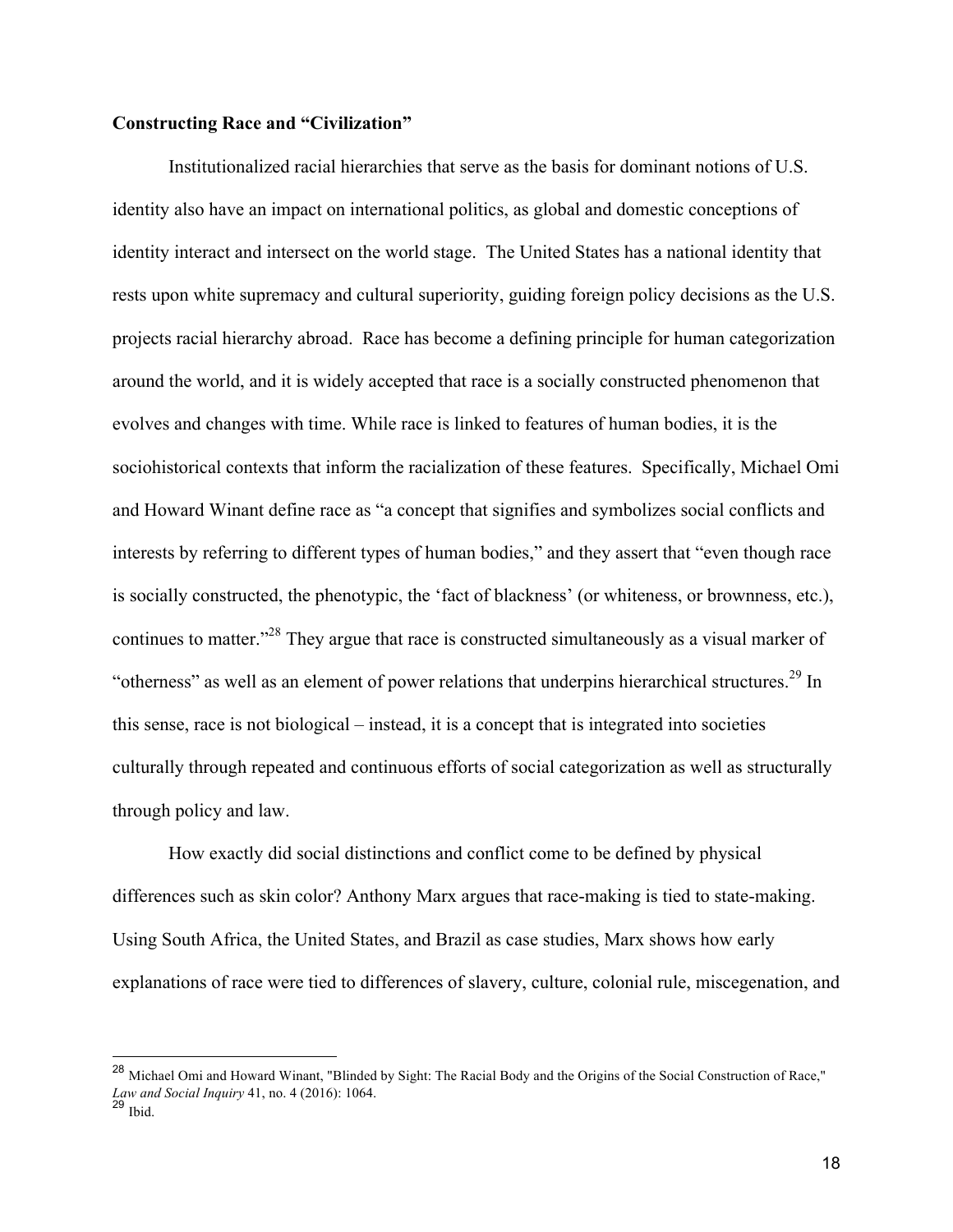economic development. For example, notions of race were tied to racial projects of Jim Crow in the U.S. and apartheid in South Africa, both of which were intertwined with their efforts to build and define their nation-state. As Marx puts it, "racial domination was repeatedly reinforced to consolidate the nation-state."<sup>30</sup>

In Marx's analysis of the United States as a case study, he discusses how Jim Crow was a product of the systematic effort to protect whites from Black competition. Industrialization and capitalism supported the development of Jim Crow racism, as "capital benefited from segregation, employing cheap Black labor to increase profits and to break strikes by white workers."<sup>31</sup> Additionally, according to Marx, the American racial order united white workers, uplifting their power and social status and reducing conflict. In order to reduce any ambiguities between the physical descriptors of racial groups, the U.S. created strict racial boundaries, limited mobility, and fostered an environment of antagonism.<sup>32</sup> The circumstances and elements of race-making are dependent on place, time, and specific moments. Through this lens, therefore, the state is a major player in defining citizenship and belonging, and through that process, constructing race.

Relatedly, the notion of civilization has also been constructed through international discourse and the politics of state-building and is undoubtedly tied to racial categories as an additional means of defining belonging. Gerrit Gong unpacks the standard of civilization that was used during the nineteenth and early twentieth centuries in conjunction with European imperialism and expansion. "Those who fulfill the requirements of a particular society's standard of civilization are brought inside its circle of 'civilized' members, while those who do not so

 <sup>30</sup> Anthony W. Marx,"Race-Making and the Nation-State," *World Politics* 48, no. 2 (1996): 182.

<sup>31</sup> Marx,"Race-Making and the Nation-State," 190.

<sup>32</sup> Marx,"Race-Making and the Nation-State," 188.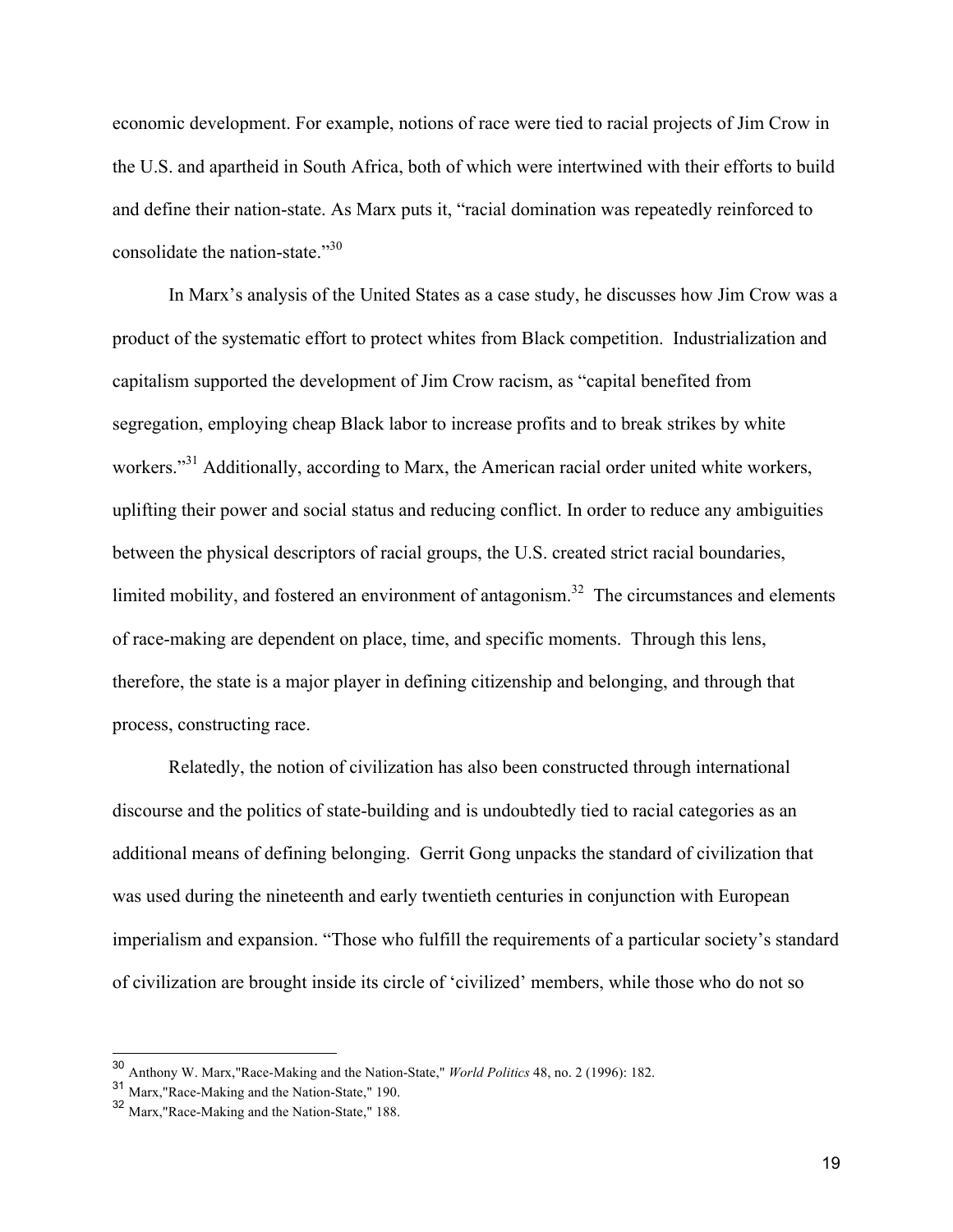conform are left outside as 'not civilized' or possibly 'uncivilized,'" Gong explains.<sup>33</sup> The standard of "civilization," according to Gong, emerged in Europe in the nineteenth century and became a "catalyst for change" in European international society and the non-European countries joining it. $34$ 

This notion of civilization was inherently racialized because the motivation behind it was to situate Europeanness and Christianity as grounds for the "universally acceptable identity," creating a hierarchy for international society.35 Because "Western" society had the economic and military capacity to impose this hierarchy, the standard of civilization became a key factor in determining international law and policies, becoming the justification for rights and privileges, or lack thereof. Western civilized societies then adopted the responsibility of "civilizing" other nations and engaged in violence, forced religious conversions, and cultural exclusion to maintain the hegemony of these ideas. Civilization has remained a defining feature in modern interactions between nations and has allowed Western Europe and the United States to act on the global stage according to this supposed authority granted to them as "civilized" leaders.

#### **Identity, Race, & American Foreign Policy**

In the United States, the race-making process has been motivated by white supremacy and distinct ideas of American exceptionalism that are intertwined with whiteness. Through the lens of these priorities, one can also understand the U.S. approach to foreign policy. In his book *Ideology and U.S. Foreign Policy*, Hunt argues that American ideology during the twentieth century manifested in foreign policy through "three mutually reinforcing elements: an active quest for national greatness linked to the promotion of liberty abroad, the classification of other

<sup>&</sup>lt;sup>33</sup> Gerrit W. Gong. *The Standard of 'Civilization' in International Society*. Oxford, UK: Clarendon Press, 1984: 3.

<sup>34</sup> Gong. *The Standard of 'Civilization' in International Society,* 4.

<sup>35</sup> Ibid.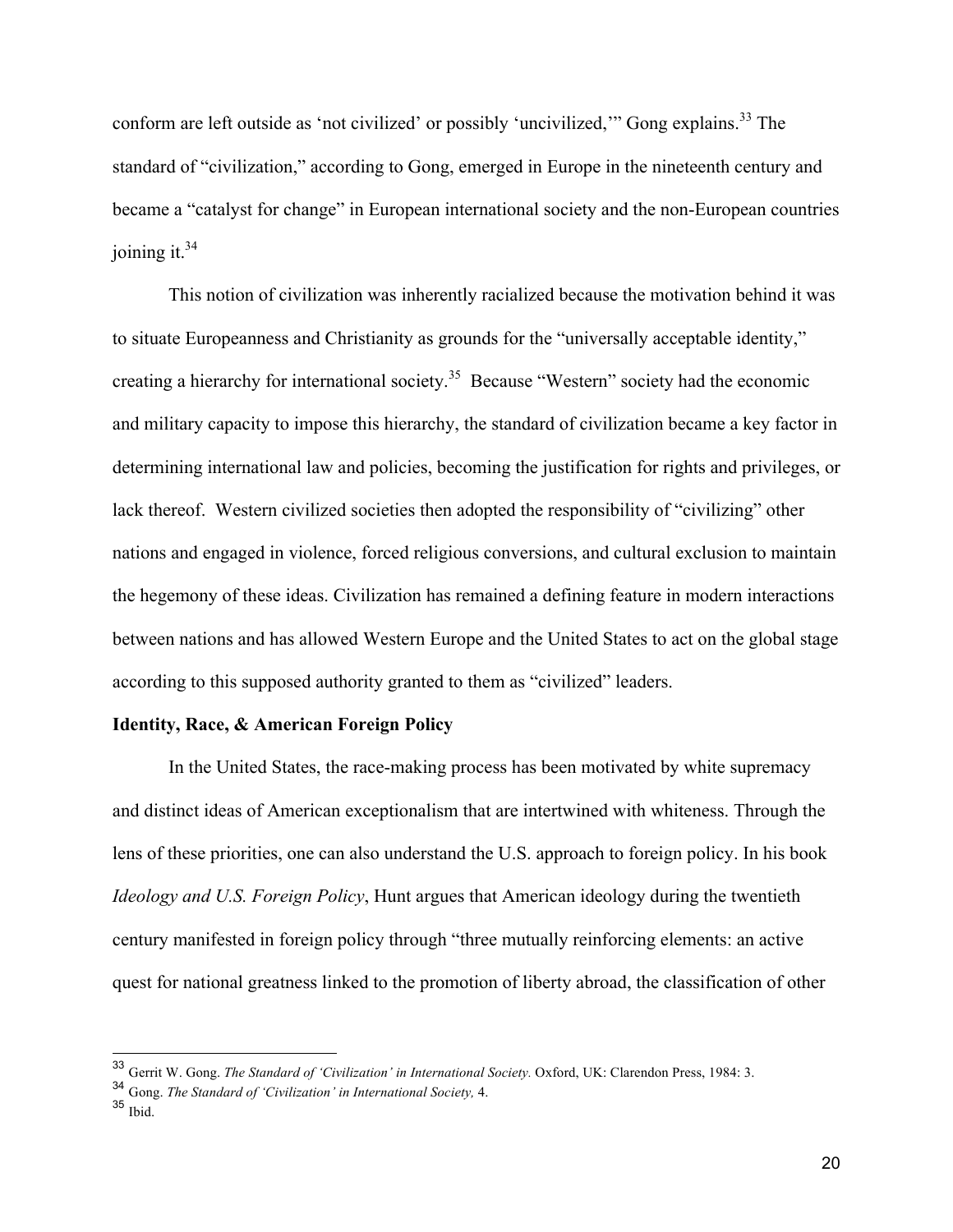nations and peoples in a racial hierarchy that reflected the Anglo-Saxon bias of the country's ruling elites, and a suspicion of foreign revolutions that failed to subscribe to the American model."<sup>36</sup> Hunt shows that these beliefs trace back to early ideas of American greatness and have continued to guide the way that the U.S. views the rest of the world as well as the way it presents itself abroad.

National identity and racial constructions overlap and intersect with national ideology. National ideology is informed by social norms, laws, constitutions, opinions, and the voices of citizens; it is used as a mechanism to explain and justify policy decisions, maintain a sense of security, as well as establish national solidarity and a strong morale.<sup>37</sup> Nationalism is a form of national ideology that has been particularly dominant across the globe throughout the twentieth and twenty-first centuries; Abdelal describes nationalism as the effort to link the idea of a nation to specific goals.<sup>38</sup> Nationalism has become a significant means of asserting national identity, certainly in the United States. Scholars such as Earl Ravenal and Richard Feinberg highlight that American foreign policy ideology is driven by the notion that America is a unique force in the world with a special responsibility to impose its ideas onto others, due to an underlying assumption that American concerns are universal.<sup>39</sup> To assert this special responsibility abroad, the U.S. has leaned on its model of racial hierarchy and its national ideology that is defined by those in power – white males with access to wealth – who have been able to shape ideological priorities throughout U.S. history.40

 <sup>36</sup> Richard E. Welch, "Reviewed Work: *Ideology and U.S. Foreign Policy* by Michael H. Hunt," *Pacific Historical Review* 58, no.1 (1989): 131.

<sup>37</sup> Knud S. Larsen et al,"Ideology and Identity: A National Outlook." *Journal of Peace Research* 32, no. 2 (1995): 166.

<sup>38</sup> Abdelal, *National Purpose in the World Economy: Post-Soviet States In Comparative Perspective,* 1.

<sup>39</sup> Michael H. Hunt, *Ideology and U.S. Foreign Policy,* New Haven, CT: Yale University Press, 1987: 3.

<sup>40</sup> Hunt, *Ideology and U.S. Foreign Policy,* 12.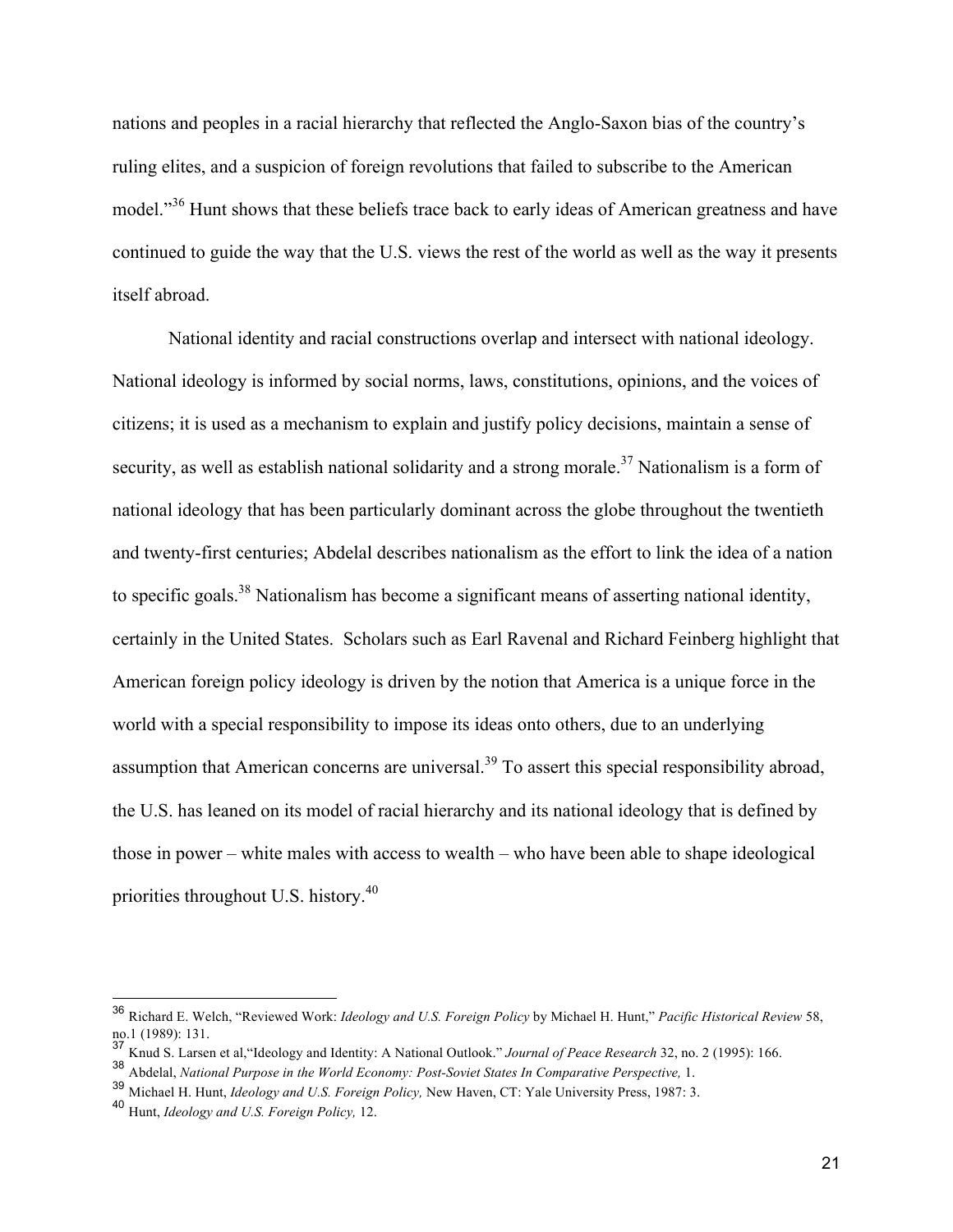In order to understand how U.S. racial ideology has been built upon and reinforced since the colonial conquest of indigenous land, Hunt follows this ideology back to the early years of constructing U.S. national identity, detailing Benjamin Franklin's racism against Native Americans as well as African slaves and the construction of pseudo "science" to prove racial distinctions and white superiority. He notes that this racial hierarchy has influenced American foreign policy-making throughout the nation-building process, and by the nineteenth century, race had become a powerful and institutionalized component of U.S. relationships with other regions and countries in Latin America, East Asia, and Europe.<sup>41</sup> Anglo-Saxonism, the belief in the unity of American and British people, was at the forefront of U.S. foreign policy, and Anglo-Saxons were associated with traits such as intelligence, industry, moral purpose and talent for government.42 Ultimately, U.S. foreign policymakers "used racial hierarchy to underwrite their claim to lands they wanted and, once possession was secure, to justify the imposition of Anglo cultural values and institutions as well as the expulsion or political and economic subordination of less peoples."<sup>43</sup>

Walter Hixson expresses a similar analysis about the role of race in American foreign policy, arguing that "foreign policy flows from cultural hegemony affirming 'America' as a manly, racially superior, and providentially destined 'beacon of liberty,' a country which possesses a special right to exert power in the world."<sup>44</sup> Hixson describes this national identity as the "Myth of America" and explains that it not only guides American foreign policy but also persuades the American public to consent and support their government's decisions abroad.

 <sup>41</sup> Hunt, *Ideology and U.S. Foreign Policy,* 52.

<sup>42</sup> Hunt, *Ideology and U.S. Foreign Policy,* 78.

<sup>43</sup> Hunt, *Ideology and U.S. Foreign Policy,* 90.

<sup>44</sup> Hixson, *The Myth of American Diplomacy: National Identity and Foreign Policy*, 1.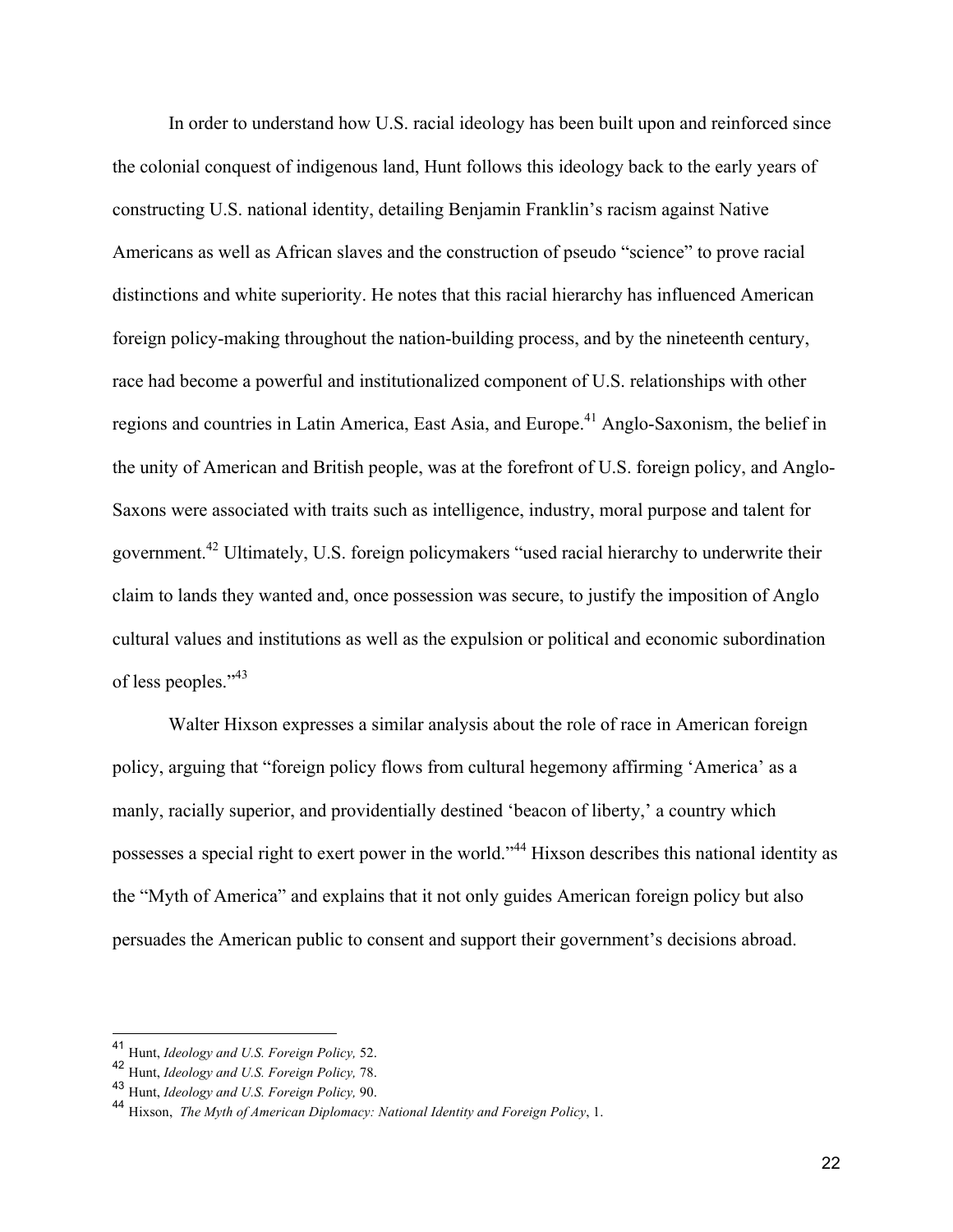Hixson argues foreign policy operates within boundaries that are dictated by heritage, tradition, faith in progress, and the cultural constructions of race, religion, and gender. Because of the historic foundations of these boundaries, U.S. foreign policy, for example, has remained relatively continuous, characterized by its sense of imperial nationalism that has persisted since independence when the U.S. began expanding its territory and increasing its global standing.<sup>45</sup> U.S. foreign policy should be analyzed through the lens of the "mutually reinforcing relationship between the domestic and the foreign, under the canopy of national identity," which is ultimately responsible for *creating* as well as maintaining the Myth of America and its ideals of white supremacy, patriarchy, and militarization as power. $46$ 

Thomas Borstelmann looks at the ways in which American national identity and racial thinking impacted foreign policy specifically during the Truman administration amidst the Cold War. He explains that Truman's approach to foreign policy was a product of "the segregationist culture in which all members of the administration had lived."47 Borstelmann dives into the history of Truman's upbringing and racial thinking that ultimately influenced his foreign policy choices; Truman opposed the "social equality" of the races and was openly discriminatory toward people of color. His foreign policy advisors carried viewpoints that were even more to the right than Truman, as they were "profoundly comfortable with the world they had grown up in and succeeded in, a world marked by European power, Third World weakness, and nearly ubiquitous racial segregation."48 Borstelmann uses a constructivist approach of analyzing

 <sup>45</sup> Hixson, *The Myth of American Diplomacy: National Identity and Foreign Policy*, 5.

<sup>46</sup> Hixson, *The Myth of American Diplomacy: National Identity and Foreign Policy*, 8.

<sup>47</sup> Thomas Borstelmann, "Jim Crow's Coming Out: Race Relations and American Foreign Policy in the Truman Years," *Presidential Studies Quarterly* 29, no. 3 (1999): 550.

<sup>48</sup> Borstelmann, "Jim Crow's Coming Out: Race Relations and American Foreign Policy in the Truman Years," 552.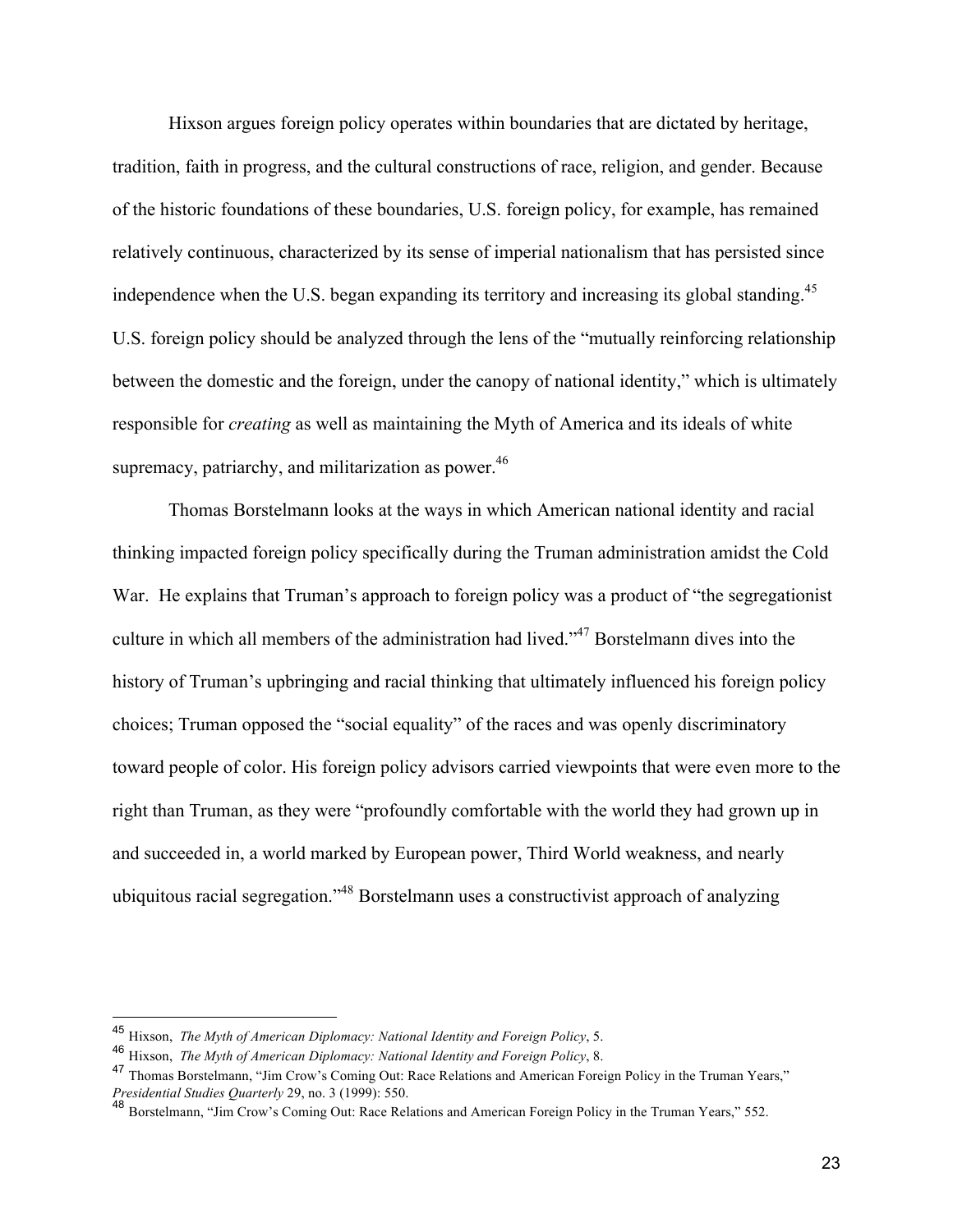historical context, discourse, and creation of the "self" through racial boundaries to make these conclusions.

Importantly, as Hopf and others suggest, identity is not permanent and changes with shifting cultural priorities and events. The role of race evolved in the face of changing norms and international pressures leaning left and pushing for equality. Truman sought to appease both the growing movements for civil rights at home and independence abroad as well as maintain the structures of white supremacy at home and white rule abroad. This tension between domestic and international constructions of race is indicative of a broader trend. Tilden J. LeMelle finds that there "appears to be almost a direct relationship between the severity of these internal racial problems and the defensiveness or openness of a white nation's policy toward the nonwhite world, as reflected in support for human rights conventions and international collective action to abolish discriminatory practices within and between nations."49 LeMelle draws parallels between the treatment of Black Americans and African-U.S. relations during the Cold War; U.S. white supremacist interests are reflected in its efforts to interfere with African liberation movements, revealing the same racial biases at work domestically.<sup>50</sup>

Ruth Gordon agrees that the racial dictatorship, segregation, and subordination that exist in the United States are replicated on the international stage. Gordon uses Critical Race Theory to understand the way that racial subordination is woven into the contemporary international system and how racial thinking drives U.S. foreign policy. "Given the domestic milieu, it is not surprising that the historical record is replete with examples of a racialized American foreign policy," Gordon explains.<sup>51</sup> The genocide of Native Americans and the enslavement of Africans

 <sup>49</sup> Tilden J. LeMelle, "Race, International Relations, U.S. Foreign Policy, and the African Liberation Struggle," *Journal of Black Studies* 3, no. 1 (1972): 101.

<sup>50</sup> LeMelle, "Race, International Relations, U.S. Foreign Policy, and the African Liberation Struggle," 107.

<sup>51</sup> Ruth Gordon, "Racing U.S. Foreign Policy," *Villanova University Charles Widger School of Law* (2003): 12.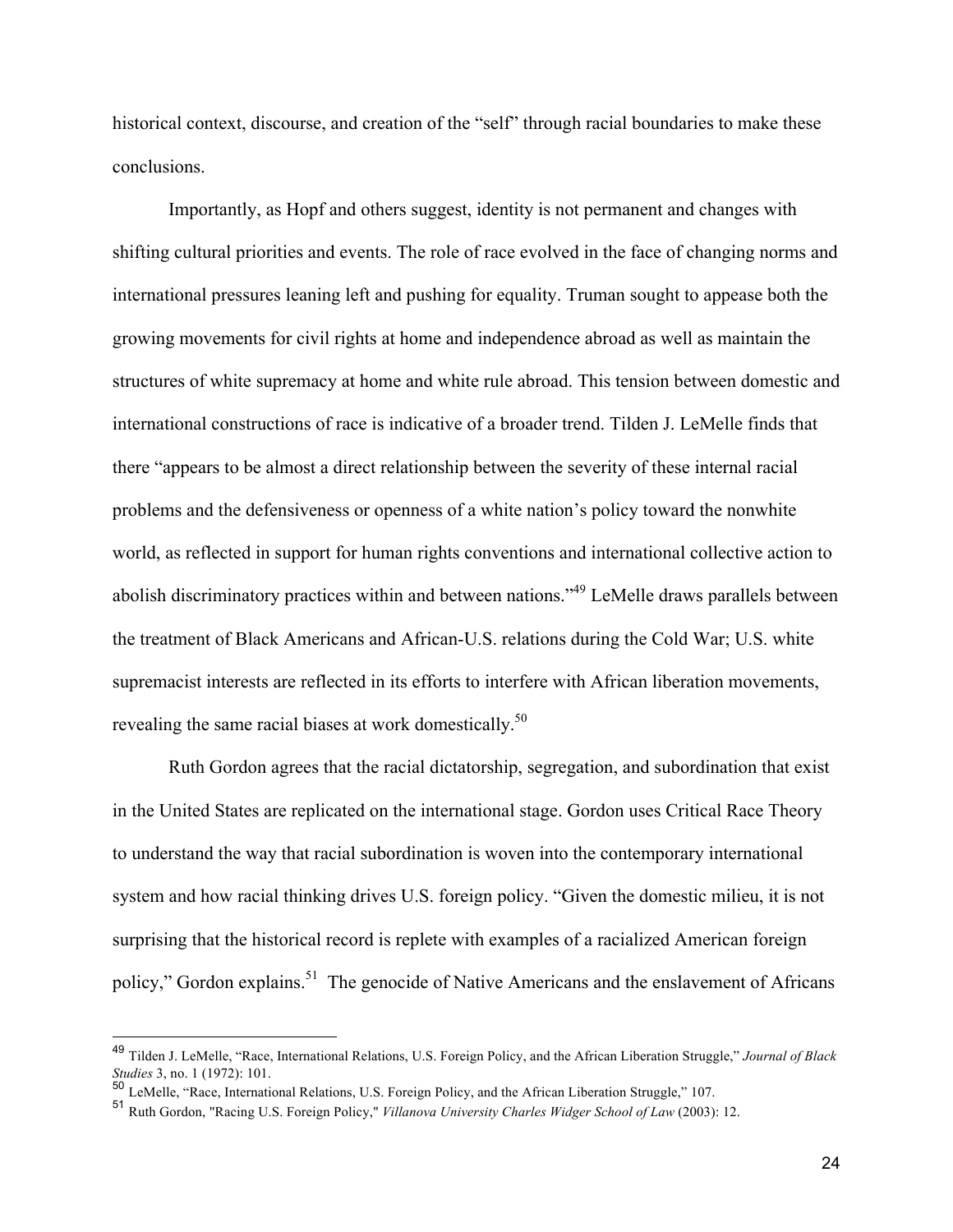are two early examples of racial projects that are representative of a trend that would continue characterize U.S. foreign policy in years to come.

As the United States carried out its "manifest destiny," the idea that the U.S. is destined to expand its domination across North America, Gordon argues that the racial hierarchy was further entrenched, placing Anglo-Saxons as the superior race. For example, manifest destiny promoted the mindset that "because Mexican people were inferior to Anglos, their land and political power could be appropriated and the theft could be rationalized"; the Texas revolution was a manifestation of this race war. The Spanish-American War, the annexation of Hawaii, and later the Philippine-American War were also violent outcomes of this rationale, driven by these same racial hierarchy constructions.<sup>52</sup> Put concisely, so long as race continues to shape the politics and lived experiences of those in the United States, it will continue to play a role in international politics.

#### **RACE & U.S.-LATIN AMERICAN RELATIONS**

#### **Race, Rhetoric, & U.S. Domestic Policy regarding Latinx Immigrants**

Peter Brimelow wrote in his book *Alien Nation* that "race is destiny in American politics," and he believed that "any change in the racial balance must obviously be fraught with consequences for the survival and success of the American nation."53 Overtly racist thinkers like Brimelow have been espousing these ideas about preserving whiteness in the United States and associating whiteness with success since America's inception. Nativism and fearful attitudes toward immigrants are outcomes of this pervasive white supremacy. As one of the closest

 <sup>52</sup> Gordon, "Racing U.S. Foreign Policy," 14-15.

<sup>53</sup> Peter Brimelow, A*lien Nation: Common Sense About America's Immigration Disaster,* New York, NY: Random House, 1995: 264.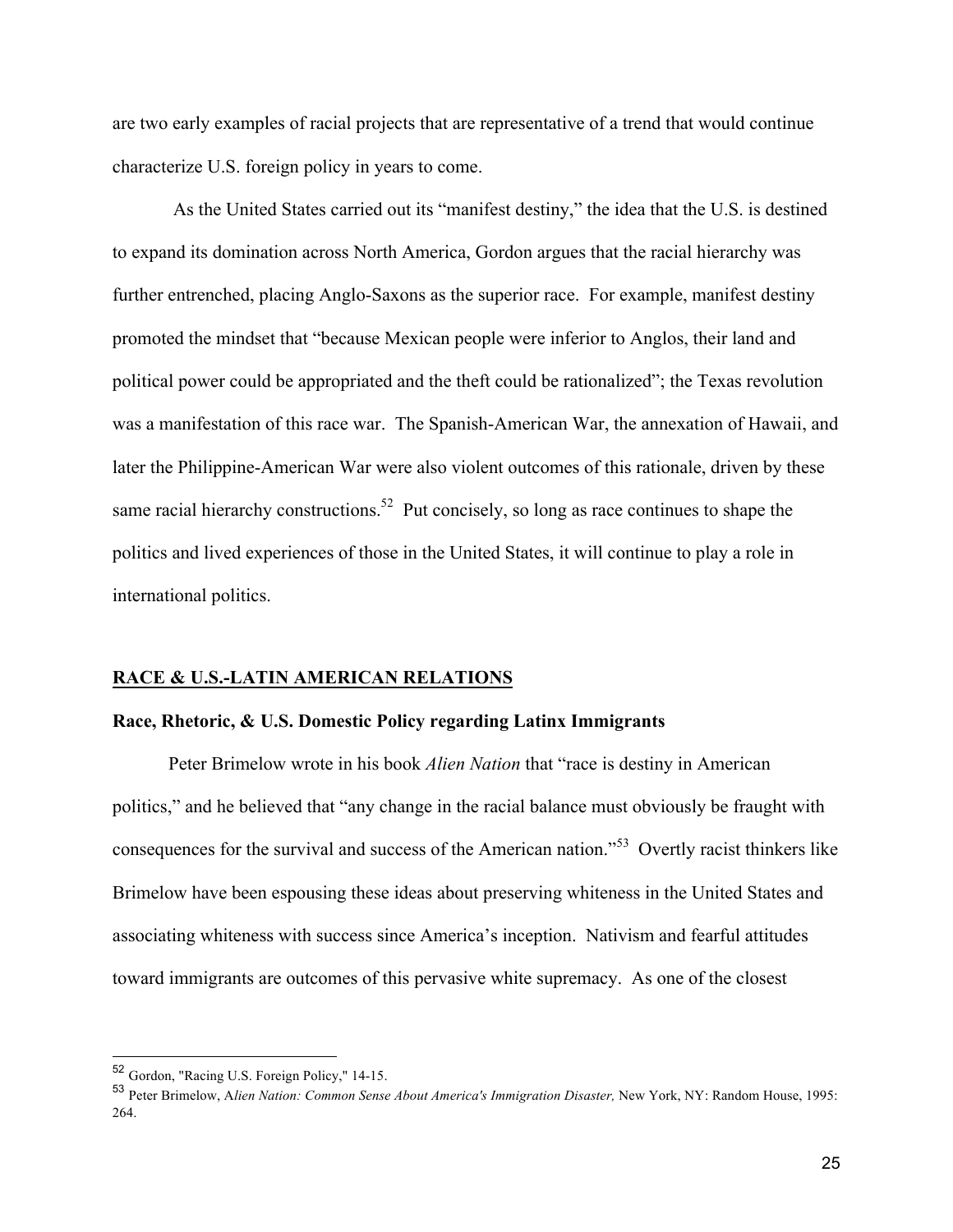neighbors to the United States, Latin America, particularly Mexico, is consistently incorporated into domestic discourse about immigrant "invasion," and when the border is discussed using the terms like "controlling" the "swarms" of migrants, people are almost always referring to the southern border with Mexico as opposed to the border with Canada, a distinction that is driven by racism. During the Cold War in the 1980s, surveys of public opinion about immigration in the U.S. rated mainly Europeans as "good for this country," while those "bad for this country" were Cubans, Haitians, Puerto Ricans, Vietnamese, Koreans, and Mexicans.<sup>54</sup>

Ongoing domestic discourse about Latin Americans fueled this narrative that they were "bad for this country." For example, nativists have argued that "Latino and black immigrants are, at least in the short run, putting some downward pressure on the distribution of intelligence."<sup>55</sup> Latinx immigrants and migrants in the U.S. were frequently associated with qualities such as laziness, indolence, tendencies for drug and alcohol abuse, disease, inability to assimilate, "primitiveness," and animalistic characteristics. This racialized rhetoric has been weaponized throughout history and utilized often in the context of immigration debates about whether or not Latinx people were deserving of citizenship and resources. These beliefs have been so prevalent among the U.S. politicians and the broader public that they have defined the U.S.-Latin American relationship from a foreign policy standpoint.

Latinx immigrants posed a unique challenge for the U.S. racial hierarchical system, as they did not neatly fall into a specific racial category. The treatment of Mexicans in the U.S. is perhaps the most well-documented example for the context of the trajectory of Latinx racial categorization, given the proximity of Mexico to the U.S. and their complicated relationship

 <sup>54</sup> Charles Jaret, "Troubled by Newcomers: Anti-Immigrant Attitudes and Action during Two Eras of Mass Immigration to the United States," *Journal of American Ethnic History* 18, no. 3 (1999): 13.

<sup>55</sup> Richard J. Herrnstein and Charles Murray. *The Bell Curve*. New York, NY: Free Press, 1994: 360-361.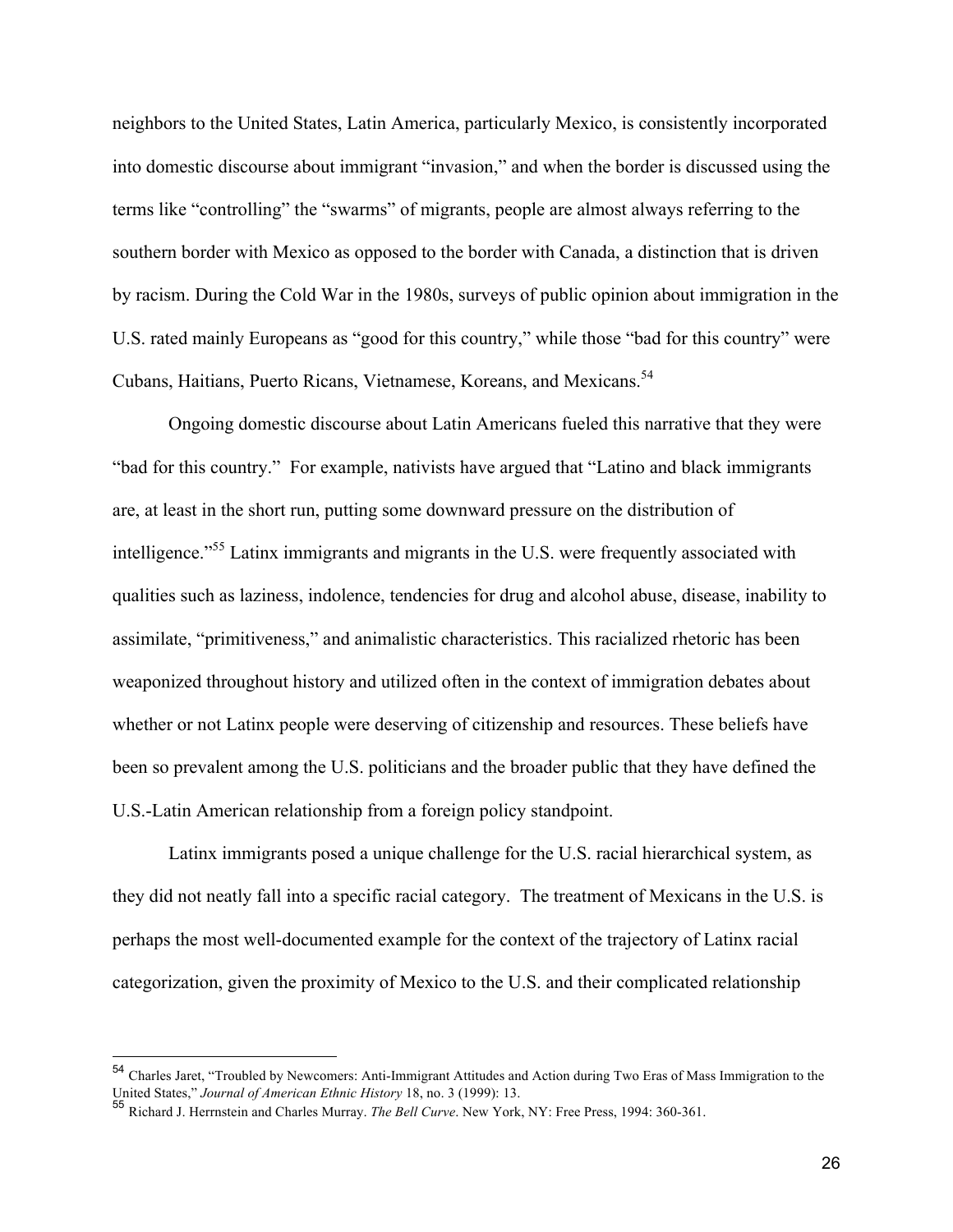throughout history. After the annexation of northern regions of Mexico in the mid-nineteenth century, this issue came to light almost immediately. The U.S. government did not create a category for the Mexican people who now lived in U.S. territory, so sociocultural as well as legal and political confusion was the result. Mexicans were sometimes seen as white, but because of their indigenous ancestry, they were not classified as "Caucasian." Most Mexicans were still subject to segregationist laws and excluded from "white" spaces.<sup>56</sup> Eventually, border states began to make their own laws to specifically target Mexicans, labeling them as indigenous and denying them rights.

By the twentieth century, the question of the "race" of Mexicans in the United States became a topic of frequent discussion, as Mexican workers were exploited for their labor, particularly during the wartime eras. The U.S. Commission on Immigration in 1911 described Mexicans as "notoriously indolent and unprogressive in all matters of education and culture" and fit only for "the lowest grade of nonassimilable native-born races." The report also noted that their usefulness as laborers was "much impaired by [their] lack of ambition and [their] proneness to the constant use of intoxicating liquor."<sup>57</sup> Senator Dillingham's report on the Commission even went so far as to say that when "Mexican laborers come into contact with native or with European immigrants, they are looked upon as inferiors… thus, it is evident that in the case of the Mexican he is less desirable as a citizen."<sup>58</sup> Mexicans were racialized through this type of discourse, classified as inferior and placed on the lower rungs of the racial hierarchy.

 <sup>56</sup> Martha Menchaca, "Chicano Indianism: A Historical Account of Racial Repression in the United States," *American Ethnologist* 20, no. 3 (1993): 596.

<sup>57</sup> U.S. Commission on Immigration. "Immigrants in industries: Part 25: Japanese and other immigrant races in the Pacific Coast and Rocky Mountain States: Agriculture." Washington D.C.: Government Printing Office, 1911: 59, 94, 110.

<sup>58</sup> William Paul Dillingham, "Report of the Immigration Commission, vol. 1." Washington DC: Government Printing Office, 1911: 6901-691.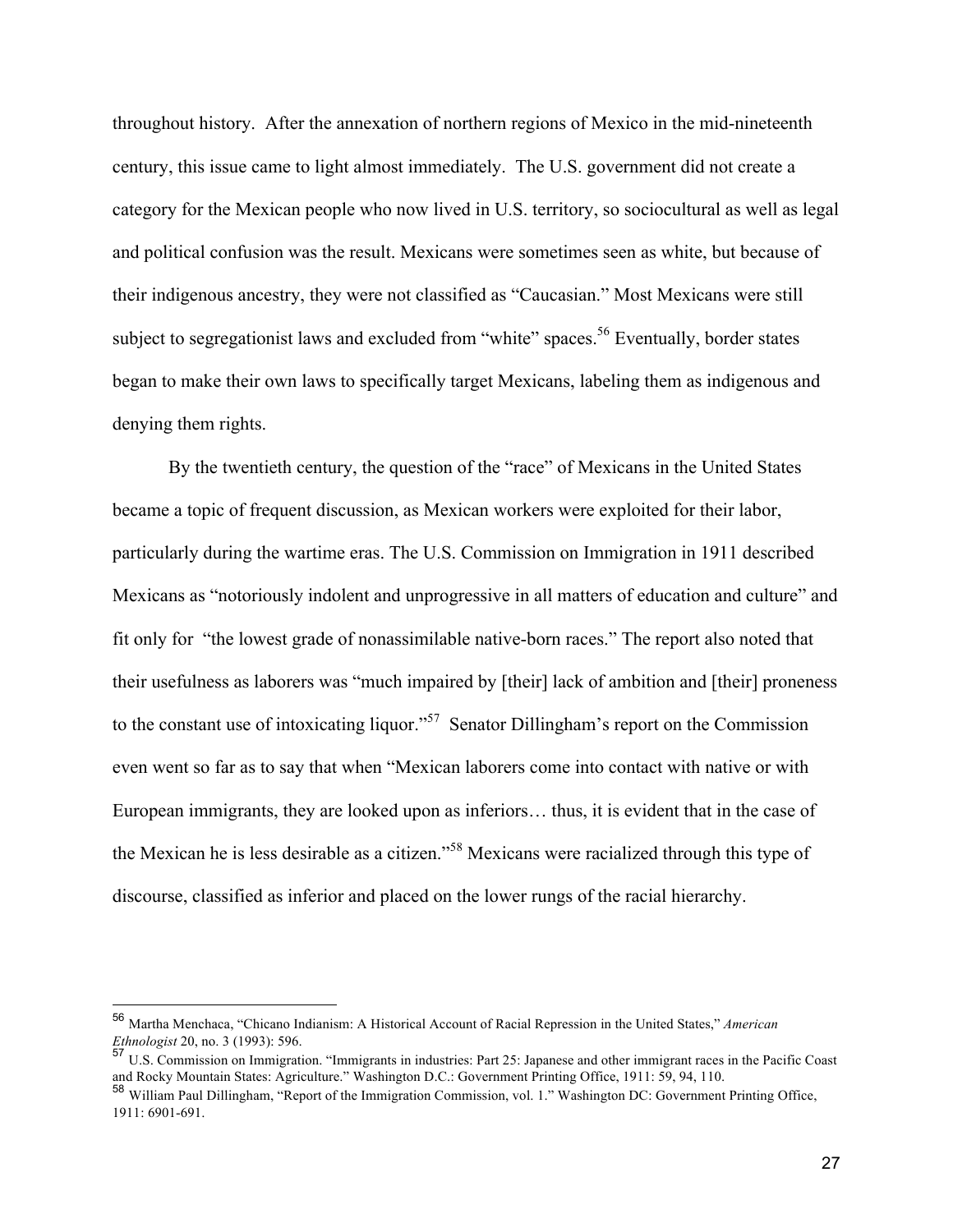The 1924 Immigration Act, though it did not restrict Mexican immigration, also invited much debate about the role and cultural perception of Mexicans in the United States. During a 1928 congressional hearing on Western Hemisphere immigration, a member of the Committee on Immigration and Naturalization claimed that Mexicans' "minds run to nothing higher than animal functions – eat, sleep, and sexual debauchery" and ranted about their "filthy children with faces plastered with flies, disease, lice, human filth, stench, promiscuous fornication, bastardy, lounging, apathetic peons and lazy squaws, beans and dried chili, liquor, general squalor, and envy and hatred of the gringo."<sup>59</sup> In addition to the blatant racism in statements like these, fear of racial mixture was a driving factor of these characterizations, and the racists and nativists in Congress were concerned with the possibility of dwindling racial purity.<sup>60</sup> Mexicans, and Latin Americans in general, may not have had a clear racial categorization or designation on the U.S. hierarchy, but regardless, they were never considered to be purely "white," and that was a threat.

As another example at the Western Hemisphere immigration hearings, California representative John Garner also read a letter sent to him by eugenicist C.M. Goethe who spells out this fear of racial mixture and its supposed threat to American prosperity. Goethe wrote, "Does our failure to restrict Mexican immigration spell the downfall of our Republic? Athens could not maintain the brilliancy of the Golden Age of Pericles when hybridization of her citizenry began. Rome fell when the old patrician families lost their race consciousness and interbred with servile stocks."<sup>61</sup> While this is an extreme example, this type of racist rhetoric that associated the loss of civilization with racial mixture was not uncommon.<sup>62</sup> For this reason,

 <sup>59</sup> Roy L. Garis, "Mexican Immigration: A Report by Roy L. Garis for the Information of Congress." Western Hemisphere Immigration, Committee on Immigration and Naturalization, 71st Congress 2d session, 1930: 436.

<sup>60</sup> Leobardo F. Estrada, "Chicanos in the United States: A History of Exploitation and Resistance," *Daedalus* 110, no. 2 (1981): 116.

 $61$  Garis, "Mexican Immigration: A Report by Roy L. Garis for the Information of Congress," 165.

<sup>62</sup> Natalia Molina, "The power of racial scripts: What the history of Mexican immigration to the United States teaches us about relational notions of race," *Latino Studies* 8, no. 2 (2010): 164.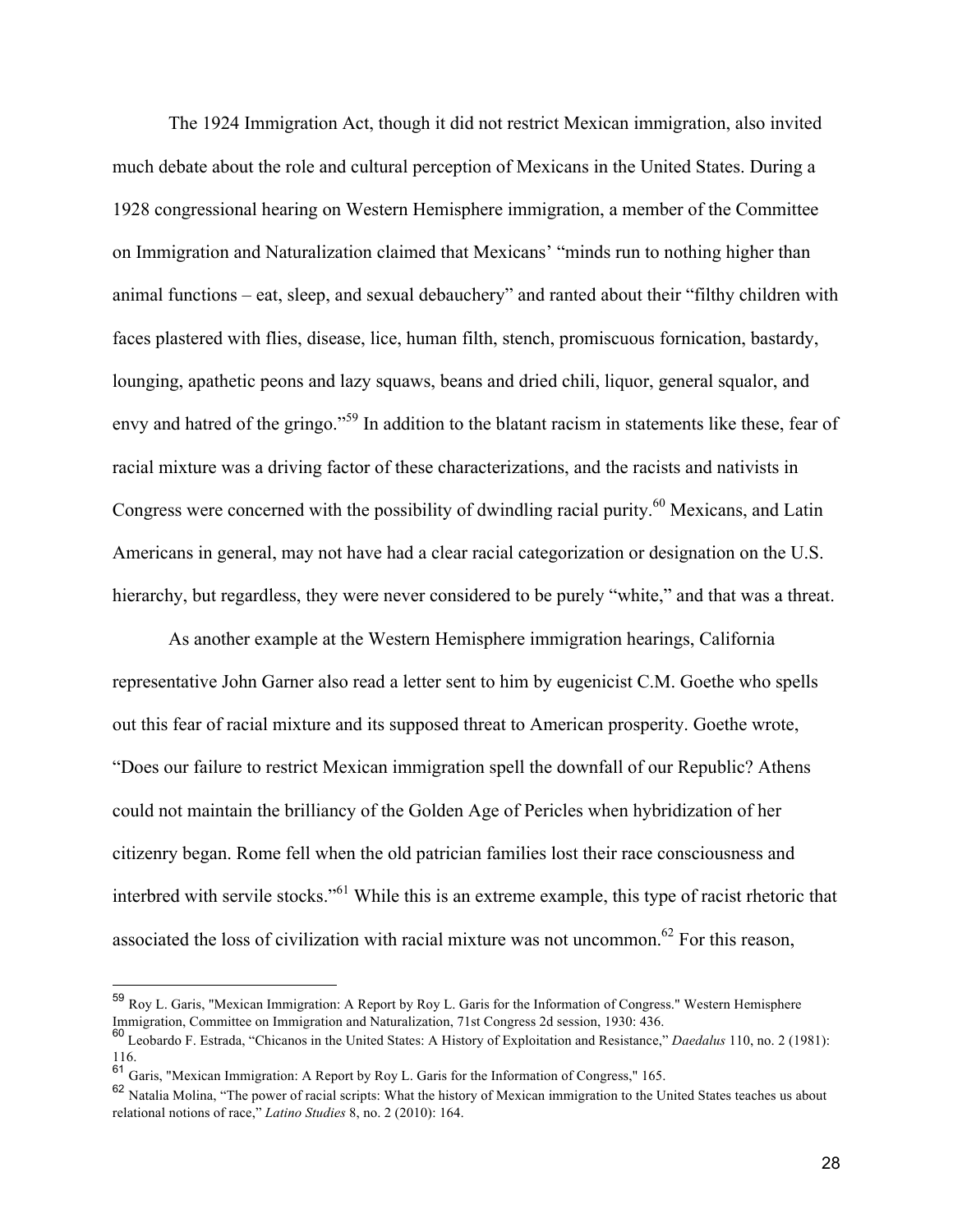domestic conversations about Mexicans and Mexican-Americans were often geared toward birth rates and reproduction during the first half of the twentieth century.<sup>63</sup>

By the 1950s and the beginning stages of the Cold War, racism and nativism reached new heights as international tensions rose and fears of the "other" mounted. In 1954, "Operation Wetback" was launched, and the militarized U.S. Immigration and Naturalization Service used its resources to organize mass arrests of Mexicans by working with state and local law enforcement. "Mexican looking" people were targeted in this effort, and racial profiling was institutionally accepted. As a result of "Operation Wetback," 3.8 million Mexicans and Mexican-Americans were apprehended and deported over the next five years.<sup>64</sup>

The 1960s, however, marked a turning point in terms of the rhetoric about race and immigration in the U.S. as the Civil Rights Movement took form. The Immigration and Nationality Act of 1965 was a product of the mass organizing for civil rights and the effort to dismantle the racialized national origins quota system instituted in the 1924 Act. The 1965 Act eliminated those quotas and created an equal distribution system for visas with no more than seven percent given to any nation in a given year.<sup>65</sup> The 1965 Act was successful in diversifying the immigrant population in the U.S., but Elizabeth Keyes argues that this legislation introduced new rhetoric of "worthiness," which undermines the goals of equality. "The criteria for worthiness that dominate today's rhetoric of reform are, I argue, race-blind in name only," Keyes explains. The rhetoric of worthiness excludes the group that Keyes calls the "super undocumented," many of whom are Latinx. The new racialized narrative became that if you

 <sup>63</sup> Molina, "The power of racial scripts: What the history of Mexican immigration to the United States teaches us about relational notions of race," 165.

<sup>64</sup> Estrada, "Chicanos in the United States: A History of Exploitation and Resistance," 120.

<sup>65</sup> Elizabeth Keyes, "Race and Immigration, Then and Now: How to Shift to Worthiness Undermines the 1965 Immigration Law's Civil Rights Goals," *Howard Law Journal* 57, no. 3 ( 2014): 906.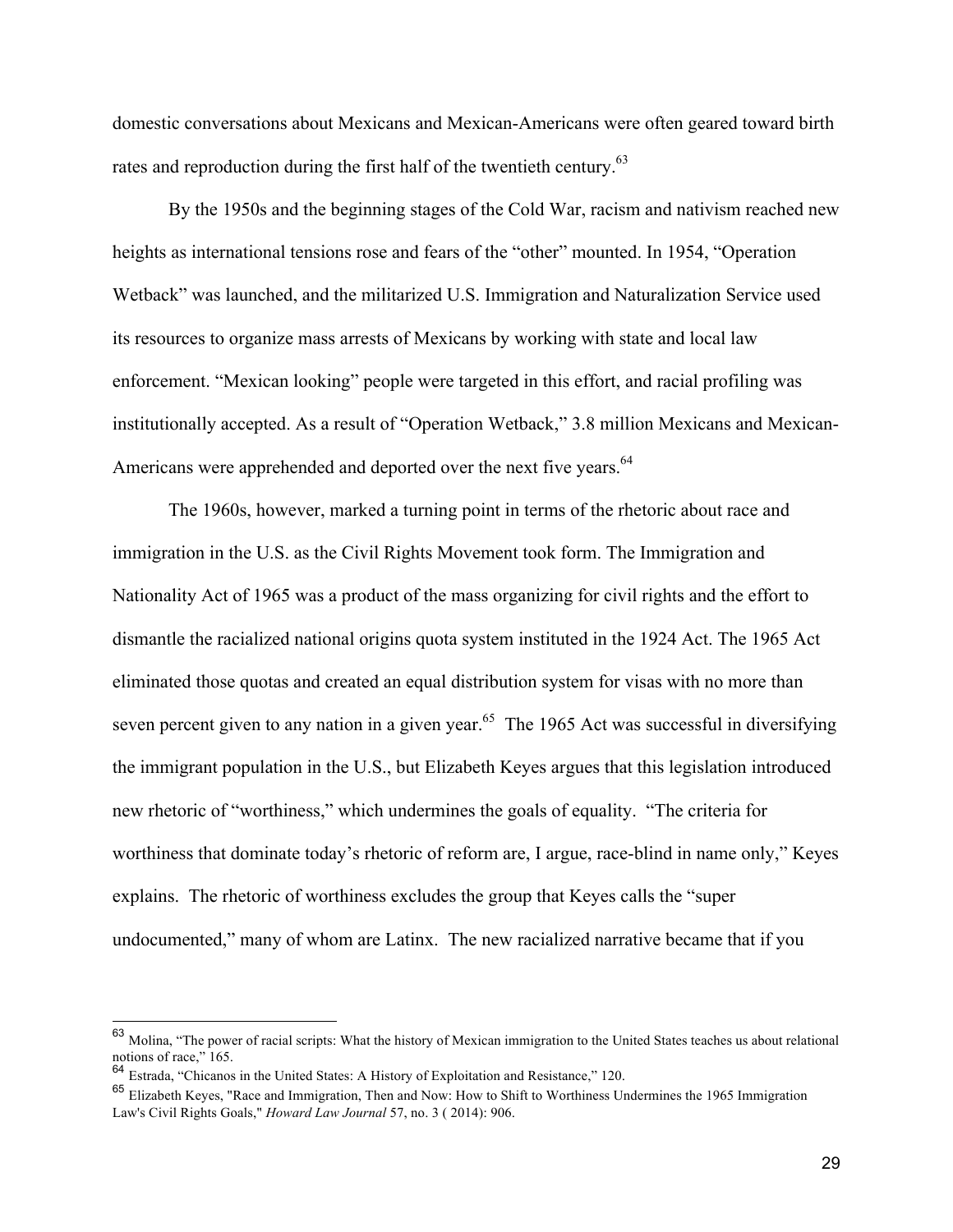didn't have documentation, it was the result of your personal failings and your undeservingness or unworthiness of citizenship.<sup>66</sup>

#### **Race & U.S. Foreign Policy toward Latin America**

The racist discourse present domestically toward Latinx immigrants and workers has carried over to U.S. foreign policy approaches toward Latin America. Racism and paternalistic ideals have largely characterized the U.S. mindset toward Latin America since the days of colonialism. The accounts of colonists, as well as merchants and diplomats, from the early nineteenth century speak to the legacy of racial stereotypes and subordination of Latin America. Michael Hunt describes the stereotypes associated with Latinos as belonging to four primary categories: servility, misrule, lethargy, and bigotry.<sup>67</sup> Importantly, "the darker the complexion of the people in question, the sharper was the attack," Hunt explained.<sup>68</sup> During this era, Latin males were seen as superstitious, obstinate, lazy, cowardly, vain, pretentious, dishonest, unclean, impractical, and corrupt, while Latin women were seen as damsels in distress that could be saved and introduced to civilized life.<sup>69</sup> By the mid to late nineteenth century, the U.S. image of Latin America had morphed, transforming elements of previous racist and sexist thinking into a more outright paternalism: the Latino as the Black child. These images aimed to justify foreign policy decisions like the continued use of the Monroe Doctrine, dubbing the Western hemisphere as the United States' sphere of interest, as well as U.S. domination of Cuba and Puerto Rico in later years.<sup>70</sup>

 <sup>66</sup> Keyes, "Race and Immigration, Then and Now: How to Shift to Worthiness Undermines the 1965 Immigration Law's Civil Rights Goals," 926.

<sup>67</sup> Hunt, *Ideology and U.S. Foreign Policy,* 59.

 $68$  Ibid.

<sup>69</sup> Hunt, *Ideology and U.S. Foreign Policy,* 59-60.

<sup>70</sup> Hunt, *Ideology and U.S. Foreign Policy,* 61.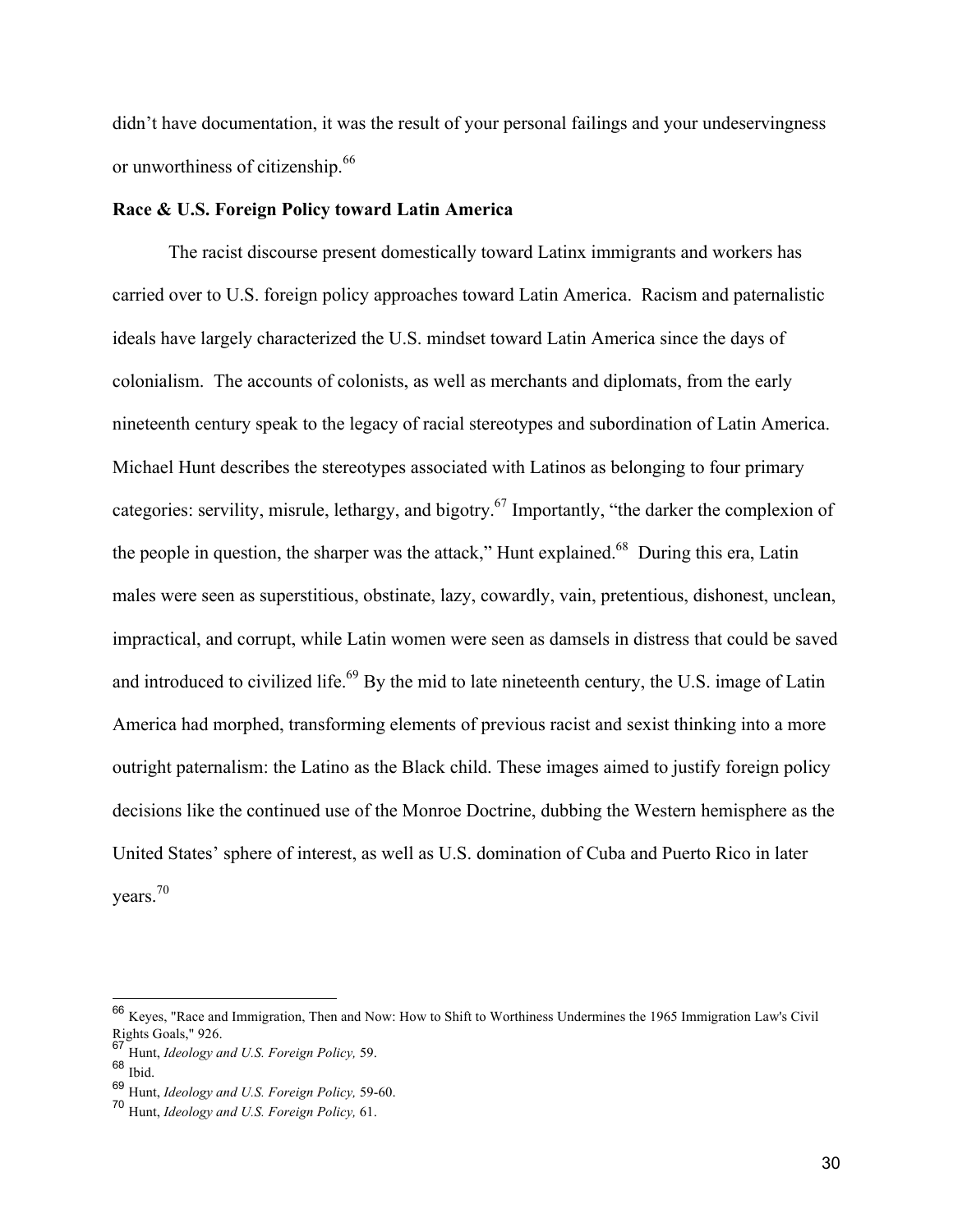Similar to the ways that domestic discourse about Latin Americans emphasized primitive, animalistic qualities and an overall lack of "civilization," Fredrick Pike argues that the issue of "civilization" has been at the core of the U.S.-Latin American relationship. U.S. citizens see themselves as "prime exemplars of all that it means to be civilized" and leaders in moral, spiritual, and cultural advancement, while Latin Americans are "trapped in a primitive state of nature, the victims rather than the masters of nature."<sup>71</sup> The child, therefore, became a metaphor for this gap in civilization. Pike argues that the construction of this civilization mindset toward Latin America stemmed in part from the threat of racial mixing, but also the myth of the frontier. The frontier image was used to draw a line between those who belonged to the U.S. identity and those who did not, such as Mexicans and indigenous people; beyond the "frontier" was seen as undeveloped, unmastered, and essentially, uncivilized wilderness. This distinction led to a plethora of racial stereotypes and rhetoric of "savagery."<sup>72</sup>

According to historian Frederick Jackson Turner, the frontier is the meeting point between savagery and civilization. Even to this day, for many people, hearing the word "frontier" brings to mind Turner, who read his famous "frontier thesis" at a meeting of the American Historical Association in 1893. Turner's frontier thesis fostered further sentiments of American exceptionalism and encouraged continued territorial expansion. "The peculiarity of American institutions is, the fact that they have been compelled to adapt themselves to the changes of an expanding people to the changes involved in crossing a continent, in winning a wilderness, and in developing at each area of this progress out of the primitive economic and political conditions of the frontier into the complexity of city life," he writes.<sup>73</sup> The primitiveness

 <sup>71</sup> Fredrick B. Pike, *The United States and Latin America: Myths and Stereotypes of Civilization and Nature,* Austin, TX: University of Texas Press, 1992: xiii.

<sup>72</sup> Pike, *The United States and Latin America: Myths and Stereotypes of Civilization and Nature,* 111.

<sup>73</sup> Frederick Jackson Turner, 1893, "The Significance of the Frontier in American History." National Humanities Center, 1.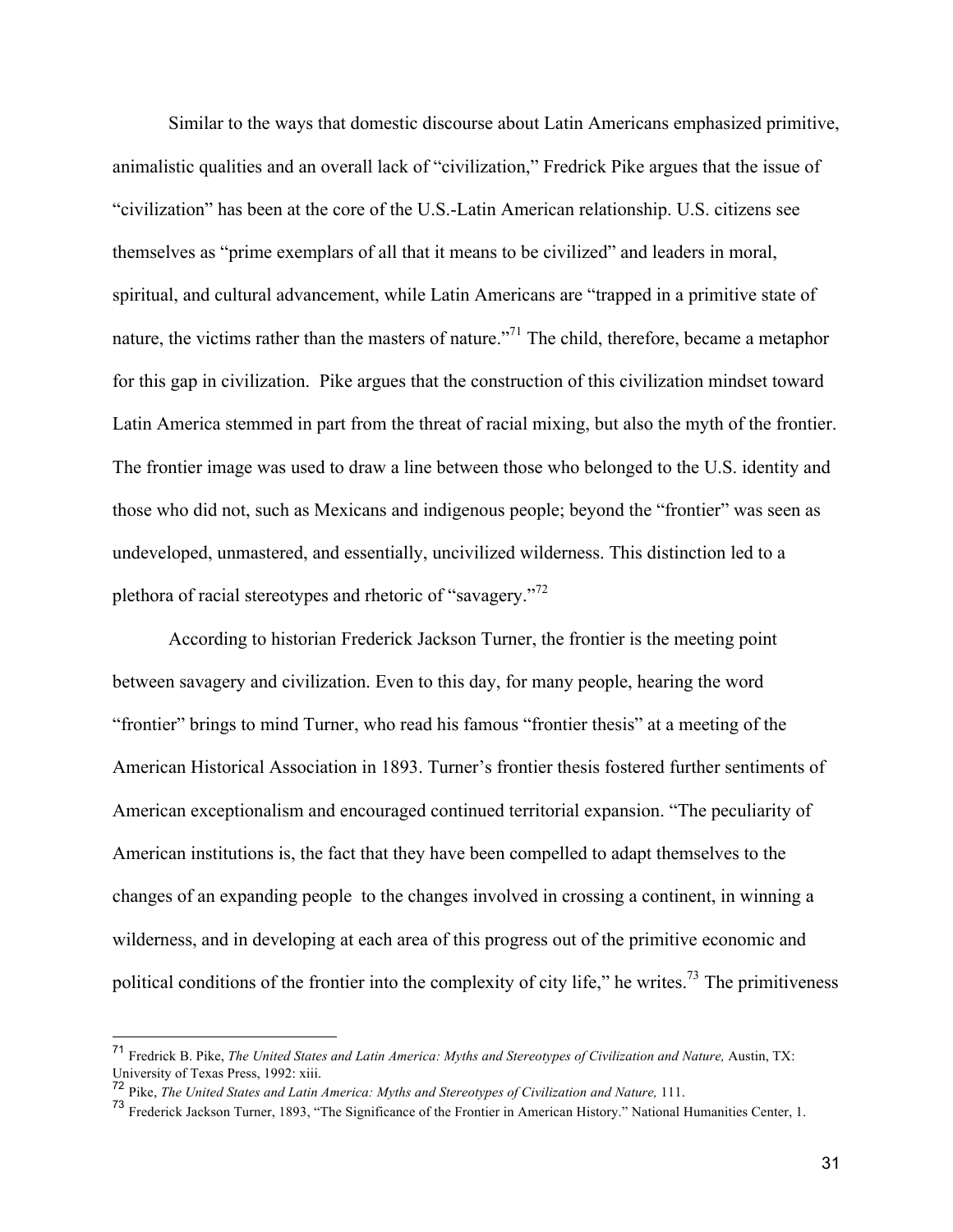of the lands beyond the frontier is consistently emphasized in his speech. Turner encourages those at the meeting to pursue "continuous touch with the simplicity of primitive society" and "furnish the forces dominating American character."74 Ultimately, Turner's assertions are representative of U.S. identity, its tradition of celebrating white male territorial conquest, and the idea that expansion was an essential element of societal progress.

Between 1845 and 1854, the United States acquired Mexico's northern frontier, and the four bordering states, California, Arizona, New Mexico, and Texas, gained large numbers of Mexican residents. After the Mexican-American War, the Treaty of Guadalupe Hidalgo was meant to guarantee political rights to Mexicans in these ceded territories, but ultimately, American legislators refused to grant Mexicans full citizenship, violating the treaty.<sup>75</sup> In the period that followed, there was much debate within state legislatures and courts about the rights that Mexicans would be afforded. In California, legislators at their constitutional convention in 1849 concluded that Mexicans would be given the right to vote if they were "white," but did not define what it meant to be a "white Mexican." Local entities were tasked with interpreting that category on a circumstantial basis, leaving significant room for discrimination and inequality.<sup>76</sup>

By the 1890s, the United States was grappling with how to articulate its justifications for expansionism in Latin America and what its role there would be. As the twentieth century began, U.S. foreign policymakers were faced with the tension between previous strategies of land grabbing, race exterminating, and annexing, and newer approaches to domination through naval base placement, overseas investment, and "moral" reform.<sup>77</sup> Because the U.S. majority viewed

 <sup>74</sup> Turner, "The Significance of the Frontier in American History," 2.

<sup>75</sup> Menchaca, "Chicano Indianism: A Historical Account of Racial Repression in the United States," 584.

<sup>76</sup> Menchaca, "Chicano Indianism: A Historical Account of Racial Repression in the United States," 589.

<sup>77</sup> Jules R. Benjamin, "The Framework of U.S. Relations with Latin America in the Twentieth Century: An Interpretive Essay," *Diplomatic History* 11, no. 2 (1987): 94.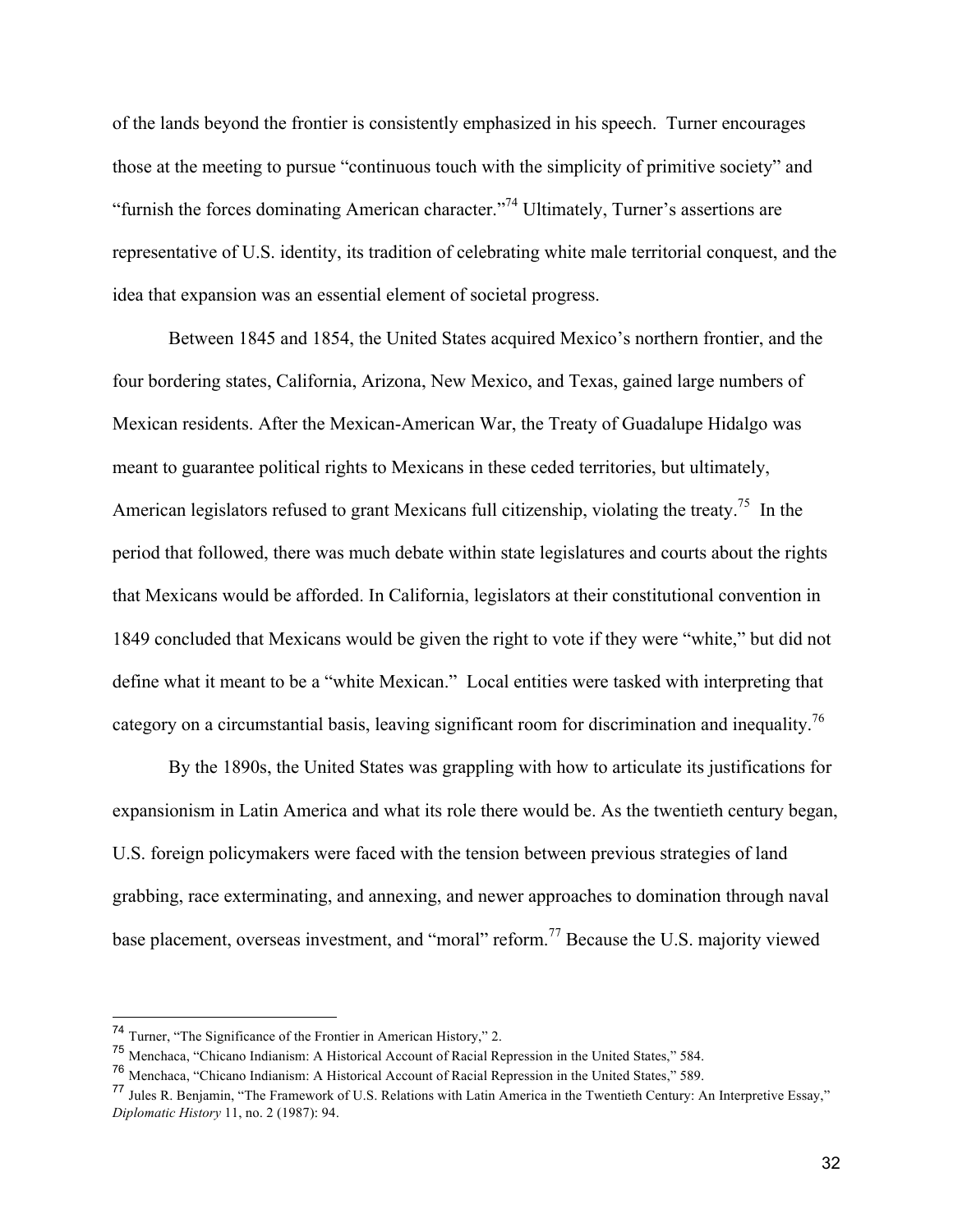Latin Americans as backward, lawless, and rebellious, policymakers shifted their focus to ways they could "Americanize" or "civilize" these populations.<sup>78</sup> The racism embedded in U.S. assumptions about Latin America ultimately propelled the implementation of a foreign policy that utilized both military force as well as economic manipulation to reach expansionist goals in the region.

Into the twentieth century and the first World War, the narrative of American greatness and superiority was bolstered even more, with a growing motivation to export the U.S. model abroad. The U.S. had become the center of global capitalism and a leader in modern industrialization after World War I. The U.S. was pouring resources into Latin America to expand its influence and address the cycle of hostility and instability that their frequent armed interventions in the region caused.<sup>79</sup> The high costs of this approach, however, eventually prompted President Coolidge to ease the militarized interpretation of the Monroe Doctrine and instead "leave those countries as undisturbed as possible to work out their own salvation."<sup>80</sup>

Odd Arne Westad discusses how themes of "ungratefulness" and "wasted opportunities" characterized early twentieth-century U.S. views of Latin America. This rhetoric emulates the domestic rhetoric that associated Mexicans in the U.S. with laziness and unwillingness to work hard. U.S. leaders were frustrated that these Latin American countries weren't following suit with the American model; in the eyes of Washington, Latin American leaders were neglecting the offer of "liberty and progress" that the U.S. could provide. $81$  In the mid-1920s, a State Department instructor even told new envoys to Latin American nations that the responses they

 <sup>78</sup> Benjamin, "The Framework of U.S. Relations with Latin America in the Twentieth Century: An Interpretive Essay," 95.

<sup>79</sup> Michael H. Hunt, *The American Ascendancy: How the United States Gained and Wielded Global Dominance,* Chapel Hill, NC: The University of North Carolina Press, 2007: 106.

<sup>80</sup> Hunt, *The American Ascendancy: How the United States Gained and Wielded Global Dominance,* 107.

<sup>81</sup> Odd Arne Westad, *The Global Cold War,* Cambridge, UK: Cambridge University Press, 2007: 23.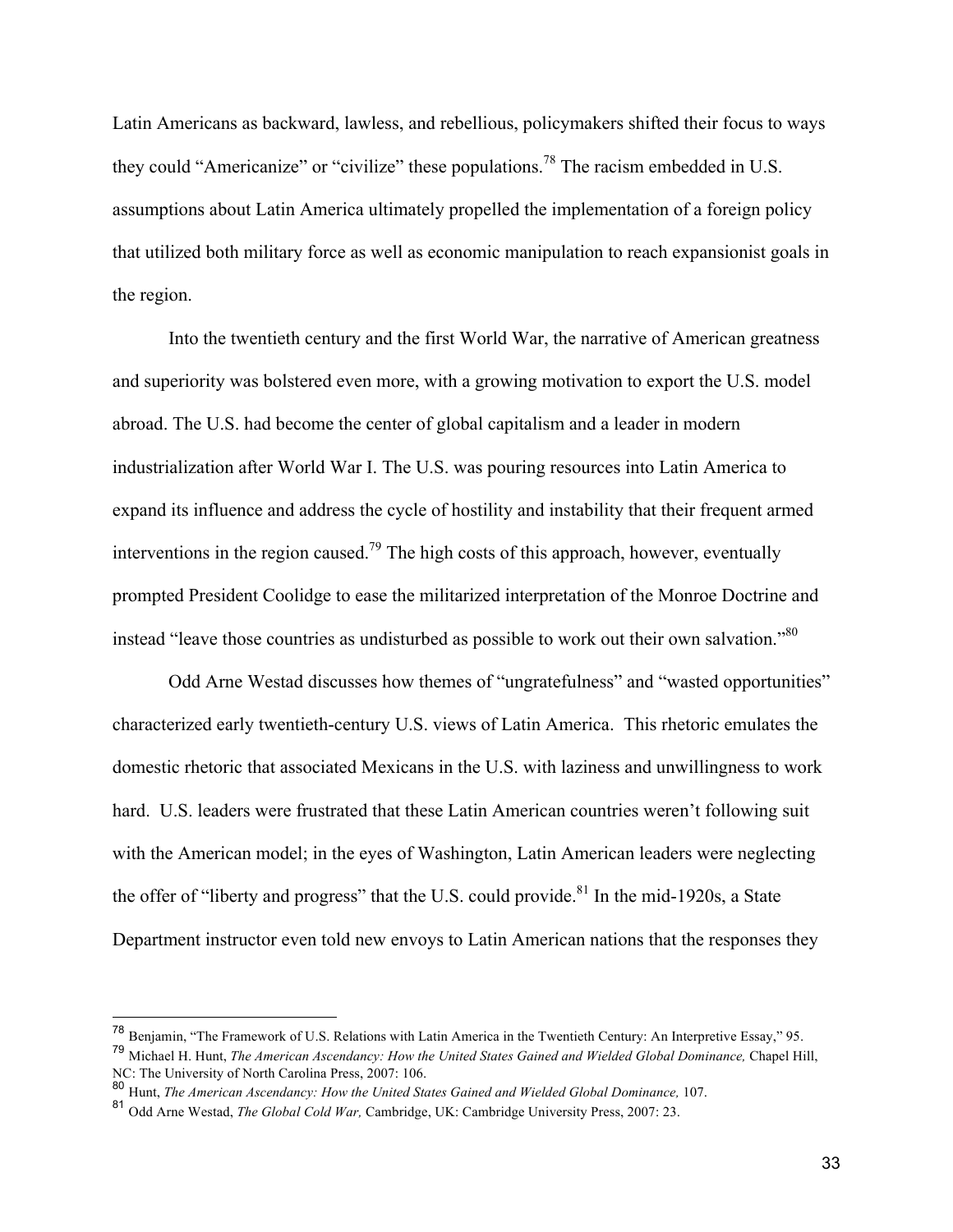were receiving to U.S. intervention was "only to be expected in a world where gratitude is rarely accorded to the teacher, the doctor, or the policeman, and we have been all three. But it may be that in time they will come to see the United States with different eyes, and to have for her something of respect and affection with which a man regards the instructor of his youth and a child looks upon the parent who has molded his character."<sup>82</sup>

By the 1950s, the "good neighbor" mindset toward Latin America was starting to fade, and the U.S. focused on supporting military regimes, conducting covert CIA operations, and deploying large numbers of U.S. forces in Latin America. By the time President Kennedy took office in 1961, he realized that the covert operation approach used by his predecessors was ineffective, and he proposed the "Alliance of Progress," which was the first U.S.-funded development program to prevent the spread of communism in the Third World.<sup>83</sup> The Alliance of Progress was dedicated to what Kennedy described as the hemisphere's common mission and involved funding inter-American organizations to address social goals in Latin America such as combating disease and poverty, supporting free-trade, as well as improving existing aid programs.84 In the spring of 1961, Kennedy's adviser Arthur Schlesinger reported that the administration's goal was to facilitate a middle class revolution in Latin America through economic modernization and "necessities of modern technical society as constitutional government, honest public administration, a responsible party system, a rational land system, an efficient system of taxation."<sup>85</sup> Notably, Westad points out that the underlying reasoning behind

 <sup>82</sup> Lars Schoultz, *Beneath the United States: A History of US Policy Toward Latin America,* Cambridge, MA: Harvard University Press, 1998: 386.

<sup>83</sup> Hunt, *The American Ascendancy: How the United States Gained and Wielded Global Dominance,* 212.

<sup>84</sup> Michael Dunne, "Kennedy's Alliance for Progress: countering revolution in Latin America," *International Affairs* 89, no. 6 (2013): 1319.

<sup>85</sup> Westad, *The Global Cold War,* 35.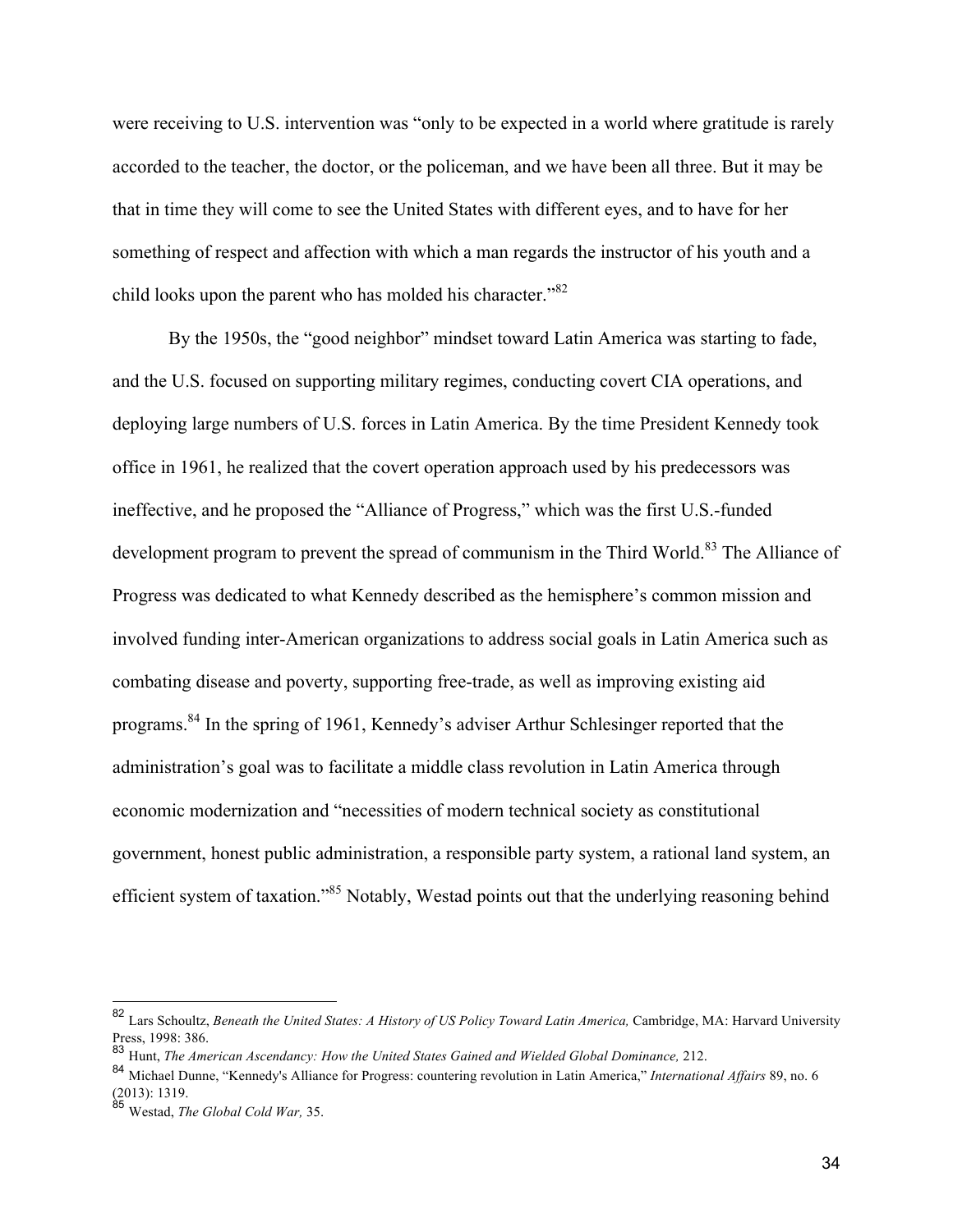this mindset is clearly the U.S. belief that in order for Latin America to develop, it has to replicate American systems.

# **THE ALLIANCE FOR PROGRESS, MODERNIZATION, & U.S. EXCEPTIONALISM Alliance For Progress**

The Alliance For Progress was established just eight weeks after President Kennedy's inauguration in 1961 and was presented as a one hundred billion dollar, ten year program to support social, political, and economic development in Latin America. The Alliance was made up of the members of the Organization of American Stats (OAS), the Inter-American Development Bank, the World Bank, the International Monetary Fund, the United Nations Economic Commission for Latin America, as well as private agencies and the citizens of the hemisphere.<sup>86</sup> Much of the initial thinking that informed the Alliance arose from Brazilian President Kubitschek's conversations with the Eisenhower administration that centered around the importance of preserving the security of the free world through economic development in Latin America and a reorientation of the Western hemisphere.<sup>87</sup> In 1958, Kubitschek proposed an "Operación Pan America," which contained eight basic social and economic goals for the region.<sup>88</sup>

As Kubitschek's ideas took hold, leaders at meetings of the OAS began to make plans for pursuing an inter-American regional development institution, which would be funded in large part by the United States. However, the U.S. delegations were not convinced of the necessity of

 <sup>86</sup> CQ Almanac 1967, 23rd ed, "Summit Meeting Reviews Alliance's First Six Years," Washington, DC: Congressional Quarterly, 1968.

 $8^7$  Dunne, "Kennedy's Alliance for Progress: countering revolution in Latin America," 1399.

<sup>88</sup> CQ Almanac 1967, 23rd ed, "Summit Meeting Reviews Alliance's First Six Years."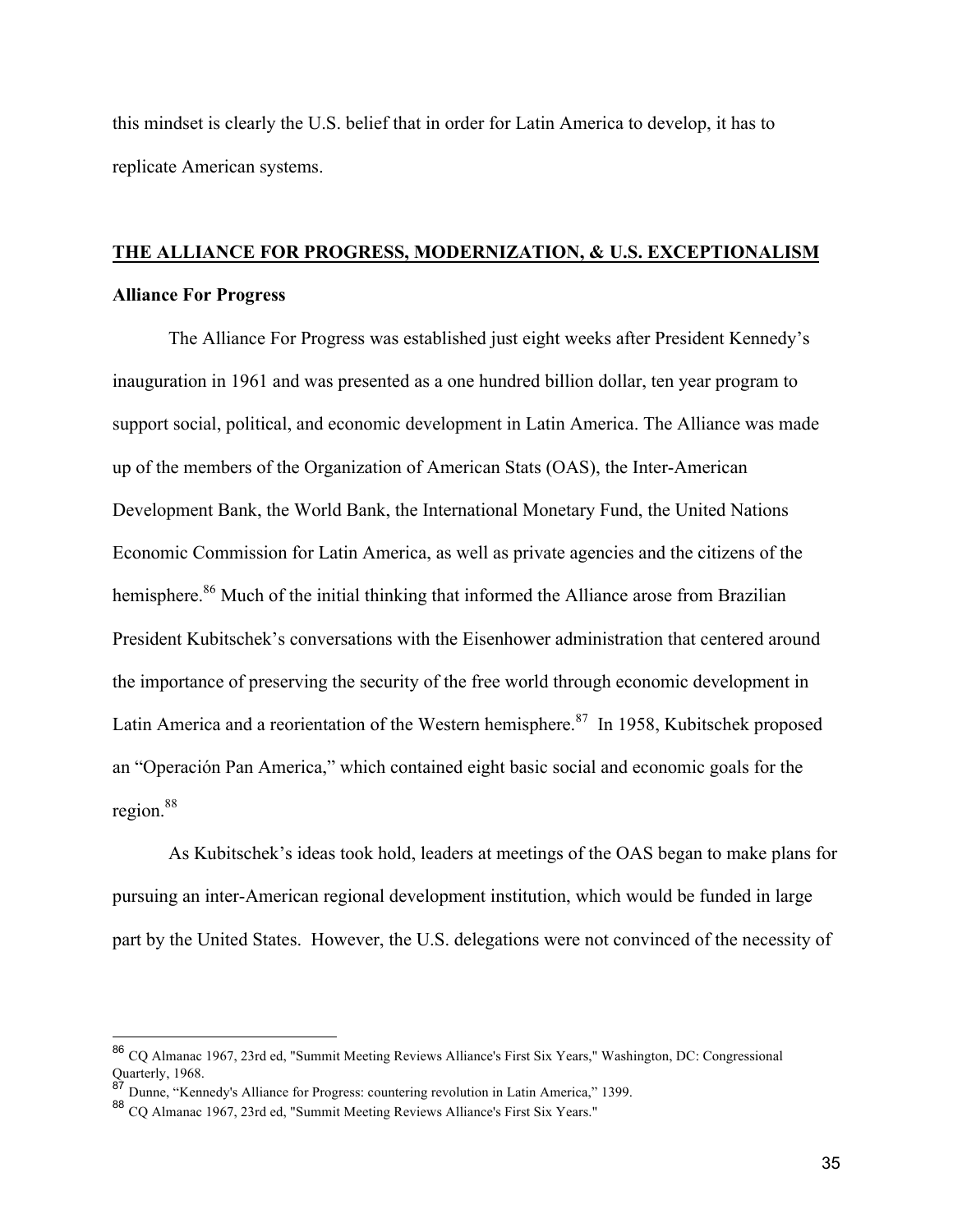these plans and initially cast aside the suggestion of such a program as unrealistic.<sup>89</sup> It wasn't until the Cuban revolution that the notion of a coordinated inter-American regional development program started to have more appeal from the U.S. perspective. At a conference in Bogota in September 1960, the U.S. proposed a compromise, the Act of Bogota, which served as a broad outline for what would eventually become the Alliance for Progress.<sup>90</sup>

With the rise in the strength of leftist ideas in Cuba, the Kennedy administration's task force on "immediate Latin American problems" underscored the urgency of separating social transformation in Latin America from communist politics. With this in mind, in August of 1961, the OAS met for its Inter-American Economic and Social Council in Uruguay, where they developed the Declaration to the Peoples of America explaining their charter and the formal description of an Alliance for Progress within the Framework of Operation Pan America.<sup>91</sup> The Declaration asserted that the promotion of democracy would help facilitate additional aspirations such as decent housing, employment, land availability, good health, and access to education in Latin America.

On March 13, 1961, Kennedy delivered a White House address to diplomats explaining the program and his administration's commitment to Latin America. He emphasized the common history between the U.S. and Latin America and their shared responsibility to spread economic progress, social justice, and democracy.<sup>92</sup> Throughout the speech, he also stresses that the Latin American people must be determined to put in the work required to help themselves, for "they alone can mobilize their resources, enlist the energies of their people, and modify their social patterns so that all, and not just a privileged few, share in the fruits of growth." He added,

 <sup>89</sup> Dunne, "Kennedy's Alliance for Progress: countering revolution in Latin America," 1400.

<sup>90</sup> CQ Almanac 1967, 23rd ed, "Summit Meeting Reviews Alliance's First Six Years."

<sup>91</sup> Dunne, "Kennedy's Alliance for Progress: countering revolution in Latin America," 1406.

<sup>92</sup> Dunne, "Kennedy's Alliance for Progress: countering revolution in Latin America," 1390.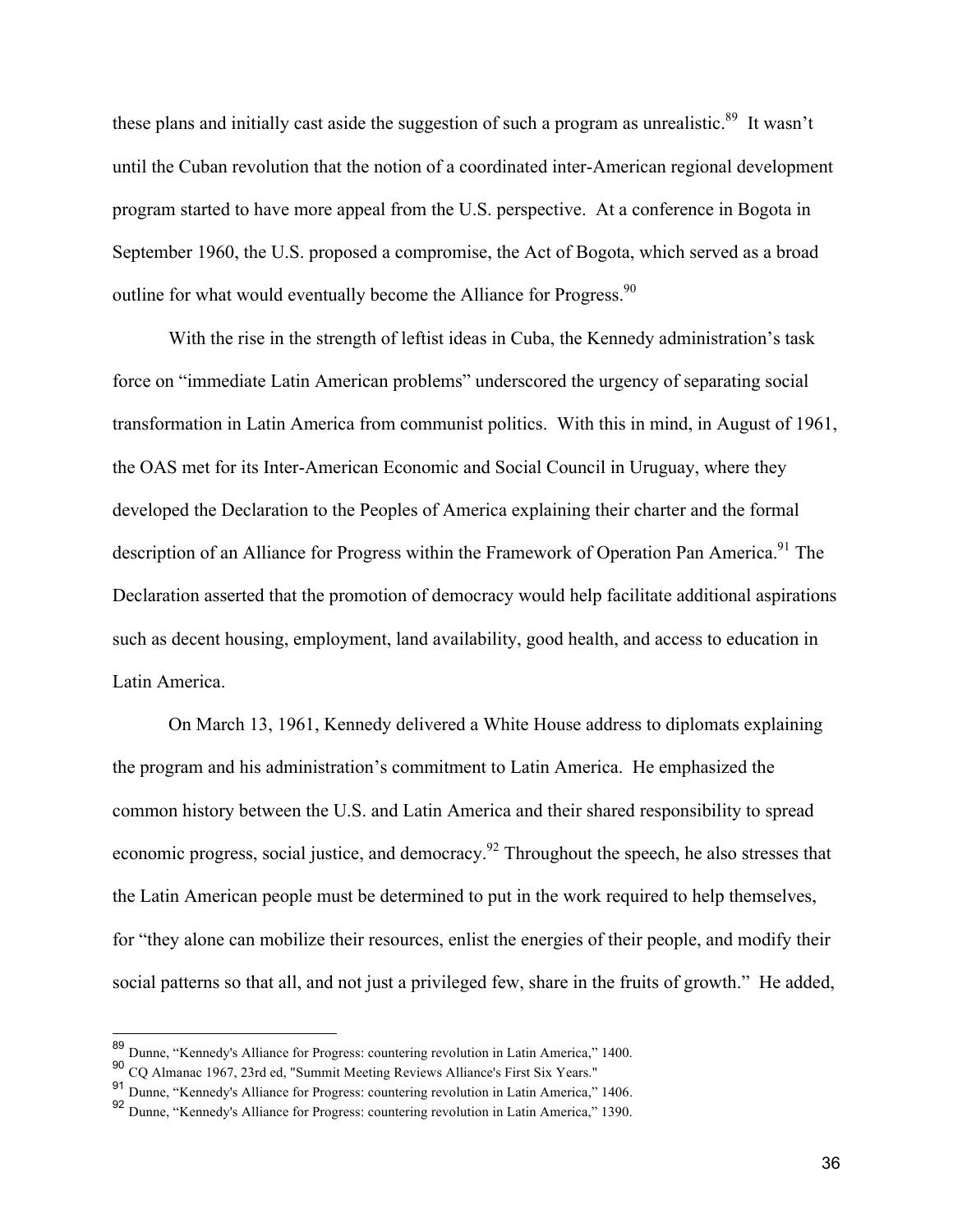"If this effort is made, then outside assistance will give vital impetus to progress; without it, no amount of help will advance the welfare of the people."<sup>93</sup>

In this widely publicized address directed toward his "longtime friends," Kennedy aimed to bind the U.S. and Latin American together as united by history and experience, relating their colonial struggles for freedom. True freedom, he implied, can only be achieved through a framework of democratic institutions. He admitted that the United States has not yet achieved this ultimate goal nor have they always understood the significance of their relationship with Latin America. In this sense, the Alliance for Progress marked the turning of a new leaf in the level of U.S. appreciation for "the urgency or the need to lift people from poverty and ignorance and despair."<sup>94</sup>

Their common enemy was tyranny, and societal advancement would only be possible by collectively resisting tyrannical forces, though those forces were not explicitly named. At the end of his speech, Kennedy exclaimed that the Alliance will "once again awaken our American revolution until it guides the struggle of people everywhere - not with an imperialism of force or fear, but the rule of courage and freedom and hope for the future of man."95 By making this point, Kennedy seems to acknowledge, and simultaneously challenge, the possible assumption that his efforts stem from imperialist roots, claiming instead that he is strictly motivated by the allure of freedom and what it can bring to the hemisphere.

In addition to improving per capita income and wealth distribution, the social goals that the U.S. and inter-American organizations would work to address included combating illiteracy,

 <sup>93</sup> Dunne, "Kennedy's Alliance for Progress: countering revolution in Latin America," 1391.

<sup>94</sup> John F. Kennedy, "Address at a White House Reception for Members of Congress and the Diplomatic Corps of Latin American Republics." March 13, 1961. From JFK Library, White House Audio Collection, White House Audio Recordings, 1961-1963, Audio tape, 20:58. https://www.jfklibrary.org/asset-viewer/archives/JFKWHA/1961/JFKWHA-017-004/JFKWHA-017-004

<sup>&</sup>lt;sup>95</sup> Ibid.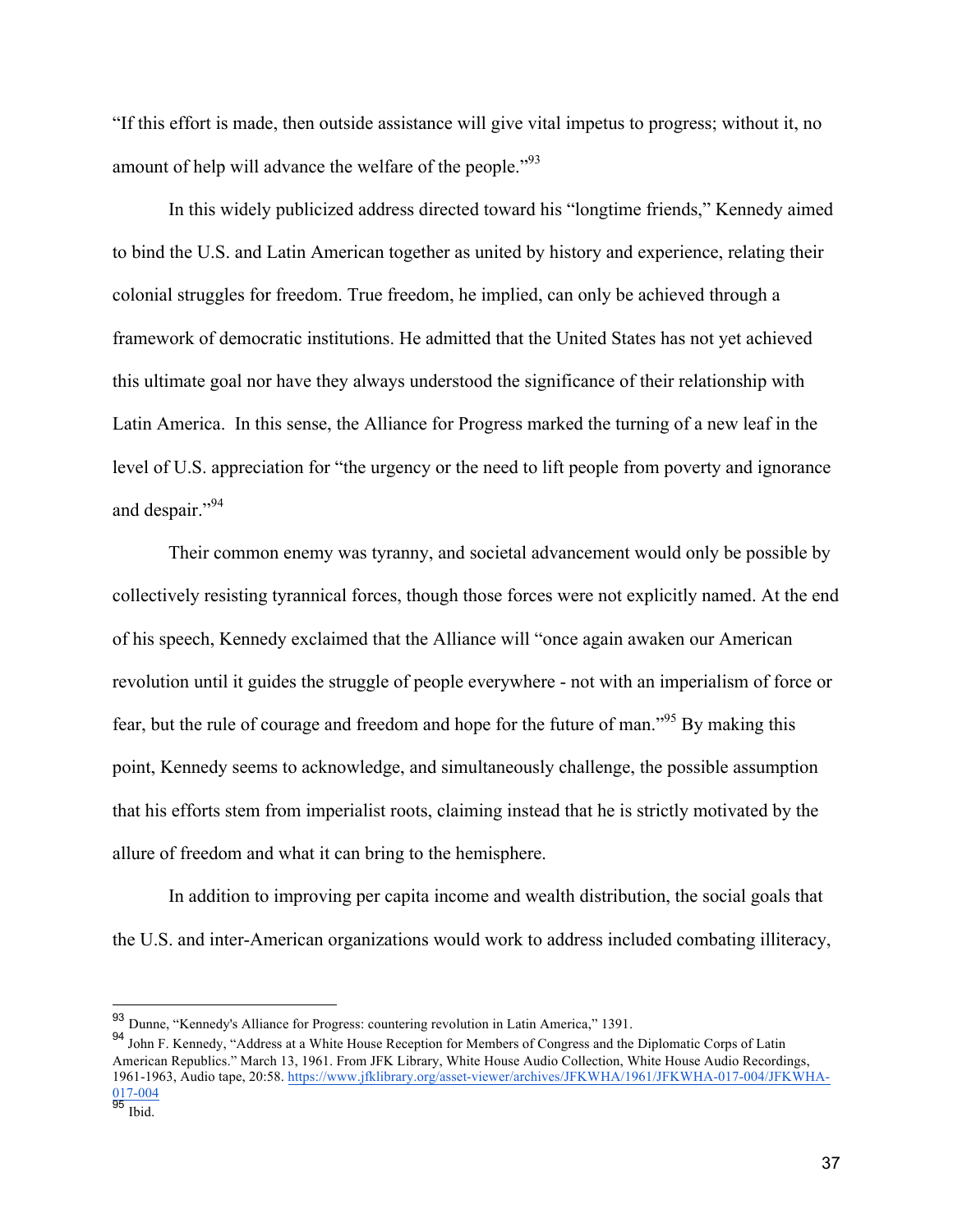disease, and poverty as well as reforming tax structures and land ownership rules. The U.S. would also help promote free trade, stabilize commodity prices, improve existing aid programs, and institute educational exchange programs.<sup>96</sup> There were two major categories of U.S. contributions to the Alliance: public economic aid in the form of loans, grants and technical help, and private assistance largely through direct long-term investment.<sup>97</sup> From a more ideological perspective, however, the U.S. was primarily striving to incite a social revolution in Latin America through a self-help program that was not intended to be perceived as traditional foreign aid or as dominated by the United States.<sup>98</sup>

The Kennedy administration held out hope that the Alliance would have an impact and global reception similar to the Marshall Plan, or European Recovery Plan, that followed World War II. The consensus view of the Marshall Plan was that it was not only quite successful but also produced relatively quick results. Much of support for the program was rooted in the assumption that "countries with stable and prosperous economies made for more reliable allies"; therefore, the U.S. and Western Europe would surely be politically and economically intertwined for years to come.<sup>99</sup> The Marshall Plan thus became the benchmark for how modern states can cooperate together to address crises, and there were similar expectations regarding the potential of the Alliance for Progress to create long-lasting partnerships with Latin America.

However, despite the comparisons to the Marshall Plan, Dunne suggests that an accurate description for the Alliance for Progress might be "noble in aspiration, problematical and perhaps unquantifiable in detail."100 Particularly in light of unrest in major regions of Latin

 <sup>96</sup> Dunne, "Kennedy's Alliance for Progress: countering revolution in Latin America," 1407.

<sup>97</sup> CQ Almanac 1967, 23rd ed, "Summit Meeting Reviews Alliance's First Six Years."

<sup>98</sup> Ibid

<sup>99</sup> Christopher Hickman, "The Kennedy Administration's Alliance for Progress and the Burdens of the Marshall Plan." *Federal History* (2013): 80.

<sup>100</sup> Dunne, "Kennedy's Alliance for Progress: countering revolution in Latin America," 1408.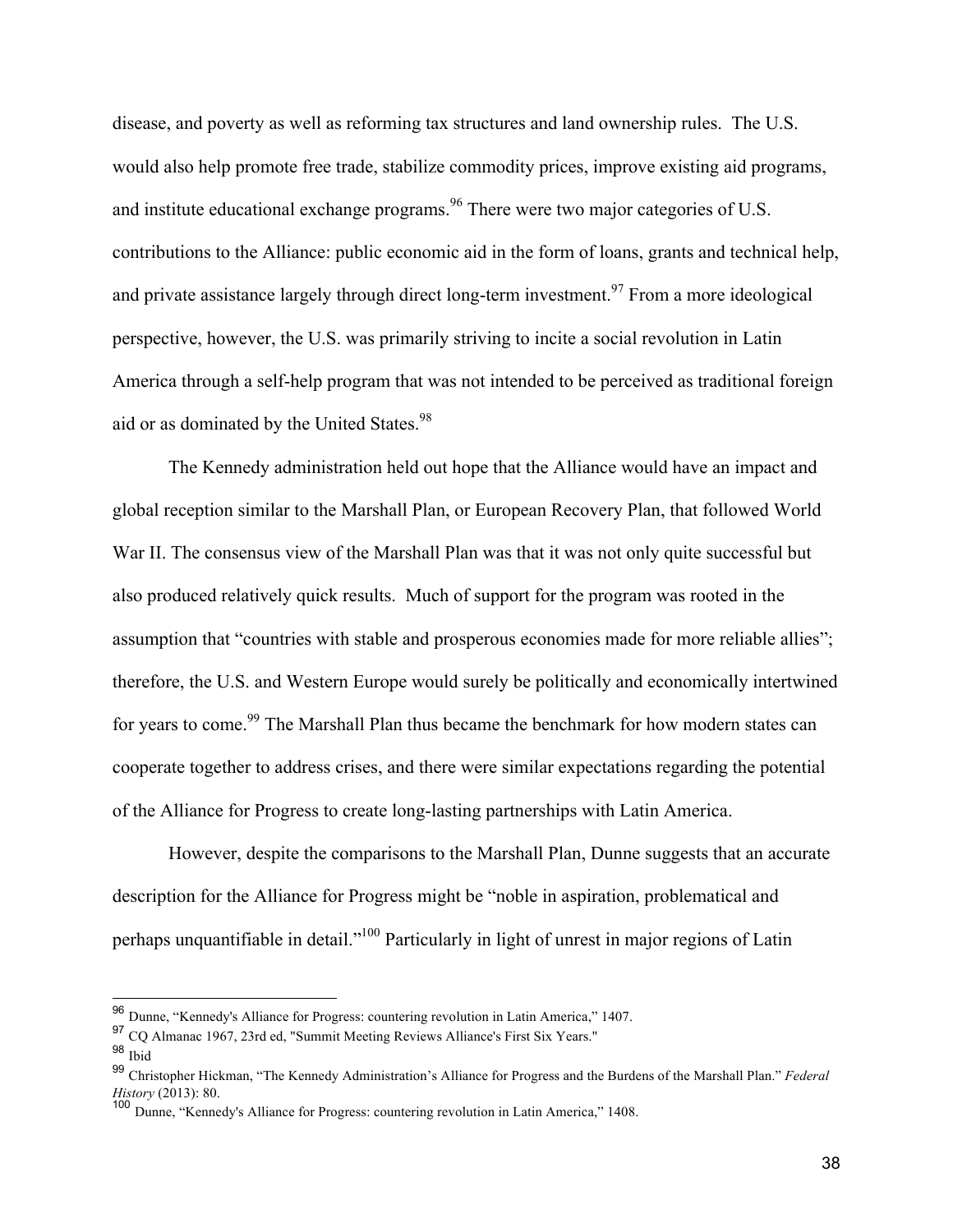America such as Brazil and Argentina, the notion that democratic institutions and a strengthened middle class would bring significant reforms and legitimate peace started to become less believable.<sup>101</sup> Additionally, measuring the effectiveness of the program proved difficult, especially since the results of a "decade of development" could not necessarily be assessed based on short term changes, so continued support for the Alliance required continued theoretical rearticulation of the pressing need for modernization.

# **Modernization**

Modernization theorist Walt R. Rostow sent President Kennedy a memorandum in March of 1961 adamantly arguing that it was the right time for the Alliance for Progress in Latin America because "the underdeveloped world will, during the 1960s, either complete the take-off process or be very far advanced in it. When take-off is complete, a nation may be poor but it is normally in a position to draw its external capital from private commercial sources."<sup>102</sup> He felt that financial aid and assistance from the U.S. could drive these underdeveloped nations toward the pathway of "self-sustained growth." Doing so would, importantly, keep the Latin American countries in the program "off our necks as we try to clean up the spots of bad trouble."<sup>103</sup>

The notion of curing "backward" societies through modernization was not new to U.S. foreign policy with Kennedy's Alliance for Progress. Modernization theories can be traced back to the eighteenth-century Enlightenment period in Western Europe and emerged largely as a justification for Western Europe's, and later the United States', power positions and moral authority in the global order. Enlightenment principles of conscious rationality, freedom, and the value of science over religion converged to define a common doctrine for societies: "the idea that

 <sup>101</sup>CQ Almanac 1967, 23rd ed, "Summit Meeting Reviews Alliance's First Six Years."

<sup>102</sup> Rostow, W. W. "W. W. Rostow memorandum to John F. Kennedy." March 2, 1961. From JFK Library, President's Office Files (POF), box A, "Rostow, 3/61– 5/61."

 $103$  Ibid.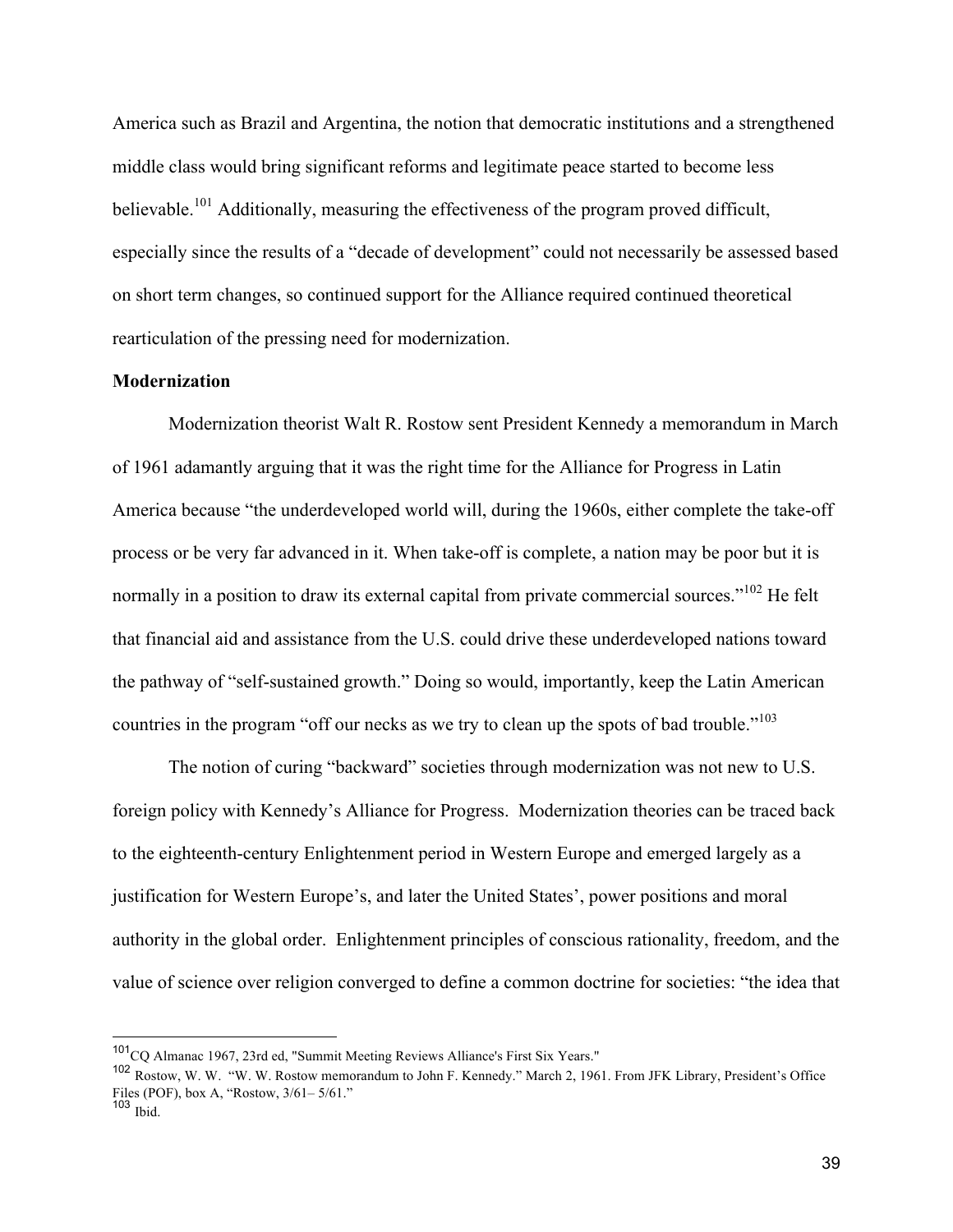anything new is necessarily good and desirable because we live in an era of progress."<sup>104</sup> What is considered "good" and "progress," however, is ultimately defined relative to Western thinkers and Western political norms.

Ramon Grosfoguel explains that by the late eighteenth century, the Enlightenment emphasis on individual freedom was translated to the nation-state level, with each "modern" nation state considered to be "sovereign and free to rationally control its progressive development."<sup>105</sup> Lynn Thomas also emphasizes the relationship between sovereignty and modernity in her description of some of its other specific components. Though noting that understandings of modernity have shifted over time, Thomas writes that modern nation states generally prioritize "political divisions between the religious and the secular and the public and the private; the cultivation of scientific rationality and critical self-reflection; liberal political ideals that challenge social hierarchies rooted in kin, class, gender, or race; constitutional, representative, and bureaucratic forms of government; industrial production and expanded markets; mechanical reproduction and mass media; heightened urbanization, monetization, and consumption; accelerated transportation and communication; and a future-oriented conception of time that figures the present as a radical rupture from the past."<sup>106</sup>

Inherent in these qualities, or what Gurminder Bhambra would describe as the grand narrative of modernity, is the assumption that Europe's pathway to development is synonymous with the proper process for becoming modern. Pillars of early modernization theories, now widely contested by present-day scholars, were that there is only one modernity – that which has

 <sup>104</sup> Ramon Grosfoguel, "Developmentalism, Modernity, and Dependency Theory in Latin America." *Nepantla: Views from South* 1, no. 2 (2000): 348.

 $105$  Ibid.

<sup>106</sup> Lynn M. Thomas, "Modernity's Failings, Political Claims, and Intermediate Concepts," *The American Historical Review*  116, no. 3 (2011): 737.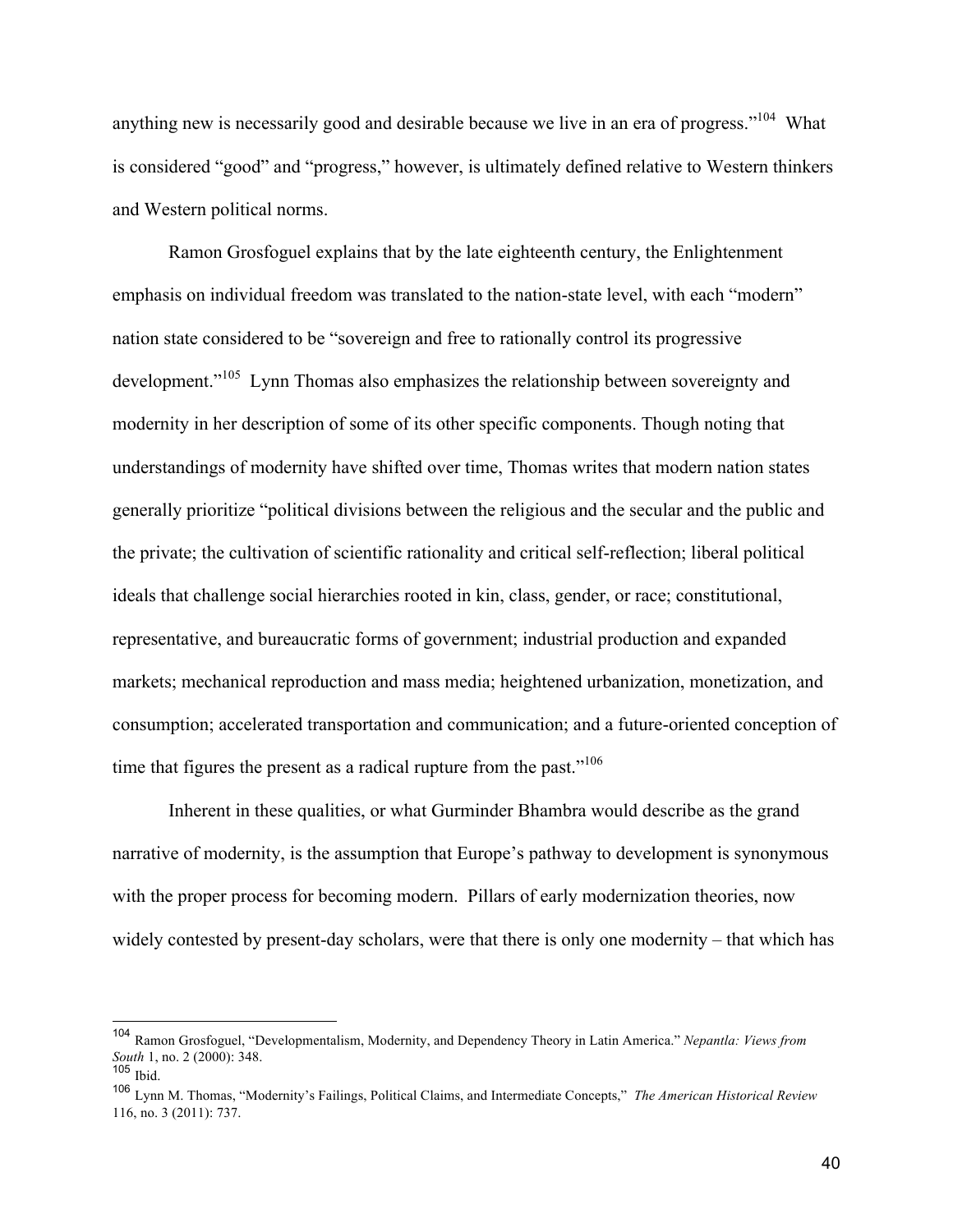been modeled in Europe – and that "development" can be understood as originating in the West and expanding to the East, beginning with feudal Europe and transforming into the capitalist world economy.<sup>107</sup> Though these framings have since been debunked as Eurocentric, they have continued to be repurposed and incorporated into Western political thought and foreign policymaking.

During the nineteenth century, Richard Wolin explains that the discourse of modernity, rights, and sovereignty fueled European colonialism, particularly in Africa. "The fact that native inhabitants lacked the Western concept of sovereignty was employed as a pretext both to deny them the right to self-rule and, correlatively, to justify colonial legal and political trusteeship, with its attendant horrors and excesses," Wolin states.<sup>108</sup> These ideas allowed Europeans to describe their domination and intervention in these colonized regions as acts of service and products of their moral responsibilities. In this view, those who had not yet been able to "discover their own autonomous identities, their own intrinsic idiom, [and] their own indigenous narrative voice" needed European help and guidance in order to become properly modern.<sup>109</sup> After all, the overall goal of modernization during this period was to have all societies look the same, matching the European model; therefore, only Europeans themselves were capable of imparting wisdom and adequate assistance.

Scholars have looked primarily at Africa to understand the role of Europe's modernization theory and to track some of the changes in its definitions over time. Lynn Thomas explains that Western social scientists, politicians, and journalists alike have tended to view

 <sup>107</sup> Gurminder K. Bhambra, "Historical Sociology, Modernity, and Postcolonial Critique." *The American Historical Review* 116, no. 3 (2011): 658.

<sup>108</sup> Richard Wolin, "'Modernity': The Peregrinations of a Contested Historiographical Concept," *The American Historical Review* 116, no. 3 (2011): 741.

<sup>&</sup>lt;sup>109</sup> Wolin, "'Modernity': The Peregrinations of a Contested Historiographical Concept," 742.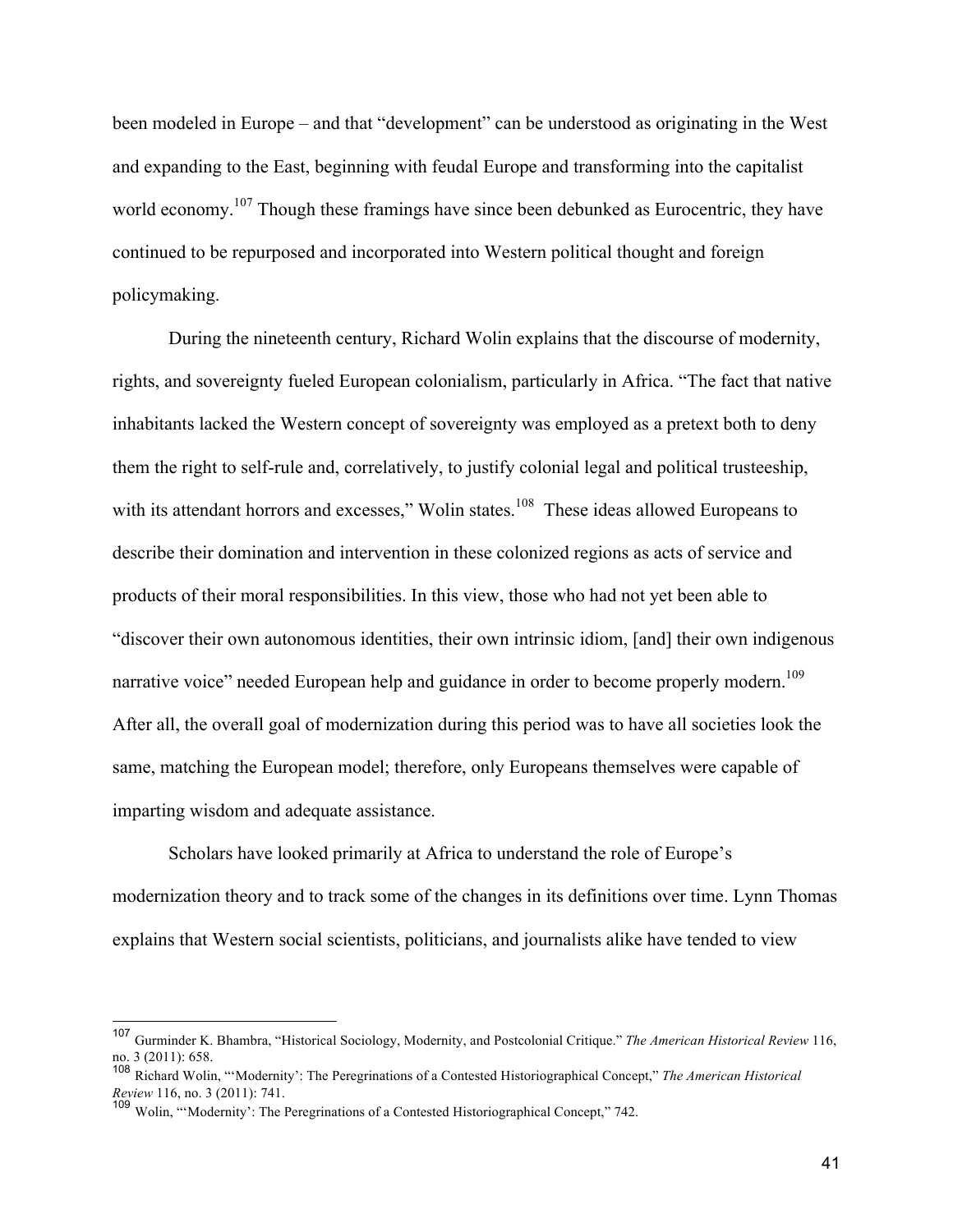"Africa as the inverse of all things modern: a bastion of backwardness, or at best, tradition."110 However, the use of "modern" has evolved with changing global circumstances and the intended appropriate outcomes; for example, European colonizers pointed to modernity as the motivation for their "civilizing missions" in African societies, while Western powers in the post-World War II period used modernization as a justification for interventions to dismantle traditional social and political institutions in developing nations.<sup>111</sup> That being said, the connecting thread between interpretations of modernization is its implication of "the notion that some societies are 'ahead' and others are in need of 'catching up.'<sup>112</sup>

Because Western powers have historically defined modernization theories, they can maintain a dynamic where they always have the upper hand and therefore possess something to teach others. For example, at a 1963 Chamber of Commerce meeting in Mexico City, modernization theorist Rostow compared the development of societies to the development of humans, suggesting that societies in the "childhood" stage of modernization can grow to full personhood by learning from more advanced countries. Countries who were successfully modern could guide others through the different challenges they might face along the way, in the same way that one might identify the sequence of "the kinds of problems which, inevitably, must be confronted by an infant of nine months; a child of five; an adolescent of fourteen; a young man of twenty-one."<sup>113</sup>

## **Implications for Latin America**

 <sup>110</sup> Thomas, "Modernity's Failings, Political Claims, and Intermediate Concepts," 727.

<sup>111</sup> Thomas, "Modernity's Failings, Political Claims, and Intermediate Concepts," 734.

<sup>112</sup> Thomas, "Modernity's Failings, Political Claims, and Intermediate Concepts," 734-735.

<sup>113</sup> W. W. Rostow, "Economic Development: Some Lessons of a Common Experience," August 1963. Mexico City, MX. Moscoso Papers, "Speech Materials, 6/63–9/63."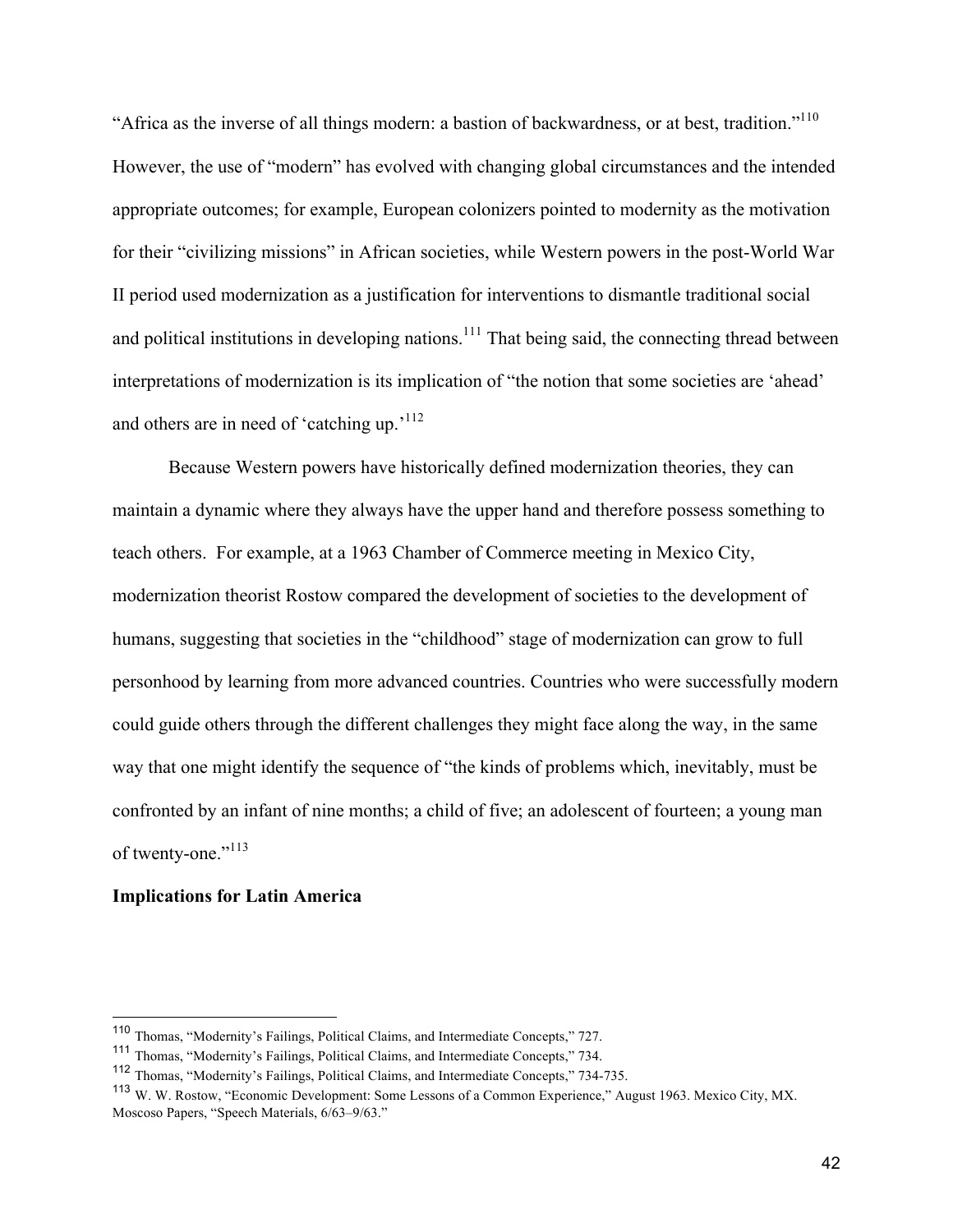Though Africa has been a focus for testing modernization theory, Latin America has also been subject to these ideas and significantly affected by the way they manifested in foreign policy. Latin Americans recognize that they were viewed as less "modern" or even "pre-modern" in comparison to Europe. As Mexican essayist and author Octavio Paz put it, "there was frequent talk of 'Europeanizing' our countries: the modern was outside and had to be imported.'<sup>114</sup> Sergio Costa explains that ever since the independence movements of the nineteenth century, modernization became a topic of focus in Latin America. Modernization was treated as something not found in Latin America or as something that could hopefully be achieved at some point in the future. Importantly, according to Costa, it was "equated with a specific (distant) social formation and simultaneously represents a vision of the future whereby different forms of domination, also including dictatorships, are legitimized in the name of modernization."<sup>115</sup>

In terms of the evolution of modernization theory in Latin America, Costa explains that when it was initially invoked during the nineteenth century, it was associated with explicit scientific racism and the idea that Europeanization could be achieved by whitening the skin.<sup>116</sup> By the 1920s and throughout the rest of the twentieth century, the focus shifted away from biology, and there was a new emphasis on identifying the cultural, social, and political processes that could bring about modernization in Latin America. For example, theorists argued that modernization would require a new emphasis on prioritizing urban life, restructuring land ownership, and decentralizing politics to foster a separation of powers. Those changes, coupled with the promotion of the values of hard work, secularism, individualism, autonomy, and

 <sup>114</sup> Sergio Costa, "The research on modernity in Latin America: Lineages and dilemmas," *Current Sociology Review* 67, no. 6 (2019): 838-839.

<sup>115</sup> Costa, "The research on modernity in Latin America: Lineages and dilemmas," 839.

<sup>116</sup> Costa, "The research on modernity in Latin America: Lineages and dilemmas," 842.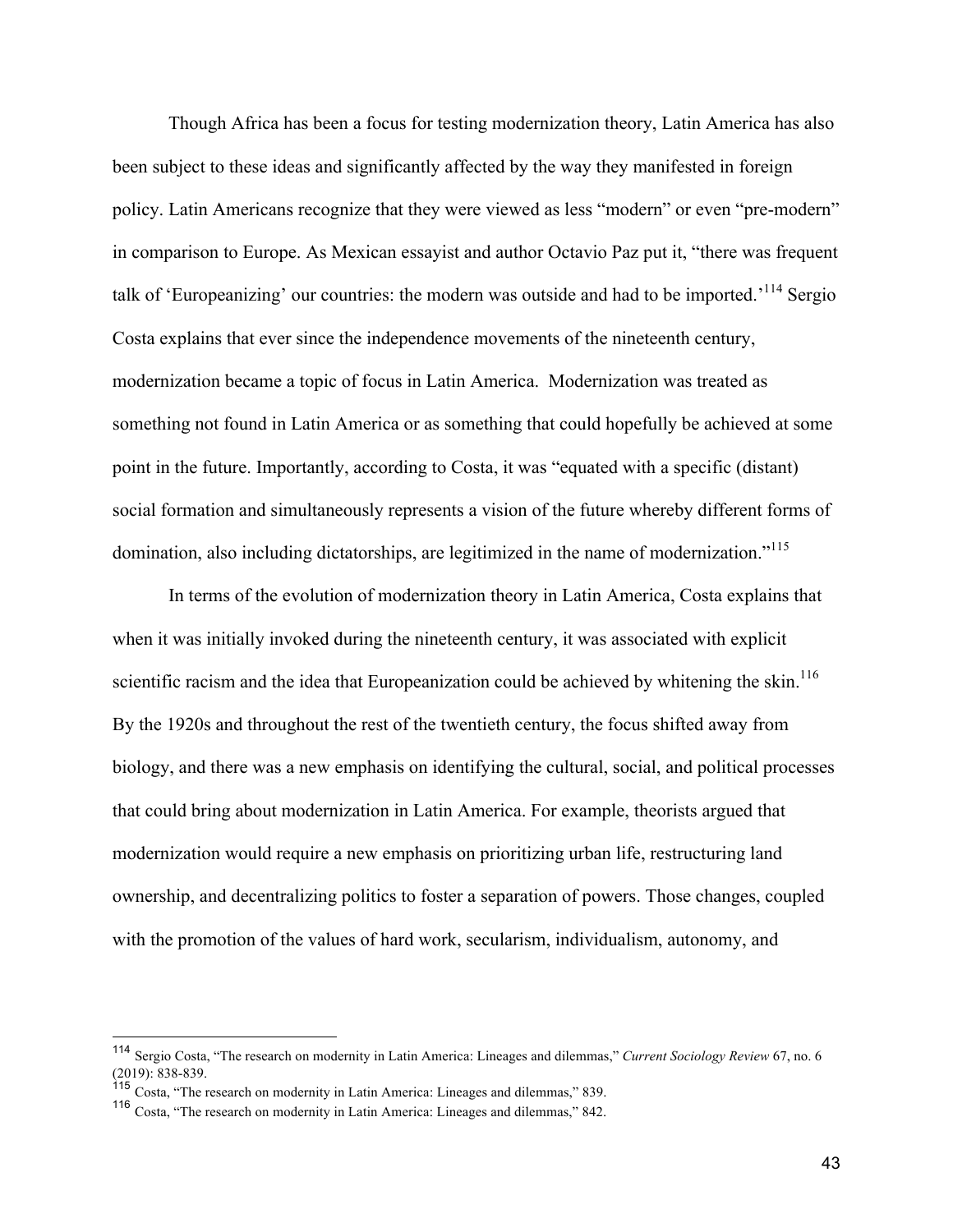rationalism, would transform Latin American societies previously stuck in a feudal or backward stage into successful, modern societies.<sup>117</sup>

However, following the Cuban Revolution as the 1960s began, U.S. foreign policymakers shifted their application of modernization theories in the Latin American context. The notion of "development" emerged as the basis of U.S. foreign assistance programs and was guided by the presumption that there was "a linear path of evolution in which the United States sat hierarchically above Latin America."<sup>118</sup> The aims of development were more palatable than modernization and blatant colonialism, though they were repackaging the same ideas. Ultimately, undergoing "development" translated to the same goal of building societies more like the United States.<sup>119</sup>

An important framing of underdevelopment also stemmed from Argentine economist Raúl Prebisch, who headed the United Nations Economic Commission for Latin America from 1950 to 1963. Prebisch interpreted the world as divided between a core and a periphery – the core being made up of the wealthy superpowers, while the periphery consisted of the poorer countries who relied on natural resource exports and assistance from the core.<sup>120</sup> For the United States, in order to resist the radical movements that took form in resistance to this dynamic between the periphery and the core, policymakers started to realize that providing aid for development might diminish social inequalities and poverty, and their help would assuage the tensions of radicalism, serving to protect the stability and longevity of the core-periphery structure.<sup>121</sup> Kennedy's Alliance For Progress is the tangible manifestation of this line of

 <sup>117</sup> Costa, "The research on modernity in Latin America: Lineages and dilemmas," 843-844.

<sup>118</sup> Jerry Dávila and Jerry Dvila, "Dependency, Development, and Liberation: Latin America in the Cold War," In *Dictatorship in South America.* Hoboken, NJ: Blackwell Publishing Ltd, 2013: 10.

<sup>119</sup> Dávila and Dvila, "Dependency, Development, and Liberation: Latin America in the Cold War," 11.  $120$  Ibid.

<sup>121</sup> Dávila and Dvila, "Dependency, Development, and Liberation: Latin America in the Cold War," 16.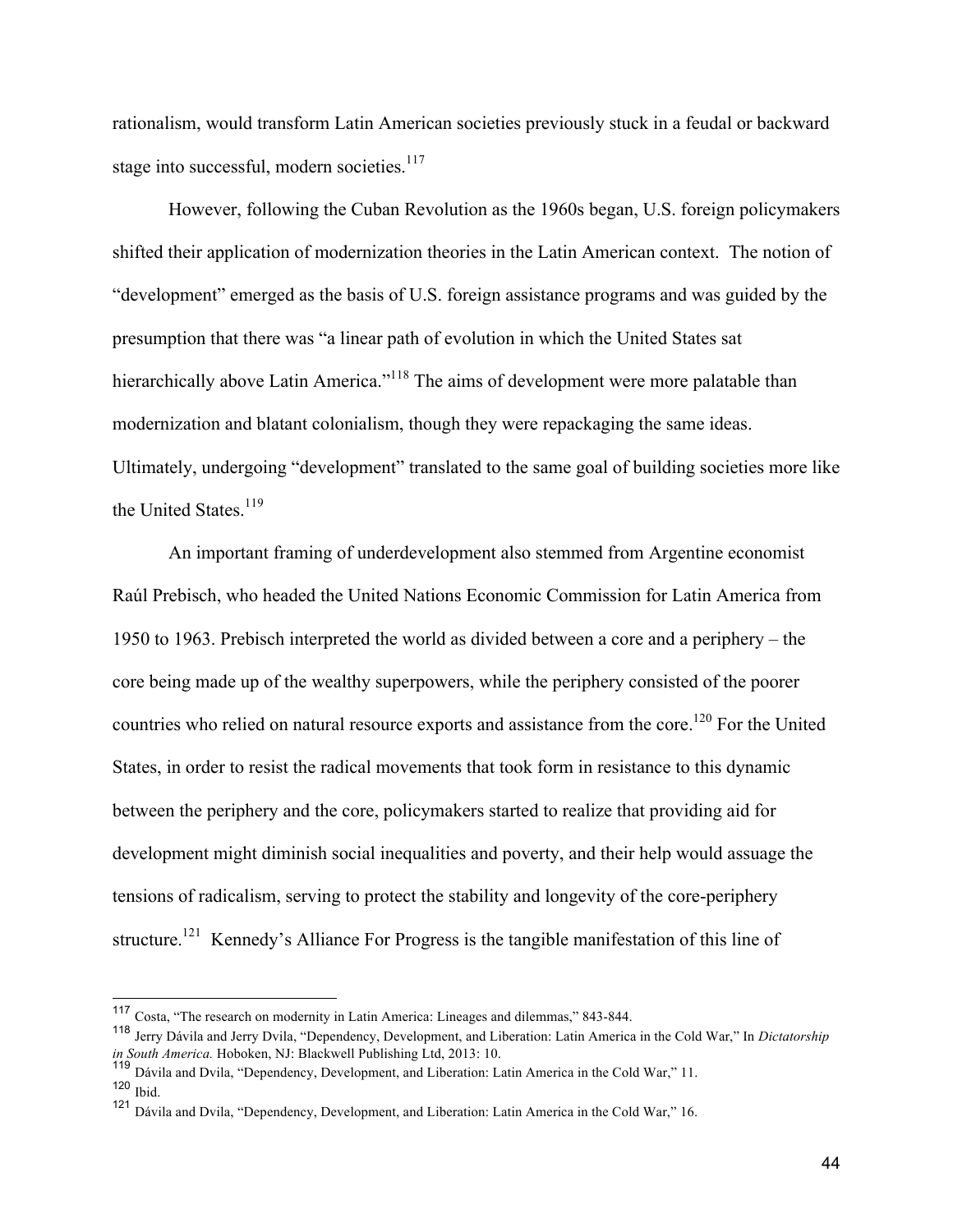thought, and especially in a Cold War context, it was a program made to help preserve the reign of capitalism, democracy, and modernity in the Americas.

## **Connecting Modernization to U.S. Exceptionalism**

Embodying "modernity" and imposing those ideals upon others has long been at the center of U.S. identity. The United States' definitions for what qualifies as modern and its understanding of which institutions can produce modernized societies are directly related to how the U.S. views and conceptualizes itself. Part of U.S. identity is the belief that the U.S. is the best example of modernity in action and the most equipped to assist other nations with becoming more modern. In other words, modernization helps boost America's message of its exceptionalism abroad and can be incorporated as leverage to add to the legitimacy of its domestic as well as foreign policies.

According to Siobhán McEvoy-Levy, U.S. exceptionalism is rooted in the implication of "the United States' moral superiority as well as the uniqueness of its origins, political system, social organization and values and cultural and religious characteristics."<sup>122</sup> The institutions referenced in this definition stem from the traits that similarly define modernity: liberal democracy, political divisions between the religious and the secular, mass industrial production, and a capitalist economy, among others. Siobhán McEvoy-Levy points to U.S. exceptionalism as the "para-ideological umbrella" beneath foundational American ideas and assumptions, such as "manifest destiny," becoming a "city upon a hill," the American dream, America's moral responsibility, American credibility, and the protection and extension of democracy.<sup>123</sup> These ideas are reinforced and emulated in modernization theories, allowing the U.S. to readily employ

 <sup>122</sup> Siobhán McEvoy-Levy, *American Exceptionalism and US Foreign Policy: Public Diplomacy at the End of the Cold War,*  New York, NY: PALGRAVE, 2001: 23.

 $123$  Ibid.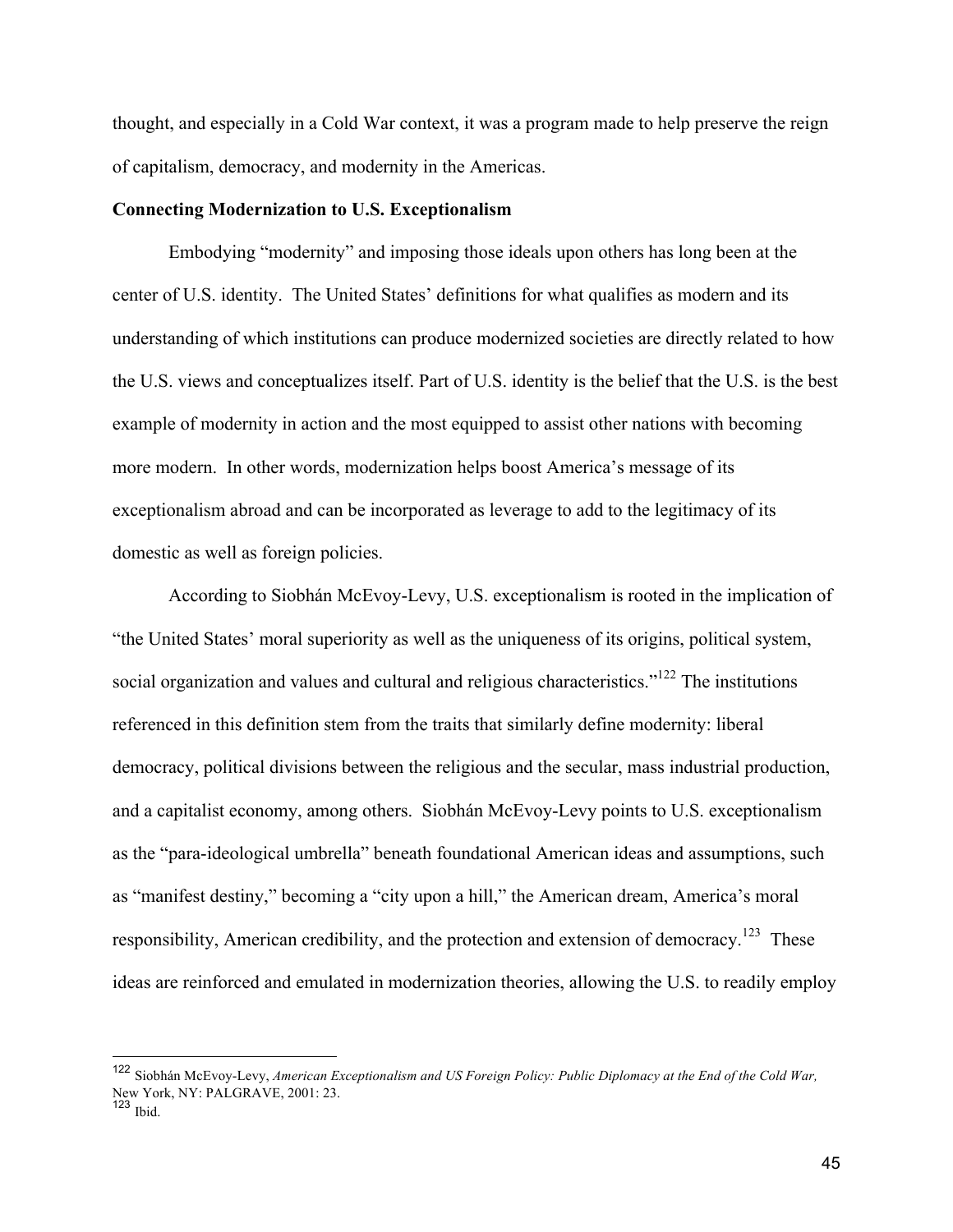them for not only its national identity construction but also its policy decisions. Importantly, U.S. exceptionalism has been used as a justification, either directly or indirectly, for U.S. leadership during every significant geopolitical transition since the late nineteenth century.<sup>124</sup>

Exceptionalist discourses, according to Nymalm and Plagemann, represent a link between a state's foreign policy and its self-understanding as a unique society. This self-understanding is rooted in ideas of civilization and modernization, as it places the state's uniqueness as part of a "higher order revelation or spiritual or otherworldly character," thereby associating it with a stage that other societies would not be able to reach on their own but might, by accepting guidance through the exceptional state's foreign policies, catch up enough to sufficiently serve the common good.<sup>125</sup> At their core, exceptionalist discourses aim to foster a sense of morality and set of values that are presented as universal goals for every other nation – or even, all of humanity – to aspire to meet.<sup>126</sup>

Nymalm and Plagemann clarify that exceptionalist discourses are inherently forms of national identity construction, but not every country's foreign policy or national identity is exceptionalist.<sup>127</sup> Nymalm and Plagemann explain that U.S. exceptionalism is distinct from other nation's exceptionalist discourses. The "exemplary strand" of American exceptionalism that they define has specific roots in the "city upon the hill" goals from the founding of the United States and the principles laid out in the Declaration of Independence and the Constitution. Modernization and related Enlightenment-era ideas, such as the rule of law, private property, representative government, freedom of speech and religion, and commercial liberty, made this

 <sup>124</sup> Ibid.

<sup>125</sup> Nicola Nymalm and Johannes Plagemann, "Comparative Exceptionalism: Universality and Particularity in Foreign Policy Discourses," *International Studies Review* 21 (2019): 14.

<sup>126</sup> Nymalm and Plagemann, "Comparative Exceptionalism: Universality and Particularity in Foreign Policy Discourses," 15.

<sup>127</sup> Nymalm and Plagemann, "Comparative Exceptionalism: Universality and Particularity in Foreign Policy Discourses," 14.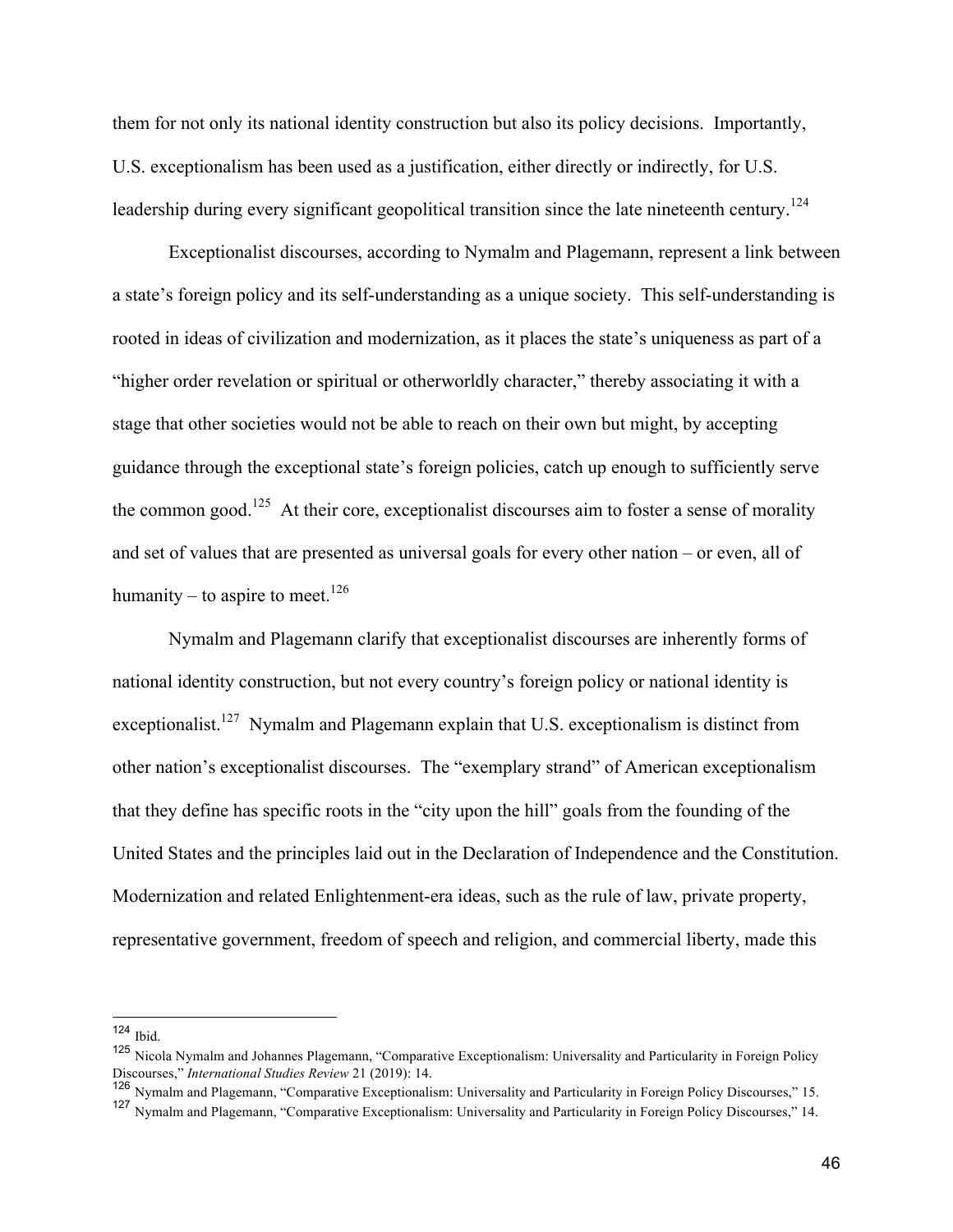strand even more widely popularized in later years.<sup>128</sup> By the second half of the nineteenth century, another strand of U.S. exceptionalism also emerged, which Nymalm and Plagemann call the "missionary strand." The missionary strand coincided with manifest destiny and U.S. expansionism, supporting the idea that the U.S. was destined to share its values and moral code with other societies, "civilizing" them while inevitably overtaking their territory.

U.S. exceptionalism sheds light on the unique perspectives that Americans have in regards to the rest of the world and the way they perceive their role globally. This culture of superiority is pervasive not only in politics but in everyday life, social interactions, education, economic structures, and more. Paul R. Pillar argues that this "culture and everything that has gone into it constitute a prism that slants, distorts, and colors how Americans see what is around them."<sup>129</sup> As a result, policymakers are shaped by these same circumstances and have absorbed the identity of American exceptionalism, which ultimately informs their policy choices.

The depth of these ideas and their prevalence in all facets of the American experience are intentional, because as McEvoy-Levy notes, the self-confidence of American citizens is critical for achieving U.S. foreign policy objectives.<sup>130</sup> After all, Pillar points out that the power of policymakers stems from the public, so they are responding to public opinion and are limited in their options based on what will appeal to the values and beliefs of their constituents.<sup>131</sup> These dynamics create an elevated image of the U.S. and a deflated perception of those who live elsewhere, Pillar explains. Due to the distorted prism of exceptionalism, Americans can continue identifying themselves as champions of freedom and revolutionaries of the New World without

 <sup>128</sup> Nymalm and Plagemann, "Comparative Exceptionalism: Universality and Particularity in Foreign Policy Discourses," 21.

<sup>129</sup> Paul R. Pillar, "American Good Fortune and Misperception about the Outside World," *Political Science Quarterly* 131, no. 4 (2016-17): 685.

<sup>130</sup> McEvoy-Levy, *American Exceptionalism and US Foreign Policy: Public Diplomacy at the End of the Cold War,* 27.

<sup>131</sup> Pillar, "American Good Fortune and Misperception about the Outside World," 687.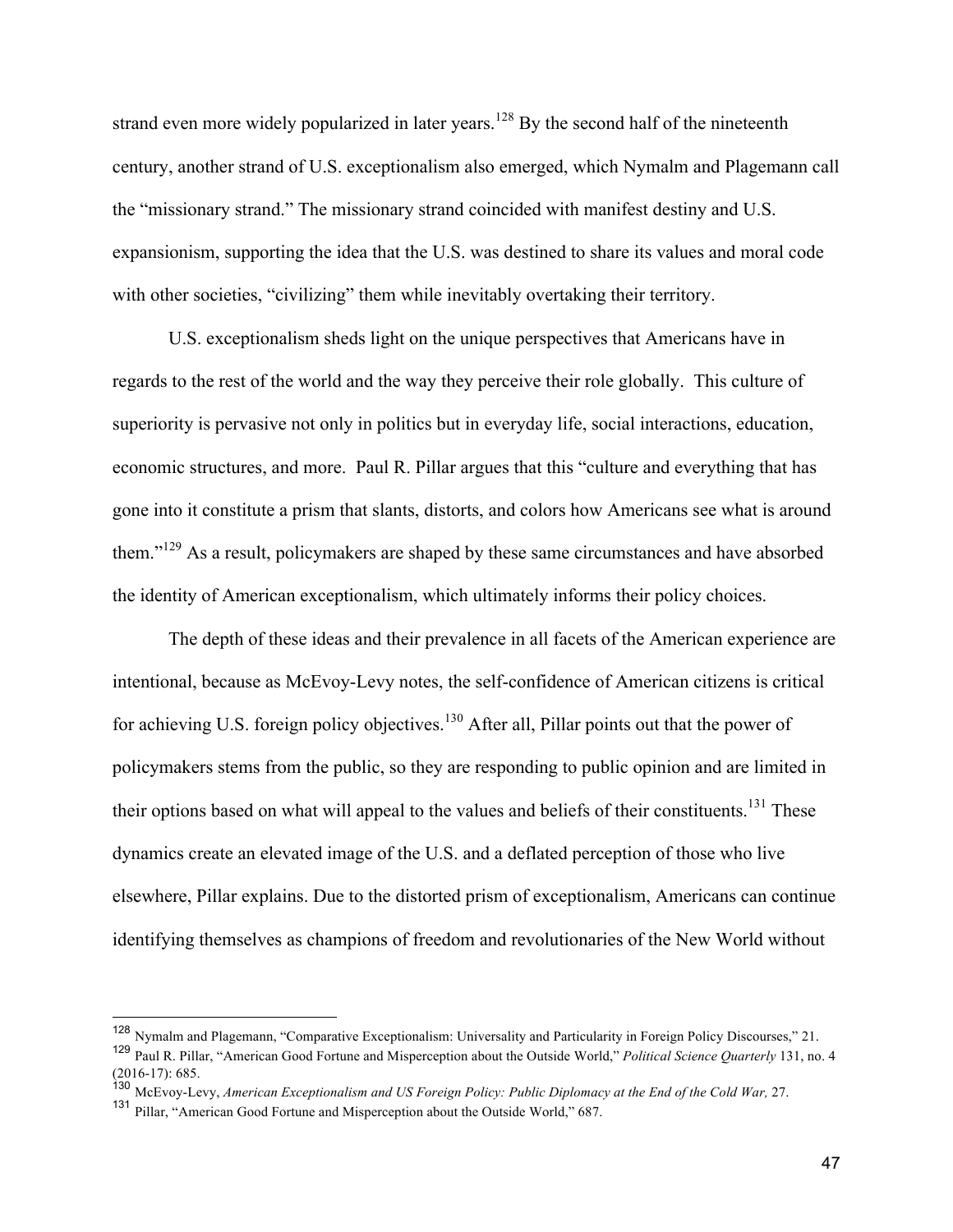acknowledging the violent domination, colonial activity, and "civilizing" missions motivated by the same exceptionalist discourse.

## **RACE AND MODERNIZATION**

#### **Racial Formation & the 1960s**

The 1960s are a critical moment to study the role of race and the renegotiation of racial identity in the U.S. during the Civil Rights Movement as well as abroad during the post-World War II period of independence movements in previously colonized states. Omi and Winant describe the reciprocal relationship between racial movement mobilization and formal politics, which led to a process of racial formation and rearticulation. It is a reciprocal transformation because "racial movements not only pose new demands originating outside state institutions, but may also frame their 'common identity' in response to state-based racial initiatives."<sup>132</sup> The demand for state reforms in the 1960s brought about a transformation in terms of how to define and understand race, resulting in a rearticulation of racial ideology due to the nature of interactions between the state and civil society. Omi and Winant suggest that there was a paradigm shift during this period in which "the established system of racial meanings and identities, based in the ethnicity paradigm of race, experienced increasing strain and opposition."<sup>133</sup>

The previously accepted ethnicity paradigm asserted that race is an important social category but only one of many factors of an ethnic identity that is based primarily on culture and descent.<sup>134</sup> The ethnicity paradigm was often used to support the notion of assimilation as a

 <sup>132</sup> Michael Omi and Howard Winant. *Racial Formation in the United States: From the 1960s to the 1990s.* New York, NY: Routledge, 1994: 89.

<sup>133</sup> Omi and Winant, *Racial Formation in the United States: From the 1960s to the 1990s,* 96.

<sup>134</sup> Omi and Winant, *Racial Formation in the United States: From the 1960s to the 1990s,* 15.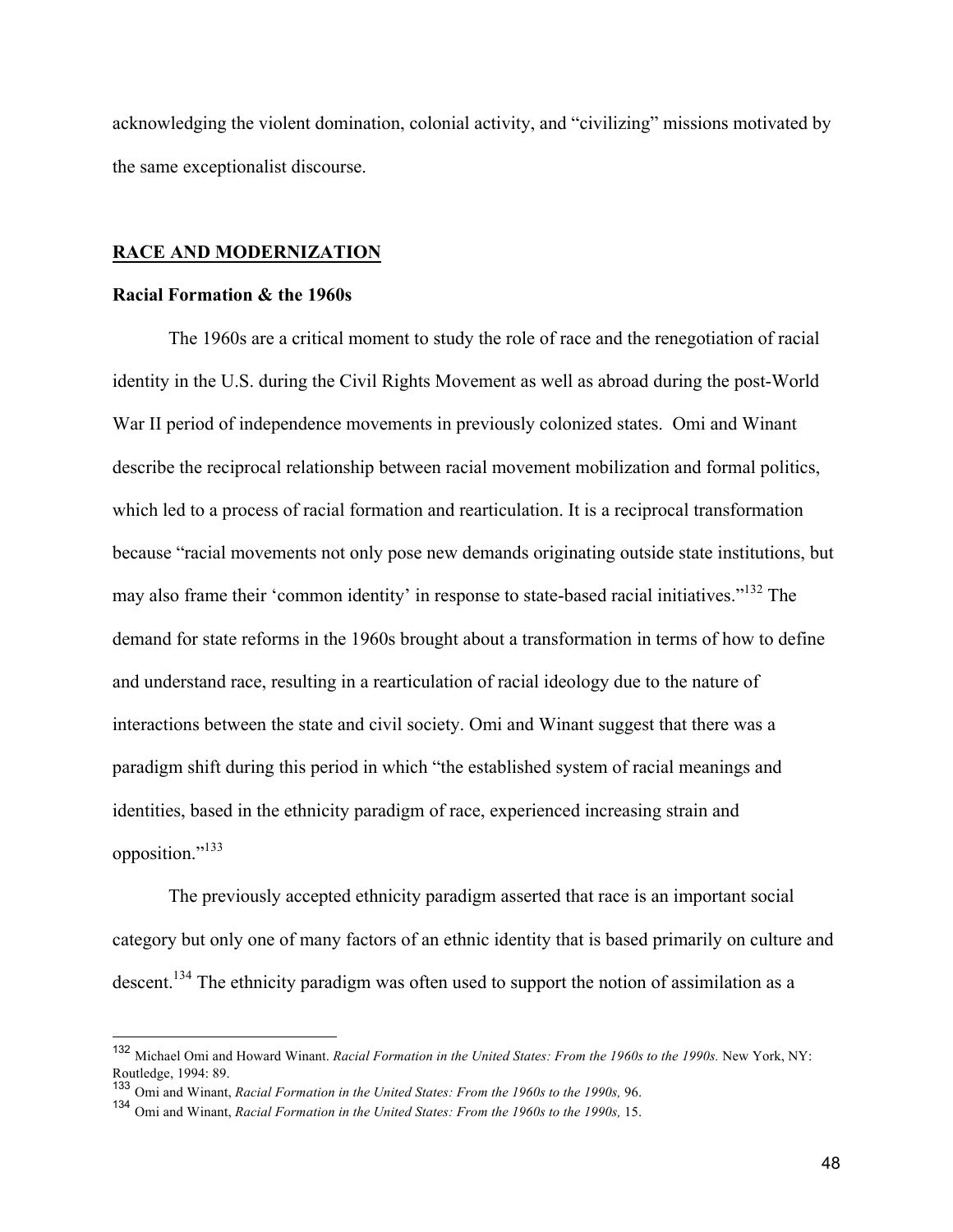response to racism. Scholars and policymakers such as Gunnar Myrdal and E. Franklin Frazier argued that assimilation could resolve the shortcomings and "pathological" aspects of non-white cultures through complete integration and assimilation. In line with this thinking, Myrdal writes in his 1944 book *An American Dilemma* that "if America in actual practice could show the world a progressive trend by which the Negro finally became integrated into modern democracy, all mankind would be given faith again – it would have reason to believe that peace, progress, and order are feasible… America is free to choose whether the Negro shall remain her liability or become her opportunity."135 Based on this paradigm, racial integration could be depicted as an essential tool for modernization and progress. When the Civil Rights Movement initially began with its focus on fighting racial segregation in the South, the ethnicity paradigm continued to be invoked and remained relevant for some thinkers, but as the movement expanded to become a national campaign against racism, new paradigms for conceptualizing racial ideology emerged and became more mainstream.<sup>136</sup>

While the ethnicity paradigm became less dominant, class and nation-based perspectives started to gain greater attention as the 1950s and 1960s unfolded. According to Omi and Winant, the class perspective on racial ideology argues that framings of racial politics and ideologies of equality often mask the reality that economic opportunities are blocked for certain racial groups.<sup>137</sup> The class perspective focuses on the constraints that racial minorities experience in terms of economic mobility.<sup>138</sup> The nation-based perspective, on the other hand, emphasizes that racial ideologies and categories are fundamentally rooted in the dynamics and legacies of

<sup>135</sup> Gunnar Myrdal, An American Dilemma: The Negro Problem and Modern Democracy, Volume 1, New York, NY: Harper & Row, Publishers, 1962: 1021-1022.

<sup>136</sup> Omi and Winant, *Racial Formation in the United States: From the 1960s to the 1990s,* 96.

<sup>137</sup> Omi and Winant, *Racial Formation in the United States: From the 1960s to the 1990s,* 26.

<sup>138</sup> Omi and Winant, *Racial Formation in the United States: From the 1960s to the 1990s,* 28.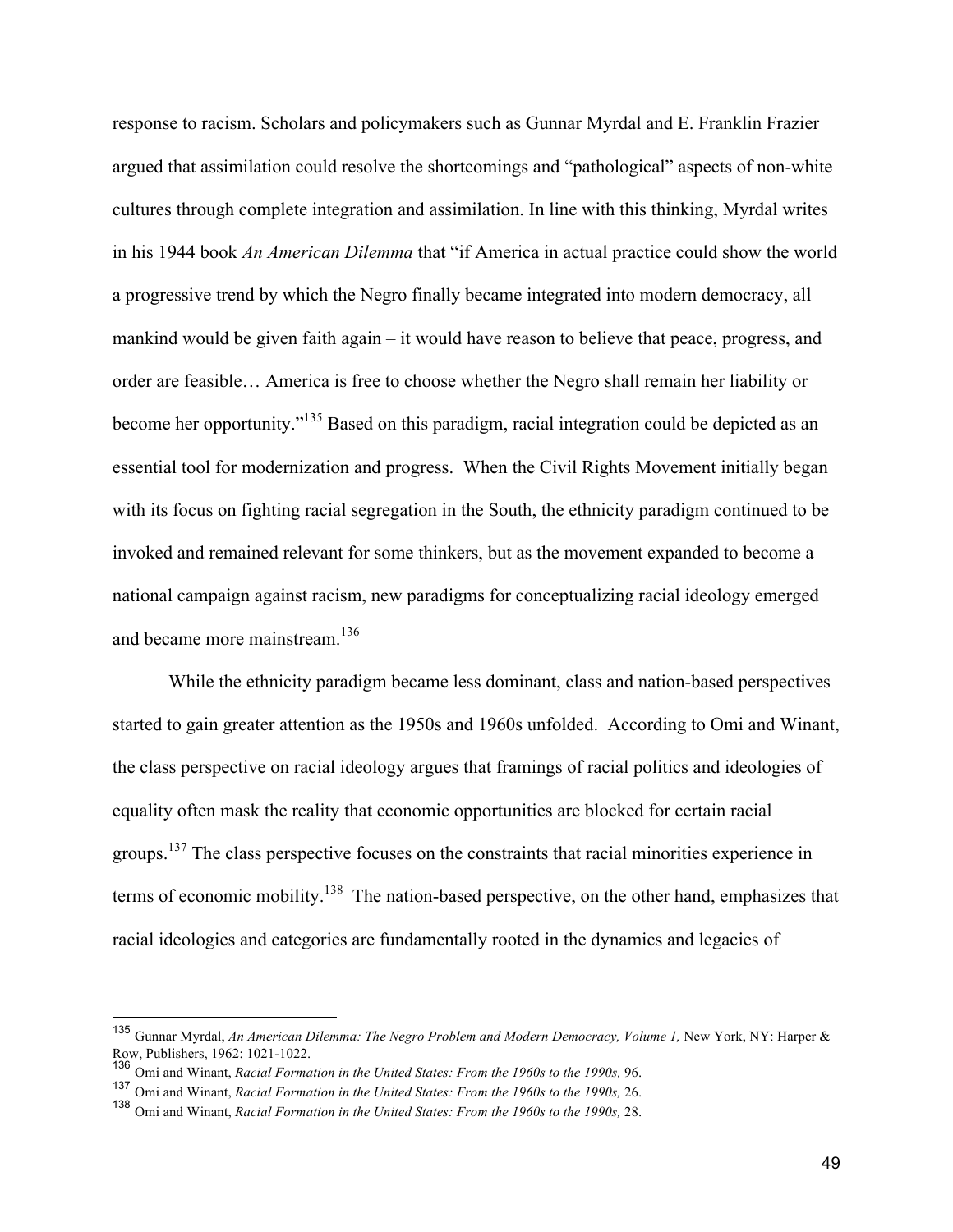colonialism. In this view, race was a mechanism for distinguishing "members of the oppressor and oppressed 'nations' – the colonizers and the colonized," as Omi and Winant explain.<sup>139</sup>

A greater awareness began to take shape due to the events and voices of the Civil Rights Movement that showcased how race affects all elements of one's lived experience from the individual, to the social, to the political and economic levels. Omi and Winant also identified that the development and mobilization of the Black Power movement, which extended beyond the Civil Rights Movements and promoted additional goals and visions, also brought key changes to the process of racial formation in the 1960s. These simultaneous movements, all contesting the norms of racial politics and working to overthrow the racial state, "irreversibly expanded the terrain of political contest, and set the stage for the general reorganization of U.S. politics."<sup>140</sup>

In light of these dynamics, it is not a coincidence that the Alliance For Progress and its refashioning of the tenets of modernization were enacted during this era of significant racial renegotiation and alternative approaches to identity construction. Based on Omi and Winant's frameworks, the Alliance For Progress could potentially be understood as an effort to reincorporate the ethnicity paradigm back into popular rhetoric and policies amidst these new ideologies that threatened the feasibility of modernization theories as well as the credibility of the United States' position of leadership within the global hierarchy.

During this period, U.S. institutions were encountering significant resistance to their most fundamental notions about identity and the role of race, so the Alliance for Progress had an especially urgent ideological mission of reminding the world of the previous paradigm for racial thinking in order to keep the global hierarchy securely intact. The ethnicity paradigm, which could be molded more easily to fit ideas of assimilation and integration, allowed for the U.S. to

 <sup>139</sup> Omi and Winant, *Racial Formation in the United States: From the 1960s to the 1990s,* 37-38.

<sup>140</sup> Omi and Winant, *Racial Formation in the United States: From the 1960s to the 1990s,* 96.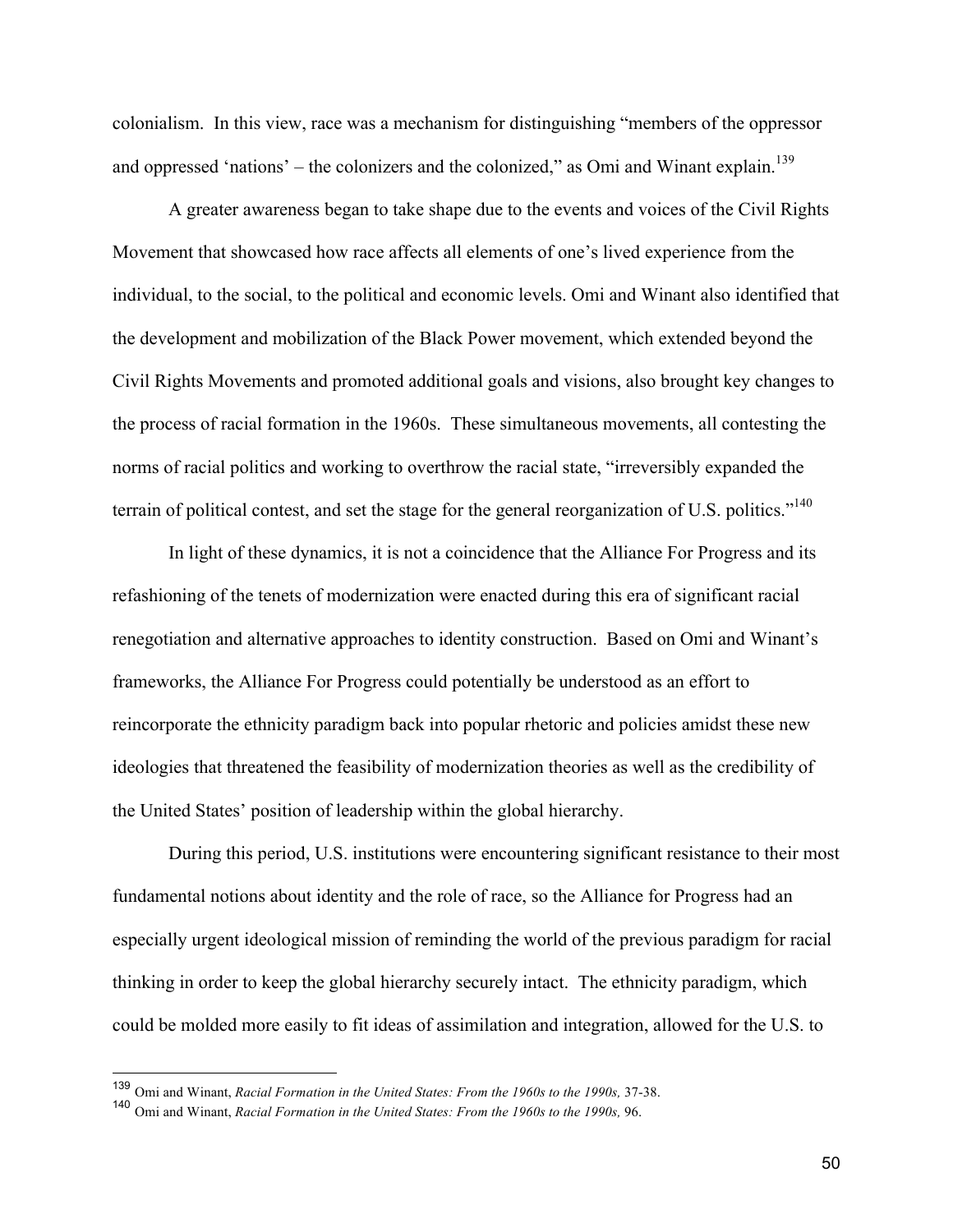continue championing its model for development and rejecting the growing interest in "radical" ideas about economic inequality and the legacies of colonialism. To complicate matters even more, similar pressures regarding norms of identity were present on the international stage, which was also grappling with new ways to define racial distinctions and how to connect them to class and nation-state identities.

# **The Cold War & Racialization of the "Third World"**

The "Third World" framework stems from the idea that colonized people weren't capable of managing independence or self-government; as Michael Hunt puts it, "they were children for the knowing American to tutor. They were miscreants for the U.S. policeman to curb and if necessary call to account. They were a force of nature - a flood, a hurricane, an avalanche driven by racial fury, civilizational animosity, or communist fervor."<sup>141</sup> The American public knew little about the Third World, even their Latin American neighbors, so they were quick to adopt these paternalistic perceptions of the region.<sup>142</sup> Latin America belonged to a broader narrative of inferiority that applied to the entire Third World, and U.S. perceptions of the "Third World" were relevant to the way that ideas about race, woven with modernization theories, were exported abroad.

The Third World developed racial connotations, particularly during the Cold War, that characterized U.S. foreign policy positions toward those regions. Alfred Sauvy, a French demographer and economic historian, coined the term "Third World" in 1952. In its 1952 usage, the "Third World" referred to ideas of neglect, exploitation, and revolutionary potential as well as the distinction of non-alignment.<sup>143</sup> In the realm of political non-alignment, Leslie Wolf-

 <sup>141</sup> Hunt, *The American Ascendancy: How the United States Gained and Wielded Global Dominance,* 190.

<sup>142</sup> Hunt, *The American Ascendancy: How the United States Gained and Wielded Global Dominance,* 197.

<sup>143</sup> Leslie Wolf-Phillips, "Why 'Third World'?: Origin, Definition and Usage," Third World Quarterly 9, no. 4 (1987): 1312.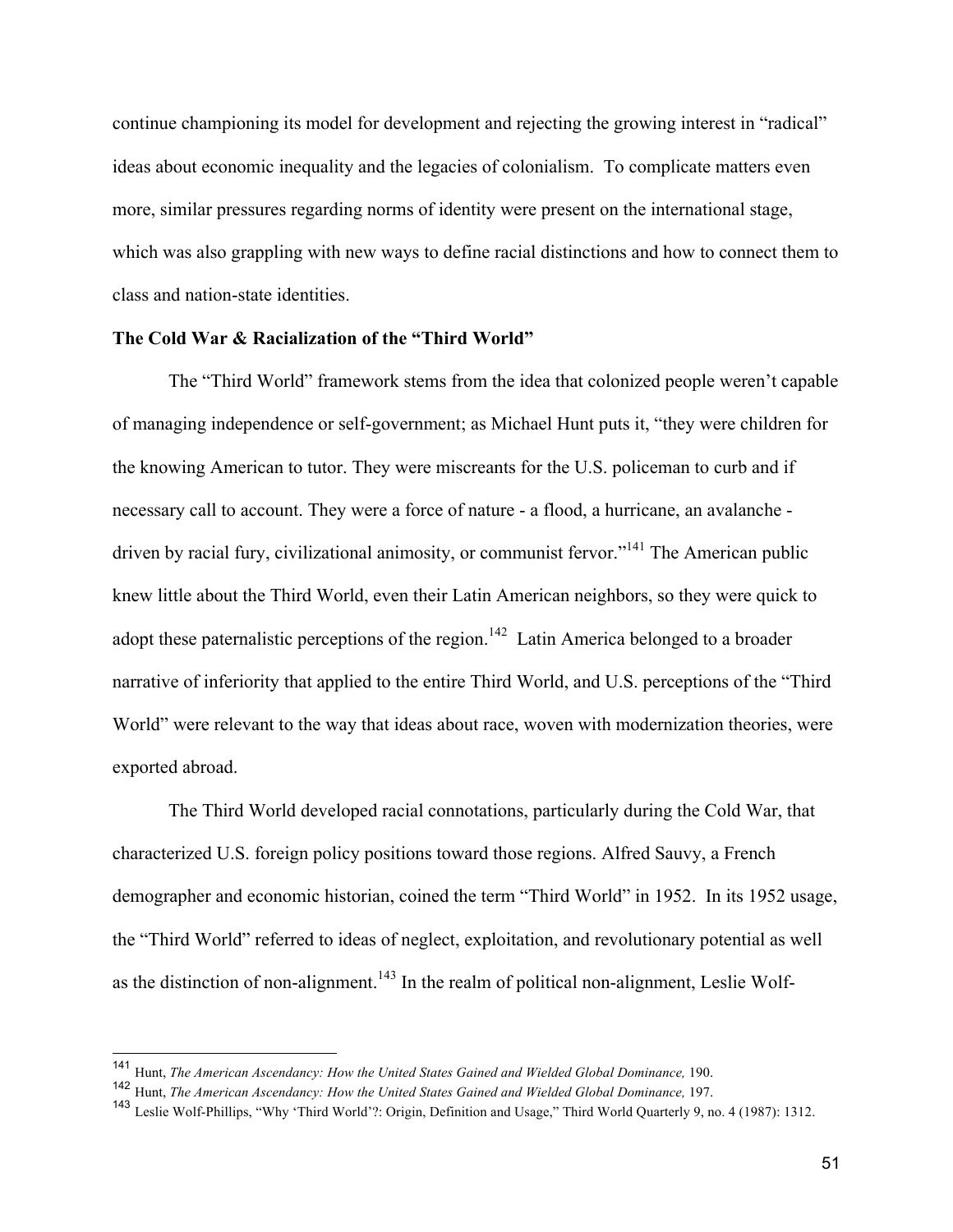Phillips explains that "tiers monde," or "Third World" was used "by the leaders of newlyindependent nations in the 1950s – such as Kwame Nkrumah – when they called for the establishment of a bloc of uncommitted nations as a 'non-nuclear Third Force' between the East-West confrontation of the 'Cold War' period."<sup>144</sup> However, by the 1960s and 1970s, the "Third" World" was used primarily to distinguish poor versus rich countries and the divide between the Northern and Southern hemispheres. The "First World" included the industrialized capitalist countries, while the "Second World" was attributed to industrialized, or industrializing, socialist countries.<sup>145</sup>

M.D. Litonjua emphasizes that Third World countries "are united in one most important way: they share a common history of colonialism. They therefore carry the DNA of anticolonialism."<sup>146</sup> The Third World was at the center of the Cold War, not only because the United States and the Soviet Union intervened and fought their wars, both militarily and economically, in these countries but also because Third World countries collectively were inspired to partake in anti-colonial revolutionary movements and fight for independence during the Cold War.<sup>147</sup> Notably, however, their anti-colonial struggle existed alongside the implementation of a new kind of colonialism in the Third World, which Litonjua characterizes as the era of corporate-led neoliberal globalization.<sup>148</sup>

By the 1970s, the term "Third World" had been generally accepted and incorporated in academic contexts, starting to appear in everyday conversation as well. Today, most people still think of countries in Latin America, Asia, and Africa when they hear "Third World." Keith Aoki

 <sup>144</sup> Wolf-Phillips, "Why 'Third World'?: Origin, Definition and Usage," 1313.

<sup>145</sup> Ibid.

<sup>146</sup> M.D. Litonjua, "THE MAKING OF THE THIRD WORLD: IS THE TERM STILL MEANINGFUL AND USEFUL?" *Journal of Third World Studies* 31, no. 1 (2014): 118.

<sup>147</sup> Litonjua, "THE MAKING OF THE THIRD WORLD: IS THE TERM STILL MEANINGFUL AND USEFUL?", 118-119. <sup>148</sup> Ibid.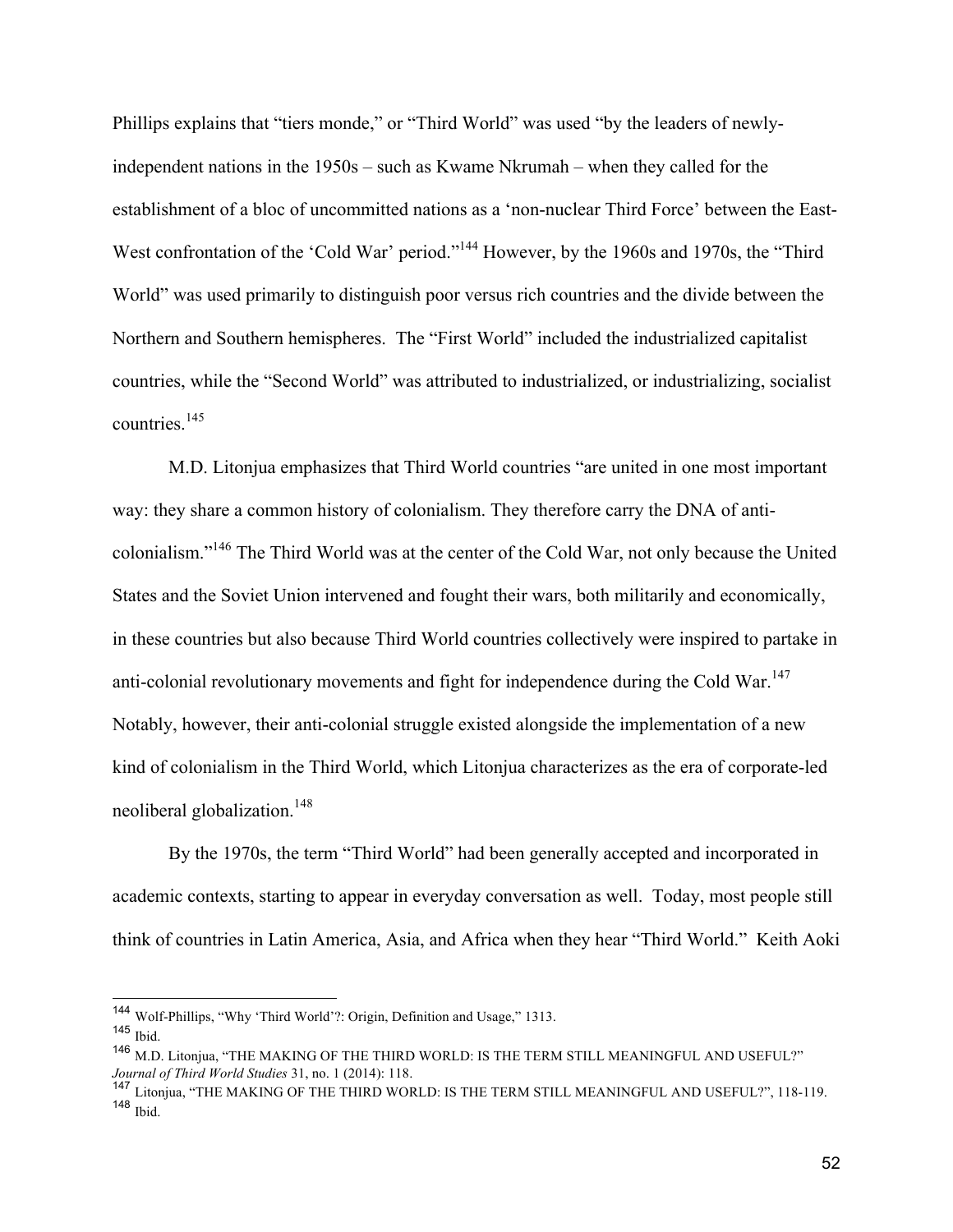argues that "identifying the Third World as existing in the spaces of the periphery as opposed to the core is a continuation of this marginalization process."<sup>149</sup> Aoki invokes the theorizing of Balakrishan Rajagopal, who seeks to consider the Third World as an ideological category. On the one hand, the Third World is tied to geography, and on the other, Rajagopal argues that the Third World is associated with a "certain set of images: of poverty, of squalor, corruption, violence, calamities and disasters, irrational local fundamentalisms, bad smell, garbage, filth, technological 'backwardness,' or simply lack of modernity."<sup>150</sup> Many of these images correspond with racist characterizations of non-white societies as inferior and reinforce ideas of racial hierarchy.

Odd Arne Westad argues that America's interventions in the Third World are indicative of how the ideology of America as "an empire of liberty" evolved during the post-World War II era as well as the way it plays into foreign policy. Westad points out that interventionism and territorial expansion have been elements of the United States' power since its inception, characterized by the notion that America offers freedoms and privileges that are so unique that there is an obligation to spread its model to the rest of the world.<sup>151</sup> He explains that after nineteenth-century conflicts over slavery and the Reconstruction era, the twentieth century approach to the Third World was marked by two key images – emancipation and guidance. The premise of emancipation was a response to "the need to remove the stigma of slavery from American ideals of liberty," while guidance seemed from the idea that former slaves in the U.S. might "fall easy victim" to their previous, underdeveloped societies or worse, get drawn into

 <sup>149</sup> Keith Aoki, "Space Invaders: Critical Geography, the Third World in International Law and Critical Race Theory," Villanova Law Review 45, no. 5 (2000): 925.

<sup>150</sup> Ibid.

<sup>151</sup> Westad, *The Global Cold War,* 9.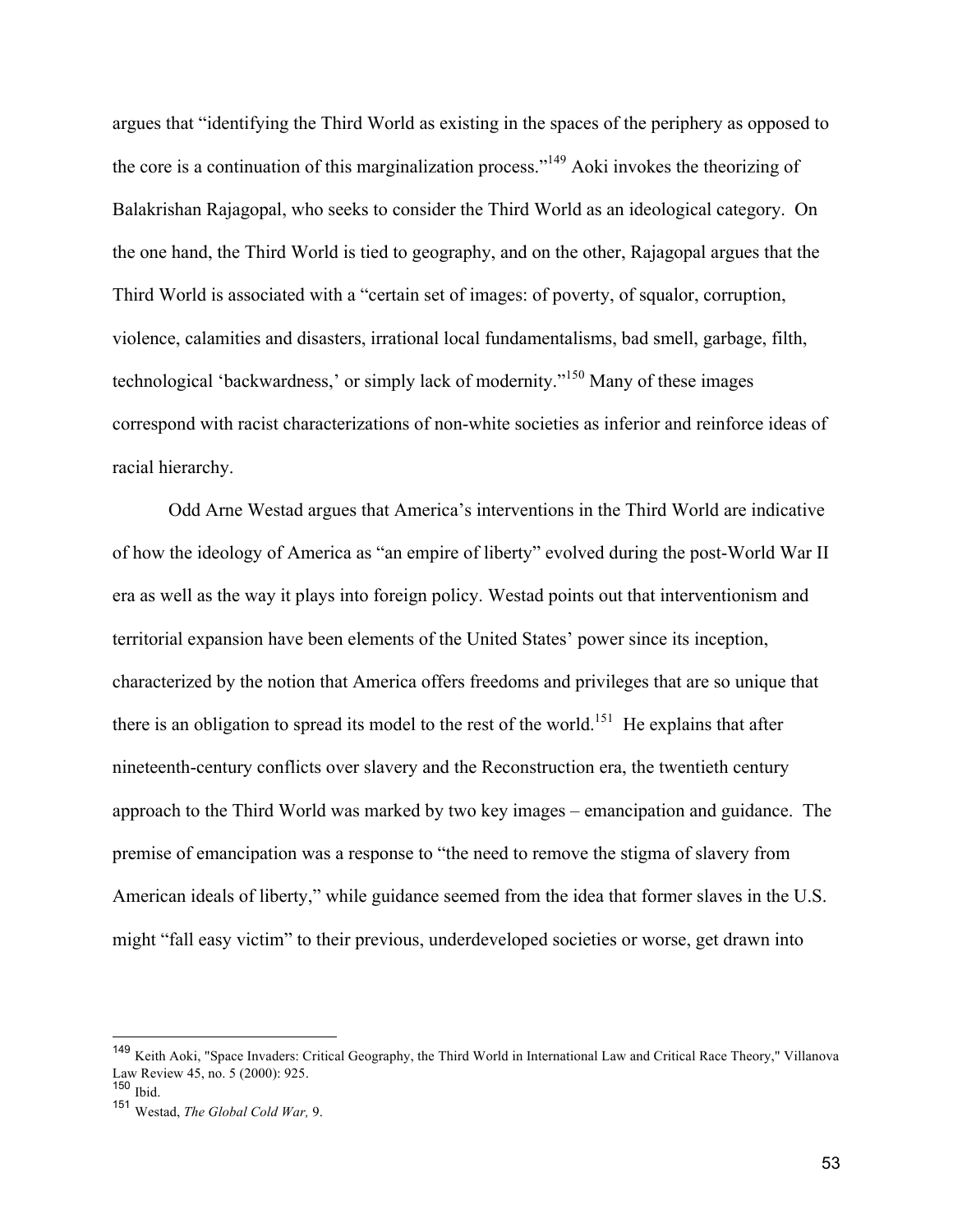ideologies such as socialism.<sup>152</sup> These aims of protecting the Third World from itself can sum up the motivations of American foreign policy during the entirety of the Cold War period, according to Westad.

Following the Cold War, scholars and foreign policy advisors began to discuss the "backwardness" of the Third World in more explicitly racial terms by incorporating and adjusting the rhetoric of the "standard of civilization" that Gong initially described. Writings from scholars like Samuel Huntington prove how this notion of civilization has been persistent in U.S. foreign policy and has continued to seep into the way other countries were categorized during the Cold War. Huntington's steadfast belief that Western civilization differs so fundamentally from other civilizations is likely representative of how other U.S. foreign policymakers felt about the Third World. He is adamant that Western ideas of individualism, liberalism, constitutionalism, human rights, equality, liberty, the rule of law, democracy, free markets, the separation of church and state, separate the West from other cultures and traditions like those of Asia and the Middle East.<sup>153</sup>

Huntington is a prominent example of an American political scientist who had influence over the theorizing of the Third World and foreign policy considerations during the Cold War era. He was the director of Harvard University Center for International Affairs for many years and also served as the White House Coordinator of Security Planning for the National Security Council during the Carter administration. To understand the ways that U.S. foreign policy was infused with these deeper notions of racial and cultural superiority, the "clash of civilizations'' offers insight into how some of the elite policymakers of the Cold War considered different groups.

 <sup>152</sup> Westad, *The Global Cold War,* 22.

<sup>153</sup> Samuel P. Huntington, "The Clash of Civilizations?" *Foreign Affairs* 72, no. 3 (1993): 40.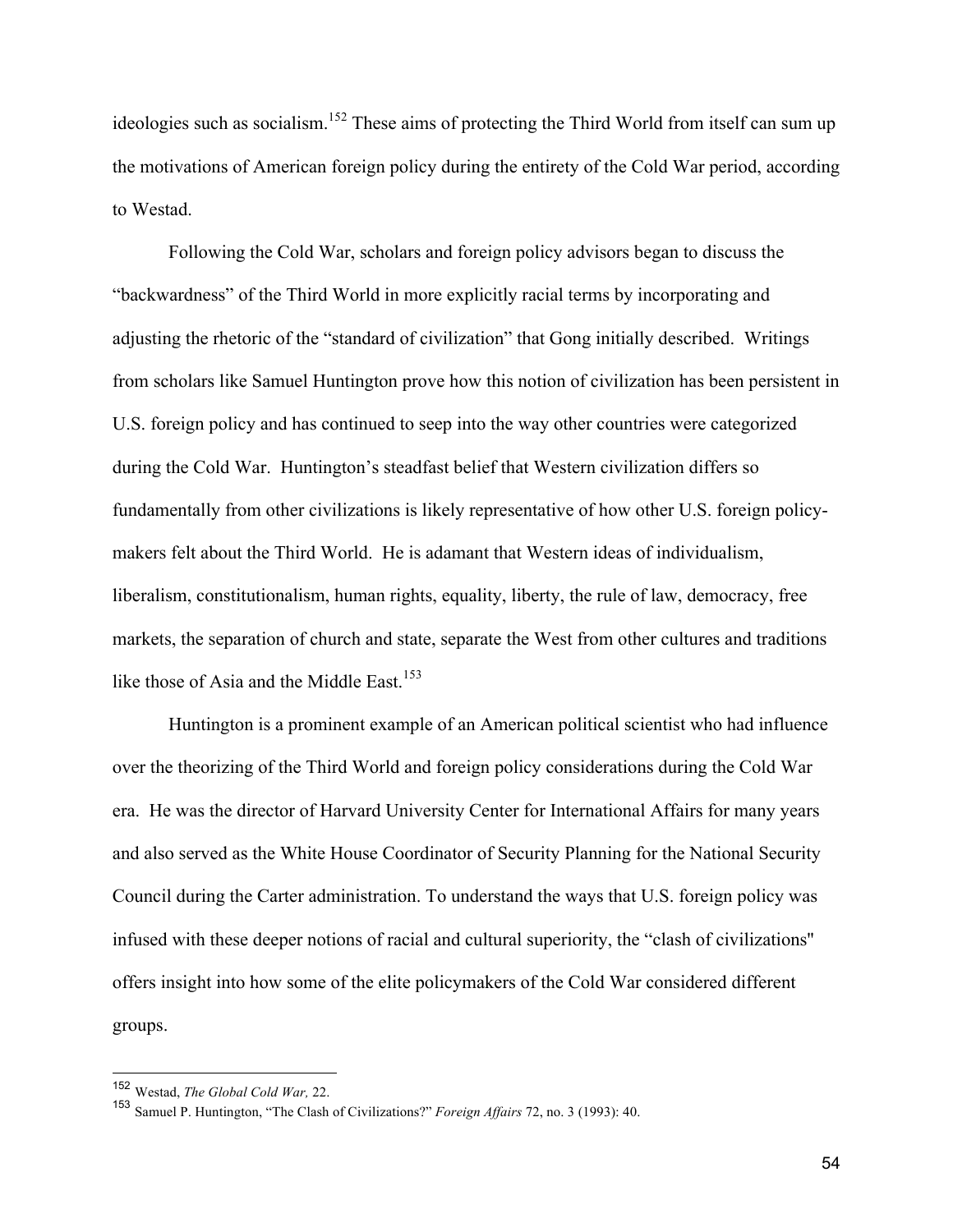Huntington spearheaded this prevailing narrative of the "clash of civilizations," which was the idea that there was a great division among humankind based on cultural differences that inevitably leads to conflict. Huntington posits that civilizations are "the highest cultural grouping of people and the broadest level of cultural identity people have short of that which distinguishes humans from other species."<sup>154</sup> According to his theory, civilizations differ from each other based on history, language, culture, tradition, and religion; therefore, he suggests, Western civilizations have drastically different qualities from Latin American, Arab, Japanese, or Chinese civilizations. In painting the West and the "non-West" as two opposite ends of a spectrum, Huntington describes a rigid line of division where coexistence and cooperation don't appear to be on the table. Seeing no alternative, he basically condones violence as a response to cultural and geographic difference, which is reflective of Western imperialist ideology throughout history.

## **Modernization & White Supremacy**

Modernization is a concept born of white supremacy. Lilly Wilcox describes 1960s modernization theories as a means for the United States to wield "the seductive idea of development to convince other countries that American involvement in their affairs was the best way forward" as part of a larger system of "neocolonialist mystification."<sup>155</sup> This larger system produces a white savior complex, which Wilcox defines as the view that citizens of the Global North, fueled by their paternalistic good will, can somehow save citizens of the Global South from themselves.156 Ranjan Bandyopadhyay elaborates on this narrative and explains that even within contexts of independence and national sovereignty, the white savior complex helps

 <sup>154</sup> Huntington, "The Clash of Civilizations?", 24.

<sup>&</sup>lt;sup>155</sup> Lilly W. Wilcox, "Reforming the Unreformable: The Peace Corps, Neocolonialism, and the White Savior Complex," *Undergraduate Journal of Global Citizenship* 4, no. 1 (2021): 4.

<sup>156</sup> Wilcox, "Reforming the Unreformable: The Peace Corps, Neocolonialism, and the White Savior Complex," 6.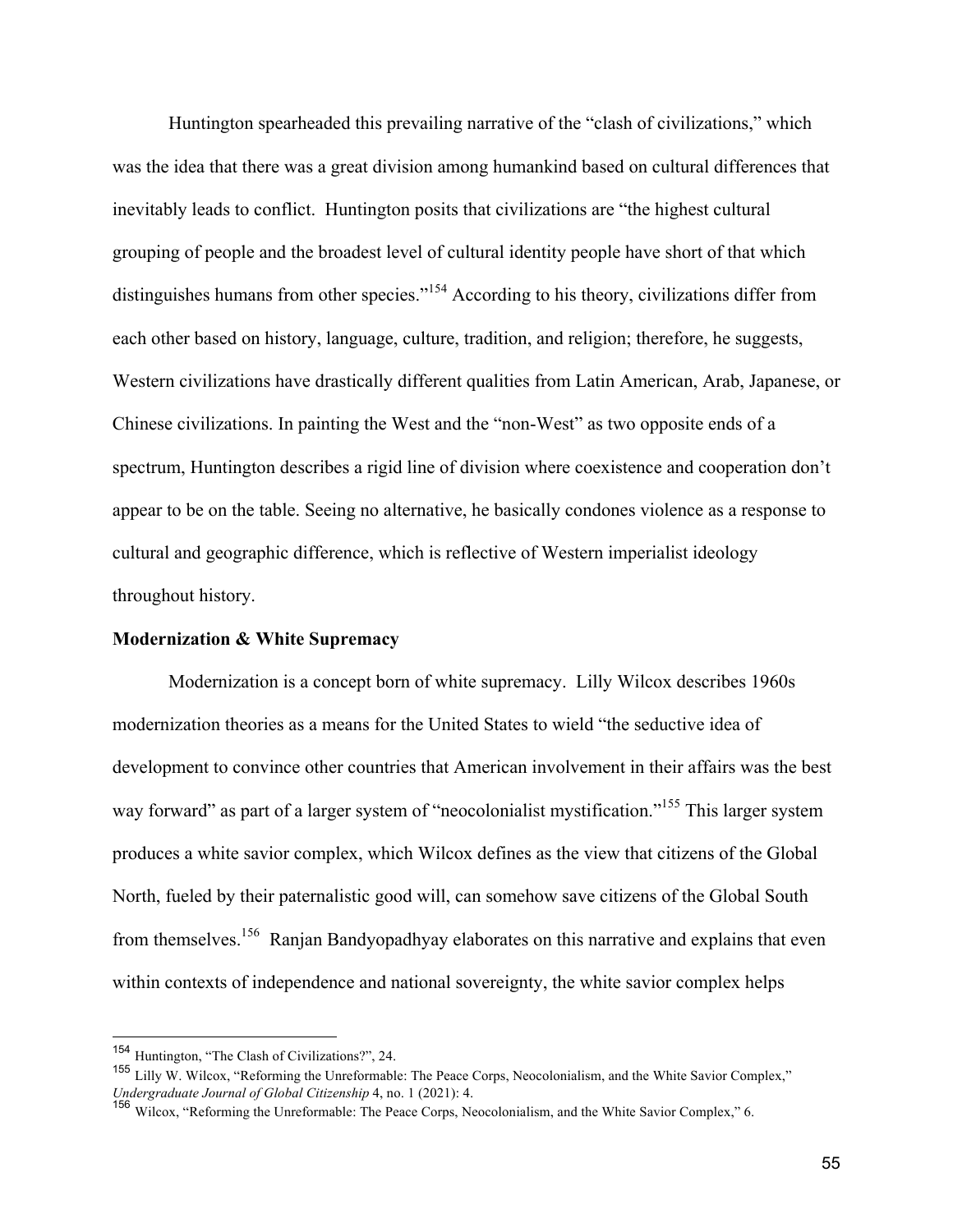perpetuate "a 'colonization of the mind' (Ngugi 1986), wherein whiteness is associated with progress, power and domination."<sup>157</sup> The colonization of the mind is so ingrained through continued structures of racial oppression that it becomes difficult to alter or eliminate these assumptions, even when one's intention is to do so; tropes of white saviorism and its paternalistic mentality continue to show up not just in foreign policy but also in everyday cultural objects such as films, books, and TV shows.

Matthew Hughey, who studies white saviorism in film, explains that whiteness is typically associated with normativity, often hidden in plain sight, or idealism, denoting a set of behaviors that are linked to social and economic mobility.<sup>158</sup> White privilege is typically either not acknowledged, he finds, or it is "justified in reference to whites' supposed possession of 'good values,' such as a strong work ethic and commitment to sovereign individualism."<sup>159</sup> These 'good values' associated with whiteness are also some of the elements often described as essential to modernization. White savior narratives, according to Hughey, help maintain this understanding of white superiority by asserting "a tale of normal and natural white paternalism."<sup>160</sup> Through this lens, whites have a greater sense of morality, which helps them be the ones to teach nonwhites right from wrong.

Relying on the pillars of the ethnicity paradigm, the white savior emerges as a figure who can help facilitate racial integration, serving the common good. In the films that Hughey analyzes, this figure is someone who brings some sort of salvation to the "dysfunctional 'others' who are redeemable as long as they consent to assimilation and obedience to their white

 <sup>157</sup> Ranjan Bandyopadhyay, "Volunteer tourism and "The White Man's Burden": globalization of suffering, white savior complex, religion and modernity," *Journal of Sustainable Tourism* 27, no. 3 (2019): 333.

<sup>158</sup> Matthew W. Hughey, *The White Savior Film,* Philadelphia, PA: Temple University Press, 2014: 5. <sup>159</sup> Ibid.

<sup>160</sup> Hughey, *The White Savior Film,* 7.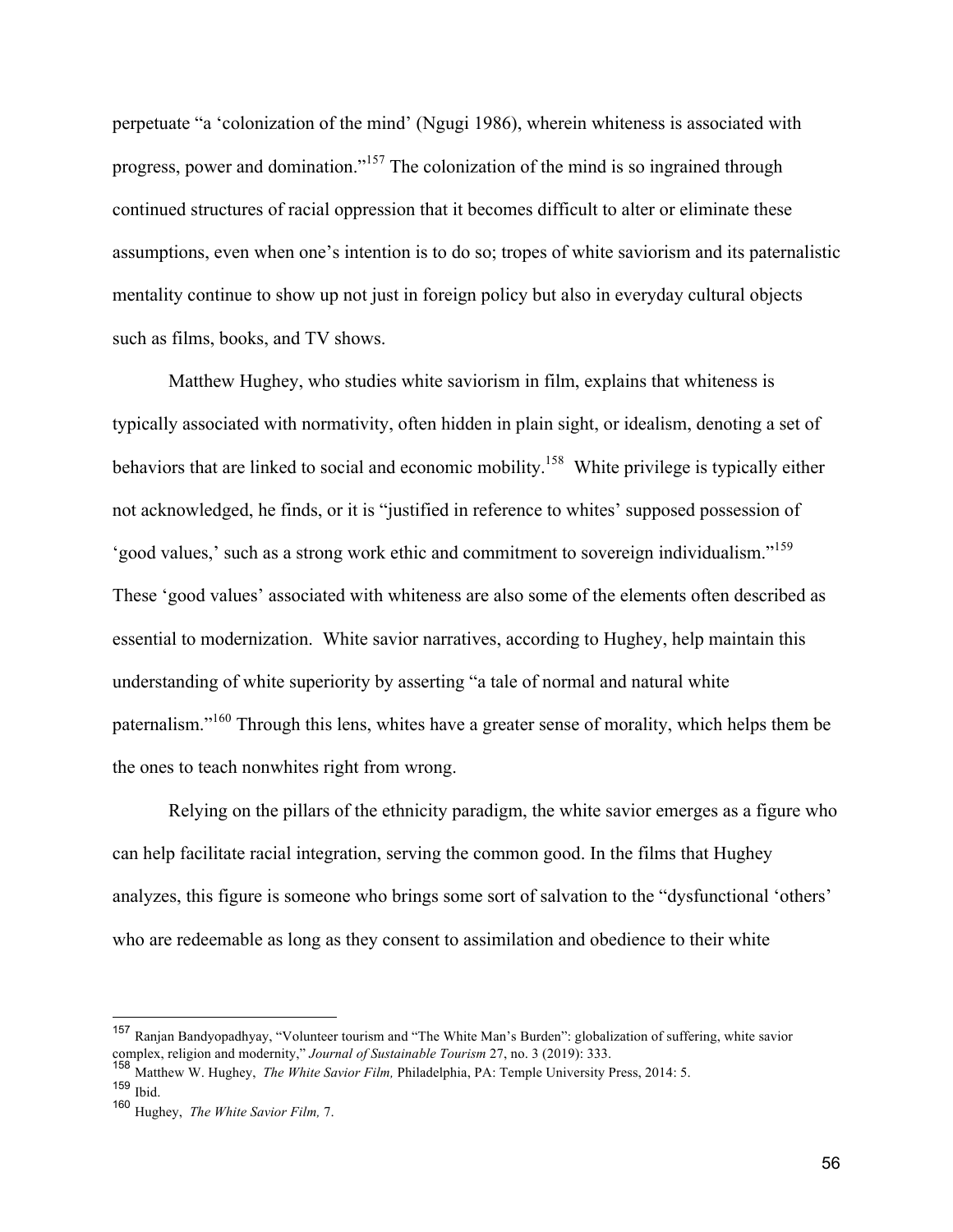benefactors of class, capital, and compassion."<sup>161</sup> These same dynamics also manifest in foreign policy. The notion of the "white man's burden," for example, worked to spread this framing of the world "in terms of a stark civilized-savage dichotomy," a gap that could only be mended by white paternalistic intervention, Christian missionary activity, colonization, and later, modernization and development.<sup>162</sup>

# **METHODS AND ANALYSIS**

#### *Documents relating to the Alliance for Progress*

To understand the thinking and strategy behind the Alliance for Progress and the role of racial assumptions within the program, I have collected a variety of documents to analyze, including speeches, internal memorandums, research reports, and meeting notes from members of the Kennedy administration. I was able to access these documents by looking through the digital archives at the John F. Kennedy Library and the Department of State's historical documents archives. With an eye for discussions of modernization and freedom, U.S. exceptionalism, and other elements of U.S. identity, I will summarize the relevant documents I found and point to key themes. Importantly, these are documents that were not produced by the United States Information Agency but will provide ample insight into U.S. foreign policymaking and the mindsets that informed the U.S. approach to Latin America at the time.

The major patterns that stuck out to me in my reading of these documents ranged from efforts by the U.S. to understand the roots of the tension in their relationship with Latin America, to an emphasis on inciting a middle class revolution in Latin America that aims for higher civilization, to the idea that Latin America is too stubborn to help itself and resistant to the

 <sup>161</sup> Hughey, *The White Savior Film,* 8.

<sup>162</sup> Hughey, *The White Savior Film,* 10.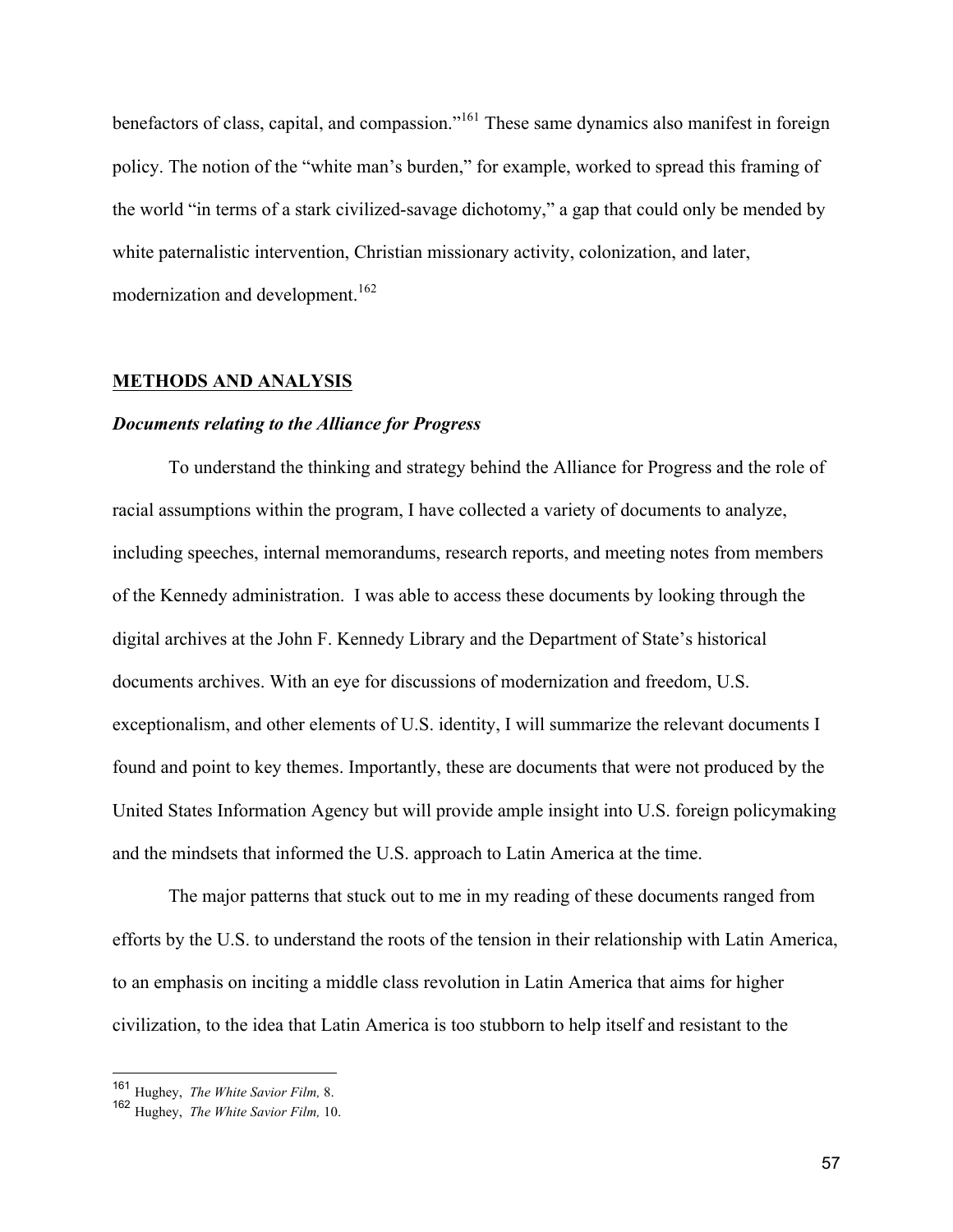success of the U.S. model for development. These patterns are all intertwined with race, class, modernization, and American superiority in ways that I will point out in each section. From these sources, it is clear that while the Kennedy administration was certainly making progressive strides in Latin America and had sanitized almost all of the overt racism from its professional written exchanges at this point, they were still operating from the baseline assumptions about American identity that create the distorted prism Pillar theorizes.

There are a few leading voices in these documents who require some introduction in order to best understand their perspectives. One is Teodoro Moscoso, a Puerto Rican businessman and politician who was named the ambassador to Venezuela in May of 1961. In November of 1961, Moscoso was also sworn in as the coordinator of the Alliance for Progress. As the coordinator, he made many speeches about the Alliance and was often in the position of defending it against ongoing criticism. Another key figure is President Kennedy's special assistant Arthur M. Schlesinger, who was previously an American historian, advocate for progressive politics, and college professor. Schlesinger was a primary proponent of modernization in Latin America and communicated an awareness of the power dynamics between the regions, making some attempts to alleviate the recognizable historical tensions. Other voices present in the memorandums on these topics include Director of Intelligence and Research Thomas Hughes, Assistant Secretary of State for Inter-American Affairs Edward Martin, Assistant Secretary of State for Inter-American Affairs Robert Woodward, and Deputy Assistant Secretary for Inter-American Affairs Arturo Morales Carrión.

# **Roots of Tension**

At the outset of Moscoso's 1962 speech at the World Affairs Conference at Marquette University about Latin American perceptions of the Alliance for Progress, he acknowledges that

58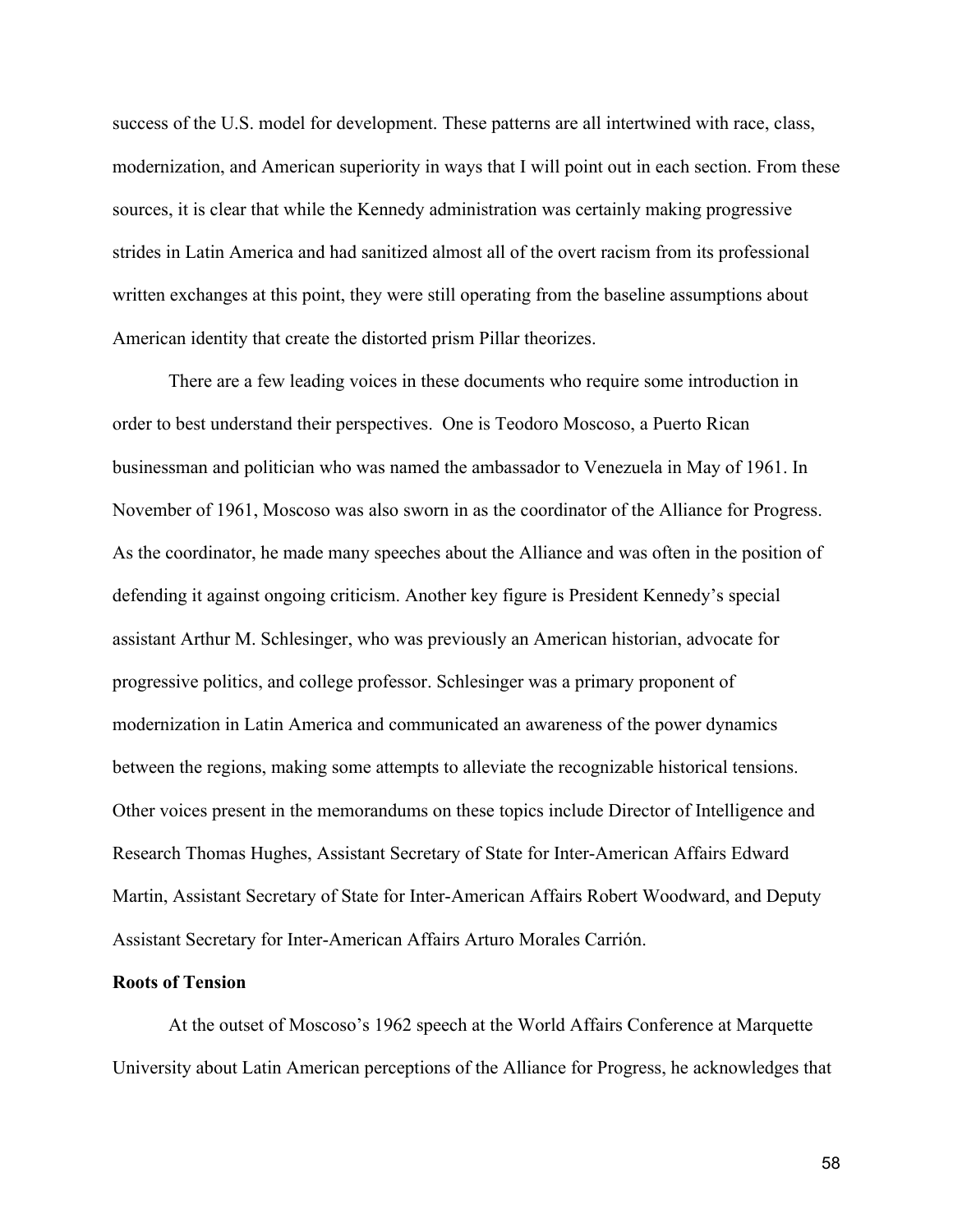the Alliance still does not have the full involvement or commitment of many Latin American countries. He notes that "the distrust and the skepticism which for a long time have been ingredients in the relationship between the North and Latin American peoples have not been wiped out by the proclamation of this program."<sup>163</sup> Moscoso seems particularly aware of some of the tensions that have impeded the goals of the Alliance. He is able to identify that many Latin Americans harbor resentment toward the U.S. in light of past disappointments with foreign intervention and aid in the region, recognizing why Latin Americans might suspect that the intentions of the Alliance are imperialist at heart.

Morales Carrión also makes note of this issue in a 1962 memorandum about some of the difficulties facing the Alliance. He understands that the lack of trust in Alliance among Latin Americans can be traced to the fact that the program "still looks 'foreign' and 'imported,' it still looks as a 'Made in U.S.A.' product."<sup>164</sup> Though Morales Carrión clarifies that "most of its conceptual framework is derived from recent Latin American economic and social thinking," he seems to recognize nonetheless that the Alliance won't succeed unless it is associated more deeply with a Latin American background and point of view. One mechanism for enhancing the role of those ideas, he suggests, is linking the Alliance to nationalism, which he identifies as "the single, most powerful, psychological force now operating in Latin America."<sup>165</sup> As long as the Alliance appears disconnected from the current psyche of Latin Americans, Morales Carrión knows that historical tensions will continue to play a role in inhibiting the progress of the program and the involvement of Latin Americans.

 <sup>163</sup> Teodoro Moscoso, "The Latin American View of the Alliance for Progress," September 29, 1962, Milwaukee, WI: Department of State, From JFK Library, James S. Bradshaw Personal Papers. Subject Files, 1959-1972. Alliance for Progress: Speeches by Teodoro Moscoso: 2. https://www.jfklibrary.org/asset-viewer/archives/JSBPP/001/JSBPP-001-007

<sup>164</sup> Arturo Morales Carrión, "Memorandum by Deputy Assistant Secretary of State for Inter-American Affairs (Morales-Carrion)," April 9, 1962. Washington: United States Department of State. From Department of State, S/P Files: Lot 69 D 121, American Republics, 1962. https://history.state.gov/historicaldocuments/frus1961-63v12/d44  $165$  Ibid.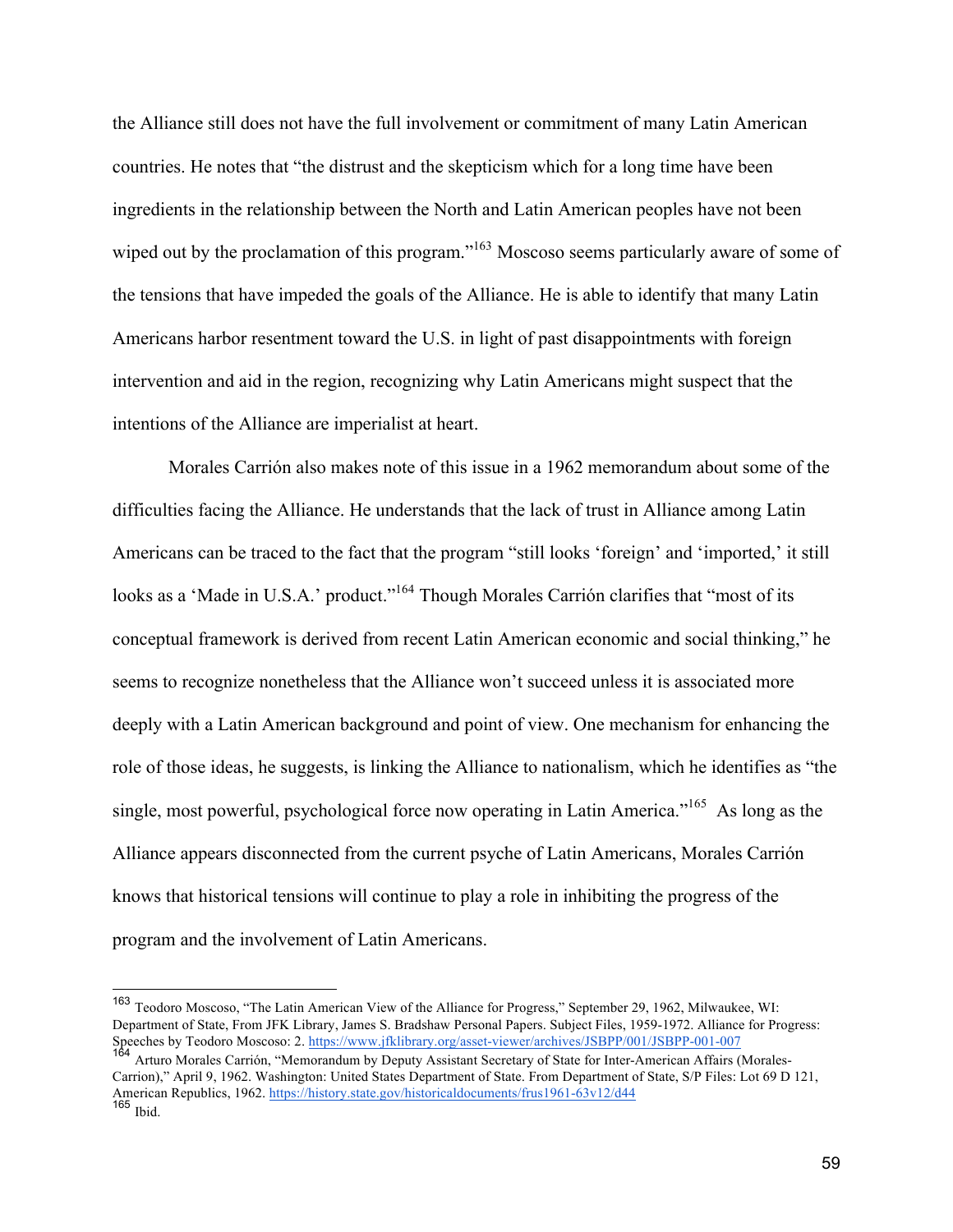More specifically, Moscoso's speech also draws attention to the barriers of U.S. aid and the ways that it remains subject to suspicion in Latin America. Even though President Kennedy is widely respected in Latin America and his visits to Latin America helped bolster the program's appeal, Moscoso explains there is a "prevailing psychology that the Alliance is just another United States aid program," and "this view is interwoven with the old feelings of distrust and frustration; the stereotype of the debts the rich uncle owes the poor nephews, is reinforced, and in the final analysis – this whole psychology tends to slow down rather than galvanize national effort and self-help."<sup>166</sup> This ability to define and articulate U.S. paternalism, attributing Latin American resistance to these dynamics, is a clear sign of the more progressive nature of the Kennedy administration and the political environment of the 1960s.

Moscoso cites a gap in understanding when it comes to the issue of aid but seems to describe both Latin America and the U.S. as legitimate in their opinions. From the U.S. perspective, he says, "we tend to feel that we have poured billions into Latin America without much to show for it. As a result, we get impatient and we wonder whether ten more years of the same will produce anything more."<sup>167</sup> Latin Americans, on the other hand, "are more aware that out of the grand total of 90 billion dollars from fiscal year 1946 through 1961, they – our closest neighbors and faithful allies – received a little less than five and a half billion dollars, or about six per cent."<sup>168</sup> Moscoso shows a level of empathy about how U.S. policies may be perceived in Latin America while maintaining that it is fair for U.S. citizens to want to see tangible results from their financial investment in the region.

 <sup>166</sup> Teodoro Moscoso, "The Latin American View of the Alliance for Progress," September 29, 1962, Milwaukee, WI: Department of State, From JFK Library, James S. Bradshaw Personal Papers. Subject Files, 1959-1972. Alliance for Progress: Speeches by Teodoro Moscoso: 2. https://www.jfklibrary.org/asset-viewer/archives/JSBPP/001/JSBPP-001-007

<sup>167</sup> Teodoro Moscoso, "The Latin American View of the Alliance for Progress," September 29, 1962, Milwaukee, WI: Department of State, From JFK Library, James S. Bradshaw Personal Papers. Subject Files, 1959-1972. Alliance for Progress: Speeches by Teodoro Moscoso: 4. https://www.jfklibrary.org/asset-viewer/archives/JSBPP/001/JSBPP-001-007  $168$  Ibid.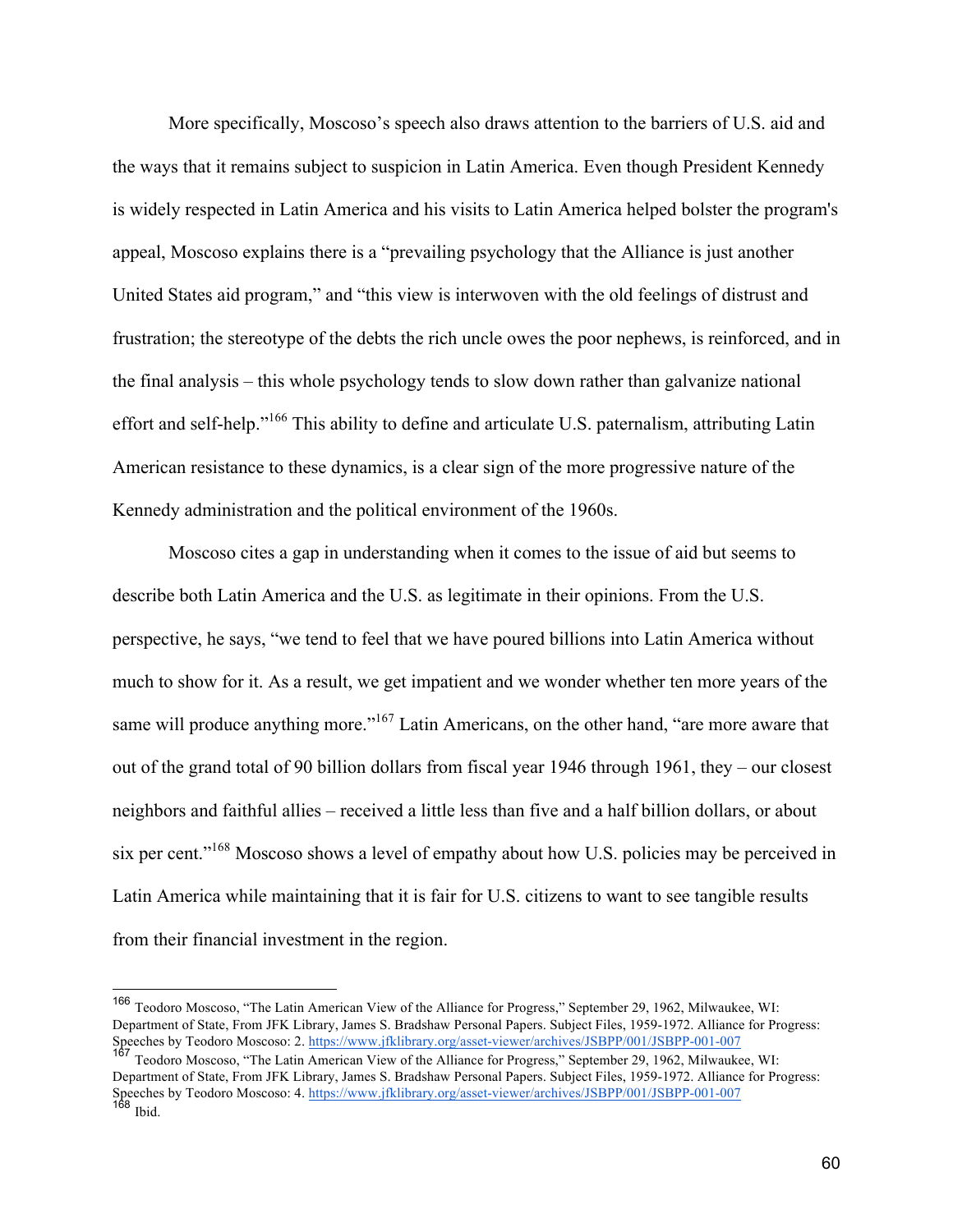In addition to having an appreciation for the roots of Latin American distrust in aid, he recognizes the difficulties that Latin America has faced in light of the declining export prices and rising important prices since the end of World War II. He seems understanding of the bitterness that may stem from these economic shifts. However, Moscoso also uses these economic struggles as a segue to bolster the benefits of modernization. He explains that Latin America is going to have to come to terms with the direction the global economy is going in and take steps toward "diversifying their economies, stepping up their industrialization and creating a common market which will immeasurably increase their economic strength."<sup>169</sup> Failing to follow suit with these economic trends will make it more difficult for Latin America to catch up and exacerbates their existing frustrations. Latin America needs to start embracing the Alliance, for progress and modernization are still a ways away, Moscoso suggests. The lesson in this argument is that adjusting to the U.S. model will ultimately help solve some of their problems.

In a different speech at the National Conference on International Economic and Social Development in 1962, Moscoso encouraged his audience to imagine themselves being in the position that many Latin American countries are in. If the United States were say, battling corruption or managing separate state-owned industries, "we would all pay more for the products we consume, and our tax burden would be far greater, because each State government would have to grant subsidies to its inefficient industries, and employ a large bureaucracy to administer the innumerable controls required."<sup>170</sup> His message at this point seems to be that the U.S. is lucky to have the structures it does, and not everyone is so lucky; Latin Americans need

 <sup>169</sup> Teodoro Moscoso, "The Latin American View of the Alliance for Progress," September 29, 1962, Milwaukee, WI: Department of State, From JFK Library, James S. Bradshaw Personal Papers. Subject Files, 1959-1972. Alliance for Progress: Speeches by Teodoro Moscoso: 5. https://www.jfklibrary.org/asset-viewer/archives/JSBPP/001/JSBPP-001-007

<sup>170</sup> Teodoro Moscoso, "The Alliance for Progress – One Year Later," July 19, 1962, Chicago, IL: Department of State, From JFK Library, James S. Bradshaw Personal Papers. Subject Files, 1959-1972. Alliance for Progress: Speeches by Teodoro Moscoso: 61. https://www.jfklibrary.org/asset-viewer/archives/JSBPP/001/JSBPP-001-007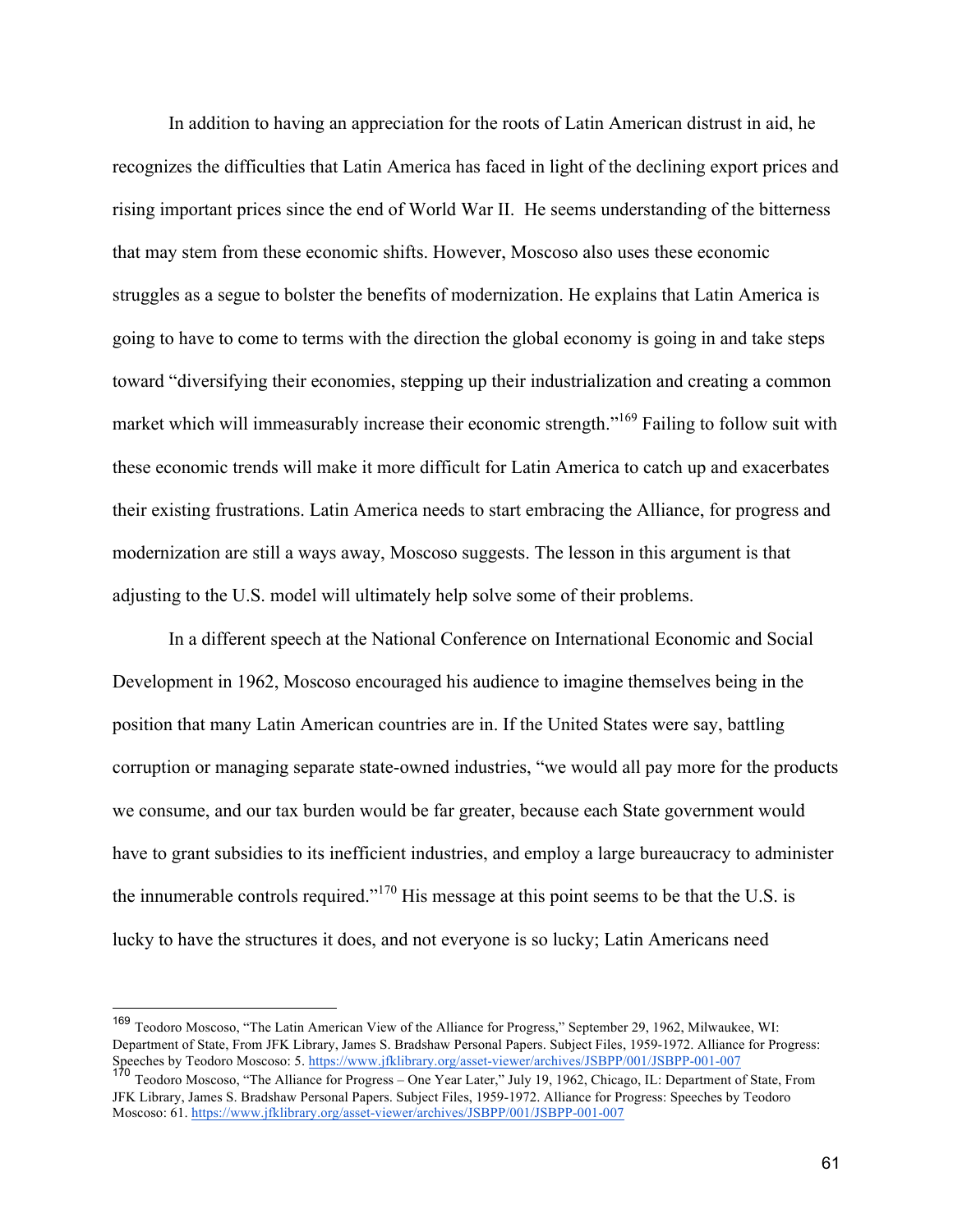sympathy and understanding from the U.S. as they navigate the changes they have to make in order to arrive at a stage of development similar to the United States. Moscoso is of the view that the more the U.S. makes an effort to empathize with Latin America's challenging circumstances, the more Latin Americans might be willing to accept a helping hand from the United States and start to emulate its success.

However, a different approach to explaining the problems facing Latin America was presented by Assistant Secretary of State for Inter-American Affairs Edward Martin. In an interview with the *New York Herald Tribune* following the 1963 military coup in the Dominican Republic, Martin suggested that military leaders do not always represent an opposition to social and political change and that effective democracy would not have been possible "by keeping a man in office through use of economic pressure or even military force when his own people are not willing to fight to defend him."<sup>171</sup> His suggestion that military coups are acceptable or even necessary to stabilize developing societies working toward democracy evoked a very negative reaction amongst Latin Americans and caused even more strain on the existing controversies surrounding the Alliance for Progress. This idea leans on stereotypes that associate Latin America, and the Third World in general, with chaos, anarchy, and a unique vulnerability to violence due to their failure to achieve civilization. Martin's statement could be interpreted as a manifestation of Huntington's "clash of civilizations" argument, coupled with the perception of the Third World as incapable of self-government.

In response to the immediate backlash to Martin, Schlesinger wrote to President Kennedy in a memorandum to shed light on the gravity of these ideas and how they may impede future

 <sup>171</sup> United States Department of State Historical Office. *Historical Study: U.S. policy toward Latin America, recognition and non-recognition of governments, and interruptions in diplomatic relations, 1933-1974.* Department of State, Bureau of Public Affairs, Historical Office, 1975: 88.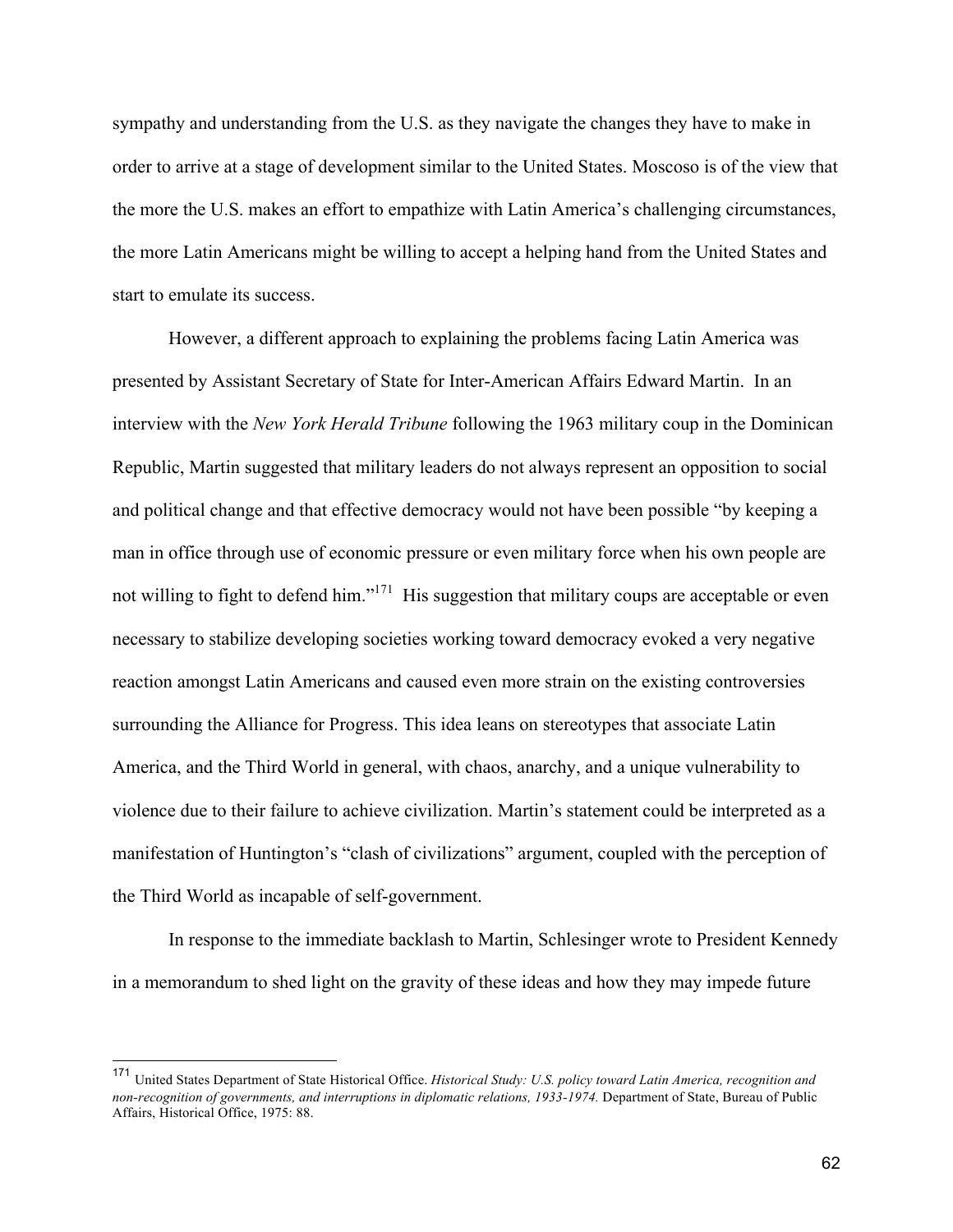relations. Schlesinger relayed the feedback he received from the Venezuelan ambassador, Moscoso, who emphasized the increasing apprehensiveness and consternation resulting from the "Martin Doctrine." Schlesinger underscored the need for the administration to reiterate its goals and make an authoritative declaration in regards to Martin's statements before further damage is done. "The trouble with the Martin statement," Schlesinger writes, "is that it gives the impression that, since they have failed to triumph overnight, we have lost interest in them and are now looking to military rule to produce progressive regimes." Schlesinger is concerned with retaining support for a fundamental faith in democracy, as Martin seems to signal that military regimes can be tolerated "so long as the military regime 'announces' reform programs and observes the proper etiquette."172 Since this notion departs from the policies spelled out in the Alliance, it represents a threat to cooperation and trust in the region.

Schlesinger also points out that the tone of the statement "seems unduly cold and condescending and to suggest a lack of sympathy with the problems of Latin American democracy and with the dignity of the Latin American people."<sup>173</sup> Whereas other figures like Moscoso have attempted to build up that sympathy, Martin seemingly tears it down with one statement. According to Schlesinger, Martin also promoted an inaccurate understanding of Latin American political history in his suggestion that "the traditional method of transferring political power has been by revolution or coup d'état," which "is offensive to countries like Chile, Uruguay, Mexico, Costa Rica, Brazil, Argentina, etc., where this has not been the traditional method."<sup>174</sup> Schlesinger is cognizant of the way that this kind of rhetoric would exacerbate

 <sup>172</sup> Arthur Jr. Schlesinger, "Memorandum from the President's Special Assistant (Schlesinger) to President Kennedy," October 8, 1963, Washington: United States Department of State. From JFK Library, National Security Files, Regional Security Series, Latin America, July-November 1963. https://history.state.gov/historicaldocuments/frus1961-63v12/d65

 $173$  Ibid.

<sup>174</sup> Ibid.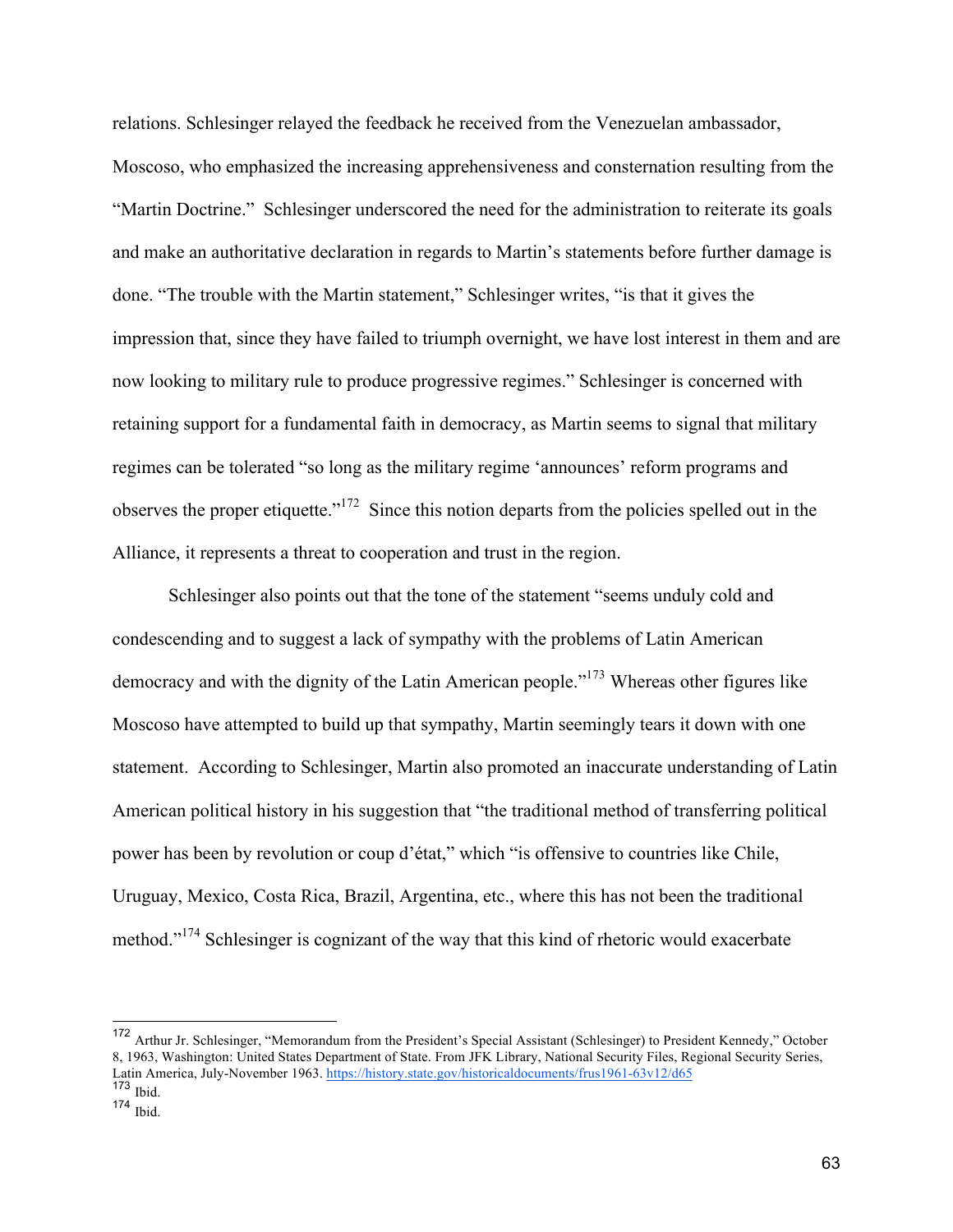existing frustrations toward the U.S. and give the impression of a lack of respect for Latin America. The Alliance was framed as an infrastructure for mutually beneficial reforms, yet this becomes a difficult message to sell if it appears as though the U.S. doesn't take Latin America seriously or envision that democracy is truly possible for them.

## **A Middle Class Revolution**

In a 1961 memorandum to President Kennedy, Schlesinger argues that the promotion of a middle-class revolution in Latin America is of utmost importance to the United States. Modernization, he argues, is only possible through "a drastic revision of the semi-feudal agrarian structure of society which still prevails through much of the subcontinent.<sup>"175</sup> In Schlesinger's view, a middle class revolution is the best way to eliminate these backward, feudal structures, and the alternative of a "workers-and-peasants" or Communist revolution is even more frightening than the shortcomings of the existing conditions. Latin America, he argues, faces the obstacle of the indigenous populations, who have long lived outside the requirements of modern society, though now they are starting to strive for greater goals.

Modernization, he says, is "the problem of the peaceful incorporation into their national economic and political societies of a vast submerged population, largely Indian, which has existed for centuries outside both the money economy and party politics but which is now uneasily stirring with (and being ruthlessly stirred by) new aspirations and new expectations."<sup>176</sup> The indigenous populations are painted as barriers to modernization in this memorandum, and Schlesinger implies that part of the burden of this effort for a middle class revolution is dragging them along and trying to integrate them in the process. One can glean from this memorandum

 <sup>175</sup> Arthur Jr .Schlesinger, "Memorandum from the President's Special Assistant (Schlesinger) to President Kennedy," March 10, 1961, Washington: United States Department of State. From JFK Library, Schlesinger Papers, White House Files, Latin America Report. https://history.state.gov/historicaldocuments/frus1961-63v12/d7

 $176$  Ibid.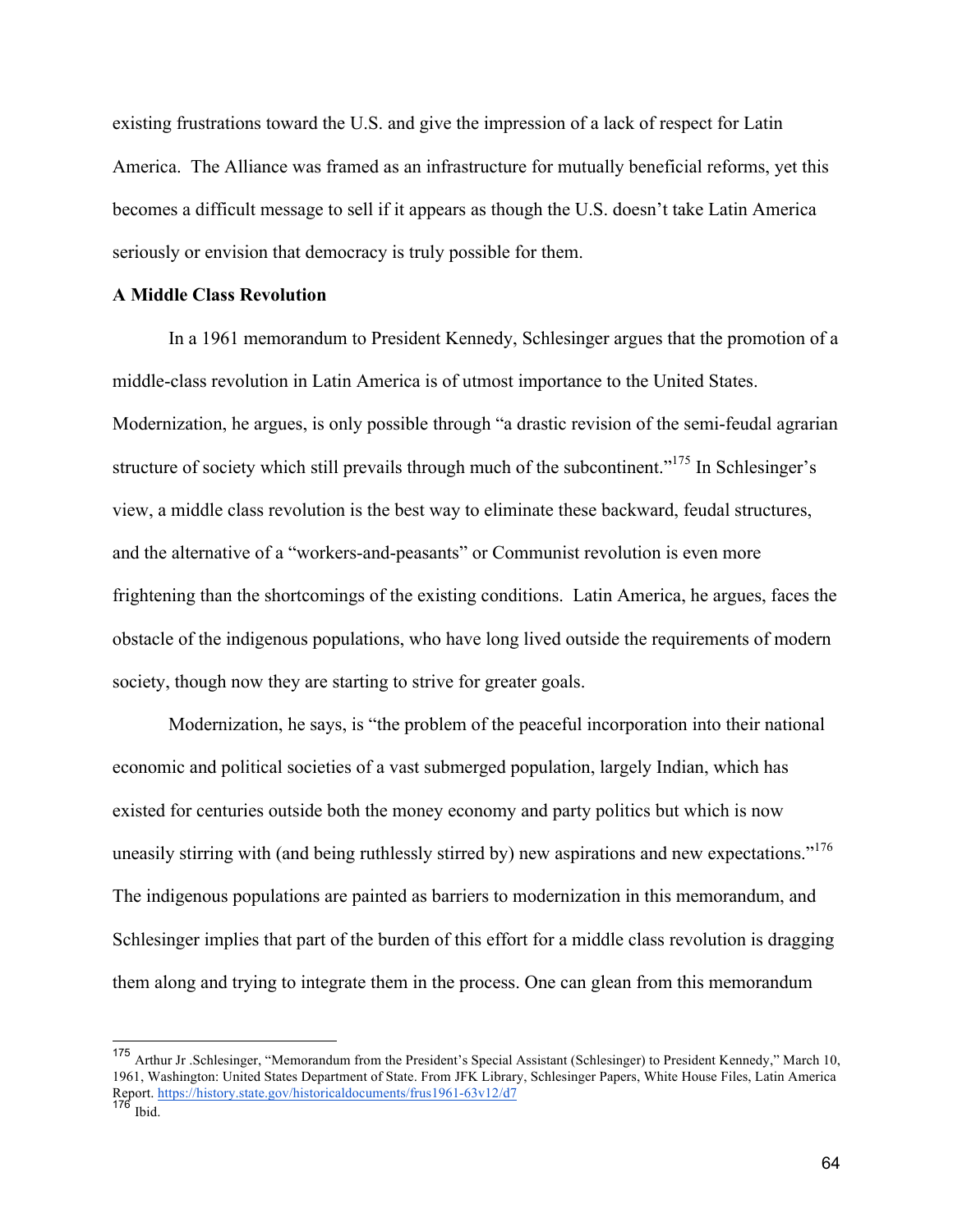that an important reason why the indigenous populations have not been seen as representative of the qualities that the U.S. associates with modern civilization is related to the racial stereotypes discussed above about laziness, indolence, and an unwillingness to assimilate to the American capitalist work ethic.

In addition to the backwardness of the indigenous people, Schlesinger explains that the semi-feudal agrarian structures have been so long-lasting in Latin America because there is a class of the land-holding oligarchy that benefit from this design and work to keep it in place in order to protect their own power. A middle class revolution, therefore, would help dismantle the reign of the land-holding oligarchy and the structures they enforce. Schlesinger's understanding of a middle class revolution necessitates that "the processes of economic modernization carry the new urban middle class into power and produce, along with it, such necessities of modern technical society as constitutional government, honest public administration, a responsible party system, a rational land system, an efficient system of taxation, mass education, social mobility, etc."<sup>177</sup> In other words, a middle class revolution is one that would help build societies that uphold U.S. values and follow the model of U.S. structures.

In Moscoso's speech at Marquette University, he also touches upon what a middle class revolution would require in order to reverse existing primitiveness, and he highlights education as a guiding force. He criticizes the structure of current Latin American educational systems and their focus on the humanities, suggesting that there is not enough preparation or support for the types of constructive training that lead to development. He recognizes that "the pursuit of liberal arts studies is fine for youth everywhere, and an important element in building up a civilized society" but claims that students also "must be willing to sacrifice some traditional university

<sup>177</sup> Ibid.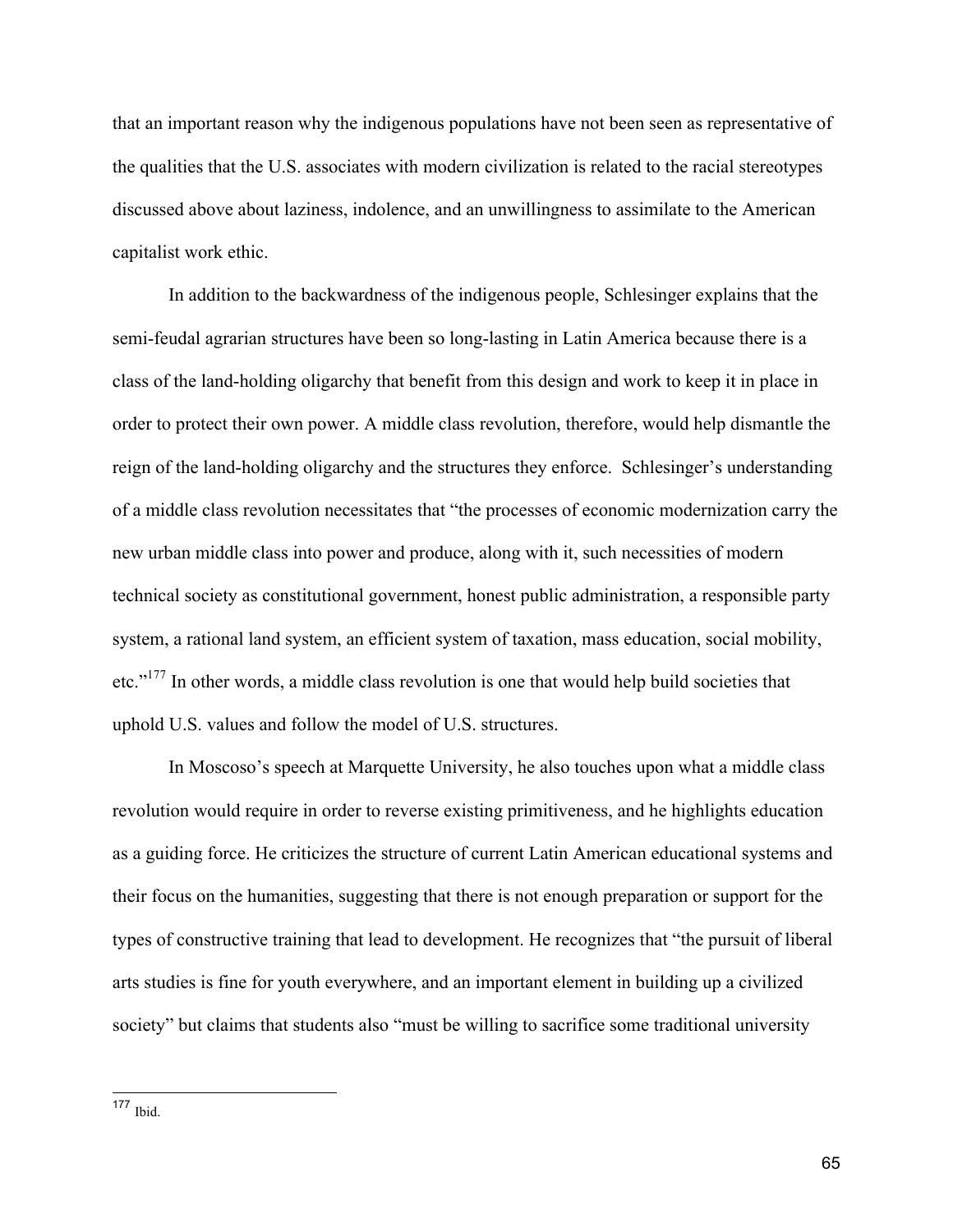pursuits in the interest of training urgently needed manpower for development."178 The notion of "civilized society" and its inherently racialized implications are a critical part of this conversation, as Moscoso insinuates that a truly civilized society, of which the United States is a great example, must be able to balance a liberal arts education with practical skills for economists, statisticians, and engineers.<sup>179</sup> Failing to offer the proper training for these types of skills brings Latin America only to the cusp of civilization, teetering on the edge of what's required.

Given that the racial and class hierarchies these assumptions reinforce were not exactly subtle, Schlesinger often had to restate the benevolent, good natured intentions of the Alliance and reject accusations of imperialism, paternalism, and materialism. In two memorandums, Schlesinger makes a point to advise the Kennedy administration to reassure Latin Americans that the U.S. is not trying to remake the other nations of the hemisphere according to one image. "We must also make it clear that, in our zest for economic growth and the middle-class revolution, we do not propose to remake the other nations of the hemisphere in our own image. We must show our respect for the distinctive cultures and traditions of the other American republics," he stresses.180 Even though, by most accounts, the goal all along was to install the U.S. model throughout the hemisphere, Latin America surely would not have been inclined to partake in a collaborative effort if this were explicitly stated. Schlesinger is steadfast in his assertion that economic growth is not their sole focus. While the idea of a middle class revolution does focus in some ways on the production and consumption of material goods, he

 <sup>178</sup> Teodoro Moscoso, "The Latin American View of the Alliance for Progress," September 29, 1962, Milwaukee, WI: Department of State, From JFK Library, James S. Bradshaw Personal Papers. Subject Files, 1959-1972. Alliance for Progress: Speeches by Teodoro Moscoso: 7. https://www.jfklibrary.org/asset-viewer/archives/JSBPP/001/JSBPP-001-007  $179$  Ibid.

<sup>180</sup> Arthur Jr .Schlesinger, "Memorandum from the President's Special Assistant (Schlesinger) to President Kennedy," March 10, 1961, Washington: United States Department of State. From JFK Library, Schlesinger Papers, White House Files, Latin America Report. https://history.state.gov/historicaldocuments/frus1961-63v12/d7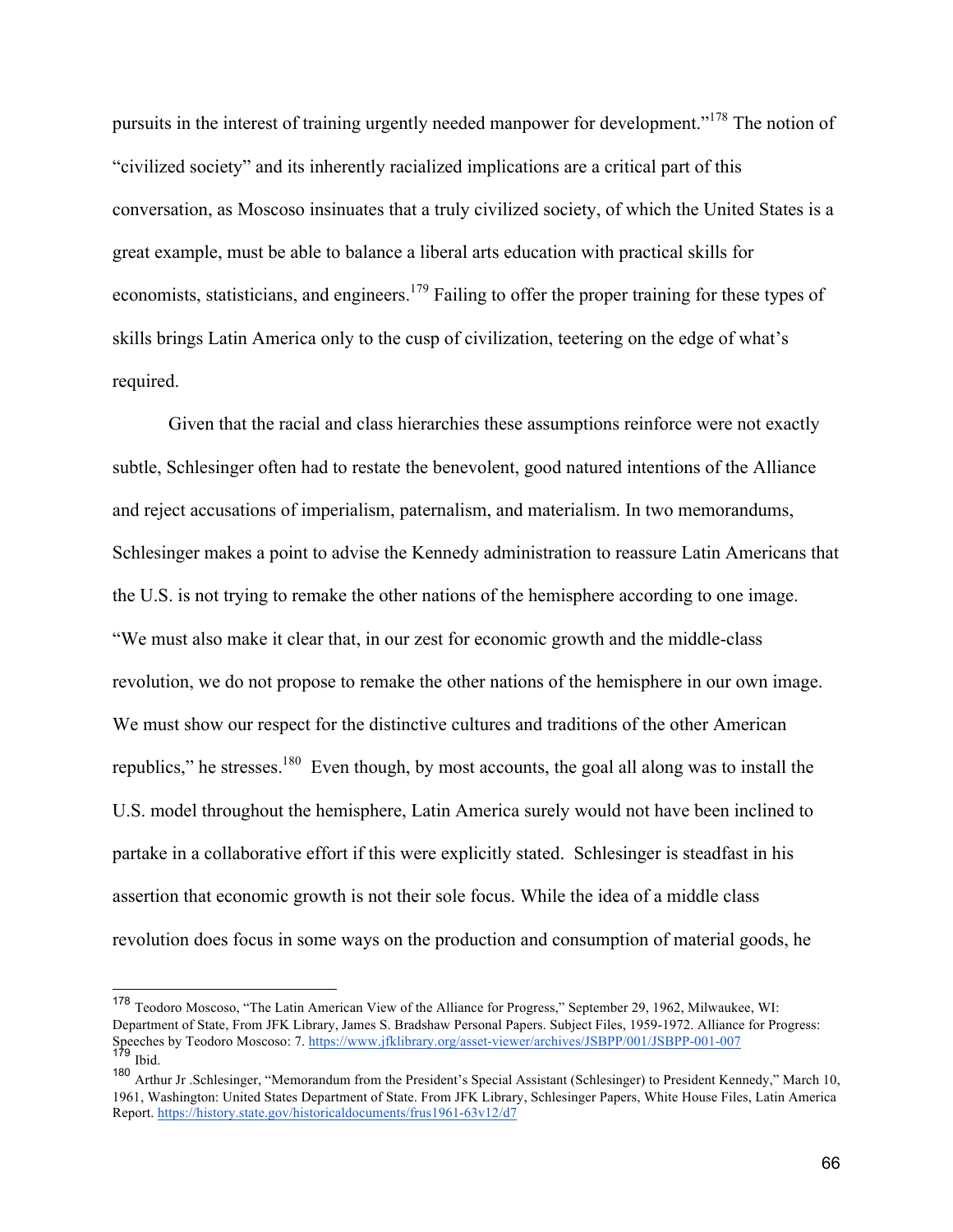clarifies that these are not efforts geared toward material abundance for its own sake, "but to promote the higher aims of culture and civilization."<sup>181</sup> In this way, he argues, they can work together to maximize the potential of a united hemisphere.

Interestingly, by 1963 during the backlash related to the Martin Doctrine, Schlesinger seems to express some concerns related to this previous approach to the middle class revolution. In his memorandum to Kennedy about the Martin Doctrine and its condescending tone, he notes at the bottom that "the suggestion that the goal of the Alliance is to 'strengthen in each society the power of the educated middle class' suggests that we have forgotten all our fine words about helping the campesinos, and the workers and that our basic concern is with the business community."182 He seems to modify previous ideas about education and supporting the urban middle class, perhaps, because his previous approach, which was exclusionary and racially motivated, had proven ineffective.

## **Latin American Stubbornness**

The notion that Latin America is missing out on a critical opportunity to benefit from U.S. assistance and not making the effort necessary to help themselves is a frequent point of emphasis throughout these documents. It is almost impossible to separate this argument from the pillars of U.S. identity and the sense of American greatness, because it assumes that the U.S. has superior knowledge and therefore, access to such knowledge should be treated as a gift. In a summary of a 1962 working group meeting on the problems of the Alliance for Progress, the report stated that "despite our talk of 'self-help,' many government leaders in Latin America just don't take us seriously. In part this is because they do not see how they can insist upon further

 <sup>181</sup> Ibid.

<sup>182</sup> Arthur Jr. Schlesinger, "Memorandum from the President's Special Assistant (Schlesinger) to President Kennedy," October 8, 1963, Washington: United States Department of State. From JFK Library, National Security Files, Regional Security Series, Latin America, July-November 1963. https://history.state.gov/historicaldocuments/frus1961-63v12/d65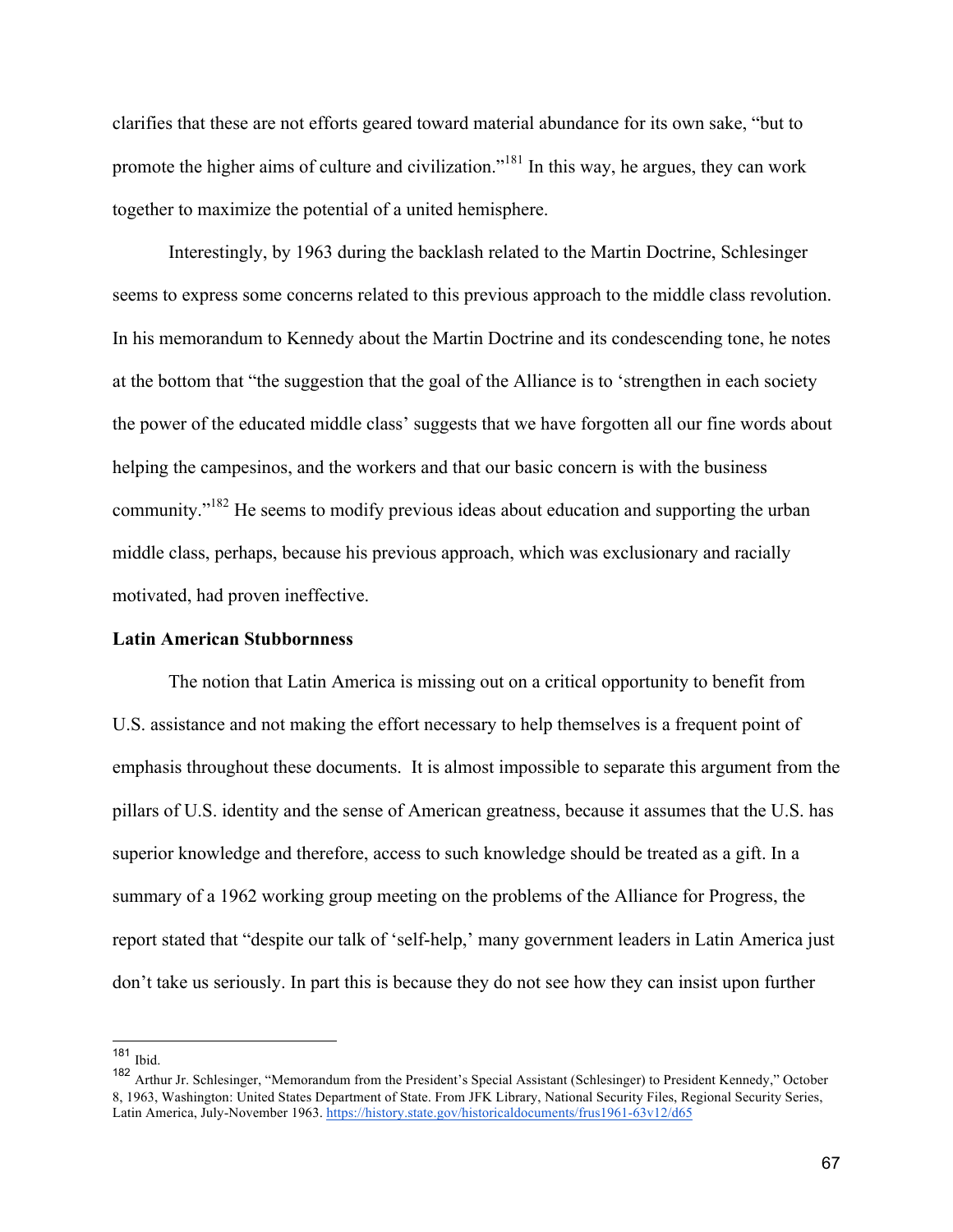measures of self-help and still remain in power. In part, too, they believe our assistance to be largely politically motivated."<sup>183</sup> Because they can't get past their distrust of U.S. motivations, they are not meaningfully participating in the program in such a way that they could reap its benefits.

The barriers of this suspicion are also highlighted in the feedback from Morales Carrión in regards to the attitudes of the Foreign Service officers in Latin American affairs. In a 1961 memorandum from Schlesinger to Kennedy, he relays Morales Carrión's analysis that these officers "have enjoyed an undisturbed monopoly for a long time and who now keenly resent the intervention of 'outsiders' in the field. Their attitudes are entrenched, their minds are set, and they regard new approaches and ideas with automatic skepticism. They are predominantly out of sympathy with the Alianza."<sup>184</sup> Because of these tensions and the overwhelming stubbornness of the officers, Morales Carrión found it impossible to carry out the goals of the Alliance in the region and struggled to put U.S. assistance to good use.

This inability to put U.S. assistance to good use seems to be present among all classes involved in the efforts of the Alliance. In one of Schlesinger's other memorandums to Kennedy, he explained that "Latin America's landed oligarchy does not understand the gravity of its own situation. It constitutes the chief barrier to the middle-class revolution and, by thwarting the middle-class revolution, may well bring about the proletarian revolution."185 In other words, Latin Americans are standing in the way of their own path to progress, and the level of

 <sup>183</sup> "Highlights of the First Meeting of the Working Group on Problems of the Alliance for Progress," January 16, 1962, Washington: United States Department of State. From Department of State, S/P Files: Lot 69 D 121, American Republics, 1962. https://history.state.gov/historicaldocuments/frus1961-63v12/d37

<sup>184</sup> Arthur Jr. Schlesinger, "Memorandum from the President's Special Assistant (Schlesinger) to President Kennedy," June 27, 1961, Washington: United States Department of State. From JFK Library, Schlesinger Papers, White House Subject File, Alliance for Progress. https://history.state.gov/historicaldocuments/frus1961-63v12/d13

<sup>185</sup> Arthur Jr .Schlesinger, "Memorandum from the President's Special Assistant (Schlesinger) to President Kennedy," March 10, 1961, Washington: United States Department of State. From JFK Library, Schlesinger Papers, White House Files, Latin America Report. https://history.state.gov/historicaldocuments/frus1961-63v12/d7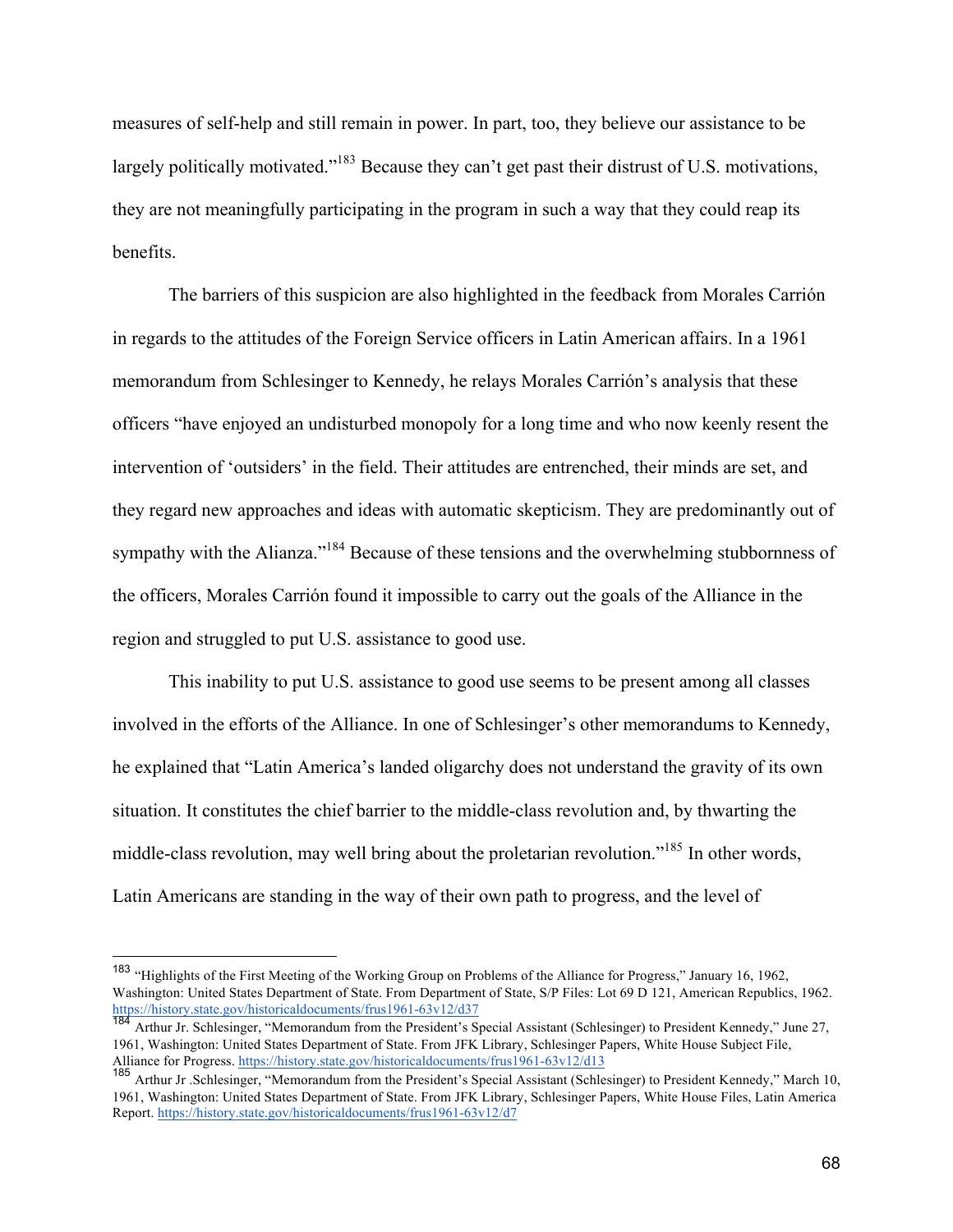stubbornness is too high for U.S. influences to overcome. According to this framing, there is only so much the U.S. can do to help, given how resistant Latin America is.

Even before the Alliance was officially established, the 1961 task force on immediate Latin American problems expressed concern about the United States' capacity to help Latin America, given that progress requires Latin American participation as well. Specifically, the task force recommends that one of the underlying assumptions for policy choices toward Latin America should be a "recognition of the fact that the United States is neither omnipotent or omniscient; that it cannot solve, but can only help the Latin Americans try to solve, most of the problems of their highly diversified region in their own way."<sup>186</sup>

Importantly, Moscoso, who has made significant efforts to promote compassion in articulating the reasons for tension between the U.S. and Latin America, also supports this line of thinking about Latin American stubbornness in some ways. He suggests in his Marquette University address that Latin American ambivalence about their relationship with the U.S. is "born out of a complex mixture of feelings: reliance on us, resentment of that very reliance, and the tendency to exaggerate the faults and minimize the achievements of the strong and powerful brother."<sup>187</sup> This seems to imply that while he understands why the paternalistic dynamics are frustrating to Latin Americans, that doesn't mean there isn't a good reason for them. Latin America needs the U.S., Moscoso explains, and they might be better off if they appreciated the strengths of the U.S. instead of criticizing their attempts to help. Instead of looking at the history of U.S. domination in Latin America that produced conditions of dependency, these sentiments

 <sup>186</sup> The Task Force on Immediate Latin American Problems. "Report from the Task Force on Immediate Latin American Problems to President-elect Kennedy." January 4, 1961. Washington: United States Department of State. From JFK Library, Pre-Presidential Papers, Transition Series, Task Force Reports 1960, Latin America. https://history.state.gov/historicaldocuments/frus1961-63v12/d2

<sup>187</sup> Teodoro Moscoso, "The Latin American View of the Alliance for Progress," September 29, 1962, Milwaukee, WI: Department of State, From JFK Library, James S. Bradshaw Personal Papers. Subject Files, 1959-1972. Alliance for Progress: Speeches by Teodoro Moscoso: 2. https://www.jfklibrary.org/asset-viewer/archives/JSBPP/001/JSBPP-001-007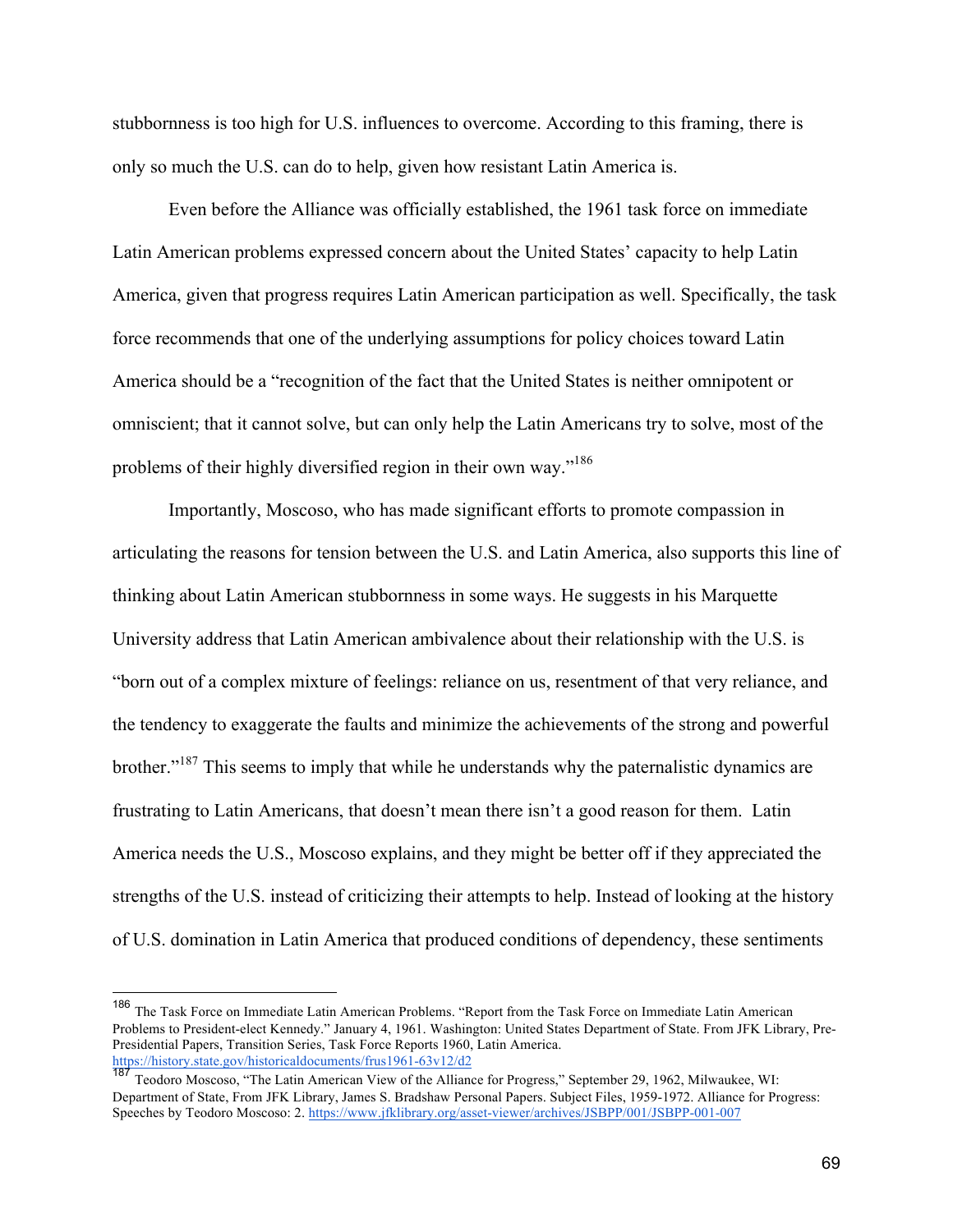play into the attitudes of U.S. exceptionalism and convey that there is no sense in resenting the U.S. for its greatness.

In addition to a distrust in the United States, Moscoso's explanations for why Latin American countries oppose reform also include short-sightedness and an inability to imagine a better alternative. He postulates that there are the sectors of the public that are intentionally trying to sow doubt and discontent among the wider population, attempting to discredit the authenticity of the United States' aims for the Alliance. These feelings, he assumes, are "placed in a chauvinistic context in which national pride is stirred up against alleged imperialistic attempts to impose foreign ideologies on the nation. The merits of the reforms and their needs tend to be lost amid the emotionalism stirred up by the exploiters of national pride."<sup>188</sup>

Moscoso's true opinions are difficult to fully decipher due to his previous attempts to balance different points of view, but at this moment later in the speech, he is chalking up some of Latin America's resistance to mere exaggeration and emotionalism. This latter idea has a tone of the rhetoric of ungratefulness, which Westad explained was a common framing in the early twentieth century, and describes Latin Americans as too preoccupied with making critiques to appreciate the merits of U.S. assistance. However, this implication is soon masked with Moscoso's reminder that Americans should avoid self-righteous judgment and make an effort to reconsider U.S. history in order to better understand Latin American history; this progressive sentiment may overshadow the exact kind of self-righteous judgment that he employed moments earlier.

#### *United States Information Agency internal documents*

 <sup>188</sup> Teodoro Moscoso, "The Latin American View of the Alliance for Progress," September 29, 1962, Milwaukee, WI: Department of State, From JFK Library, James S. Bradshaw Personal Papers. Subject Files, 1959-1972. Alliance for Progress: Speeches by Teodoro Moscoso: 10. https://www.jfklibrary.org/asset-viewer/archives/JSBPP/001/JSBPP-001-007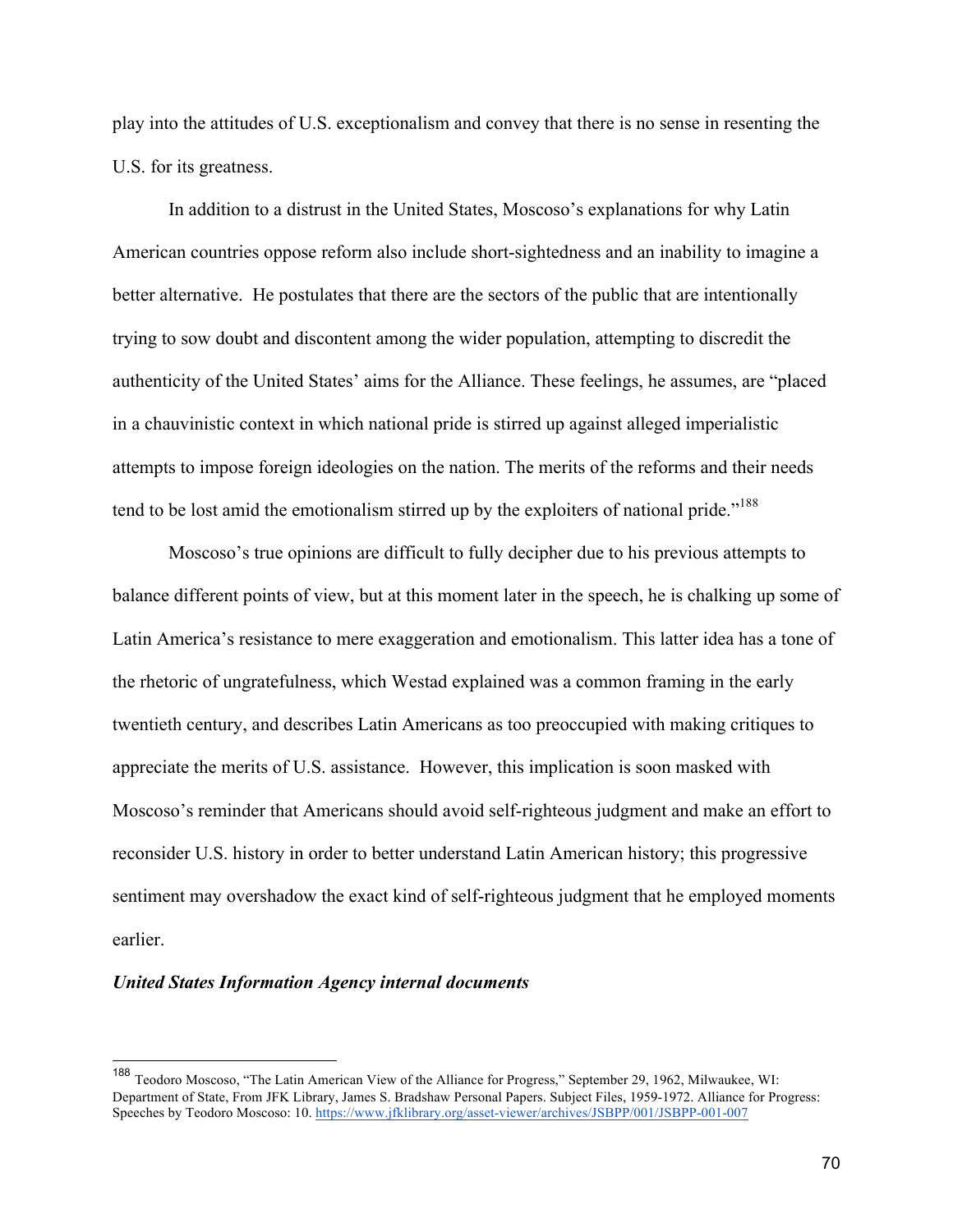The Alliance for Progress and the Cold War elevated the need for the United States Information Agency's involvement in Latin America during the early 1960s. The agency distributed a wide range of films, cartoon booklets, magazines, radio broadcasts, television programs, content for local newspapers, and other materials surrounding these topics throughout the region. To uncover the goals and assumptions motivating the USIA's outreach during this period, I have collected a variety of agency documents to analyze, including foreign policy backgrounders, research memos, and guidelines for programming in Latin America. I was able to access these documents by looking through the digital archives at the John F. Kennedy Library and focused on the folders of memoranda relating to 1961-1964, the agency's efforts surrounding the Alliance for Progress, and any discussion of USIA strategy geared toward Latin America more generally. Similar to my analysis of the other Alliance for Progress and State Department documents, I will summarize the main threads among these USIA documents and point to key themes through the lens of modernization and freedom, U.S. exceptionalism, and other elements of U.S. identity.

The major patterns that stuck out to me in my reading of these sources ranged from emphasizing the importance of cultivating an image of the U.S. as a strong yet benevolent power, to projecting sincerity and a new progressive mindset, to targeting specific regions and groups based on assumptions about class, education, and occupation. Similar to the other sources from the Kennedy administration I examined above, the level of caution surrounding racialized language is clear, and the documents show a concerted effort to substitute class as a descriptor for some of the same racial stereotypes. Unsurprisingly, however, given that the USIA was the public diplomacy arm of the U.S. government, the role of U.S. greatness and exceptionalism is

71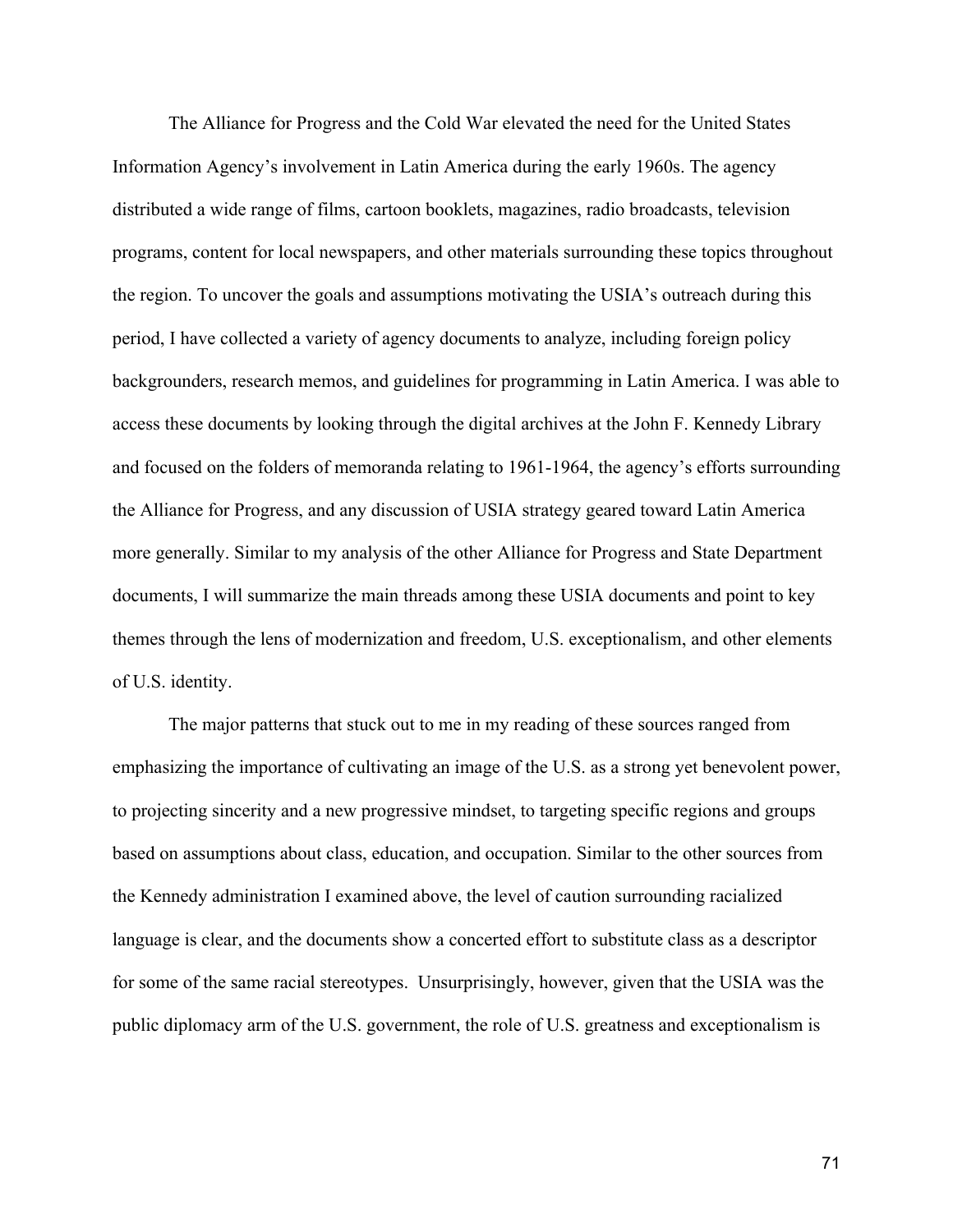even more pronounced in these documents and substantially defines their stated objectives, driving their sense of purpose as an agency.

# **A Strong yet Benevolent Power**

In a foreign policy backgrounder that was circulated throughout the USIA to "convey to USIA officers a more immediate sense of the flavor and tone of the current Administration thinking," one of the first points was to stress the "firmness" and strength of the United States in public diplomacy efforts abroad while monitoring the intimidation factor. "You can be firm without threatening people. And we think it's awfully important to get language that does not sound arbitrary or arrogant or antagonistic," the report reads.<sup>189</sup> There seems to have been a concern about scaring away potential allies by being too provocative or violent, which may indicate an unspoken acknowledgement of the historical tensions discussed in the Alliance for Progress documents above.

The report also advises taking steps to combat the perception that the U.S. is only focused on money and wants to manipulate other countries through financial aid. "Another thing you will find, I think, is that we realize that our money isn't going to buy friends," it states.<sup>190</sup> According to the report, what is more important for USIA officers to convey than an interest in sharing American wealth is an interest in sharing American values like freedom, which other countries deserve to enjoy too. In this view, the kind-hearted U.S. only wants other nations to experience the simple but widely sought-after glories of freedom: "We want one thing and one thing only. We want the ability of other peoples to make their own choices, to be free, to have a right to

 <sup>189</sup> Thomas C. Sorensen, "Foreign Policy 'Backgrounder.'" From JFK Library, United States Information Agency Records, Textual Records 1961-1965, Memoranda, 1961-1964 (1 of 3 folders): 75. https://www.jfklibrary.org/assetviewer/archives/USIA/001/USIA-001-010

<sup>190</sup> Thomas C. Sorensen, "Foreign Policy 'Backgrounder."" From JFK Library, United States Information Agency Records, Textual Records 1961-1965, Memoranda, 1961-1964 (1 of 3 folders): 76. https://www.jfklibrary.org/assetviewer/archives/USIA/001/USIA-001-010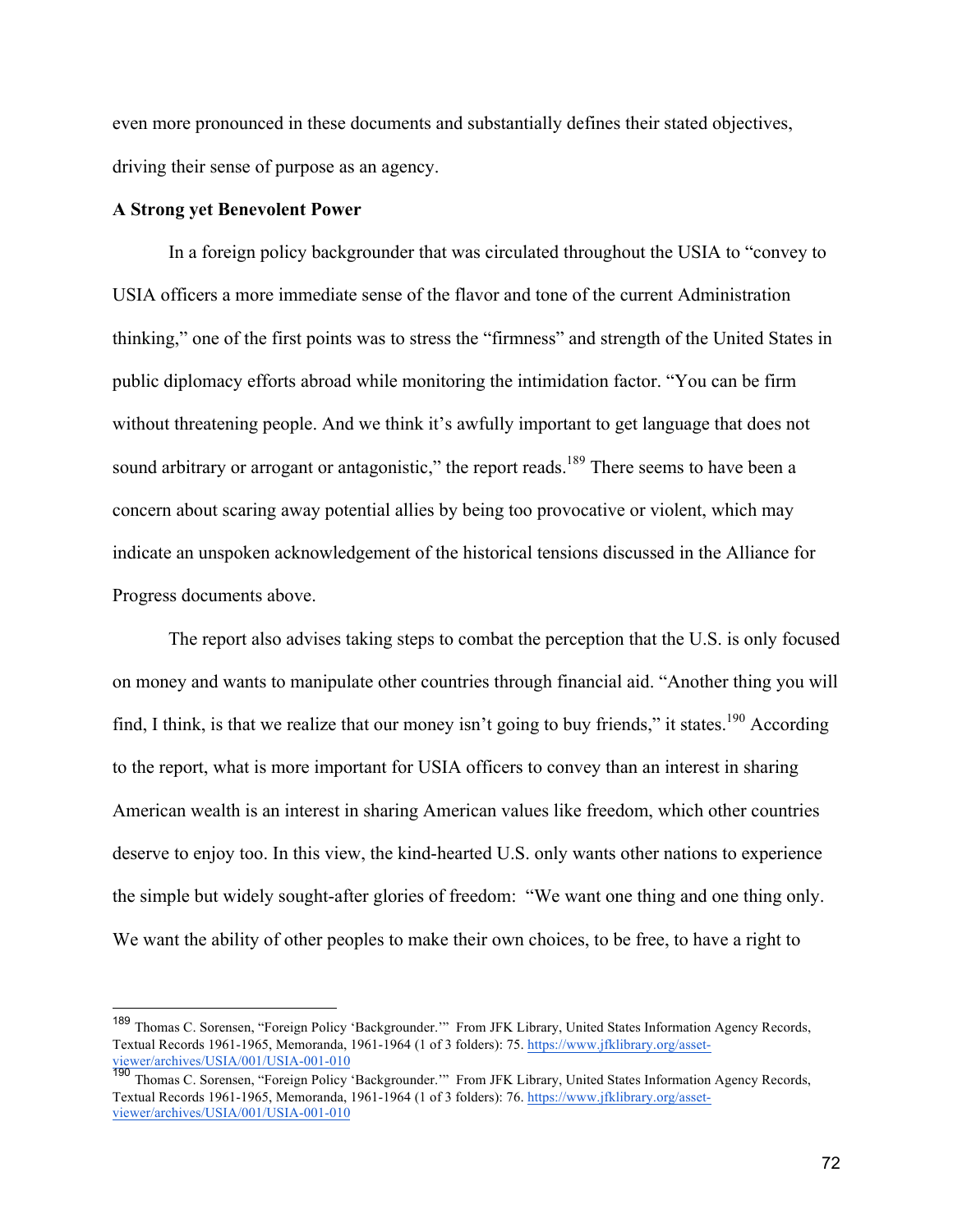stand up and be free, and have the confidence to be free."<sup>191</sup> More than just value messaging, the report emphasizes that helping more countries achieve freedom is part of the U.S. mission, and succeeding in this mission would mean that the U.S. "would have performed our function in history."<sup>192</sup> This is a glaring example of the way that U.S. identity, the notion of moral responsibility, and U.S. exceptionalism merge to inform foreign policy choices and priorities.

That being said, the aforementioned firmness cannot be overlooked. The report reminds USIA officials that while the U.S. may be charged with giving to others and their assistance should be treated as uniquely kind, the U.S. cannot be the only one putting in the work. When it comes to development and modernization, the U.S. can provide a model to follow and some of the funding to facilitate the process, but "this doesn't mean we can do it for them… all we can do is make it a little easier."193 Assuming otherwise is counterproductive, the report holds, and it goes on to claim that in fact, "you will find it's useless demanding developing countries jumping around and agreeing with us on everything."194

Lastly, social and emotional investment in the cause of progress is once again underscored and framed through the lens of the American emphasis on productivity and a work ethic informed by capitalist goals. "We are interested in people who are prepared to work hard to build their own countries, who are prepared to give this high priority," the report reads.<sup>195</sup> It also goes on to state that just as money can't solve all problems, neither can arms. This idea might carry an implication that civilized societies must not lean into the temptation of violence and

 <sup>191</sup> Ibid.

<sup>192</sup> Ibid.

<sup>193</sup> Thomas C. Sorensen, "Foreign Policy 'Backgrounder.'" From JFK Library, United States Information Agency Records, Textual Records 1961-1965, Memoranda, 1961-1964 (1 of 3 folders): 77. https://www.jfklibrary.org/assetviewer/archives/USIA/001/USIA-001-010

 $\frac{194}{1}$  Ibid.

<sup>195</sup> Thomas C. Sorensen, "Foreign Policy 'Backgrounder.'" From JFK Library, United States Information Agency Records, Textual Records 1961-1965, Memoranda, 1961-1964 (1 of 3 folders): 78. https://www.jfklibrary.org/assetviewer/archives/USIA/001/USIA-001-010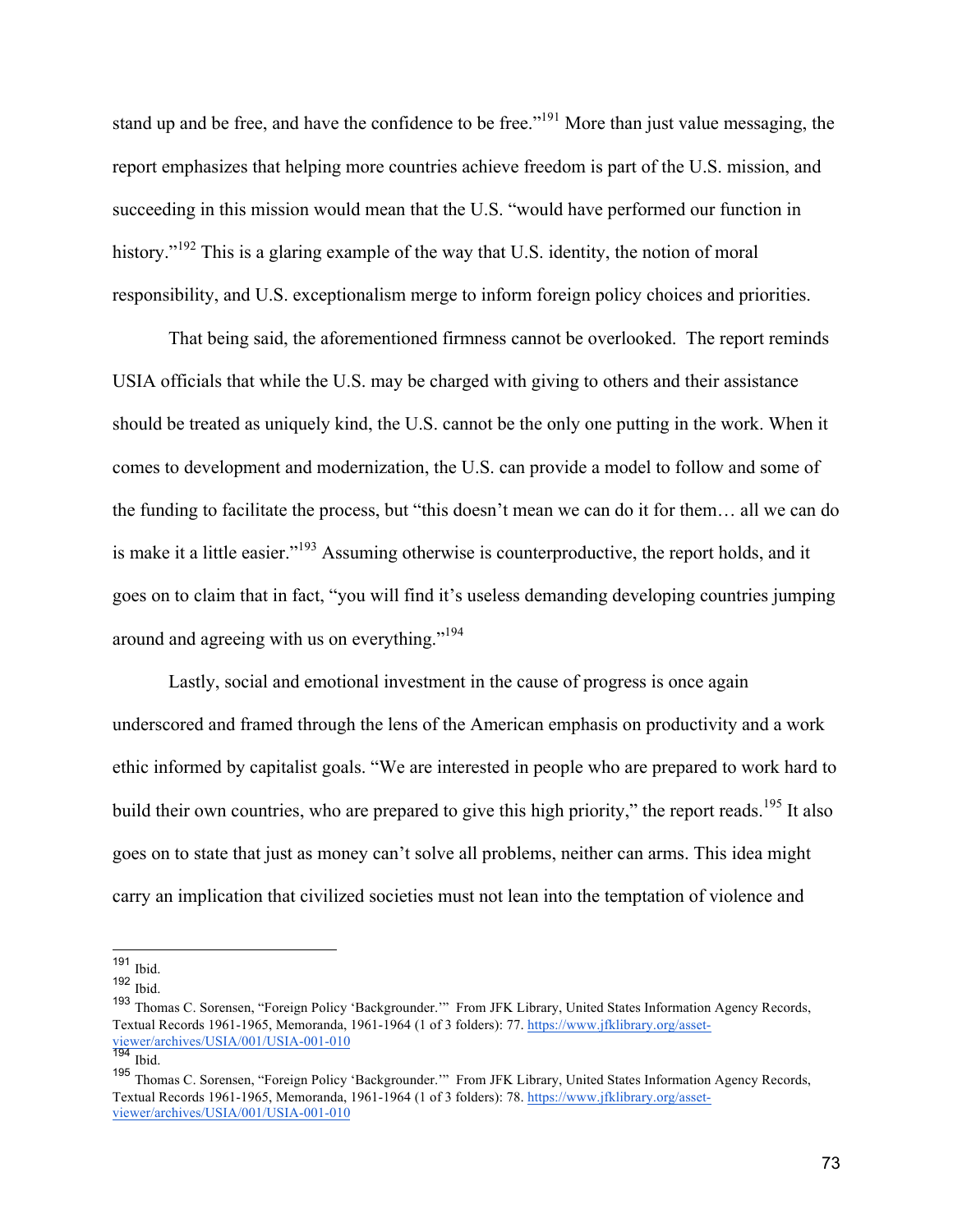must instead engage in the more rational, perhaps more difficult, task of planning for how to achieve freedom and justice. "Unless you can get a sense of justice and dignity and participation by people, I don't care how many tanks we give them, or how many weapons or how much food or whatever, you still aren't going to get a result," it clarifies.<sup>196</sup> This belief serves as a basis for the public diplomacy work of the USIA because it holds that soft power and molding minds of a target population can be more effective means for producing change than violence and arms building.

#### **Projecting Sincerity and Progressivism**

With some of the tensions of the U.S.-Latin American relationship in mind, the USIA frequently highlighted the need for the U.S. image abroad to be one of trustworthiness and sincerity. An important component of this goal was to be realistic about the types of promises that were being made in order to come across as honest and not produce circumstances for inevitable disappointment. In a 1961 memorandum from the USIA to Richard Goodwin, assistant special counsel to the president, in regards to the Alliance for Progress, the agency underscored the timing of their propaganda based on these concerns. "It will be some time before the effects of the program can be actually felt in Latin America: if we beat the drum too loudly and hold out promises that glitter too brightly, delays may generate skepticism and give our enemies an opening. Also we may create 'great expectations' impossible of fulfillment, with inevitable Latin American disillusionment," the agency explains. $197$ 

 The memorandum goes on to share some more specific advice about the President's upcoming speech introducing the Alliance and which points he should hit. From a propaganda

 <sup>196</sup> Ibid.

<sup>197</sup> U.S. Information Agency. "Memorandum for Mr. Richard N. Goodwin." March 6, 1961. From JFK Library, United States Information Agency Records, Textual Records 1961-1965, Memoranda, 1961-1964 (1 of 3 folders): 18. https://www.jfklibrary.org/asset-viewer/archives/USIA/001/USIA-001-010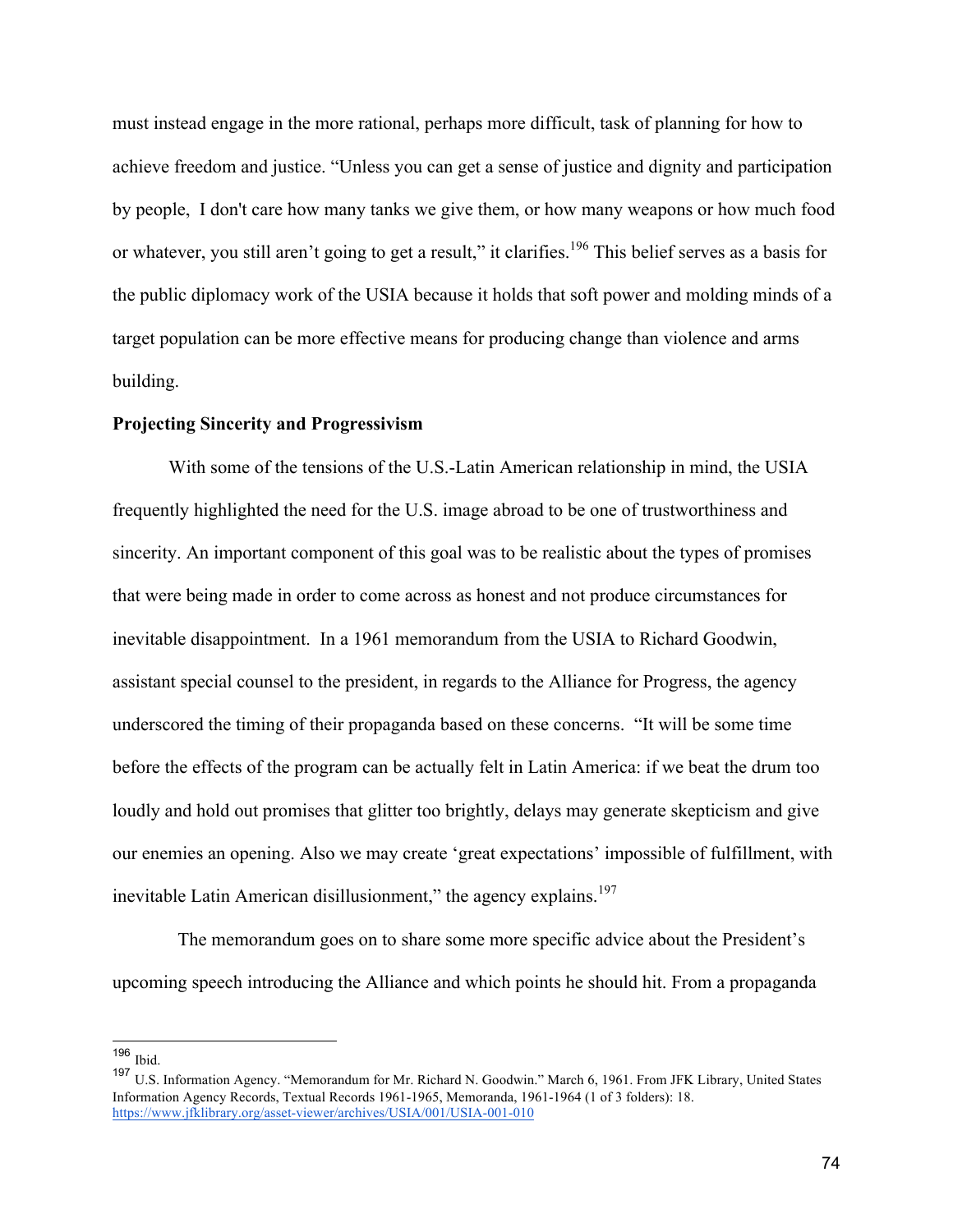perspective, the agency argues that focusing more on the social elements of the program than the economic pieces will be more effective among Latin Americans. "It is the people of Latin America we want to reach, and to involve in the success of the program; and this we can do best by concentrating on the things of direct interest to the people – health, education, housing, land reform," they recommend.<sup>198</sup> Emphasizing this shift to progressivism and encouraging an appreciation for society's social needs seem to be key elements of the time period's propaganda. Associating the United States with facilitating social welfare rather than just rigid economic practices helps boost its exceptional image of firm benevolence that the agency is hoping to cultivate.

The focus on portraying social inclusion, even at a more superficial level, is clearly important to the USIA. For example, the agency advises that the president incorporate Spanish into his speech about the Alliance. "The President's use of the Spanish name of the program will have great appeal, although it may offend Portuguese-speaking Latin Americans. Perhaps he should introduce the name of the program, at the outset, in both Spanish and Portuguese, and thereafter refer to it in English," they state.<sup>199</sup> This symbolic measure is supposed to demonstrate the mutual nature of the program and send the message that Latin American involvement is integral. This goal is further reinforced in a separate memorandum from Voice of America's Director Henry Loomis to USIA's Deputy Director Donald Wilson in reaction to the president's March 1961 speech. The USIA is pleased that Kennedy's portrayal of the Alliance for Progress was able to simultaneously highlight the urgent need for Latin Americans to put in the work required to see results from the program while still "projecting sincere and continued US interest

 <sup>198</sup> Ibid.

<sup>199</sup> U.S. Information Agency, "Memorandum for Mr. Richard N. Goodwin," March 6, 1961, From JFK Library, United States Information Agency Records, Textual Records 1961-1965, Memoranda, 1961-1964 (1 of 3 folders): 19. https://www.jfklibrary.org/asset-viewer/archives/USIA/001/USIA-001-010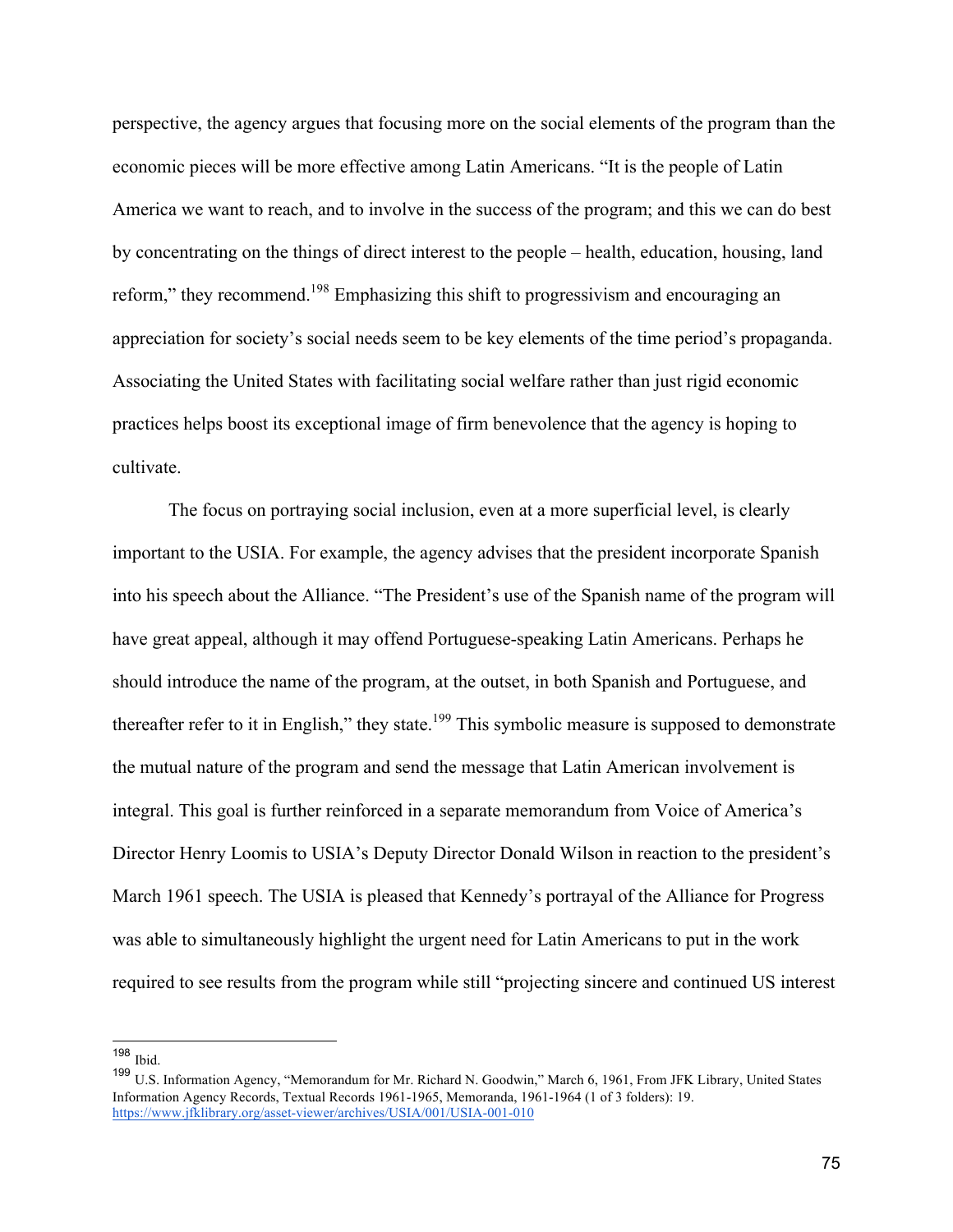in Latin American progress" and putting into perspective the "criticisms of what Latin American nations consider to be traditional US attitudes."<sup>200</sup>

The desire for the U.S. to be seen as sincerely invested in progressive change was even more evident in the USIA's guidelines for agency programming to Latin America. Specifically, one of the three main area objectives detailed in the guidelines was to "build the image of the United States as a progressive, dynamic and strong force worthy of leadership in a cooperative hemisphere effort toward a peaceful and secure future."<sup>201</sup> To support this image of the U.S. and articulate its qualifications for leadership, the USIA points to the high levels of creative and intellectual activity, the economic and social benefits, and the continual expansion of freedom in the United States.

In fact, the guidelines suggest that the agency should describe the U.S. as an example of a "nearly classless society" that has made great strides in terms of limiting racial discrimination over time. "The United States is a progressive, changing society which does not at all have the type of 19th century capitalism which Marx criticized, nor the same degree of social injustices which John Steinbeck described in the 1930s, nor the same degree of racial discrimination which existed even ten years ago. As for its faults, it is continually seeking improvement through democratic procedures," according to the USIA.<sup>202</sup> This framing somehow manages to recognize the existence of social injustice and racism in the U.S. while minimizing the current magnitude and assuring that any lasting effects of these apparently historical forces will be adjusted in due time through the institutions of American democracy. However, in addition to the obvious

 <sup>200</sup> Henry Loomis, "IBS/RL 'Alliance for Progress' Program," April 11, 1961, From JFK Library, United States Information Agency Records, Textual Records 1961-1965, Memoranda, 1961-1964 (1 of 3 folders). https://www.jfklibrary.org/assetviewer/archives/USIA/001/USIA-001-010

<sup>201</sup> Hewson A. Ryan, "IAL Guidelines for Agency Programming to Latin America." June 2, 1964. From JFK Library, United States Information Agency Records, Textual Records, 1961-1965. Memoranda, 1961-1964 (3 of 3 folders): 54. https://www.jfklibrary.org/asset-viewer/archives/USIA/002/USIA-002-002

 $202$  Ibid.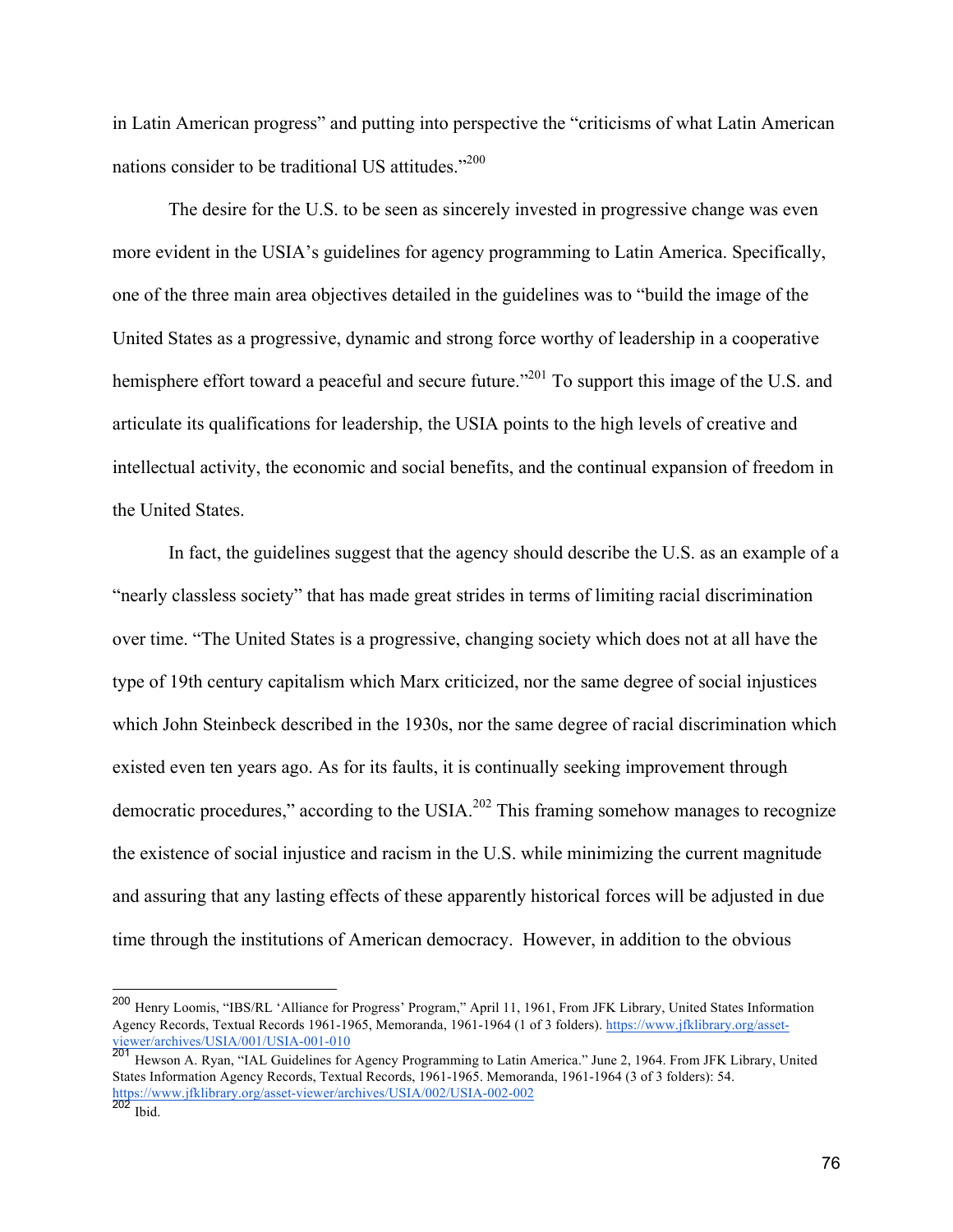inaccuracies of this framing, I find it to be curious that the USIA would want the U.S. to come across as a classless society while they were also trying to sell the merits of capitalism, to which class and hierarchy are inherent, amidst the Cold War context. This argument seems to put more emphasis on the greatness of American democracy than American capitalism and deems the former as a primary cure to social injustice and immorality.

# **Targeting Regions and Groups**

When Edward Murrow was appointed as director of the USIA under Kennedy's administration, one of the major structural additions he introduced to the agency was a more refined approach to regional specialization. By 1963, the agency made clear to its employees in a memorandum from the Office of Public Information that "regional specialization for foreign service officers has been made the rule" and officers should "now spend the bulk of their overseas careers in a single cultural or ethnic region."203 Audiences are carefully selected, the memorandum explains, and the agency's messaging should be specifically targeted to the relevant segments of the population in order "to achieve maximum influence leading to political action."<sup>204</sup> This declaration is evidence of the USIA's conscious efforts to understand the identities of the groups they're trying to persuade and appeal to those different perspectives.

Murrow implemented not only country and region-specific strategies but also helped organize outreach that catered to different social groups based on their class, education, and occupation. For example, in the USIA guidelines for programming in Latin America, the agency differentiates its approach for achieving the three main area objectives among students, labor groups, rural populations, and the elite. For programming that targets students in Latin America,

 <sup>203</sup> U.S. Information Agency Office of Public Information. "Some Changes in USIA since March 1961." October 28, 1963. From JFK Library, United States Information Agency Records, Textual Records, 1961-1965. Memoranda, 1961-1964 (3 of 3 folders): 3. https://www.jfklibrary.org/asset-viewer/archives/USIA/002/USIA-002-002  $204$  Ibid.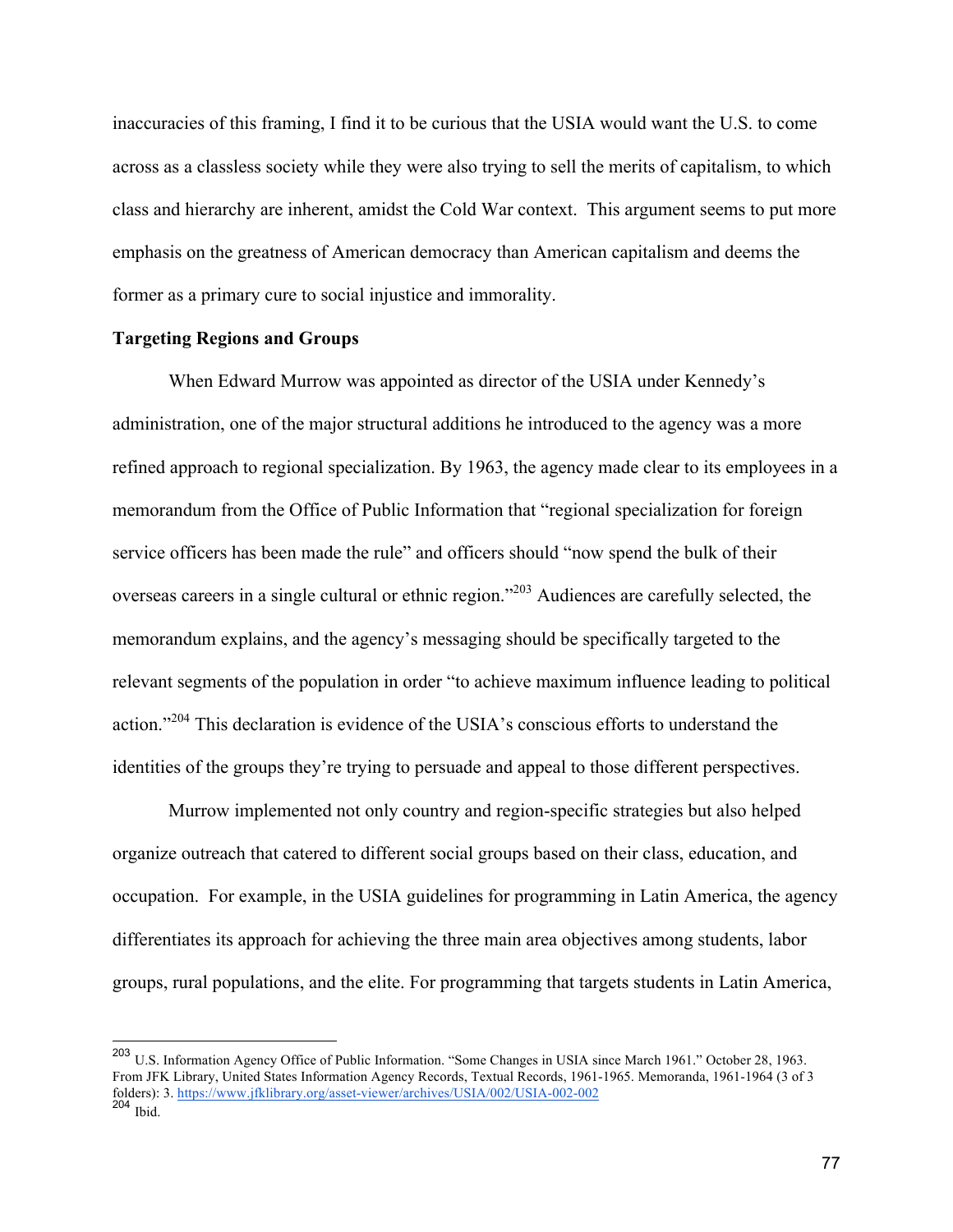the agency recommends focusing on how modernization is accomplished through democratic procedures. "Through democratic processes, better economic conditions for the masses of people can be obtained and at the same time preserve respect for human dignity, human freedom and human personality," the report reads.<sup>205</sup> The report's strategy for students also recommends clarifying that a democratic society is far from stagnant and is constantly changing and progressing. This reminder may be an added element of the previously discussed point about minimizing the United States' racist past and focusing on the future, trusting in democracy to address previous flaws in the system.

Additionally, for students, the guidelines prioritize publicizing the idea that "education plays an important role in the modernizing process, not only in providing the necessary technical training, but also in creating those attitudes which are necessary for development: self-control, self-discipline, honesty, reliability, and the dignity of work."<sup>206</sup> This suggestion seems to have class implications and is likely tied to the goal of a middle class revolution that would bring Latin America closer to the higher aims of civilization. Students were logical targets to help with preparing Latin American societies for these technical and creative requirements of a modern, civilized economy.

To target Latin American labor groups, USIA messaging focused on other U.S. institutions that also contributed to the United States' success and experiences with development. Organized labor was championed as a positive force for social and economic improvement. Specifically, the USIA guidelines stress that "the free labor movement in the United States has played a significant role in bringing about the greatest prosperity to the great number" and that

 <sup>205</sup> Hewson A. Ryan, "IAL Guidelines for Agency Programming to Latin America." June 2, 1964. From JFK Library, United States Information Agency Records, Textual Records, 1961-1965. Memoranda, 1961-1964 (3 of 3 folders): 50. https://www.jfklibrary.org/asset-viewer/archives/USIA/002/USIA-002-002

 $206$  Ibid.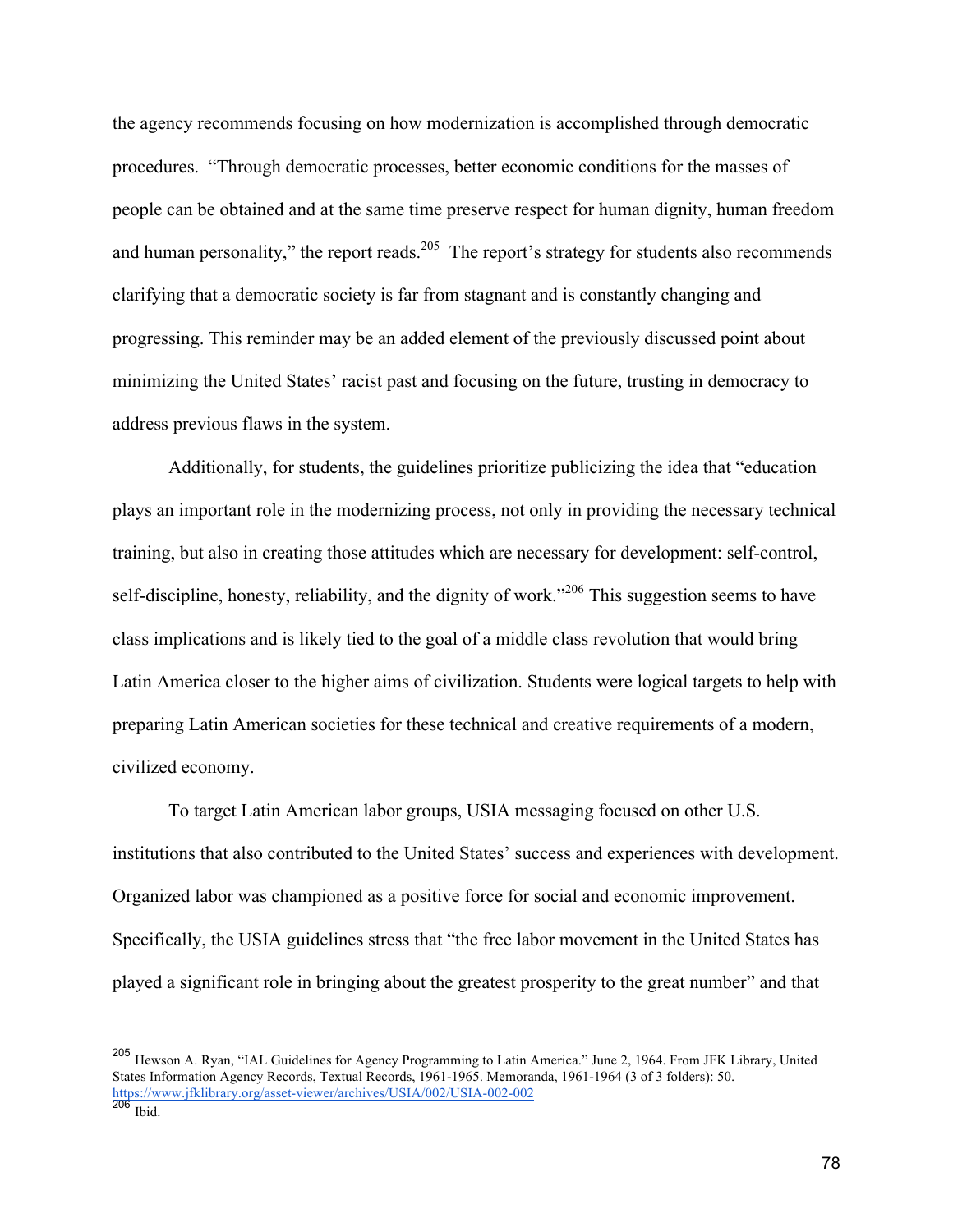"the practices and ideas of American industrial relations and union administration should be made known to Latin American works, as should their political sophistication and immunity to Communist and demagogic appeals."<sup>207</sup>

Learning from what has worked for the U.S. is once again described as the best way to achieve progress and modernization, relying on the supremacy of the U.S. model for development. Democratic procedures bring about not only political freedom but also economic freedom and raise the standards of living, the report emphasizes.<sup>208</sup> Overall, the clear message from the USIA to Latin America is that integrating as much as possible with the U.S. economy, whether that is by engaging with international labor organizations, investing more in domestic and foreign capital, or taking cues from the lessons of U.S. labor groups, will allow Latin Americans to reap the most benefits.

Meanwhile, to appeal to Latin America's rural populations, which include campesinos and people living in small towns, the USIA shifts its focus to agrarian reform as an important means toward modernization. According to the guidelines, agrarian reform should be explained as an objective of the Alliance for Progress that requires "supervised credit, technical help, education in modern agricultural practices, guidance in marketing and access to markets by improved transportation" as well as that "the land be efficiently used and the product of the land effectively marketed."<sup>209</sup> The guidelines emphasize that the land should be used not only for subsistence purposes but also for the benefit of the economy as a whole.<sup>210</sup> To help the rural

 <sup>207</sup> Hewson A. Ryan, "IAL Guidelines for Agency Programming to Latin America." June 2, 1964. From JFK Library, United States Information Agency Records, Textual Records, 1961-1965. Memoranda, 1961-1964 (3 of 3 folders): 51. https://www.jfklibrary.org/asset-viewer/archives/USIA/002/USIA-002-002

 $208$  Ibid.

<sup>209</sup> Hewson A. Ryan, "IAL Guidelines for Agency Programming to Latin America." June 2, 1964. From JFK Library, United States Information Agency Records, Textual Records, 1961-1965. Memoranda, 1961-1964 (3 of 3 folders): 52. https://www.jfklibrary.org/asset-viewer/archives/USIA/002/USIA-002-002

 $^{210}$  Ibid.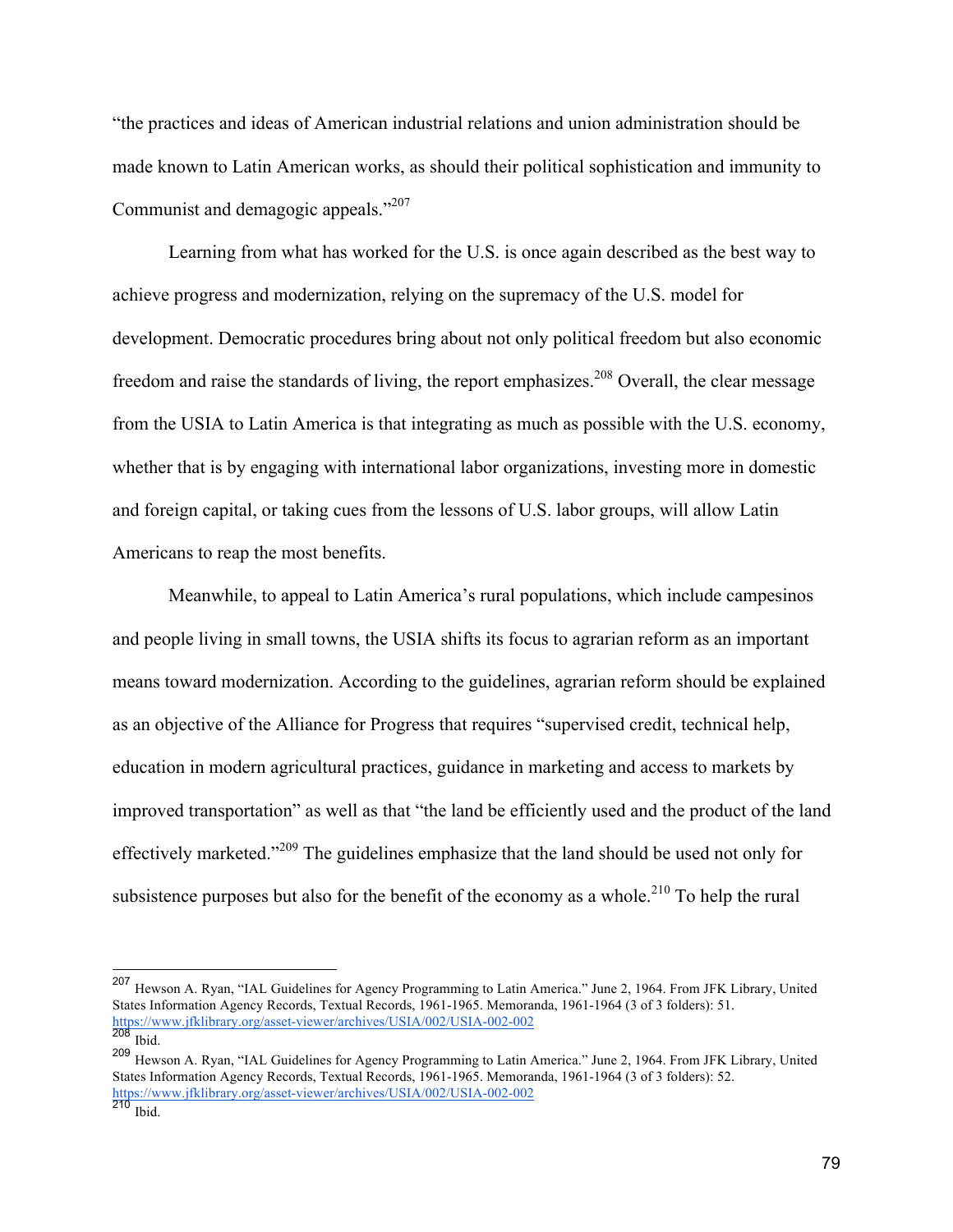people of Latin America help themselves, the U.S. is once again generously offering its agricultural wisdom, and the USIA wants to "show how the U.S. shares its own knowledge and experience with others to raise their agricultural productivity. $12^{11}$ 

The guidelines also suggest that the campesinos will need extra help and guidance from the U.S. when faced with competing ideological messaging, as "the campesino in Latin America is particularly vulnerable to Communist agitation because of his struggle to supply himself with the bare necessities of life."<sup>212</sup> Another class-based assumption, this association of the lower classes with greater susceptibility to propaganda and failure to access the benefits of modernity is perhaps racialized, or an outcome of the capitalist culture in the U.S. that focuses on rewarding individualism and productivity.

Lastly, the USIA considered the "elites" in Latin America to be a separate target group, including the well-educated who are no longer students, those who have a career or an established societal role, and those who are reasonably informed about current events to hold independent opinions.<sup>213</sup> Though not explicitly stated, the elites almost certainly do not belong to the indigenous populations of Latin America and therefore escape the impact of the racial stereotypes in relation to their ability to fuel cultural progress. The agency strove to put the elites in charge of modernization efforts and stressed that their cooperation was essential for progress to be made.<sup>214</sup> The elite, to which the wealthiest members of society belong, can predictably be

 <sup>211</sup> Hewson A. Ryan, "IAL Guidelines for Agency Programming to Latin America." June 2, 1964. From JFK Library, United States Information Agency Records, Textual Records, 1961-1965. Memoranda, 1961-1964 (3 of 3 folders): 55. https://www.jfklibrary.org/asset-viewer/archives/USIA/002/USIA-002-002

<sup>212</sup> Hewson A. Ryan, "IAL Guidelines for Agency Programming to Latin America." June 2, 1964. From JFK Library, United States Information Agency Records, Textual Records, 1961-1965. Memoranda, 1961-1964 (3 of 3 folders): 57. https://www.jfklibrary.org/asset-viewer/archives/USIA/002/USIA-002-002

<sup>213</sup> Hewson A. Ryan, "IAL Guidelines for Agency Programming to Latin America." June 2, 1964. From JFK Library, United States Information Agency Records, Textual Records, 1961-1965. Memoranda, 1961-1964 (3 of 3 folders): 52. https://www.jfklibrary.org/asset-viewer/archives/USIA/002/USIA-002-002

<sup>214</sup> Hewson A. Ryan, "IAL Guidelines for Agency Programming to Latin America." June 2, 1964. From JFK Library, United States Information Agency Records, Textual Records, 1961-1965. Memoranda, 1961-1964 (3 of 3 folders): 53. https://www.jfklibrary.org/asset-viewer/archives/USIA/002/USIA-002-002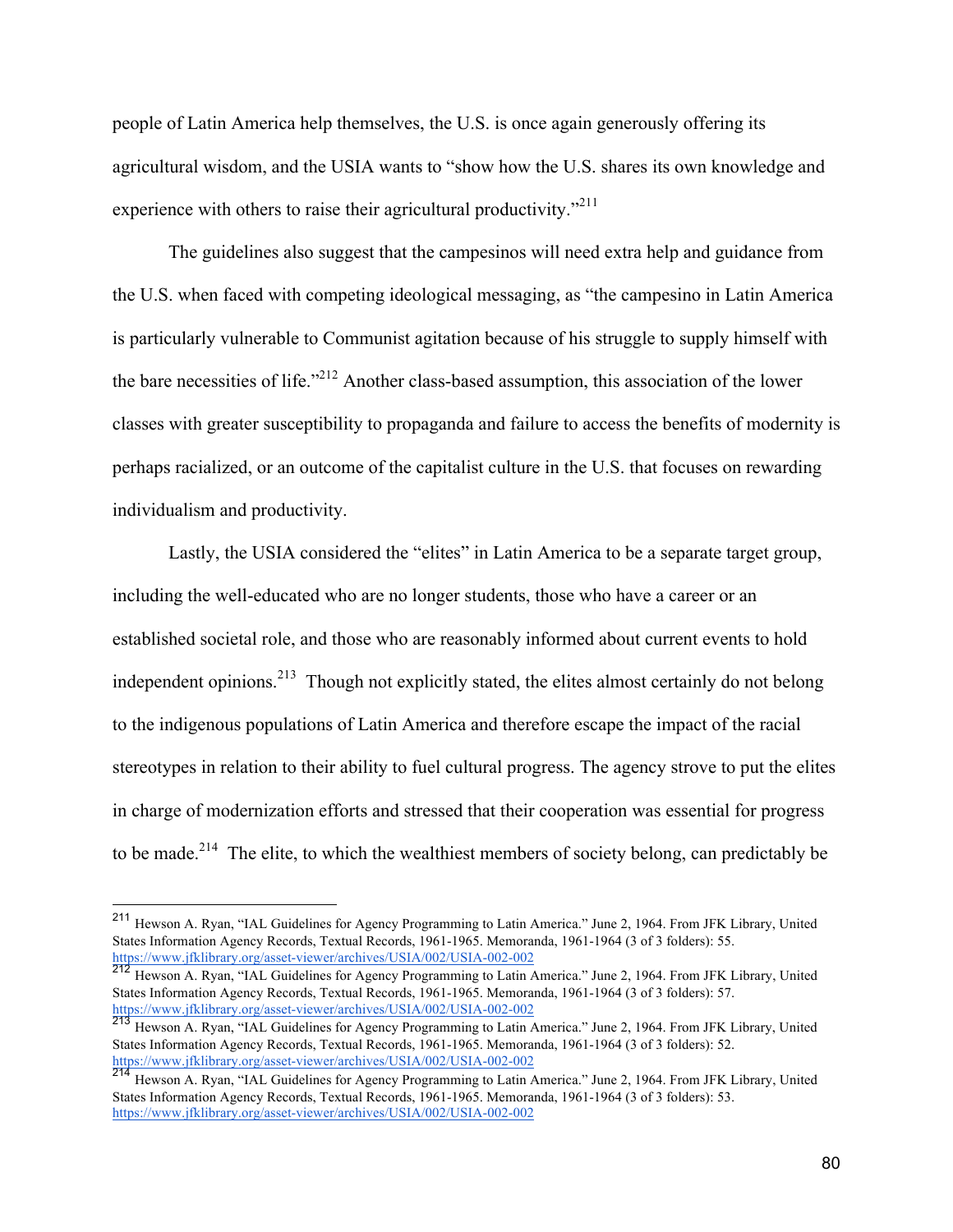persuaded through economic means, so the USIA suggests emphasizing the promises of tax structures that can work in their favor and of ample opportunities for private enterprise. Once again, U.S. tax structures should be used as a model where appropriate, the guidelines explain.<sup>215</sup>

According to the guidelines, the elites would also be comforted and thus more apt to assist with modernization and the Alliance for Progress if the U.S. demonstrates "our great strength in technology and the sciences, along with our willingness to share our knowledge with other nations."216 By this line of thinking, the Latin American elite would be inspired by the elite in the U.S. and the way they've led advancements in U.S. society, so this awareness of success in the U.S. might unlock a newfound motivation for the Latin American elite to become the leaders of domestic progressive change in their own communities.

# *USIA Films*

The motion picture division of the United States Information Agency was one of the agency's primary vehicles for promoting the United States abroad and appealing to the cultural interests of specific regions with targeted messages. Distributed throughout the world and in many different languages, USIA-produced films hit a peak during the Cold War, especially under Kennedy and Johnson's administrations. Because the USIA's films were catered directly to populations outside of the United States, many USIA films were not available to the American public until the end of the 1990s due to the "tangle of legislation enacted out of fear of what might happen if the federal government were to 'propagandise' the unwary American viewer."<sup>217</sup>

 $215$  Ibid.

<sup>216</sup> Hewson A. Ryan, "IAL Guidelines for Agency Programming to Latin America." June 2, 1964. From JFK Library, United States Information Agency Records, Textual Records, 1961-1965. Memoranda, 1961-1964 (3 of 3 folders): 55. https://www.jfklibrary.org/asset-viewer/archives/USIA/002/USIA-002-002

<sup>&</sup>lt;sup>217</sup> Nicholas J. Cull, "Auteurs of Ideology: USIA Documentary Film Propaganda in the Kennedy Era as Seen in Bruce Herschensohn's 'The Five Cities of June' (1963) and James Blue's 'The March' (1964)." *Film History* 10, no. 3 (1998): 295.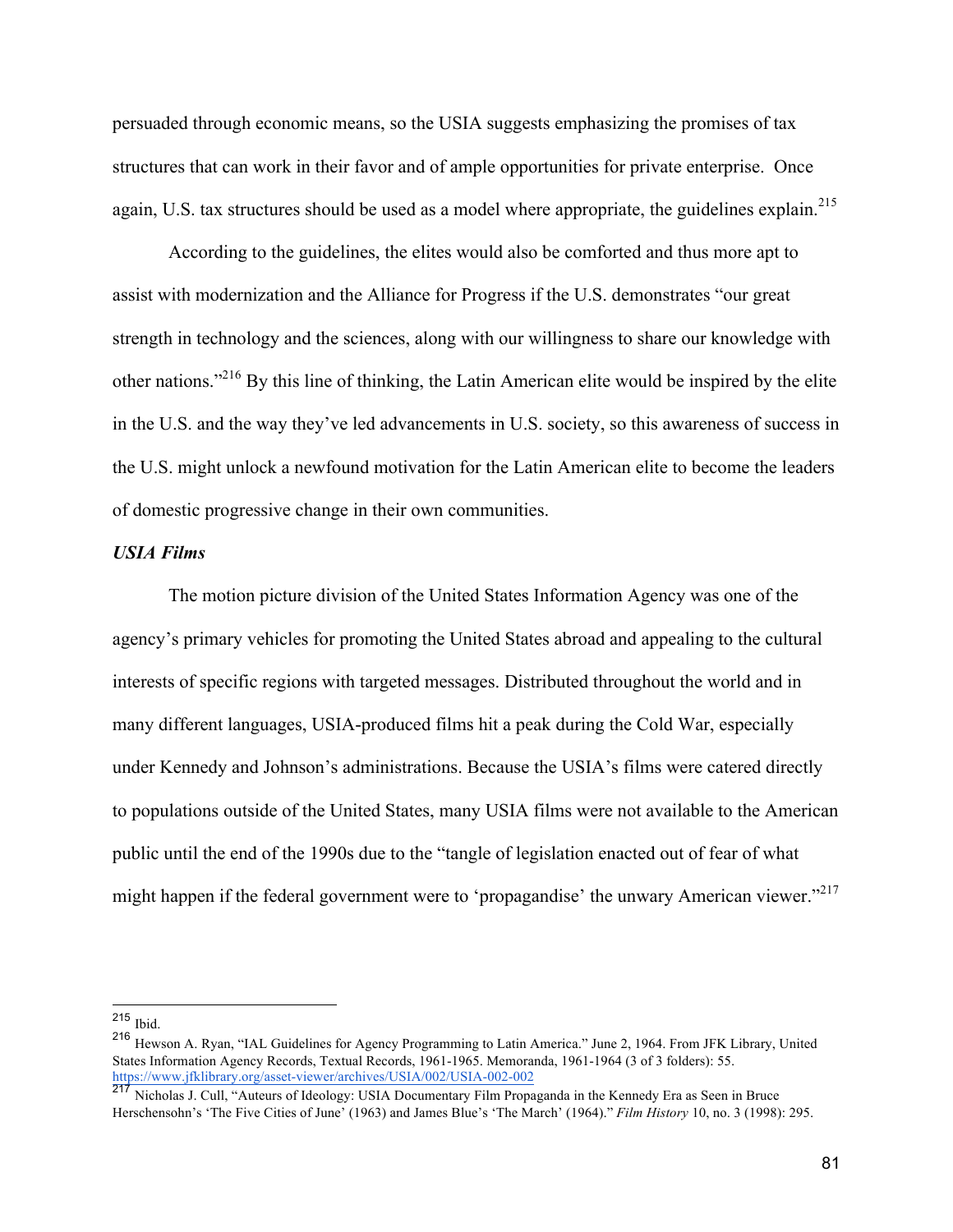In order to better understand the messages that the United States Information Agency hoped to export, I analyzed ten short films that the agency released during the early 1960s. Three of them are centered around President Kennedy's visits to Latin America, specifically Venezuela, Colombia, Costa Rica, and Mexico, with the Alliance for Progress being a main point of emphasis during the trips. The next three all highlight successful examples of some of the social initiatives facilitated by the Alliance for Progress in Colombia in 1962. Though these films are produced by the USIA, they are all written, directed, and narrated by James Blue, a well-known filmmaker and documentarian who collaborated with the USIA on five films. The last four, one of which is also directed by James Blue, are films about the Civil Rights Movement and race relations in the United States during this time period, providing clear insight into how the U.S. hoped to portray race in the context of its own identity and reputation abroad.

I accessed these films through Knight Library's YouTube, the U.S. National Archives' YouTube, the John F. Kennedy Library archives, and C-Span's website. Below, I will summarize each film while offering my interpretations of the ideals they demonstrate to uplift the national image and how they connect with the ultimate goals of freedom, modernization, U.S. exceptionalism, and preserving U.S. identity. In terms of the national image, the films reinforce the strength of the U.S. and all it has to offer and teach Latin Americans to advance development. Meanwhile, in terms of messaging to Latin American populations, the films underscore self-help, self-motivation, and trusting outsiders who are bringing salvation through modernization. While not explicitly advocating white supremacy, these films are made from a U.S. perspective with the goal of celebrating U.S. identity, which cannot be separated from its sense of global superiority and the racial hierarchy at its core.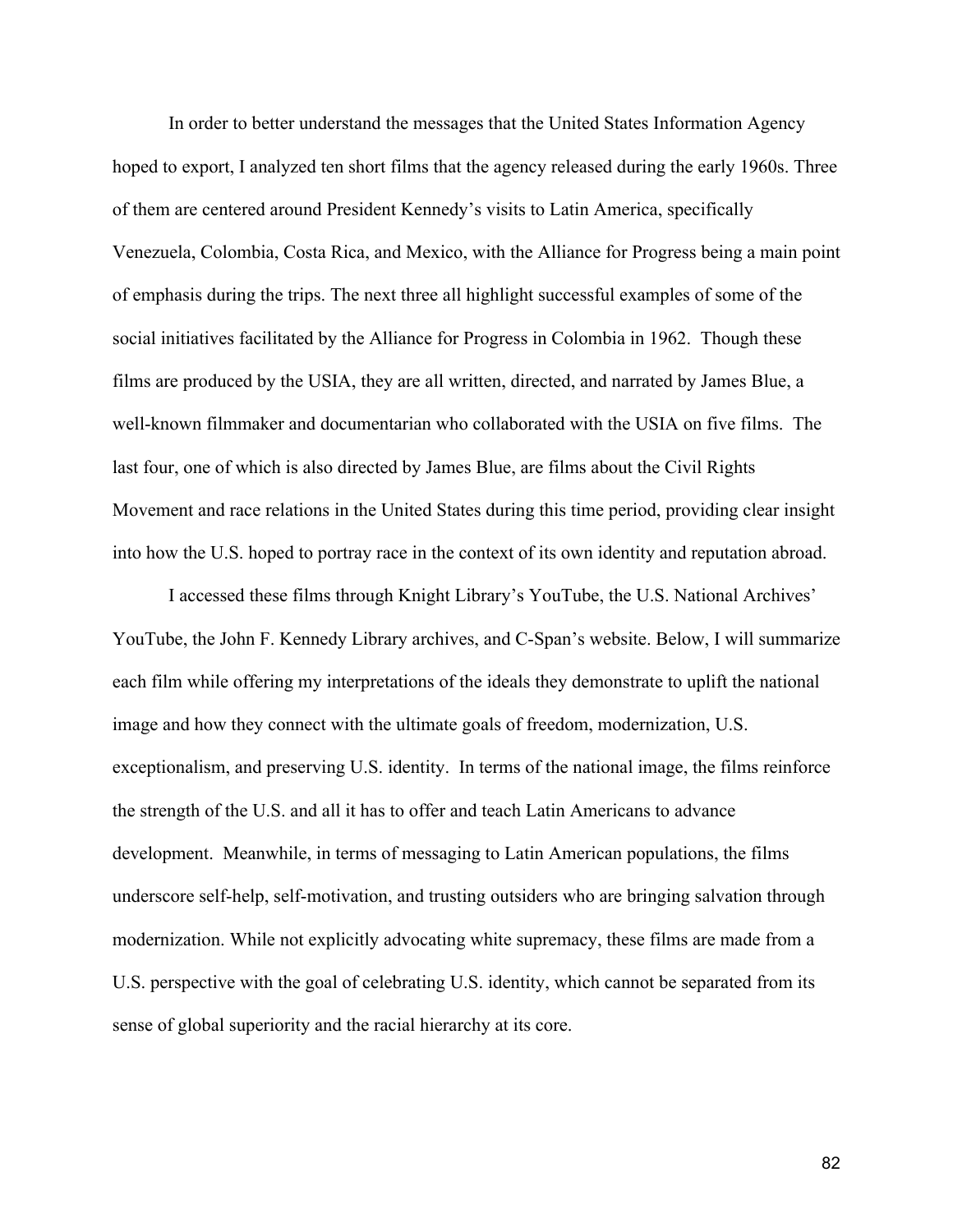The first three films all share common themes of celebrating American leadership, demonstrating attitudes of white saviorism, and highlighting the basis of unique friendship and generosity that guides the Alliance for Progress. Only applause, cheering, and excitement accompany the Kennedys on their visits to Latin America. The films can serve as evidence to the effectiveness of the American model for economic development and modernization as well as the benefits that emulating this model would bring Latin Americans. All three aim to tie the fates of the U.S. and Latin America together, advancing a moral obligation to act as one hemisphere in order to adequately improve the common good. In this sense, they are particularly representative of the USIA's objective to portray the U.S. as a strong yet benevolent power.

# **Forging the Alliance - President Kennedy Visits Venezuela and Colombia (1961): https://www.jfklibrary.org/asset-viewer/archives/USG/USG-01-A/USG-01-A**

This film opens with a clip of waves crashing against a rocky shoreline as a visual representation of the spirit of freedom and aspiration "surging against the shorelines of American republics from Cape Horn to the Arctic Circle" (00:27-00:32). The narrator explains that everyone has a sense of hope in freedom and a longing to escape dictatorship as well as economic and social injustice. "Everywhere, there is the desire to eliminate the age-old tyrannies of poverty, hunger, and ignorance" (00:55-01:01), the narrator continues, as the film shows clips of Venezuelan men and women working in the fields. The necessary reforms to land use, medicine, and education that will bring about success into these "backward and abandoned" rural areas (01:09–01:11), and these goals "can only be met by a new kind of cooperative effort" (01:23-01:26), proclaimed the film before introducing President Kennedy as an integral figure for inciting this change in trajectory. As President Kennedy and the First Lady are exiting their airplane in Caracas, the narrator describes the Alliance for Progress and cites Kennedy's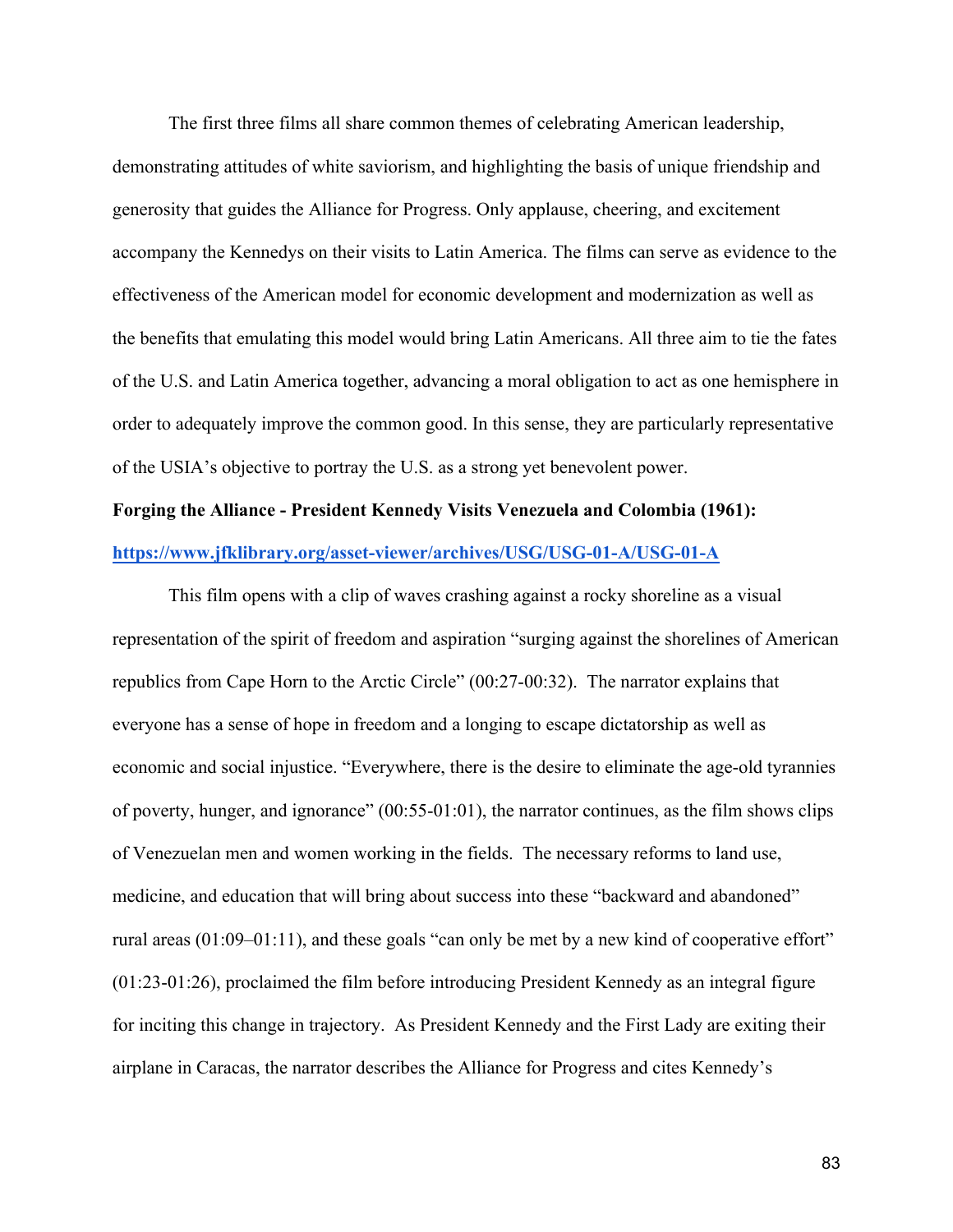inaugural address, referring to Kennedy's description of the program as responsible for assisting the sister republics "in casting off the chains of poverty" (01:57-01:58). Despite this invocation of the language of slavery, the next clips of crowds cheering for Kennedy's motorcade are coupled with an emphasis on the friendship between the North and South.

Then, the film follows Kennedy as he visits nearby agricultural regions to see the progress of the Alliance's first projects in Venezuela. He cuts a ribbon and signs several documents in front of the crowds at the village site, where he is met with many applause and handshakes. Kennedy speaks to the audience gathered there and stresses that this is their program, "for no real progress is possible unless the benefits of increased prosperity are shared by the people themselves" (05:15-05:23). First Lady Jacqueline Kennedy then addresses the crowds in Spanish and receives enthusiastic applause as well. After meeting with the Venezuelan president, Kennedy also attends a service for the 130th anniversary of Simon Bolivar's death. The narrator champions Bolivar as the great liberator, "who first saw and predicted that the Western hemisphere would be bound together by the closest of paternal ties" (07:47-07:54), and paints Kennedy as the heroic man who has stepped up to finally make this great mission a reality.

The second half of the film captures Kennedy's similar visit to Colombia. In the same way that Bolivar is invoked as a Latin American leader's voice for unity, the narrator quotes the Colombian president, who said that "to meet our responsibilities, we must count on the ability of the underdeveloped people of the world to solve the problem of overpopulation, of misery, of despair, of inequality and of injustice" (09:01-09:14). The narrator describes President Camargo as a leading advocate for the necessity of the Americas to work together. There have already been incredible accomplishments through the Alliance for Progress in Colombia so far, according to the narrator, but everyone understands the urgency and importance of the continued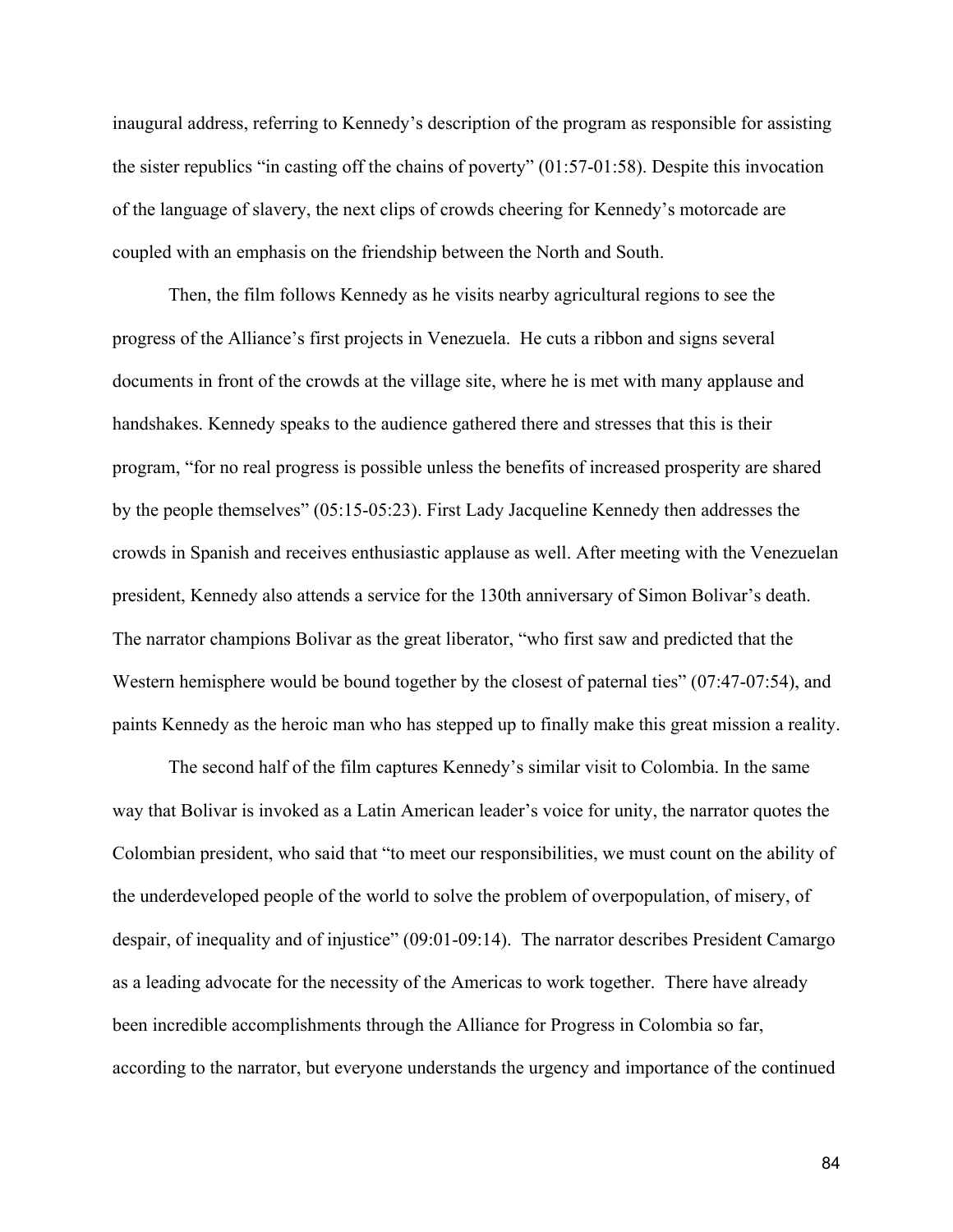work to be done. Just like their visit in Venezuela, the Kennedys are walked around two housing projects outside of Bogota and then brought back into the city, greeted by cheering crowds. Later, the First Lady also visits a local hospital and waves at the patients who are excited to see her. President Kennedy's speech that concludes the film reaches out to the workers, campesinos on the farm and women, and he pledges to satisfy their basic needs, conquering the evils of poverty and injustice.

What stands out in *Forging the Alliance* was how positively received the Kennedys were by the Latin American nations they visited. The large crowds, cheering citizens, and waving flags seemed to create an image of the U.S. as a beloved presence abroad, which is surely what the U.S. was intending to portray. U.S. identity, as discussed above, is interwoven with the idea that the U.S. has a special mission to help other countries and spread freedom and democracy wherever possible. While it is true that Kennedy was well-liked in these nations and these clips are real representations of how he was greeted, a viewer might watch this film and come away with an interpretation that Kennedy was some kind of savior. The invocation of Simon Bolivar underscores this idea by framing Kennedy as the person who finally picked up Bolivar's torch and set out to facilitate inter-American unity.

There is a form of white saviorism at work here. In this case, white American leaders are the only ones capable of allowing the suffering Venezuelans and Colombians to help themselves. As the president and first lady tour around these sites of Alliance for Progress projects and partake in symbolic ribbon cuttings or agreement signings, it seems as though they were responsible for the accomplishments thus far, and the Latin Americans who benefit from their generosity are simply overwhelmed with gratitude. Kennedy is neither overtly condescending nor does he explicitly articulate any sort of hierarchy between the U.S. and Latin America. He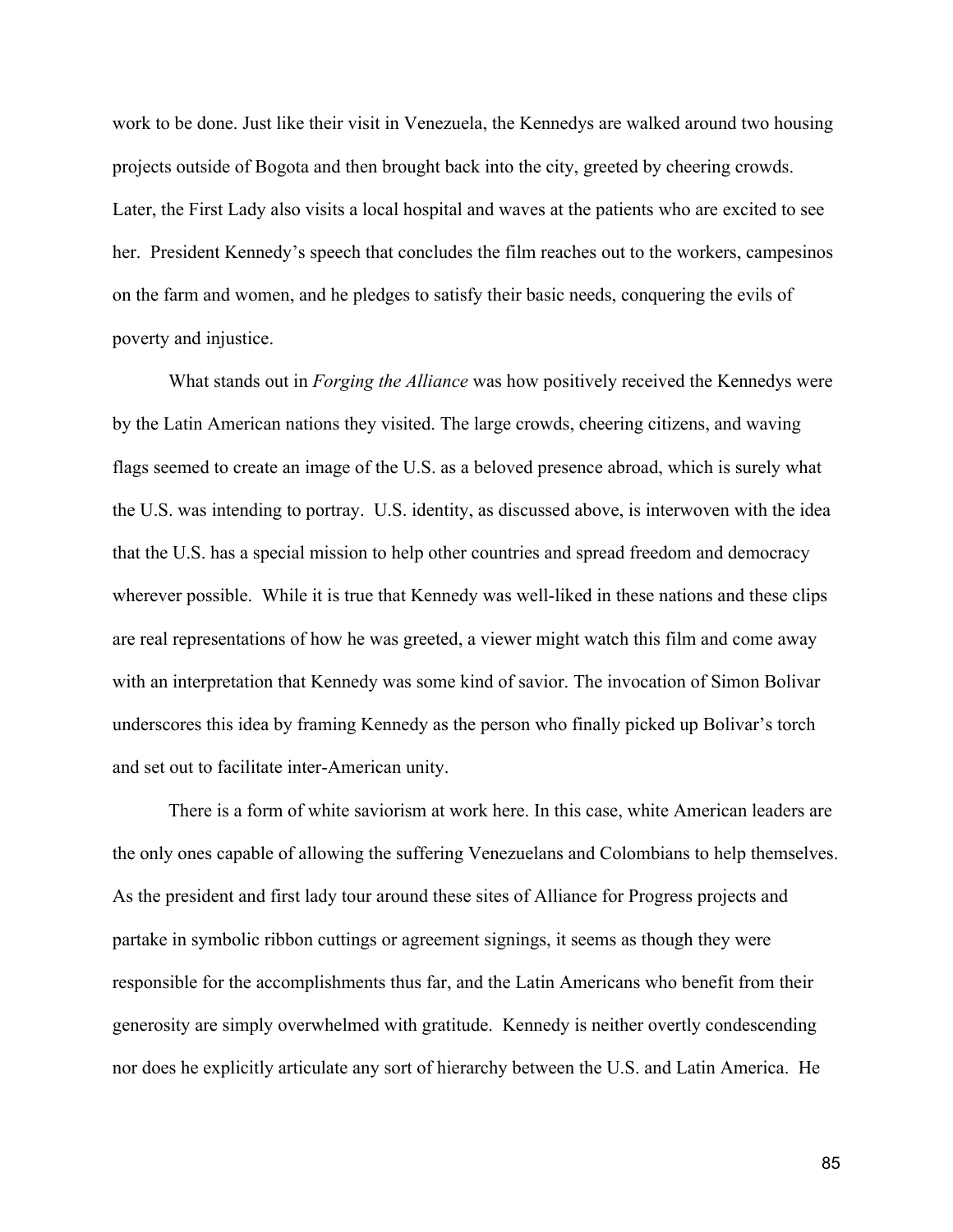does make an effort to emphasize that the Alliance of Progress must involve mutual cooperation and contribution in order to be effective and produce the changes that Latin Americans desire, but there is still an underlying message that these changes wouldn't be possible without the United States' kindness and its commitment to doing good deeds, helping the less developed nations achieve modernization.

# **Progress Through Freedom: The President's Trip to Mexico (1962):**

# **https://www.jfklibrary.org/asset-viewer/archives/USG/USG-01-J/USG-01-J**

The film begins by immediately connecting Mexico and the United States as two nations born of revolution and dedicated to liberty. The narrator explains that Mexico shares its proud heritage of independence with its neighboring republic, the United States. After Kennedy is shown disembarking his plane in Mexico, he exchanges greetings with Mexican ambassadors and the Mexican president before making a speech to the crowd. In his speech, he further establishes the strength of the connection between the U.S. and Mexico by emphasizing that the two countries "share a border of two thousand miles, over three million of U.S. citizens are descendants of your citizens, and most of all, we are both children of revolutions" (02:18-02:30). The spirit of revolution in this case is tied to heroism in the pursuit of human rights, liberties, and peace.

The people of free, democratic Mexico are shown celebrating the arrival of their democratic neighbor, John F. Kennedy, in an extravagant parade with confetti flying everywhere, screaming cheers, and large crowds in Mexico City. Then, the film makes an effort to bind the cultural heritage of Mexico to that of the United States, while stressing that "Mexico can look back with pride at the beauty, rigor, and imagination of the achievements of her past" (06:22- 06:27). In order to emphasize that these traditions have not been forgotten, there are a variety of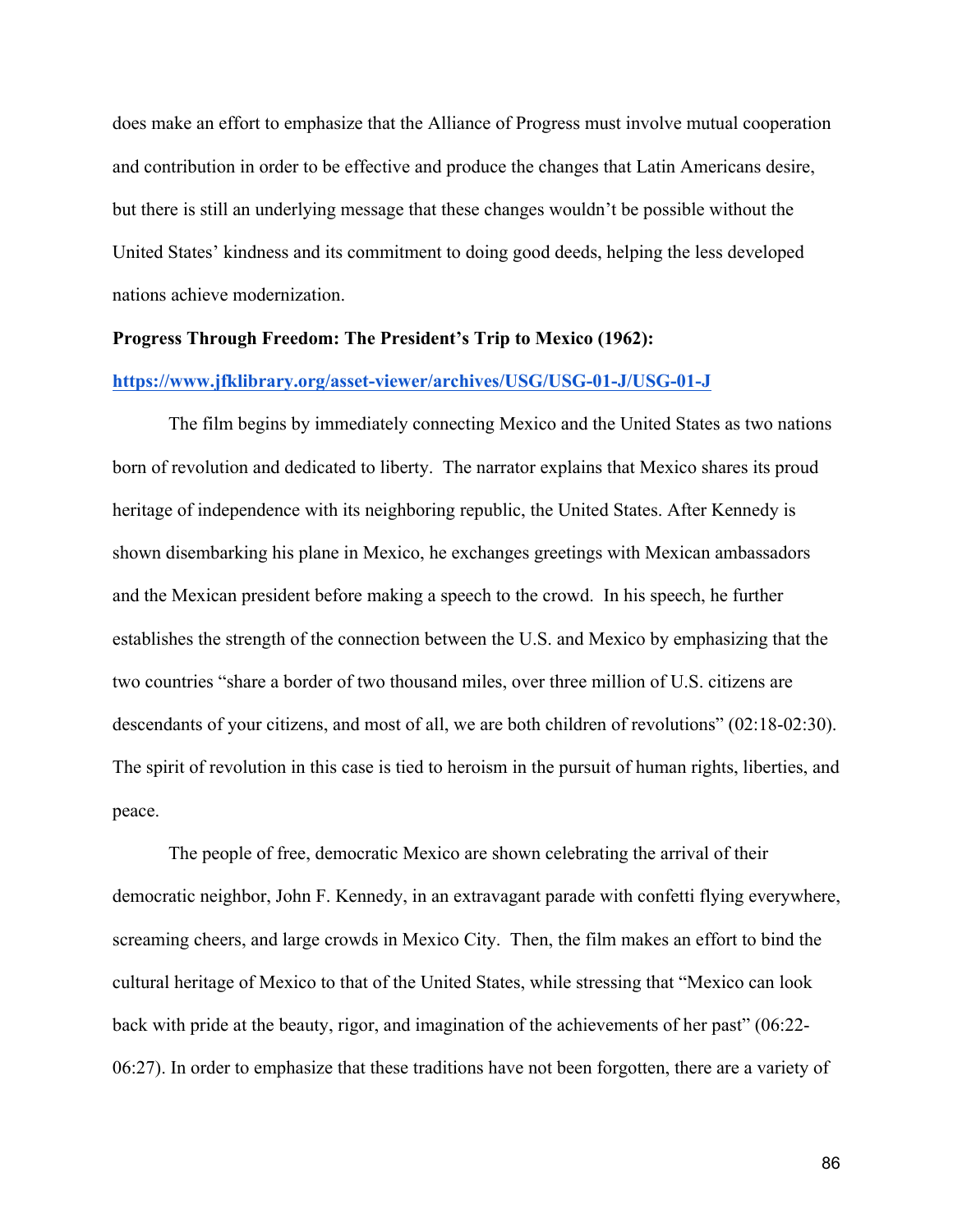clips showing cultural artifacts as the Kennedys visit ruins, as well as more general clips of vendors carrying different products and artists making ceramics. The First Lady also speaks in Spanish at a conference about Mexican art and literature and makes another point of complimenting the cultural richness of the region.

The warmth and enthusiasm for the Kennedys presence in Mexico is consistently a point of discussion, similar to the *Forging the Alliance* film. This is a new era of understanding and friendship between the neighbors, according to the narrator. Two nations dedicated to freedom, the U.S. and Mexico share common goals: equality, bread, land, education, jobs, and a roof over one's head. President Kennedy's speech at the end of the film underscores that they are united by the same hopes for their shared hemisphere. Kennedy recognizes that the U.S. is not perfect, admitting that "no nation can seek social justice abroad that does not practice it at home" (14:21- 14:27). Though he does not get into details about social justice within the U.S. itself, he continues to uphold the strength of the U.S. model, despite its flaws, by saying that "we in the United States have much to learn, as well as something to teach" (15:10-15:14).

Framing the relationship between Mexico and the U.S. as two continuing revolutions paints a broad brushstroke over the historical and current power dynamics. Their two revolutions are very distinct, perhaps sharing an interest in the same abstract concepts, but fighting against different circumstances and types of barriers. The shared dream of freedom and opportunity is supposedly what binds them together, but instead of collaborating to define the best way to enact these dreams, there is an assumption that the U.S. already has the proper model and is instead bringing in Mexico to this existing effort that has been working for the U.S. The film seems to show an appreciation for the distinctiveness of Mexican culture from an artistic and architectural standpoint, but in terms of sociopolitical structures, it makes an effort to encourage coming together under U.S. ideas in favor of one great continent. There is an elitism in the notion that while Mexicans may have a rich culture, the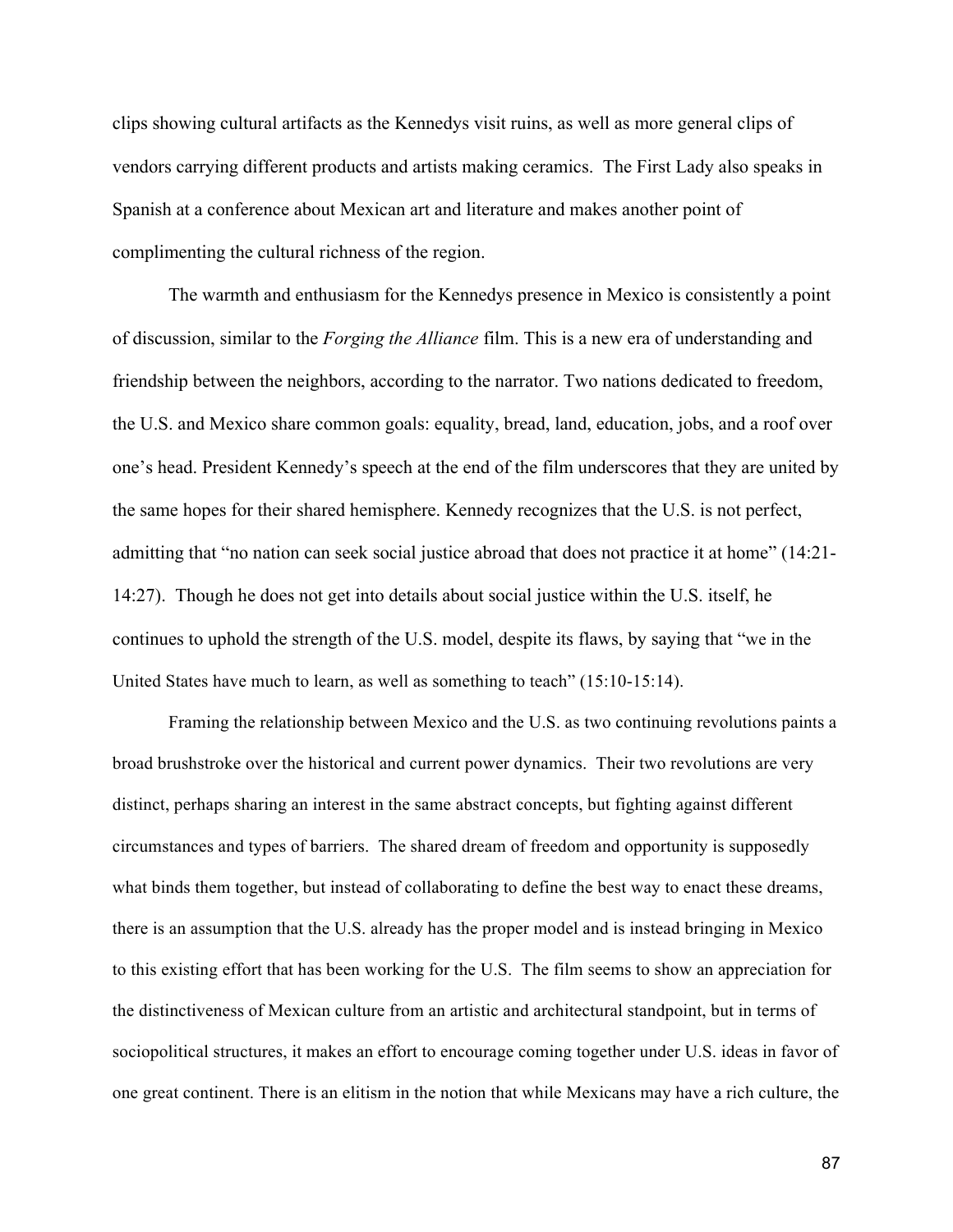U.S. has the right model to follow when it comes to how to structure governments and create the best standard of living.

# **United in Progress (1963): https://www.jfklibrary.org/asset-viewer/archives/USG/USG-01- 04/USG-01-04**

Like the previous two films, this film follows one of President Kennedy's trips – this time to Costa Rica in 1963. However, compared to *Progress Through Freedom* and *Forging the Alliance*, *United in Progress* focuses much less on glorifying Kennedy himself. For example, the film opens with shots of the marketplace, showing people carrying food and products, often on their heads and backs, and setting up booths for selling their items. The marketplace is used as a metaphor for common ground: "the marketplace is open to anyone with something to sell," the narrator says (01:13-01:16). In 1958, he explains, the people of Central America began to build a common market of nations, opening their borders for trade. At the time of the film, the presidents of Guatemala, Costa Rica, El Salvador, Nicaragua, Honduras, and Panama are meeting in San Jose, Costa Rica at the Presidents' Conference to measure their progress. President Kennedy is also invited to the event to witness, according to the narrator, "what might well be their most important step forward since their independence from Spain" (03:10-03:15).

Similar to the two films discussed above, Kennedy is greeted by cheering crowds in Costa Rica, and his entrance to the conference produces much applause and waving American flags. There is a street parade for his motorcade and confetti thrown by people in the crowd. At the conference, the common history of the Americas is again emphasized. To meet new challenges, Kennedy cites the Alliance for Progress as an inter-American mechanism to mobilize "their resources and energies to secure land for the landless, education for those without schools, and a faster rate of economic growth within a society where all can share in the fruits of progress" (08:25-08:42). He speaks to the great strides that have already been made,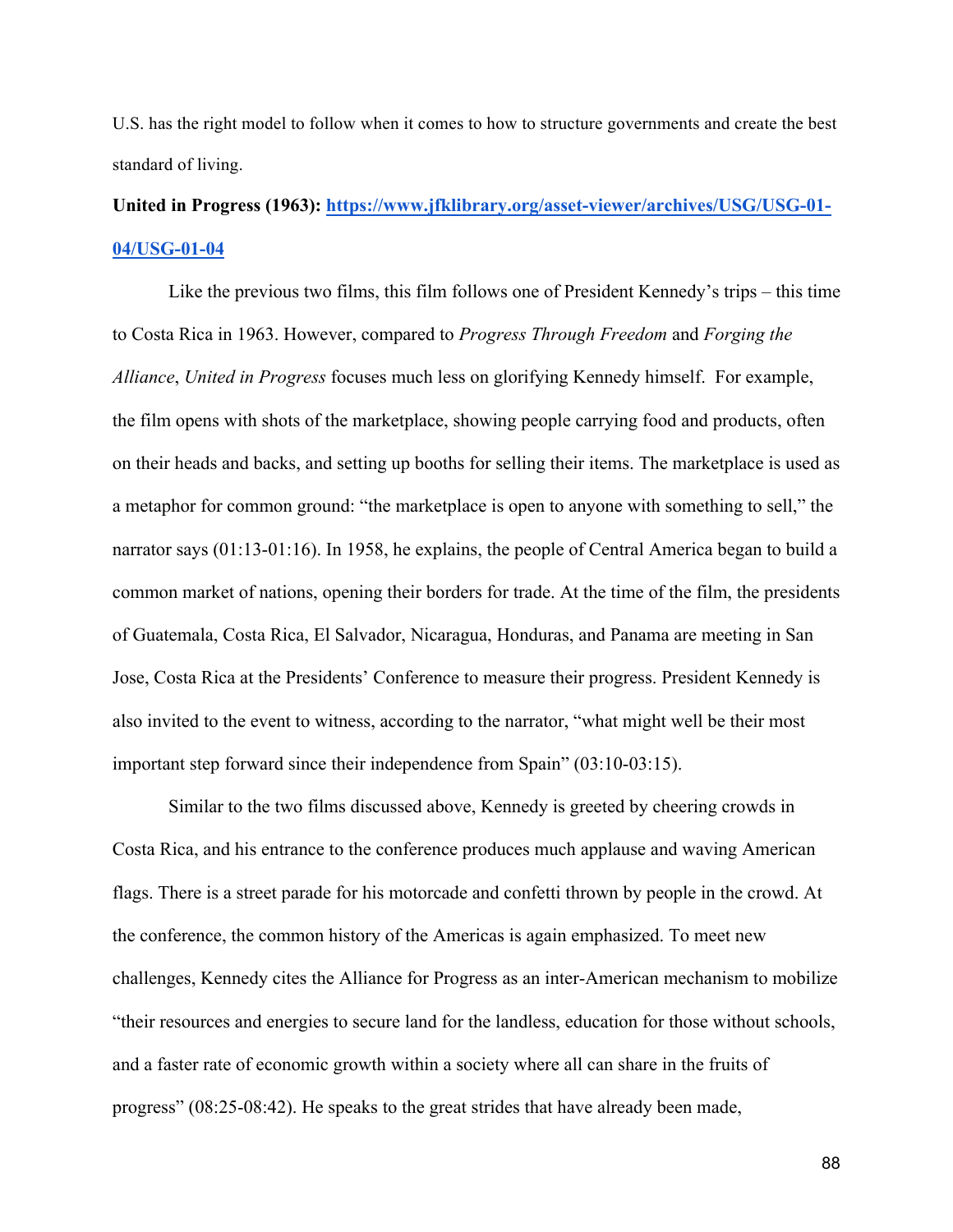congratulates their accomplishments thus far, and pledges continued assistance from the United States.

As the narrator starts to describe what life was like before a common market took form in 1958, the film shows clips of pasturelands and fields. At the focal point of these scenes is a train taking exports of coffee, cotton, sugar, and bananas to be shipped off to the North; this is the visual background as the narrator explains that the people of Central America previously had to import their industrial needs from the North since they could not manufacture their own products or maximize the potential of their own natural resources. The common market of Central America in 1958, however, "opened their frontiers to one another" (12:22-12:24), and the "borders awakened to the sound of modern commerce" (12:31-12:34). Here, the symbolism of the frontier is once again incorporated to make a distinction between the civilized and the uncivilized. Specifically, the common market and the principles of free trade and liberalism allowed Central America to take steps toward modernization, so that they would no longer be stuck in the primitive cycle of toiling away in the fields and lacking self-sufficiency.

The common market brought Central America a joint technical center, a regional economic planning agency, new cooperation with universities, and a Central American bank for development. According to the narrator, this bank proves the power of unity, which is measured in factory growth and job opportunities primarily for men. These collaborative efforts also brought free school books to students, for whom "a new world is not so far away" (16:52-16:55). At this point in the film, children are shown running through fields, some barefoot, on their way to school carrying their books in their arms. "The future is now theirs," says the narrator (18:21- 18:23), speaking to the focus on the future and progress within modernization theories. This theme is further highlighted when the students' parents are shown working together on the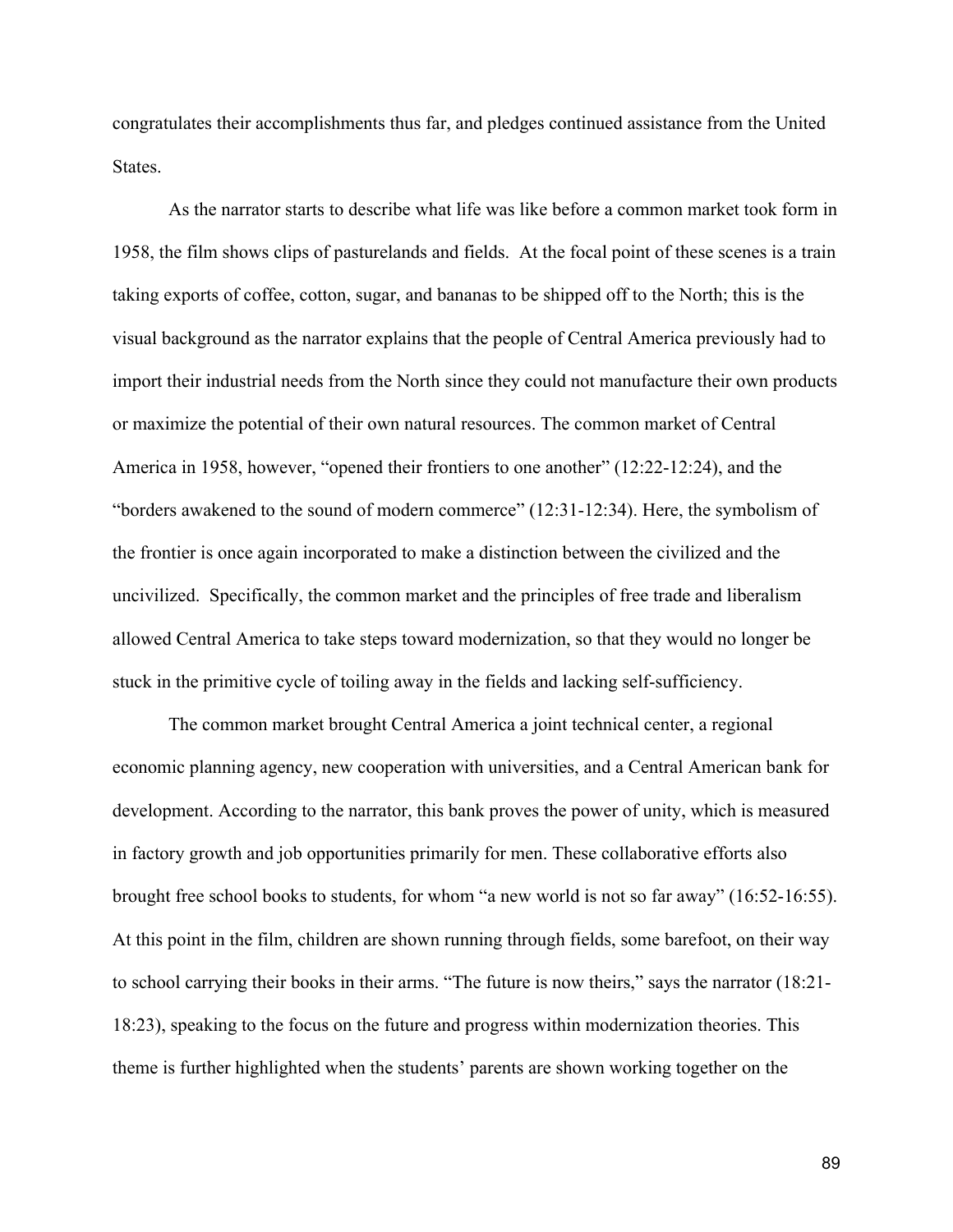construction of a schoolhouse, working to build a life for their children that they never had. The new generation seems to consistently represent the chance for something better, or more modern.

The film then moves on to show the most "remote" parts of Panama and Central America, where the white doctors affiliated with the Alliance for Progress luckily found their way, arriving by boat. The children rush down to meet the doctors at the dock, so they can be administered medicines and vaccinations. These changes and health protections give them something to live for, the narrator says. The white doctor in this scenario, though unnamed and unidentified, is the savior figure, helping assure a future for these children and acting as a vehicle for modern medicine. Without him and others like him, the implication is that there would be no hope, and modern medicine would not make it to these rural parts.

*United in Progress* concludes with Kennedy's remarks at the El Bosque Housing Project near San Jose. Among an enthusiastic crowd, he exclaims that they are celebrating a victory, for "these houses, these medical units, these books are today freeing men and women from centuries of bondage and poverty, which has imprisoned their capacity, their happiness, and their future" (23:30-23:47). Invoking language of slavery here is a curious choice, especially as it frames the United States as the facilitator of freedom, when in reality it was responsible for subjecting people of color to lifetimes of bondage. This is another example in which the U.S. is trying to shed its role as the oppressor and promote an exceptionalist, do-gooder narrative. Helping others achieve freedom is a key part of the U.S. identity that Kennedy hopes to remind everyone about in this speech. He concludes his remarks by linking the Americas as one common entity and proclaiming that "we will stand and work shoulder to shoulder in making this hemisphere an example of what democracy can mean" (25:05-25:12). In this view, the spread of democracy and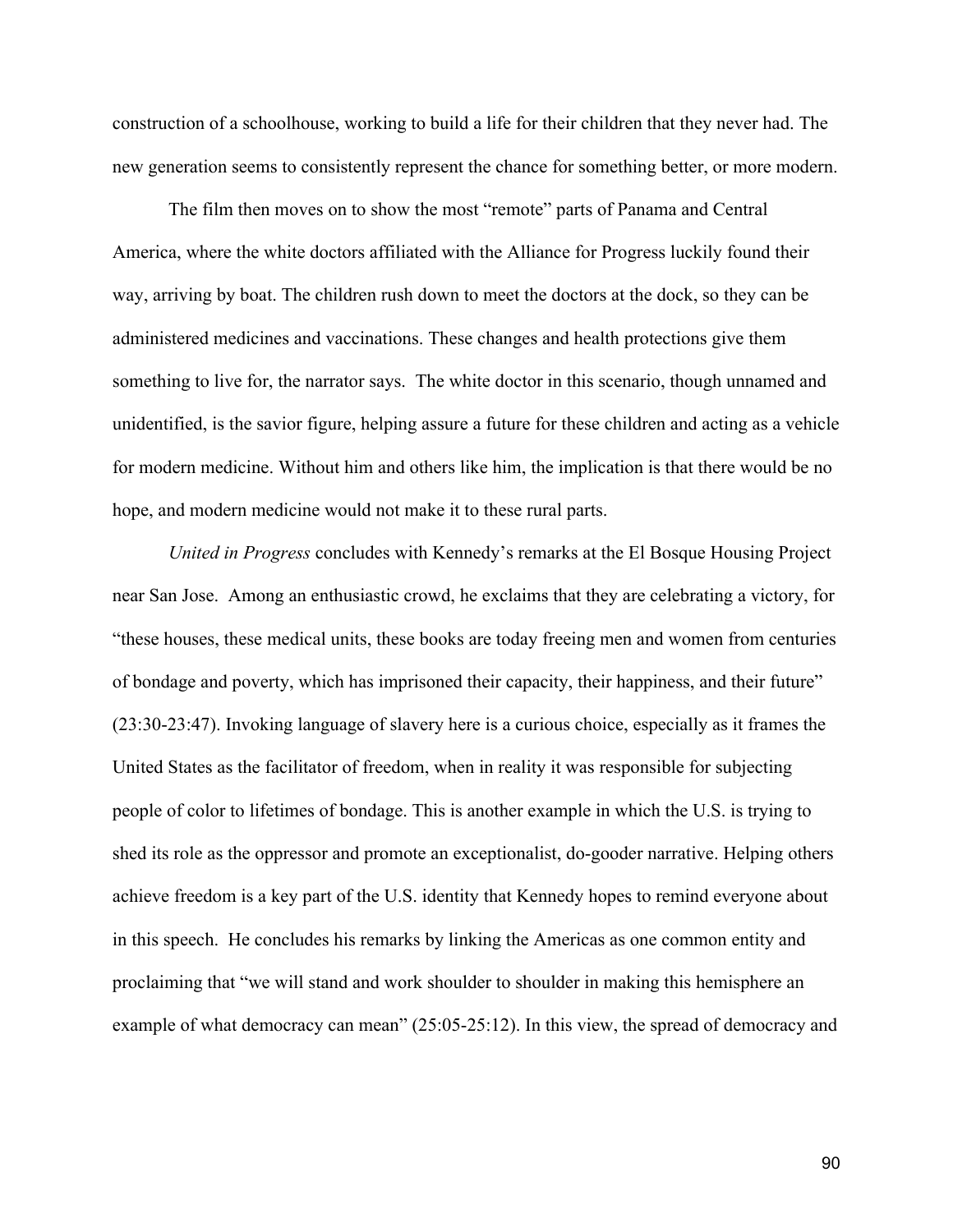modernization are essential components to success and progress for the hemisphere as a whole; the United States is leading the rest of the hemisphere to more success.

These next three films all share an emphasis on the former backwardness of Latin American societies, Colombian villages in this case, and the potential of what they can accomplish when they put in the proper work to modernize and move beyond issues related to mistrusting outsiders. These films seem to sell the Alliance for Progress as more of an ideology or spirit, rather than a specific framework, with the goal of helping Latin Americans to help themselves. The perks of modern medicine, education, and farm practices are examples of some of the benefits that can come from accepting U.S. assistance. Revealing an understanding of the roots of tension and distrust like the internal documents above, the films aim to encourage audiences to trust the white savior figures who show up offering to help. Unlike previous outsiders who haven't had the best intentions, these white saviors will direct Latin America into a more modern future and provide the tools for making their dreams a reality.

#### **Evil Wind Out (1962): https://www.youtube.com/watch?v=kGlkdaJ85BQ**

*Evil Wind Out* was written, directed and narrated by James Blue in 1962 with the goal of promoting the Alliance for Progress. It is a black-and-white film that begins with a group of village people trying to get water from their local well while eerie music plays in the background. Mothers wait for the water to filter out by the well, holding their crying babies. Blue explains that four months before this film was made in this unnamed small Colombian village, seven children were dying every week from diseases that were easily curable because they didn't have access to medical care. "Doctors were too far away and people mistrusted them, they were unaware of proper hygiene," he went on, "their life was a grim and quiet one" (01:42-02:00).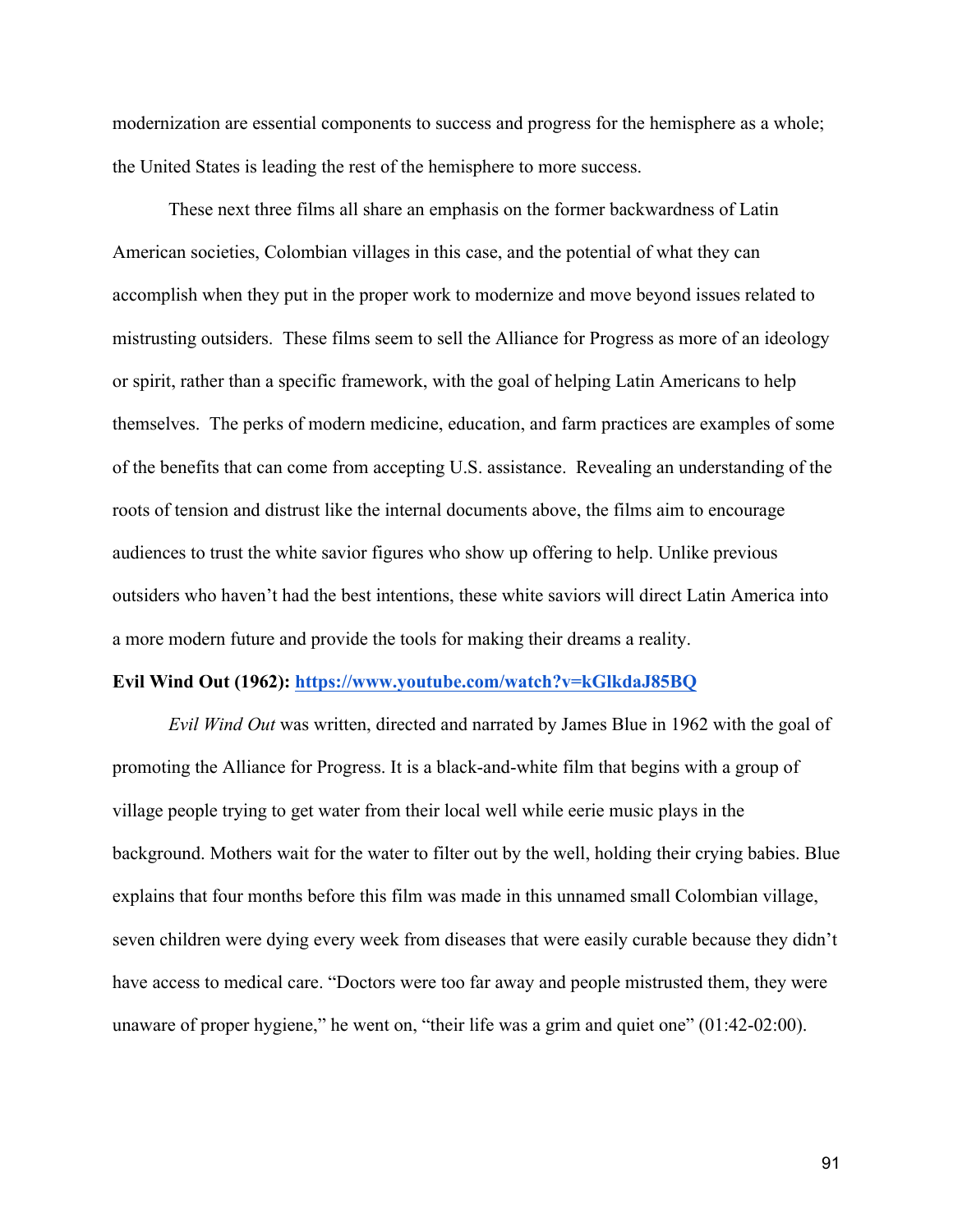Before the films were made, the people would go to a spiritual man who was known in the village as a helpful resource for herbs and advice during these dire circumstances.

The film focuses on a young boy who seems to be in pain and can't stop blinking. The spiritual man grabs the boy's face and says that an evil wind has struck him, entering his eyes. The man suggests placing a piece of white paper on the boy's nose so that he can look at it daily and drive out the evil wind. The man then brings a candle in front of the boy's face, which makes him cry and fall down, covering his eyes. In stark contrast to this spiritual guide, a white doctor from the Public Health Service shows up at the door of the church in the next scene. "He had been given the mission to awaken in the community the desire for better help, the doctor asked the people if they would be willing to cooperate," Blue says (03:29-3:41). Very similar to the white doctor who arrived in the remote Central American villages in *United for Progress* and single handedly brought hope to those communities through medicine, this doctor is also clearly meant to embody as a white savior figure who has been charged with the task of saving these villagers from their own backwardness, bringing them modern medicine to replace their spiritual methods.

When the doctor came back to begin work, none of the villagers showed up. This is another example of the U.S. perception of Latin American stubbornness and seems to point out the absurdity of not taking the doctor up on his offer to help the community, especially in a place where death is so commonplace. Blue does recognize historical tensions in the U.S.-Latin American relationship and Latin America's history with imperialism in general by noting that "for generations, people had lived here mistrusting anything from outside and so they stayed away" (04:53-05:00). However, the tone suggests that the time for that mistrust has passed, and they would be mistaken to let that interfere with their access to help from the U.S.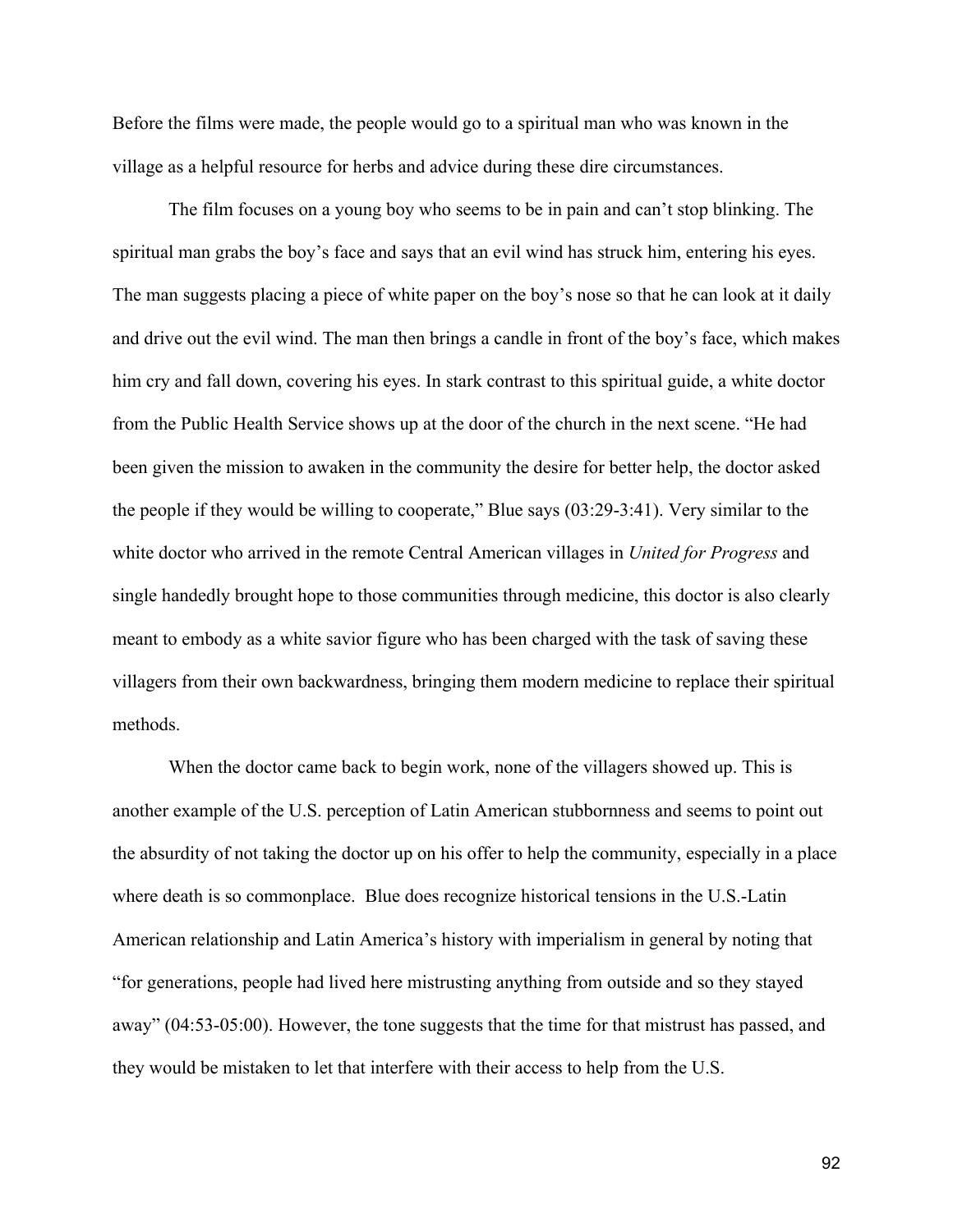In order to prove his qualifications and gain trust in the community, the doctor meets with the little boy who had evil wind in his eyes and easily cures him. The doctor immediately identifies that the boy's only problem was a deficiency in his diet such that his eyes were unable to resist the light. The doctor gives the boy a simple injection to produce a quick improvement in his condition but "wondered if he could ever eliminate the real causes – improper diet, improper hygiene" (06:23-06:29). This village's lack of civilization and modernization is related to its people's inability to understand basic health science, which is framed as a result of both their stubbornness, lasting mistrust, and their inferior intellect. Once the whole village finds out that the doctor had driven out the evil wind from the boy, they gather around him excitedly. The following clips show the village's people working hard, enjoying themselves, partaking in health classes, and building a new health center; they can thrive now that they had been saved by the white doctor and embraced his instructions for modernization.

Overall, the importance of scientific rationality and the separation of the religious and the secular, two key elements of modernity, are demonstrated throughout this film, but particularly in the dichotomy between the white doctor's effectiveness in curing disease and the spiritual leader's effectiveness. The film suggests that these Latin American societies have to let go of their backward, mystical methods and accept that U.S. medicine has much to offer them. "Four months ago, there were seven children who died every week from diseases that could have easily been cured… now there were none," Blue states (08:59-09:07), and this reality was achieved through the public health programs implemented throughout Colombia, a part of the Alliance for Progress "designed to help Latin American countries to help their people and to help those people to help themselves to a better life" (09:14-09:21). There is no confusion in this final message – U.S. kindness and support brought a new sense of hope and infrastructure to this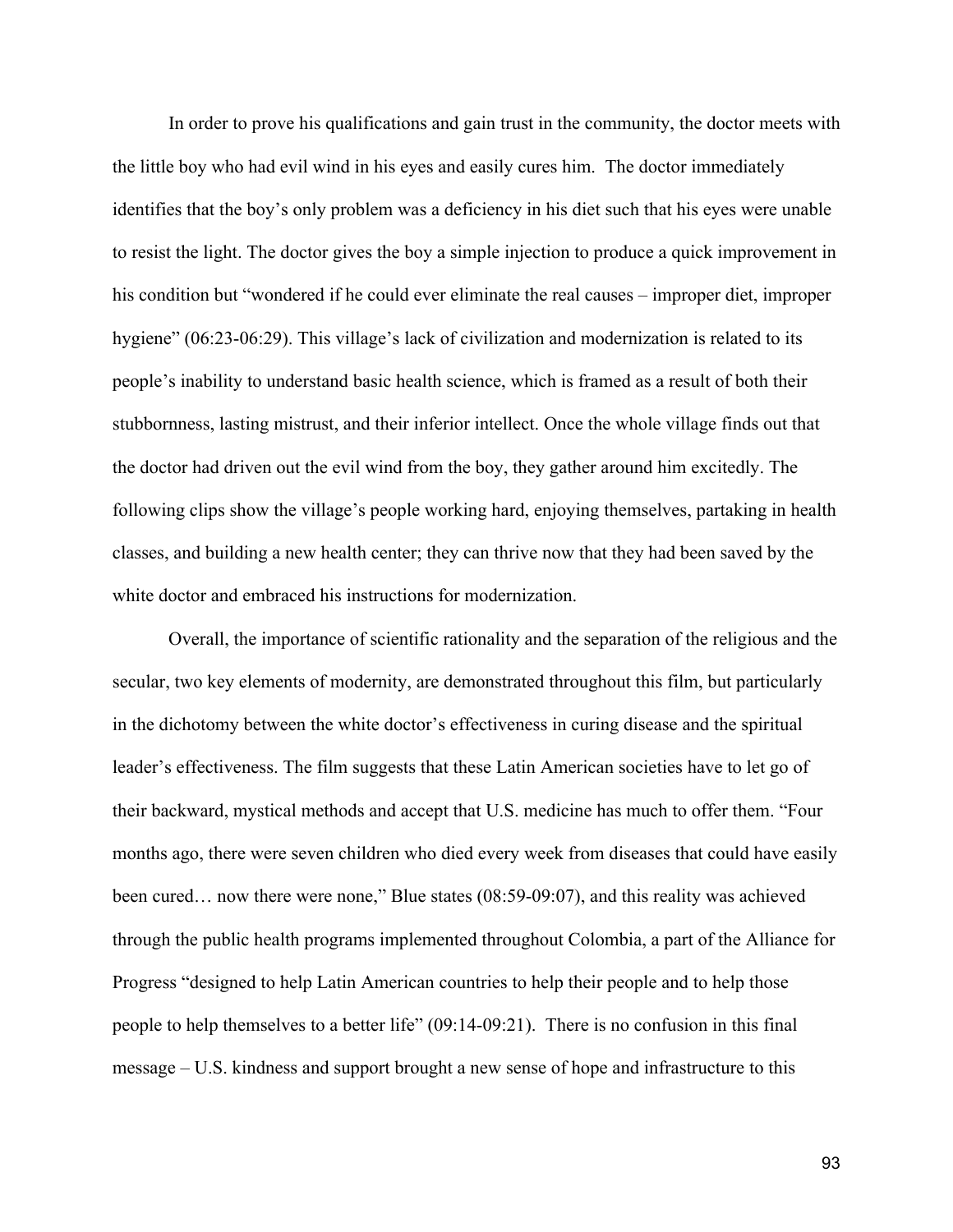Colombian village, and involvement in the Alliance for Progress will continue to facilitate even more improvements of this nature.

# **The School at Rincon Santo (1962): https://www.youtube.com/watch?v=ws-zZPhZ0PM**

*The School at Rincon Santo* is another 1962 black-and-white film that was written, directed, and narrated by James Blue. The film begins showing a large crowd gathered in Rincon Santo in Colombia for a ceremony celebrating the new one-room schoolhouse. There are speakers, children exploring, and people cooking, eating, and drinking. Blue explains that this village had struggled to build this school for over a year, and now it was finished. They had talked about the school for thirty years, but Blue says that "for a hundred years, people had lived in Rincon Santo without much change, roads had not come to Rincon Santo, a source that was near for water had not come, electricity had not come to Rincon Santo, most of the people did not own land" (01:54-02:12). He goes on to draw attention to the village's large family sizes and high illiteracy rates, adding "people in Rincon Santo had learned to live without asking, but they had always wanted a school" (02:23-02:28). In short, Rincon Santo was very far from modern, lacking most of the basic components of a technical, industrialized society.

The film interviews a mother as well as a seven-year-old boy who both talk about their desire for the village to have access to a school in order for the children to learn more and be able to achieve their dreams. One night, their dreams became possible when a man from the government's office for community action came to a village meeting and informed them that they could have a school. The village would have to put in the work, such as providing water, a road, and a lot, in addition to actually building the school, but the government would provide supply materials. "Nothing would be given to them without their own work," Blue says (05:03- 05:07). This caveat is representative of the self-help ideology of the Alliance for Progress and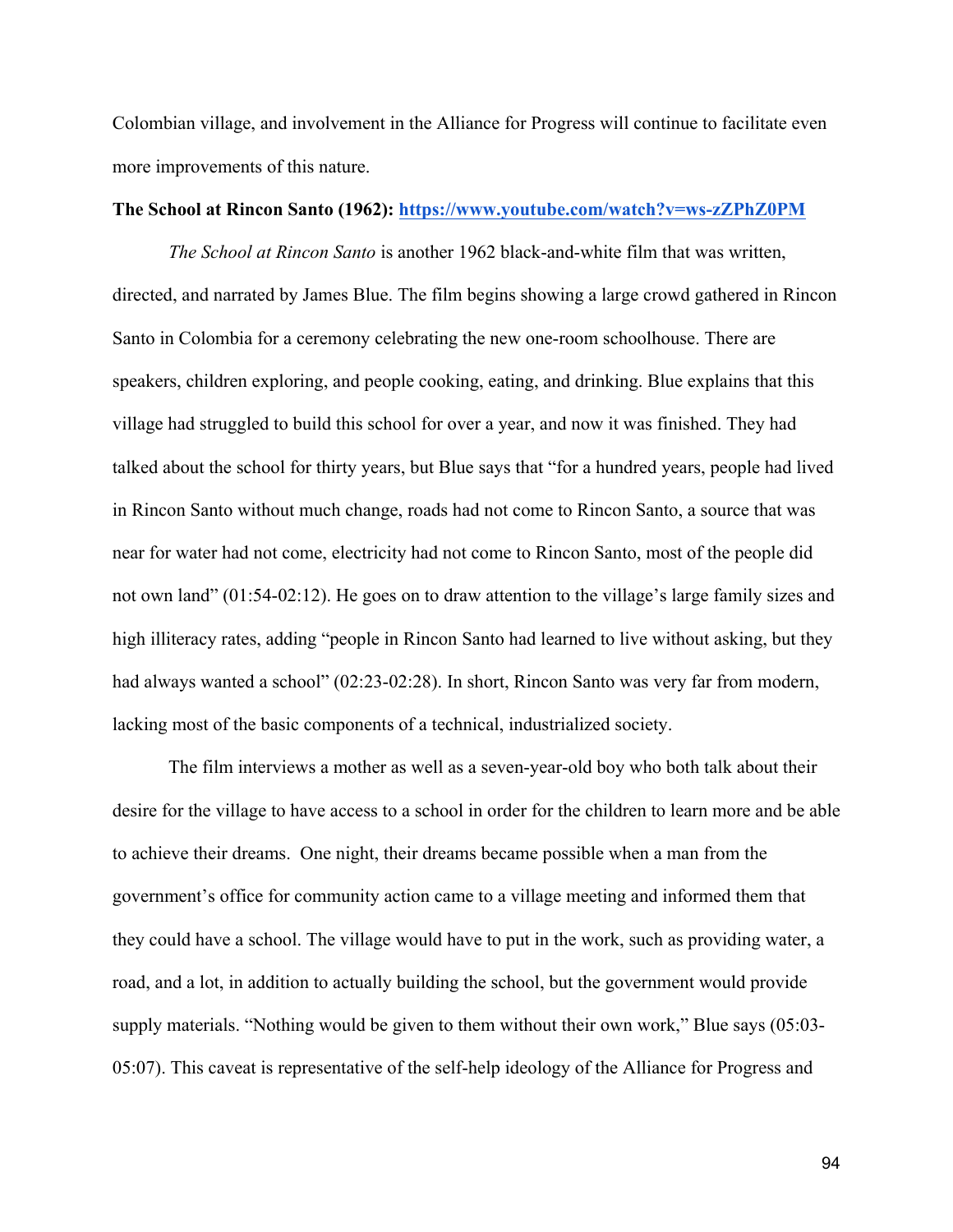does give a level of agency to the village people. The following scenes show all the hard work that the village put into building the school and paints them as deserving of this exciting gift.

Finally, when the schoolhouse was completed, all the children ran inside and got to sit at their desks. Their parents and adults watched proudly from the doorway with beaming smiles. The teacher guides the students through the alphabet, and James Blue claims that "this is a part of the spirit of the Alliance for Progress, people helping themselves, and the success of the Alliance for Progress is to be found in just such simple things as the new school as Rincon Santo" (09:39-09:55). This final message is the same as *Evil Wind Out's*, and viewers can conclude that following the U.S. model through the Alliance for Progress will continue to bring this great success, so long as Latin Americans put in the adequate work to modernize.

# **A Letter from Colombia (1962): https://www.youtube.com/watch?v=NKeaJk\_t1s0**

Another black-and-white film from James Blue in 1962, *A Letter from Colombia* begins with scenes of small homes sitting along a hillside, little kids running around, and a woman tending to the soil in a Colombian village. "I'm writing a letter from a land not far away, a land that is rich and full of promise," says Blue (00:09-00:14). He goes on to celebrate the natural resources found in Colombia, such as corn, cotton, tobacco, sugar cane, coffee, and emeralds that make it "a land of potential abundance" (00:41-00:42). Blue does not hide the intention of this film – "I have come here to make one of those new films about progress that you see from time to time, new housing, industry, machinery, progress with a big P that you can measure in tons of brick and miles of road" (00:50-01:01). Though not explicitly stated, these are the markers of progress for modernization, serving as the infrastructure for a technical, middle class revolution.

However, Blue seeks to highlight more than just these industrial measures. He wants to uncover the "real" nature of Colombia's progress, as opposed to what President Valencia and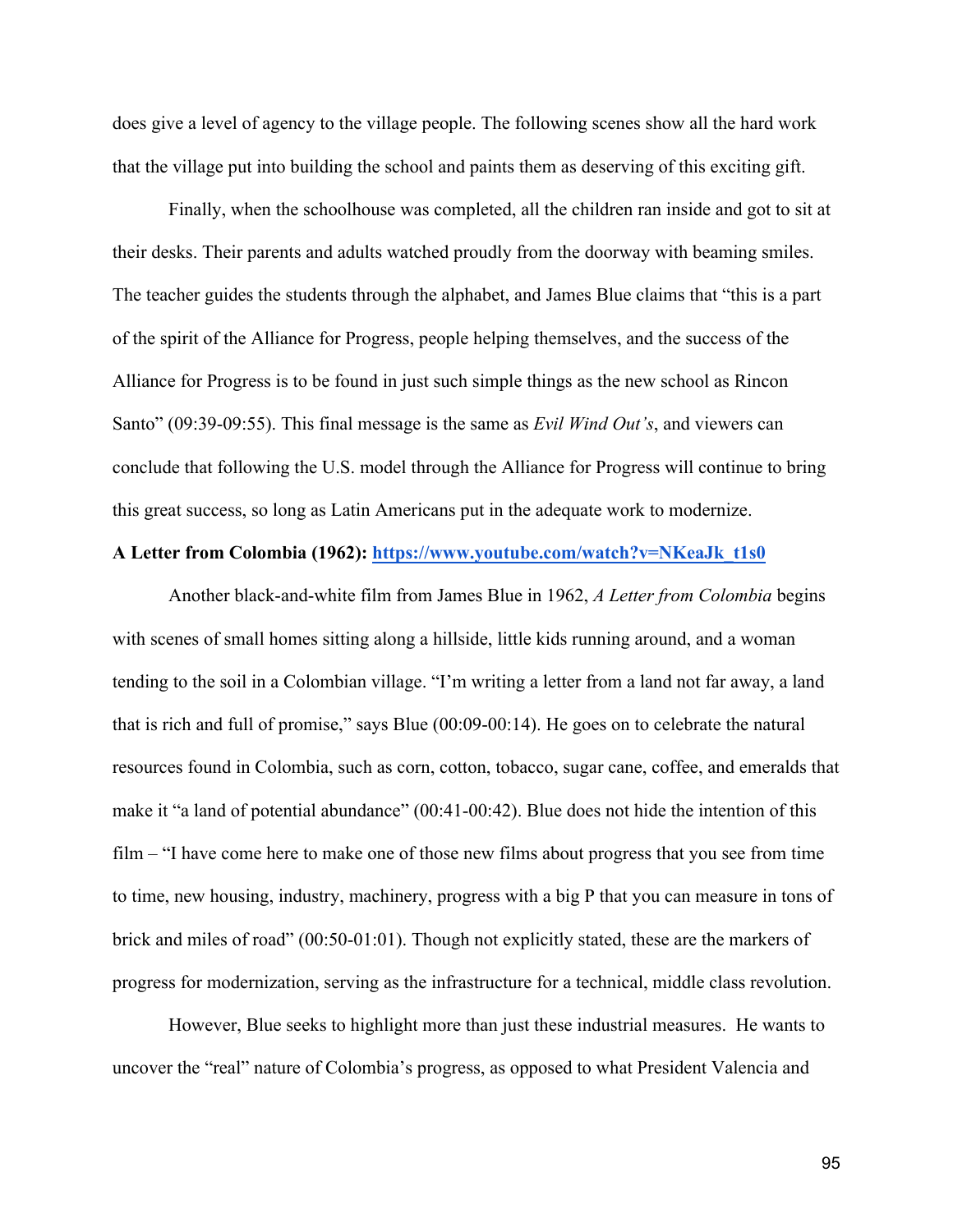other diplomats would include in their speeches. In an abrupt turn of events, the next scene takes place in a room of children's coffins. There is much left to be done in terms of progress, Blue explains, "in this land where death was accepted as a part of daily life" (01:14-01:17). Considering these challenges, Blue is inspired by the Colombians' attitudes and sense of commitment to the future. He follows a family working hard to build their own home through a government loan program and is surprised by the mother's ability to maintain a beaming smile despite the stress of helping her eight children during these circumstances as well as other obstacles of disease and lack of medical care. Blue attempts to praise this example of authenticity, broadening the audiences' frame of reference and arguing that progress isn't just about material change.

Colombia is a part of the Alliance for Progress, but they have long been committed to putting in the work to become a modern nation. The Colombian plan started with the land, Blue stated. Colombia was home to rich farmland, which was badly farmed and irrigated, so they took the steps necessary to develop the valley and maximize its potential, "better utilizing the strength of the nation" (03:34-03:37). Simultaneously, Colombians are going to school to learn more about the land from teachers of agriculture. This is an example of the dual nature of modernization – technical and ideological – as these Colombians are making important improvements through education as well as their land reclamation efforts.

Agricultural education seems to be painted as a way to uplift the campesino class, who can strive for middle class status and work for social mobility through learning in order to properly engage in the modern economy. This kind of progress, in which the community is showing interest in helping themselves, seems to be the true nature of progress that Blue is seeking. The film shows a group of excited villagers in a chicken coop, learning about new farm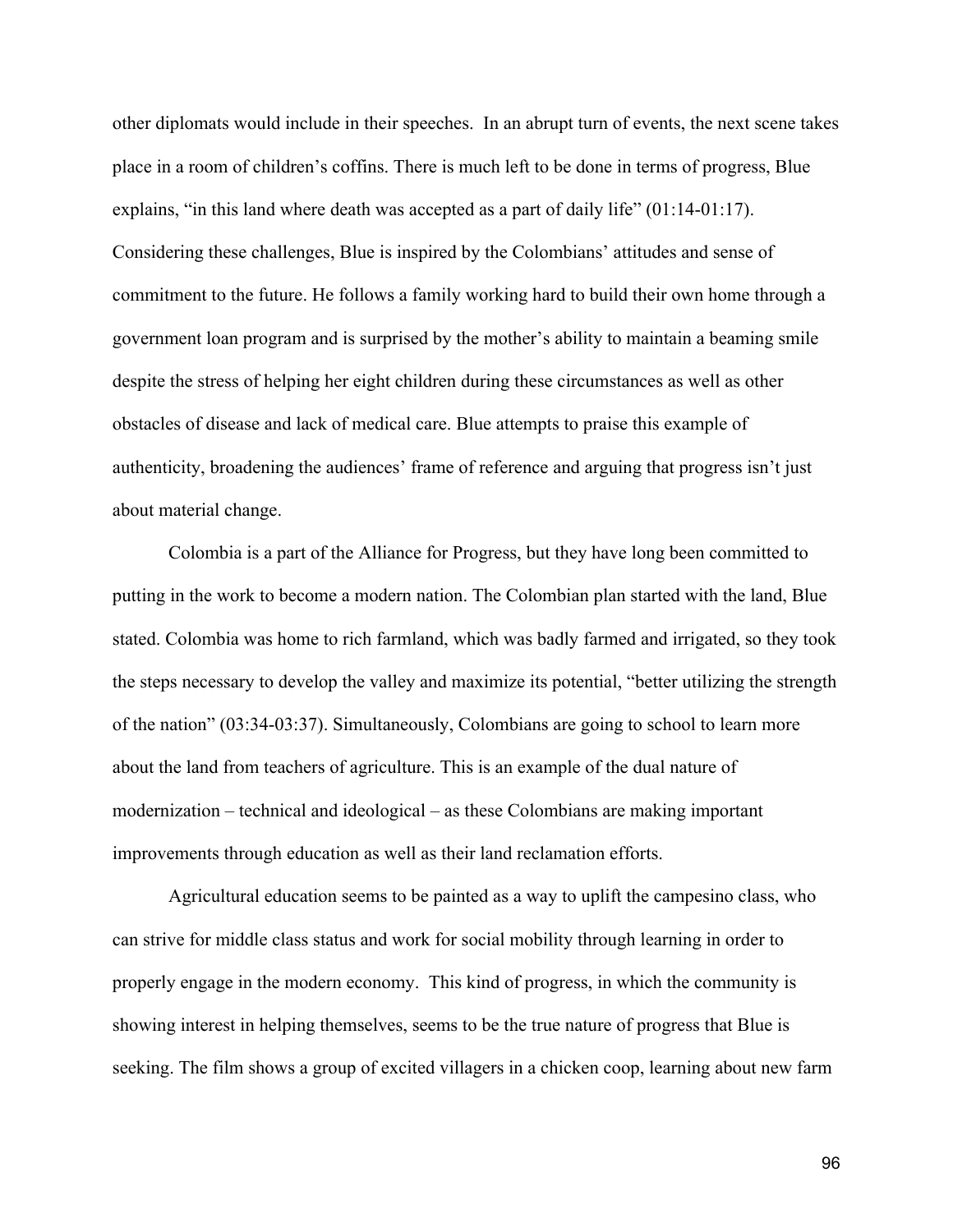practices, and Blue claims that this moment embodies progress, "a sign of a step ahead, not machines, no factories, no steam-driven turbines, but a spark of interest in an old man's eyes"  $(04:55-05:03)$ .

The authentic progress that Blue finds in Colombia stands out to him because these people do not wait to be helped. They take the initiative, and they have the motivation; this mindset is clearly in line with the way that modernization theories and the notions of individualism and worthiness are marketed. The housing project he spotlights shows how the land has given these Colombians not only hope for the future but a sense of belonging in their community. Collective action has helped them build what they need, and that sense of trust and purpose is what lies at the foundation of material progress as well, according to Blue.

The knowledge that they belong to a community reminds them that they have a duty to contribute, which may mean spending the weekends working on their homes or staying up late to help build a new school or health center. "These were the landless who lived in huts of bamboo mud and recuperated wood clinging to a city's flanks," Blue reflects, "now through private or government programs in the spirit of the Alliance for Progress, these people who have never before owned land received their plot of ground by which they enter for the first time into the community" (08:38-08:59). Their ideological shift, honorable intent to work, and formation of a larger community that is accountable to one another have allowed Colombians to reject and reform the backwardness of their past, entering the modern world.

The last four films all emphasize that the federal government and the laws of the United States are on the side of racial equality. While there may still be forces of racism and racial tension, the films would have you believing that they largely rest with extremists and that the majority of the U.S. population is supportive of the rights of people of color. These films are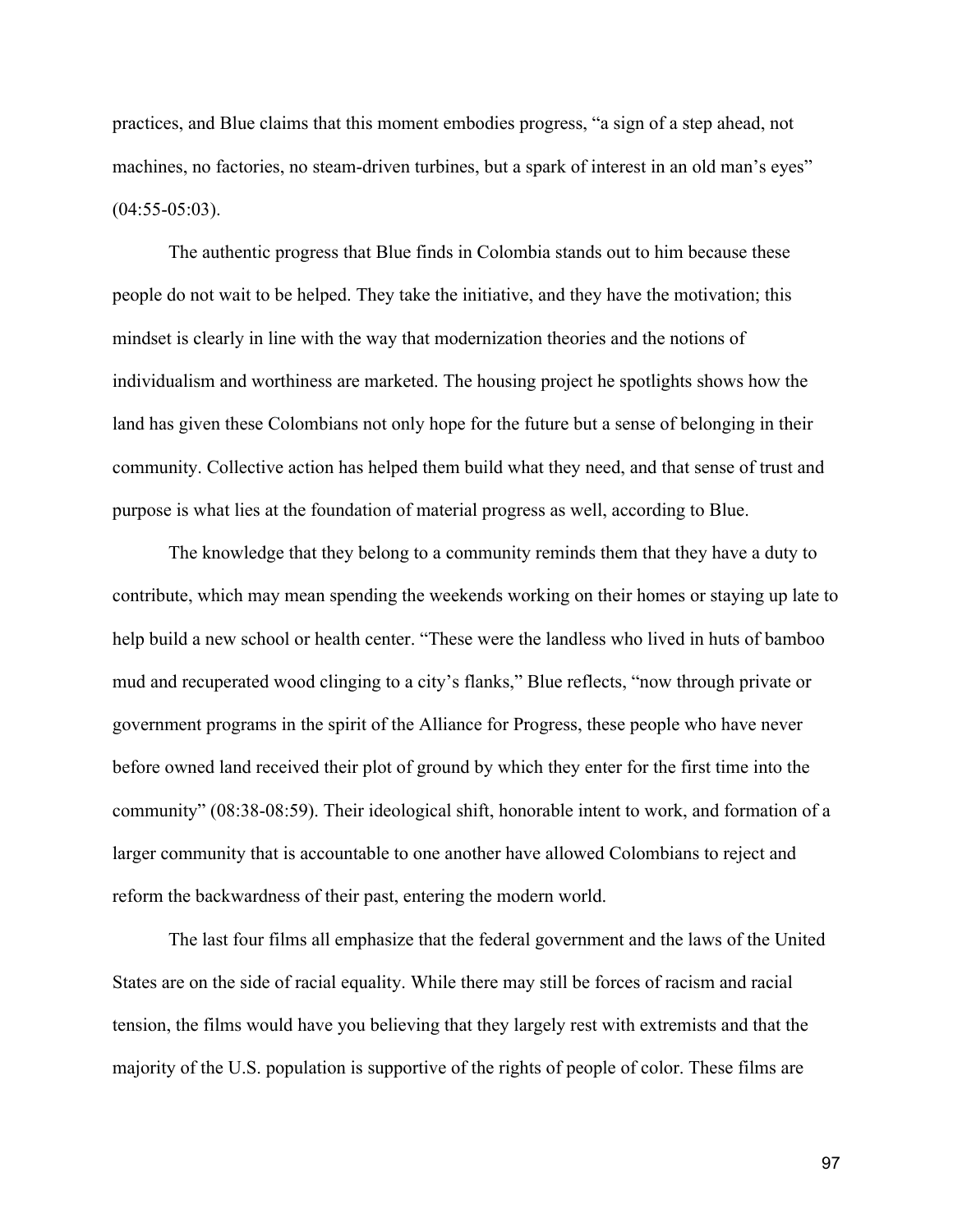clearly representative of the USIA's objective to portray the United States as a "nearly classless society" with vastly different and improved racial relations from the environments of the nineteenth century or early twentieth century.<sup>218</sup> Films like these were critical to U.S. public diplomacy during the 1960s, as foreign populations were receiving a variety of messages about U.S. race relations from other countries, especially the Soviet Union and their allies, so the USIA was tasked with reorienting their attention and responding to these issues.

The main narrative throughout all four films is that the difficult recent events of racial unrest have ultimately helped the U.S. become a better nation and have shown that all the tools exist for assuring equal rights within the confines of historical institutions – it's just a matter of putting in the work to make those changes, and the U.S. is already on track for making racial progress. Freedom, which, in the view of the USIA, is synonymous with what the United States offers to its citizens, can solve these obstacles related to race, so there will always be hope moving forward, so long as the U.S. works to bring freedom to as many people as possible. The USIA aims to convey to foreign audiences watching these films that they should not doubt the power of the U.S. or assume its mission is faltering in the face of racial unrest because the U.S. is, in fact, stronger than ever.

# **Nine From Little Rock (1964): https://www.youtube.com/watch?v=fPVOO5sugMY**

Though the integration of Central High School in Little Rock, Arkansas took place in 1957, this USIA film was produced in 1964 and came out in 1965. *Nine From Little Rock* is narrated by Jefferson Thomas, one of the nine Black students who chose to attend Central High. As the film begins, Jefferson Thomas, wearing a suit, is back on his high school campus, looking

 <sup>218</sup> Hewson A. Ryan, "IAL Guidelines for Agency Programming to Latin America." June 2, 1964. From JFK Library, United States Information Agency Records, Textual Records, 1961-1965. Memoranda, 1961-1964 (3 of 3 folders): 54. https://www.jfklibrary.org/asset-viewer/archives/USIA/002/USIA-002-002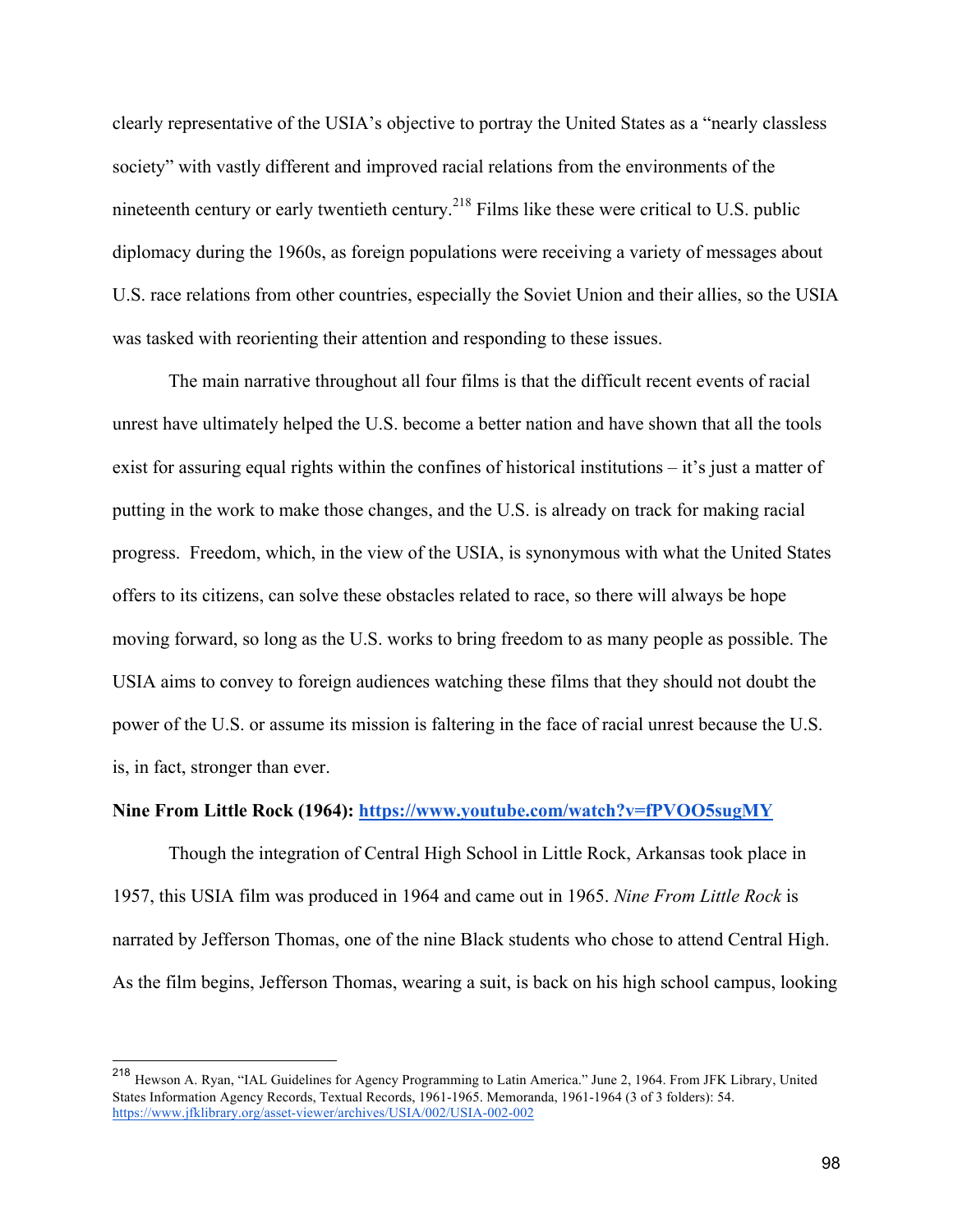out at the outdoor track and reflecting on all that has changed since 1957. "Where do you begin? Where do you look?," he says, "Like an ancient battlefield the ground is silent. Now on this field, Negro and white run together, remembering not how it was in Little Rock, Arkansas, 1957" (00:45-01:03). He recognizes that it might be easier to focus on the future instead of dwelling on the past but explains that "when you're a dark man in a country where the Negro is demanding more and more an equal chance, you have a right to look back to discover if you are really moving forward or if the world is just moving beneath your feet" (01:18-01:30).

Thomas spoke to the importance of laws, describing the U.S. as a nation under law. "The law said segregation was wrong," he added, "Now we waited to see if our laws had meaning or were just words in a book or idle talk in a classroom" (03:05-03:16). He referenced the Supreme Court ruling that permitted the use of military strength to enforce the rights guaranteed by the Constitution and stressed that his rights, along with Terrence Roberts, Thelma Mothershed, Elizabeth Eckford, Ernest Green, Carlotta Walls, Melba Pattillo, Minnijean Brown, and Gloria Ray's rights, were included in that effort. Thomas seems to indicate that the law was on his side, in addition to the support he had from millions of others who may not have been physically there with him on that day in September but understood and agreed with what the Little Rock Nine were doing: "obviously in this town of a hundred thousand, there were many who didn't like what was happening. But as we looked at the soldiers, we knew there must be millions of others who thought we represented something important" (04:27-04:39). This positive framing of the attitudes toward racial integration sends the message that those protesting and threatening the Little Rock Nine that day might have only represented the extreme racists, rather than the norm for most people's views in the United States.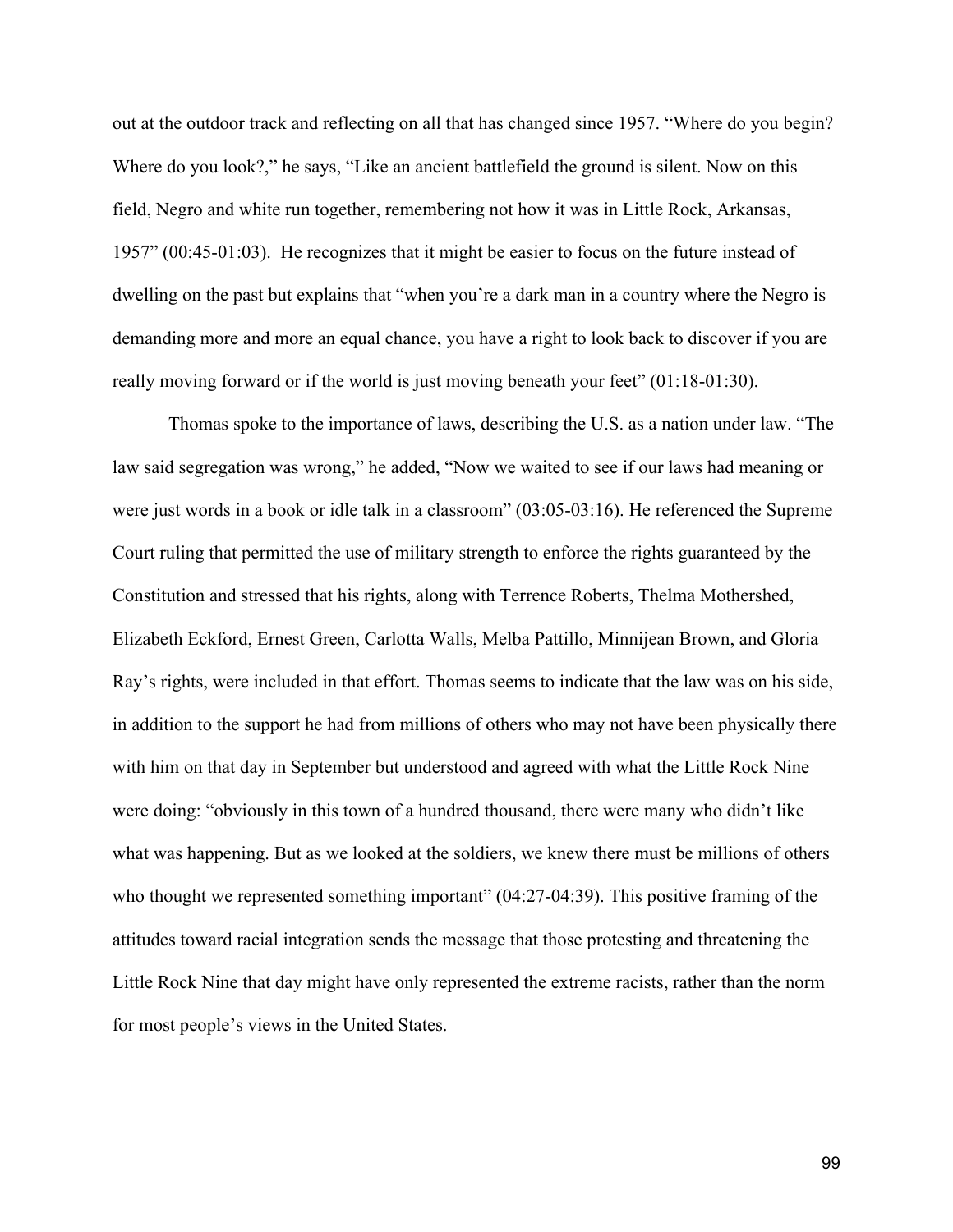The film then follows some of the other eight students and provides an update on what they have done in the seven years since they started at Central High. First up was Minnijean Brown, who went to Southern Illinois University after graduating from Central High. At that point in 1964, she was studying journalism and writing while working on the university's student newspaper. She aspires to write a book about what happened at Little Rock but wants to finish out her schooling and work at a newspaper after graduation. She describes how much her perspective has grown and changed over the past seven years; "For the first time in my life," she says, "I have begun to understand why some Americans act the way they do. I know now some Americans have a fear of the Negro, a fear of wanting a way of life that has been dead in this country since the end of slavery. That's what the mob in Little Rock was afraid of: the Negro, who had done so much with no chance, might do so much more with an equal one" (07:17-07:43). In this sense, her time at Little Rock and Southern Illinois University led to learning experiences for Brown, increasing her empathy and understanding.

Though eight of the nine students continued at predominantly white institutions, Elizabeth Eckford chose to study at Central State college, which was founded as a historically Black college. She hasn't decided what career path she wants to pursue yet, but like Brown, her experience with the mob on that morning in September taught her important lessons. "I was frightened that morning, but I learned a great deal about people," she said, "Not only about the people who were there but the people who were not there. Like the politician who encouraged the mob. Like the thousands who suffered with me and wrote to me to tell me so" (09:10-09:30). Central State, she notes, had opened its doors to whites, and while some Black students were opposed to allowing white students to attend their school, Eckford describes them as "the few, the uninformed" who should "not be confused with the rest of us" (10:47-10:51). A persistent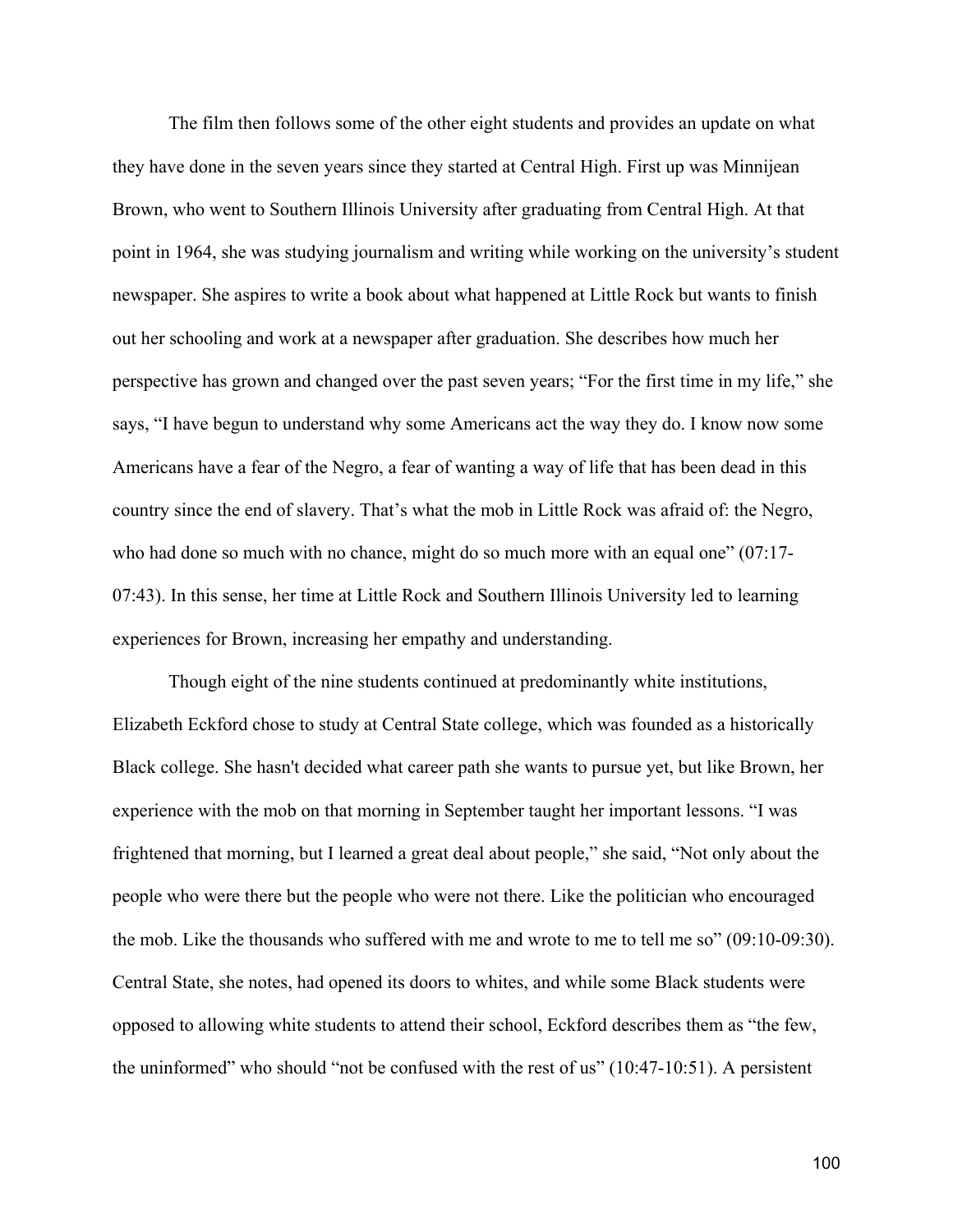theme throughout the film is the powers and benefits of racial integration, which is displayed through the long term success stories of students like the Little Rock Nine who benefited from their educational environments.

In terms of the other students, the film goes on to introduce Walls, Ray, Roberts, Pattillo, Mothershed, and Green. Most of them went on to higher education institutions, except Pattillo who dropped out after a year of college and married early. Walls studied at Denver University. Ray studied chemistry at the Illinois Institute of Technology. Roberts studied business administration at the City College of Los Angeles, while Thomas, the narrator, worked for his certification to become a public accountant. Mothershed went on to Southern Illinois University at Carbondale and aims to become a teacher. Her teachers at Central High inspired her, and she hopes to one day return to work there. Due to the technology and resources he had access to at Central High, Green had considered going into engineering but ultimately decided to pursue political organizing after graduating from Michigan State University. Green ends up receiving a Bachelors in sociology and plans to work for his Masters as well.

Green explains that there is a "tide rising against" racial discrimination, and he wants to be a part of it (13:58-14:00). He has hope for change, saying, "I'm convinced that a white American can never fully understand what motivates the Negro's desire for equality, but the white American is becoming more concerned, especially my generation, and that makes tomorrow worth dreaming about" (14:42-14:55). Adding onto these motivational sentiments, Green argues that there is a quiet revolution taking place in the U.S., one "that says man – no matter how humble his birth, what color his skin, must be permitted to go as far as his mind and aspirations will take him" (16:05-16:14). This argument speaks to the American emphasis on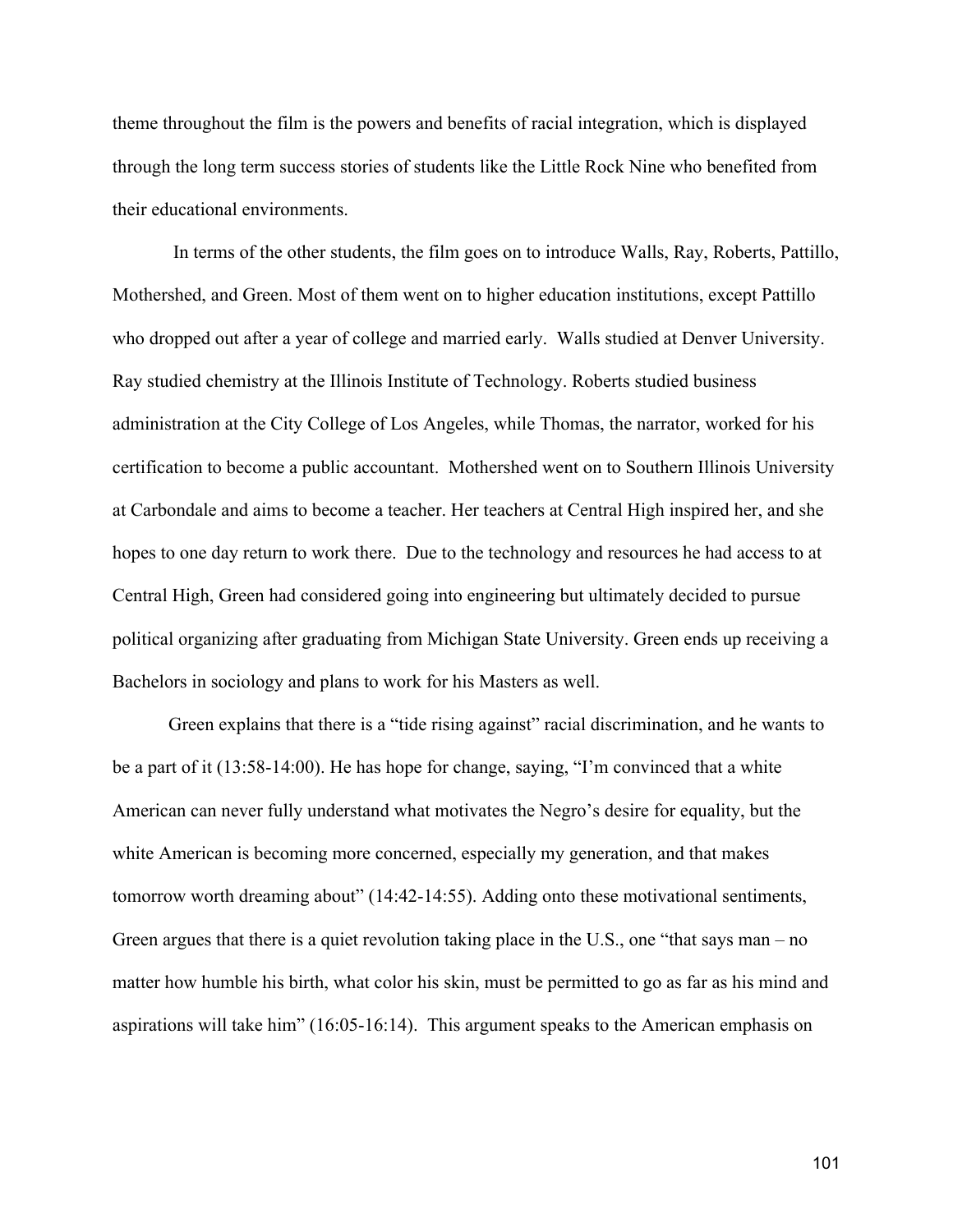individualism and self-motivation; one must have aspirations and in order to achieve them, one must put in the work. This independence is a requirement of modernization.

The film's focus on the tangible success of the students who withstood dangerous backlash to pursue education in an integrated environment has parallels to the ethnicity paradigm that Omi and Winant propose, acting in resistance to the rearticulation efforts for racial identity unfolding during this time in the 1960s. The USIA was likely not in favor of the full scale national campaign against racism and the new emerging racial ideologies based on class and nationality; instead, they chose to bring back the story of Little Rock that could be framed to showcase the good that can come from existing racial ideologies and systems. As more and more demands were being made for political change, the different lived experiences of racial groups were being emphasized to a greater degree, and race itself was undergoing a potentially threatening process of re-negotiation; *Little Rock Nine* could be interpreted as an attempt to show that inequality is not embedded so deeply in the U.S. model that it cannot be adjusted. Seeing how everything ended up working out for the Little Rock Nine, viewers might assume that perhaps, the racial gap is not actually all that big and the U.S. model must still work.

*Nine from Little Rock*'s framing of the unrest and violence involved in integrating schools as a type of life lesson that helped students reach larger goals is evidence of the message that the U.S. was hoping to portray abroad – that they can work together to turn their problems into opportunities. Yes, racial discrimination exists, but it's on its way out and the U.S. learning how to be better, the film wants viewers to believe. This notion is perhaps best encapsulated in the moment when Thomas is talking about how four years ago, "some of the hate from outside had come in" (11:06-11:07) and he used to have to cling to the railing while walking upstairs, but now, instead of encountering hostility from white students, they offer to help him with directions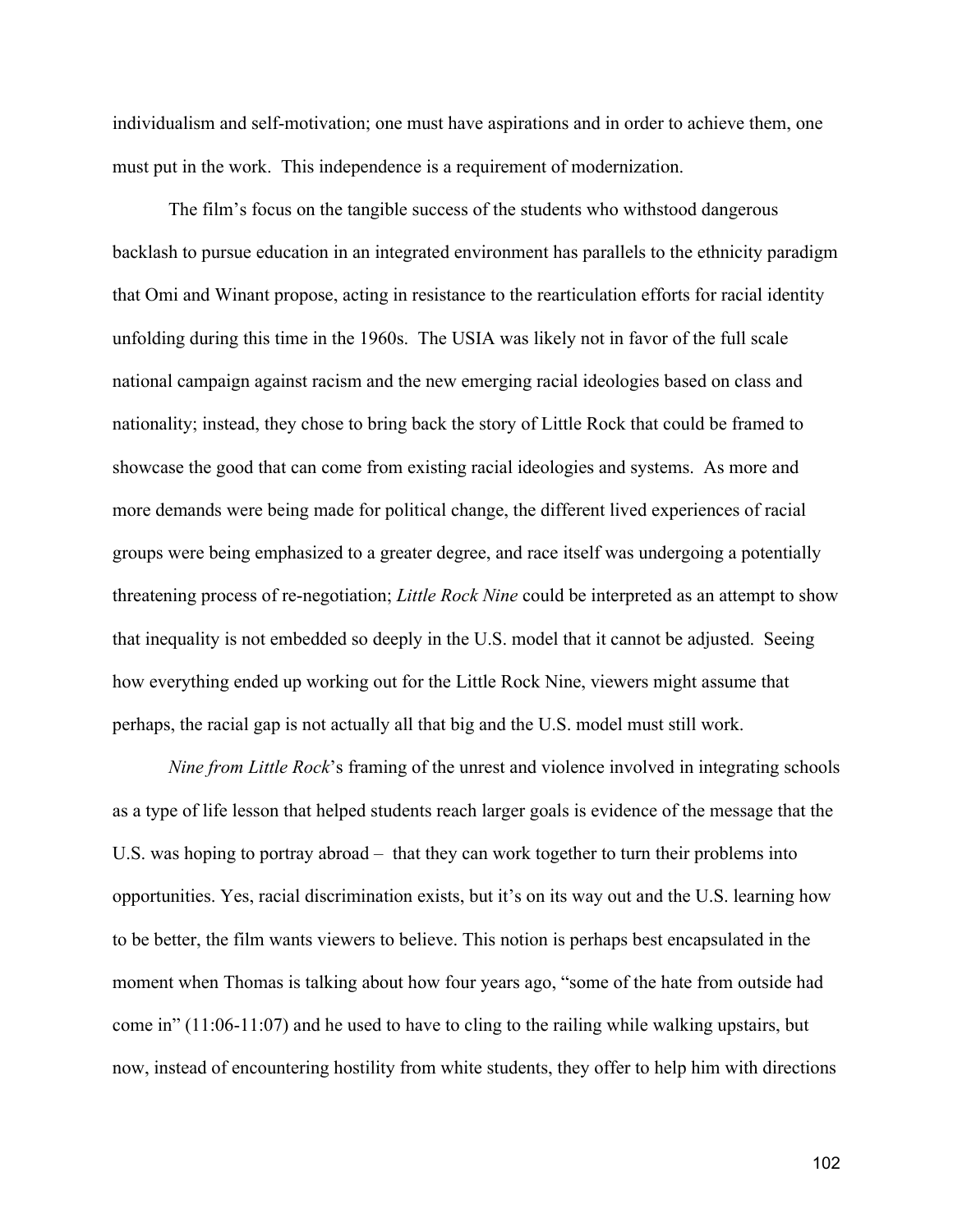as he walks up the stairs. *Nine from Little Rock* concludes with a reminder that the American model has not failed, but rather, it has shown its unique capacity to improve and has overcome obstacles of intolerance and ignorance, building a bridge that is not yet finished. "Before it's finished," Thomas says, "we're going to have our problems, but if Little Rock taught nothing more, it taught all Americans that problems can make us better – much better" (17:57-18:08).

# **The Five Cities of June (1963): https://www.c-span.org/video/?326721-1/reel-america-thecities-june-1963**

Narrated by actor Charlton Heston, *The Five Cities of June* summarizes some of the key events that took place in June of 1963 in five cities around the globe. The events include the election and coronation of Pope Paul VI, the launch of a Soviet rocket, the war in South Vietnam, the integration of the University of Alabama, and President Kennedy's trip to Berlin. For the purposes of this project, I will only focus on the section about racial integration in Tuscaloosa, Alabama and the way that domestic race relations are portrayed by the USIA. This part of the film begins with clips of Black women getting on the bus and exiting shops in the city. The story, according to the narrator, is a familiar one. He says, "it started before the war between the states one hundred years ago, which was fought and won for Negro equality. Negros were taken out of slavery and freedom was guaranteed, but barriers were put in front of them, especially in states that have lost that civil war, the states of the Southeast" (15:25-15:43).

The narrator frames the controversy over integration as a constitutional debate. It was a question of whether or not the Constitution permitted racial barriers, and in 1954, the Supreme Court proved that the Constitution guarantees freedom for all. Once again, the idea that the law is on the side of equality is a point of emphasis. The resistance and violence that accompanied racial integration efforts in the South are again described as seemingly uncommon examples of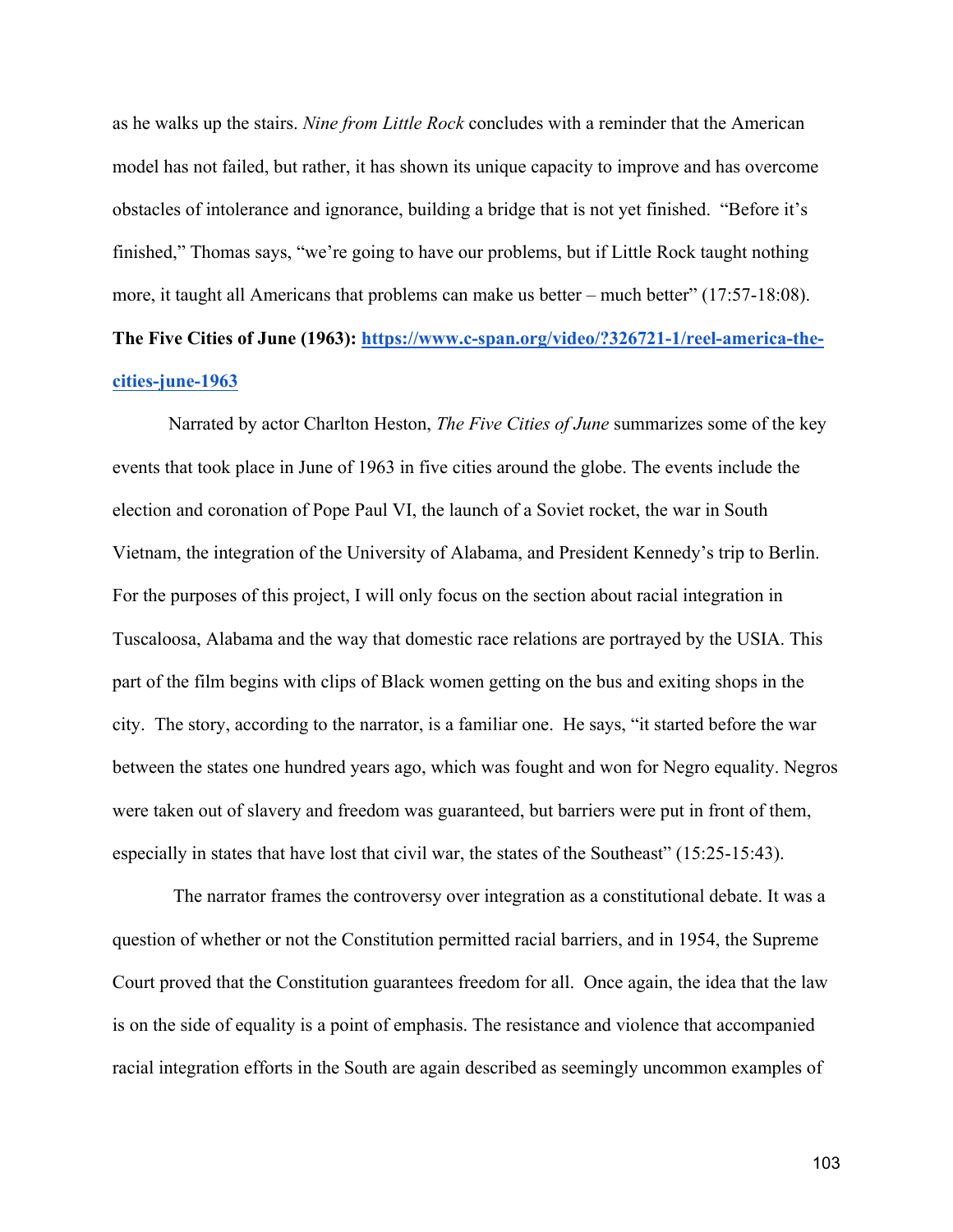citizens pushing back on what the law intended. To this end, the narrator explains, "though the vast majority of the United States was in sympathy with the Negro, some citizens were not. Though the U.S. government supported the Negro, some of the separate state governments did not" (16:19-16:33). The United States as a whole, through this lens, is supportive of Black students and believes in the importance of equal rights, but a small minority has expressed issues with these steps toward progress and remains stuck in the past.

On June 11, 1963, two Black students, Vivian Malone and James Hood, voiced their interest in enrolling in the University of Alabama. Alabama was the last state of the deep South to resist the integration of schools, and this effort was "a great test" (16:03) of the nation's capabilities to enforce its civil rights laws. Their arrival at the school that day was an act of defiance in the face of "the weak morals of the past" (17:13-17:14), according to the narrator, and thanks to the protection offered by federal marshals, the students were able to safely enter the university. The governor, who initially refused to allow Black students to enroll in white universities, conceded, and the law reigned victorious in its ability to offer freedom to the citizens in the United States. The U.S. maintains its moral superiority and its reputation of generosity in providing freedom of choice, and the federal government could be seen as the leading vehicle for defending this uniquely American privilege.

To conclude this section and instill lasting hope for what is possible through the U.S. model, the narrator again reminds viewers that the U.S. government and the majority of the population recognize racial equality. "This was not the end of race problems in the South," he says, "but the government and the people made clear that the Negro is an equal citizen - that is entitled to and shall get freedom of choice" (18:11-18:22). Freedom of choice is a staple of modernity, as "wherever free men live, their most sacred request, their most sacred right is for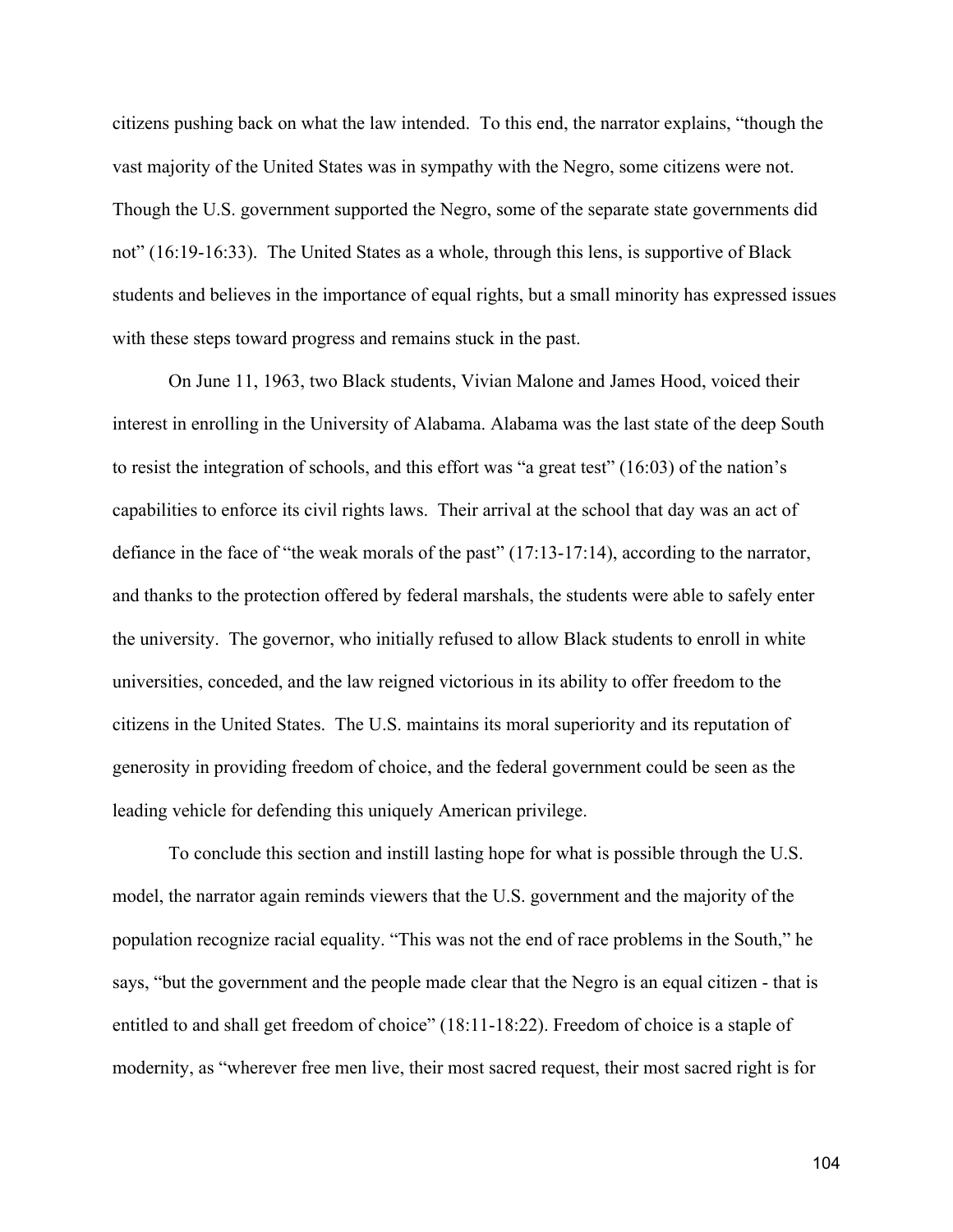freedom of choice" (18:24-18:31). This film works to disentangle racism from modernization and allows the U.S. to assume the role of a gift giver, granting the most sacred gift of freedom of choice to Black citizens, even amidst the more closed-minded and resistant forces like the extremists in Alabama's state government. After watching *The Five Cities of June,* viewers might be left believing that the worst of the "race problems" in the United States is in the past and that the American model has withstood yet another challenge.

# **The March (1964): https://www.youtube.com/watch?v=DQYzHIIQ1O4**

*The March* is a 1964 documentary short film, directed by James Blue, about the 1963 March on Washington for Freedom and Jobs. Newly appointed director of the USIA Carl T. Rowan introduces the film as an example of "man's continuing search for dignity" (00:19- 00:22). Specifically, he says, the March On Washington encapsulates "one of the most cherished rights in a free society, the right of peaceful protest" (00:29-00:35). He clarifies that the event was attended by both whites and Blacks and had the full support of the federal government, both President Johnson and late President Kennedy. Due to the freedoms that exist in the U.S. and the governmental support for the exploration of such freedoms, Americans can "deepen the meaning of personal liberty" (00:55-00:57) through mechanisms like protest.

The film then moves on from Rowan at his desk and shifts to clips of civil rights leaders preparing groups to go to Washington for the march in August of 1963. There are several clips of Black people in crowds singing songs about holding on and fighting for equal rights. The narrator sets the stage for the march, explaining that "by the end of August 1963, in some places of the United States, a Negro could not go to school where he chose, eat where he wished, build his home where it pleased him or find jobs for which he was qualified. He had been insulted, beaten, jailed, drenched with water, chased by dogs, but he was coming to Washington," he said,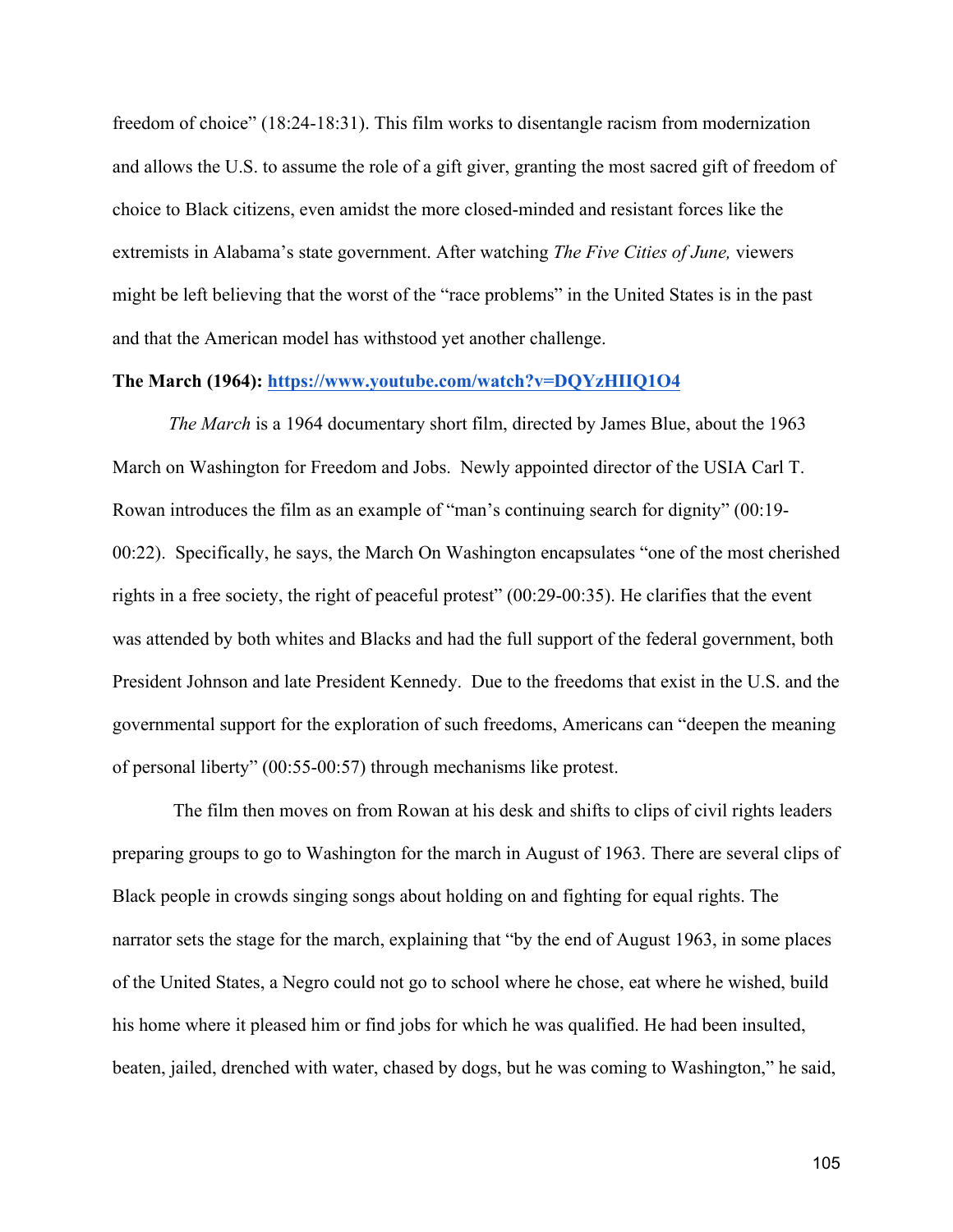"to swallow up hatred in love, to overcome violence by peaceful protest" (03:42-04:08). The constitutional right to do so is once again emphasized and championed.

The film does contextualize the United States' long history of racism, if only briefly, saying, "three hundred and fifty years ago, the white man came to America, and three hundred and fifty years ago, the Negro came to America. The one came as master, the other as slave" (04:51-05:02). The Emancipation Proclamation is mentioned, but the narrator recognizes that the Black Americans are still not completely free. In this view, it is the duty of other Americans to help Blacks achieve their rights, so the film shows a variety of clips of people from different racial groups coming together to make sandwiches and posters, working for the greater cause of freedom. The relationships between everyone volunteering and attending the march are depicted as harmonious, even joyous. They sing together often, chanting "we shall overcome." There is a sense of hope in the effectiveness of their racial collaboration.

The narrator mentions that people predicted violence and that some groups did prepare for it. Volunteers keeping watch for violence would use code names like freedom, equality, justice, and jobs, he added. The only other indication of the threat of violence was from the bus driver. "If you have any questions or anything that's bothering you, be sure to contact your captains for anything and they will take it from there. Do not try to do anything on your own because the minute you do, you will be upsetting the purpose of this march. The whole thing is an orderly conducted march," he told his passengers. He calls attention to the importance of maintaining composure and nonviolence, as the image of orderliness is essential to how this march has been defined and ultimately, its success. The implication, though unspoken, is that if the sense of orderliness were to have been broken, violence might have broken out and anarchy would have undermined the goals of the march.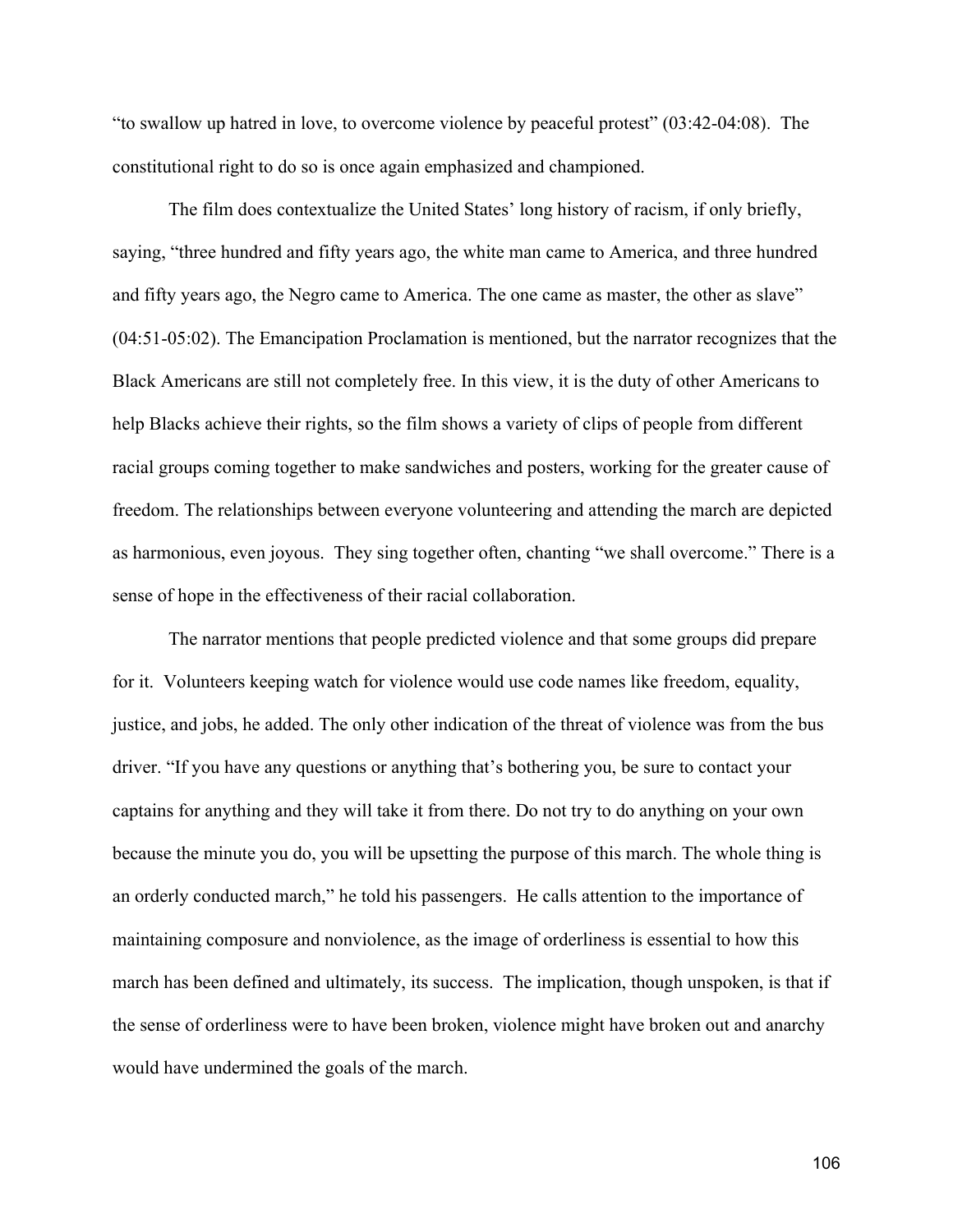The remainder of the film includes the footage of Marian Anderson's rendition of "He's Got the Whole Wide World in His Hands" and Dr. Martin Luther King Jr.'s speech at the march, though his audio was redacted for copyright purposes. Chants of "we shall overcome" and images of crowds walking around the Washington Monument together wrap up the end of the film. As the marchers are shown seated on the buses to go back home, the narrator says, "in the long history of man's cruelty to man, this was a day of hope" (32:32-32:38). Hope, once again, is the message that the USIA wants viewers to walk away with; inherent to freedom is hope, and therefore, if freedom is inherent to the United States, so is hope. As with the previous films, the main takeaway is that racial discrimination is on its way out because the democratic institutions of the U.S. allowed citizens to partake in protest and expand their access to the freedoms that their U.S. identity and modernized society entitle them to.

#### **The Hollywood Roundtable (1963): https://www.youtube.com/watch?v=1u27coFlGXg**

*The Hollywood Roundtable* brings together a small group of well-known figures in Hollywood who have been involved in the Civil Rights Movement in varying capacities. The roundtable discussion was filmed in a television studio in Washington D.C. on August 28, 1963, following the March On Washington. Seated at the table are James Baldwin, Harry Belafonte, Marlon Brando, Charlton Heston, Joseph Mankiewicz and Sydney Poitier with David Schoenbrun as their moderator. The seven men are entertainers and artists who came to the march to fight for freedom and jobs, though some of them – the men of color – have been involved in civil rights activism long before 1963.

Schoenbrun starts the discussion by asking each of the men what brought them to Washington. There was a clear contrast in the sense of urgency that the three Black men at the table felt about joining the movement in relation to the more recent revelations that brought the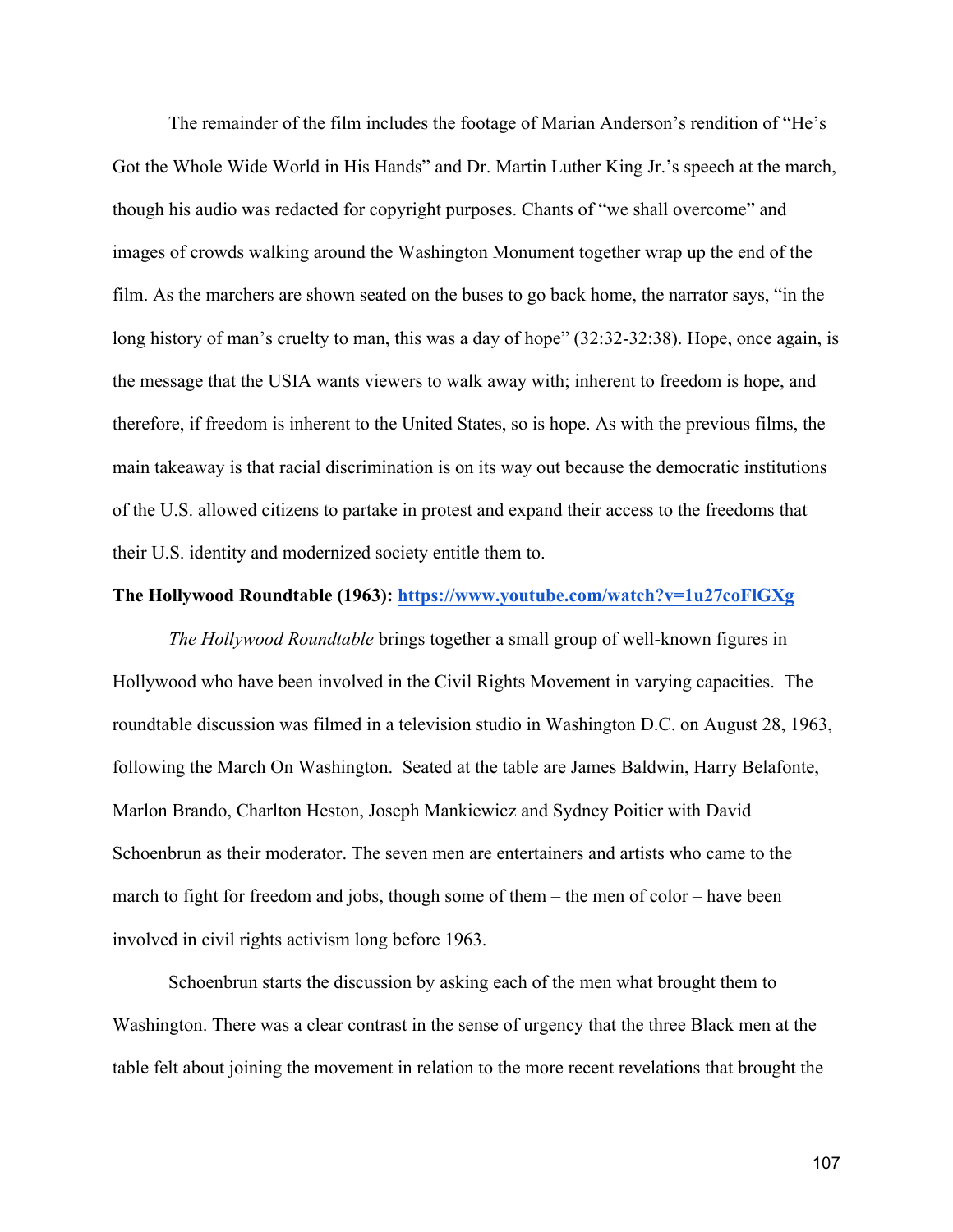white men to the table. To begin, novelist James Baldwin shares, "I could say the fact that I was born a Negro in this country. More concretely, I felt there was no way for me not to be involved with what impresses me as being the most significant, most important, most loaded demonstration to free Americans that has ever happened in this country" (01:56-02:17). Similarly, Poitier "became interested in the civil rights struggle out of necessity to survive" (04:22-04:25), and Belafonte "inherited the struggle for civil rights from my mother and father, and they got it from their mothers and fathers" (06:06-06:14). Belafonte went on the say that the March On Washington was the result of generations of Black organizing and the work "of Black Americans who have been trying to appeal to the conscience of white supremacy and a superior force that has denied and disenfranchised the Negro for so long" (06:23-06:36). Despite these difficulties, Belafonte still claims to believe in the potential of the United States, though clarifying that it has not yet realized its potential.

About halfway through the film, Schoenbrun brings up what is perhaps the key point of the film – that demonstrations like the March On Washington are only possible in the Western World. "You mention a number of countries in which there has been oppression and repression and in which man has been hateful to his brother," Schoenbrun begins, "and in which this anger expresses itself in a demonstration of one kind or the other. What strikes me is that almost all of the countries you mentioned are countries in the Western World" (10:23-10:41). Though he frames his thoughts as a question, he is making the concrete suggestion that demonstrations for freedom could not be held in other parts of the world – less modernized parts of the world. Mankiewicz agrees with this point of view and takes it one step further, arguing that the U.S. might be the *only* country, other than England, in which a demonstration of the scope of the March On Washington could happen. Heston underscored that the event gave him hope about the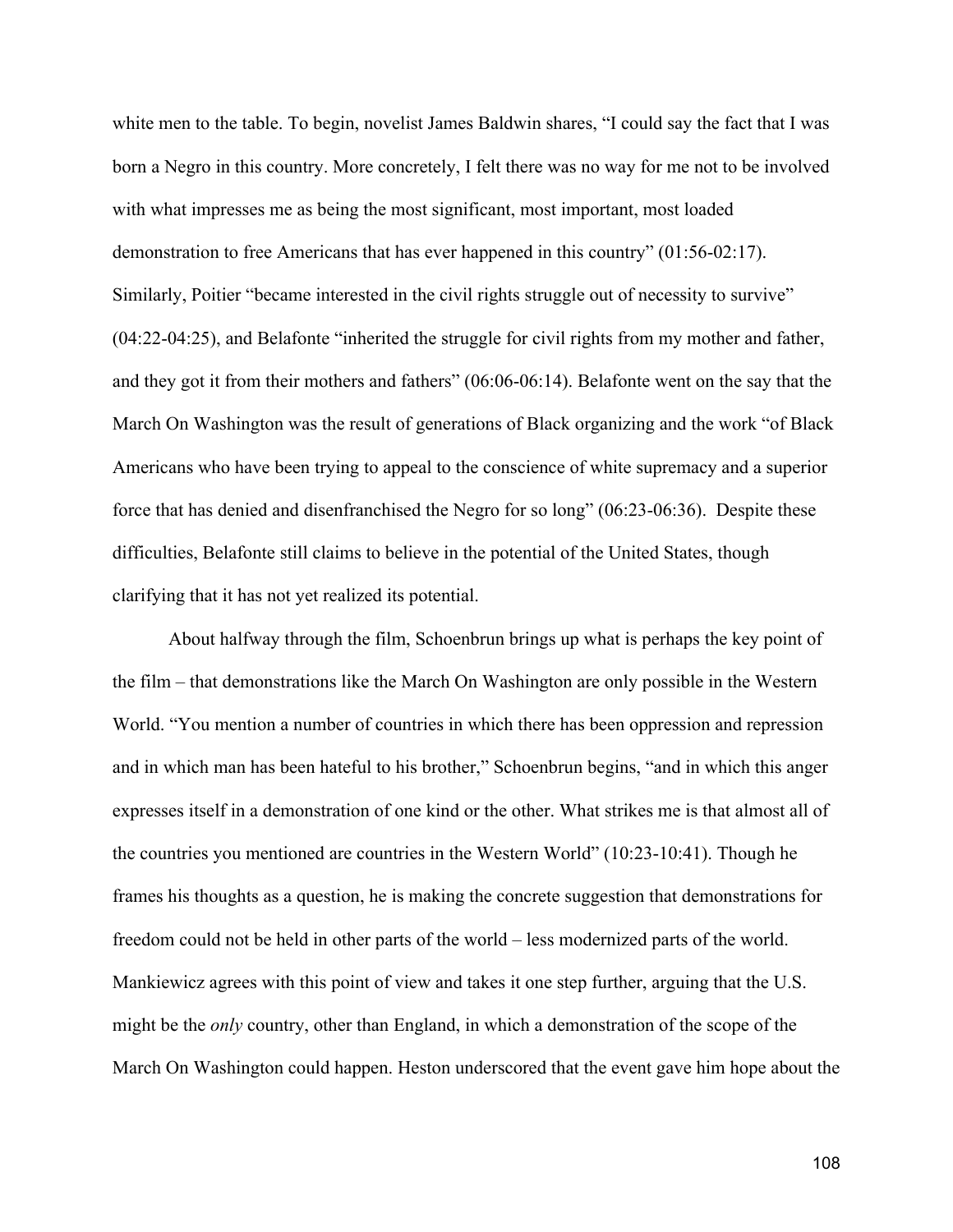future because it was a "reinstatement of the principles on which this country was founded" (13:37-13:39). These special principles, unique to the United States, would continue to guide them toward prominence and exceptional success moving forward, as they have since the nation's founding.

The white men seem to be in agreement that American structures and the backbones of the U.S. government remain strong, and instead of critiquing or dismantling those systems, they instead hope to extend the access and privileges of them to more people. Meanwhile, Belafonte and Baldwin describe some of the shortcomings of the existing structures and attempt to push the boundaries of what current American principles can produce. "This country has to go to work to change itself… and if we don't achieve this dream, we will have no future at all," Baldwin says (19:25-19:38). Belafonte also emphasizes the large role that the white community must play and reiterates that Black Americans have long been fighting peacefully for racial equality to little avail.

To Schoenbrun's point about the special opportunities for freedom in the Western World, Belafonte tried to respond by saying, "When you speak of other centers in the world where demonstrations like today could not take place, yes I accept that. But I also say that it is long since passed the time where we can measure our own conscience and our own sense of morality based on what some decayed society refuses to give its own" (21:26-21:44). In essence, he was arguing for new measurements of modernization, or an update to the ideals that are deemed "backward" in order to uplift American structures. Schoenbrun dismisses this point by saying that the world doesn't have a good measuring stick, implying that the American model is the best option, and told him to remember that the entire world is watching this roundtable. Belafonte tries to follow up, but Mankiewicz interrupts him to restate the significance of the Declaration of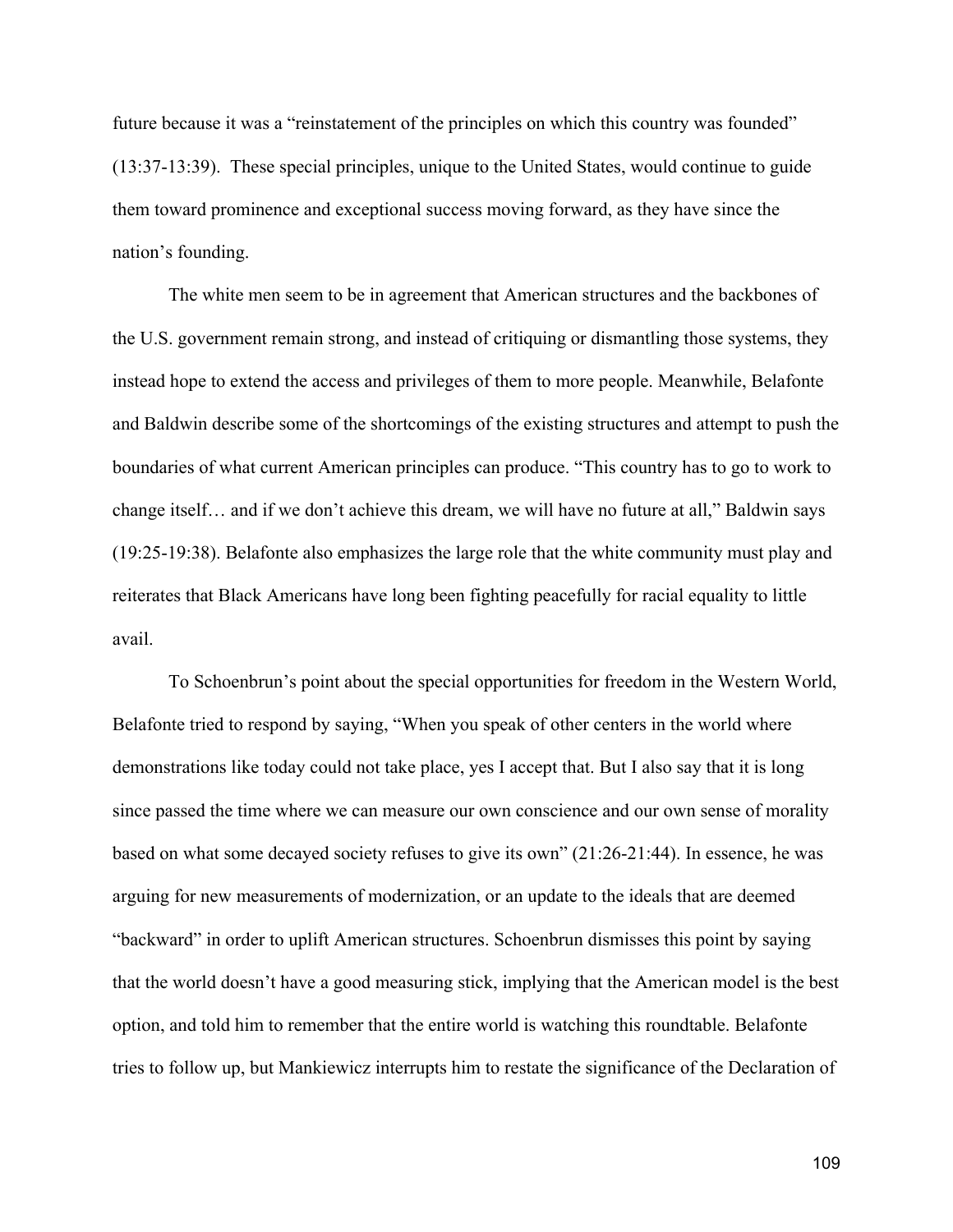Independence and the Emancipation Proclamation. Like the conclusion of *Nine From Little Rock*, *The Hollywood Roundtable* seems to indicate that while racial discrimination represents an obstacle, the American systems can withstand it and grow from it with the proper adjustments. Overall, the ten USIA films I analyzed all seem to share this goal of stamping out any doubt in the model of American democracy and the feasibility of the American Dream; there is hard work ahead to repair racial tensions, for example, but no reason to give up hope or consider a different model for modernization.

## **CONCLUSION**

The findings of this thesis will contribute to the relatively limited scholarship on the role of race in public diplomacy, helping draw attention to the racial biases and underlying identitybased perspectives that inform U.S. foreign policy choices consciously and subconsciously. When I set out to write this thesis, I had initially expected to find many more explicit examples of how U.S. racial thinking influenced public diplomacy. Based on what I had previously known about U.S. history and its relationship with Latin America, I assumed that the archival sources would be rife with racialized rhetoric, specifically in terms of the stereotypes about Latin Americans as lazy, ignorant, and stubborn. However, as I searched through the archives and read a wide variety of the documents, it became clear to me that overt racism and ideas about white supremacy had been largely eliminated from not only the USIA materials meant for external use but also the internal correspondences throughout the Kennedy administration by this point.

Although I recognized that this pattern certainly did not mean that racism and racial hierarchy had also been eliminated from U.S. institutions or the dominant understandings of national identity, I was still surprised that these ideas had taken a more subtle form at this level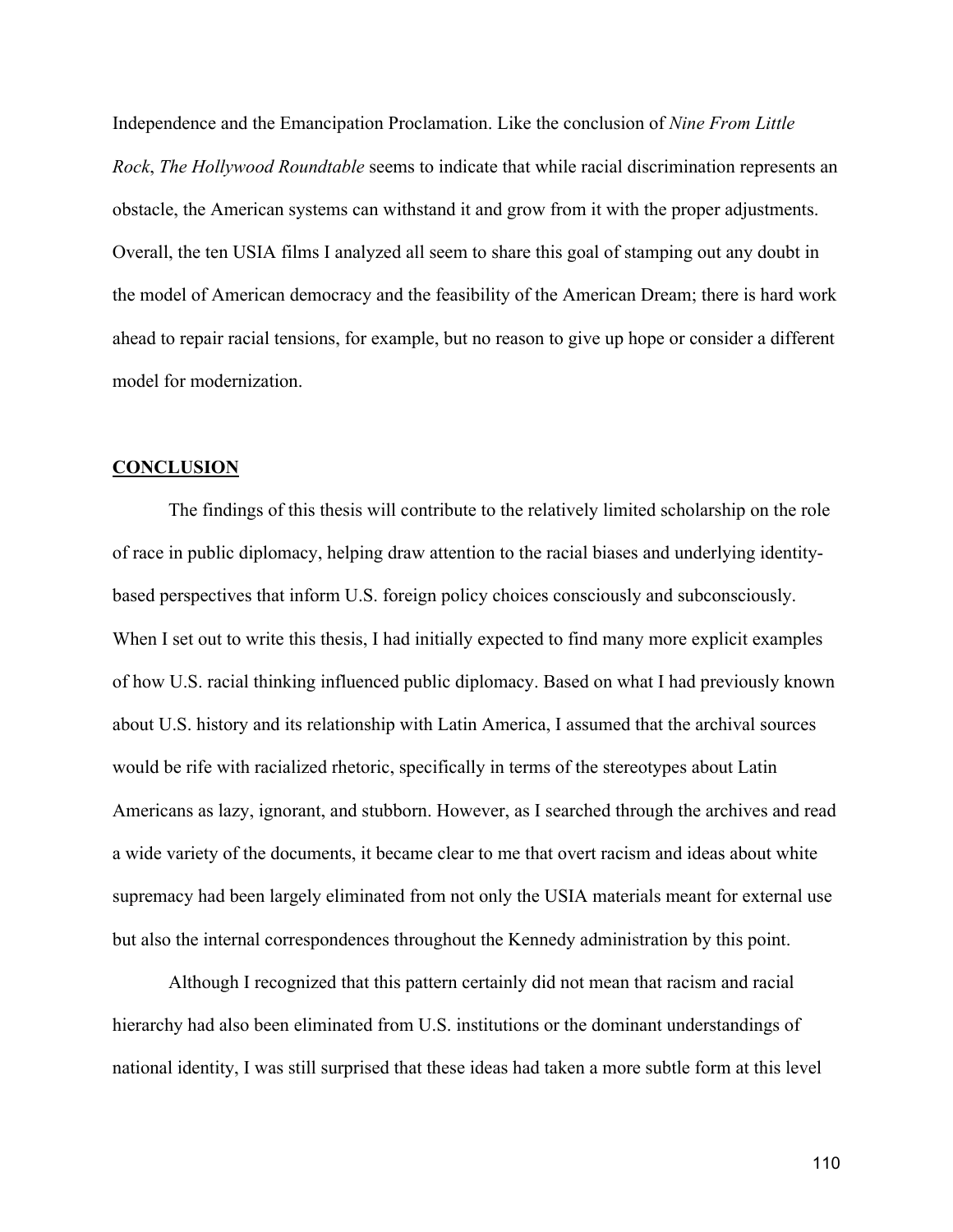of foreign policymaking. In evaluating memorandums from within the Kennedy administration and Department of State, policy and research documents from the USIA, and ten USIA films from the early 1960s, I found that U.S. public diplomacy efforts in Latin America during this period were defined by an emphasis on modernization and a goal of spreading the success of the U.S. model to other regions, specifically through Kennedy's Alliance for Progress program. In analyzing the rhetoric surrounding modernization, I realized that modernization had become a vehicle for reframing the tenets of U.S. exceptionalism, its unique mission to civilize other countries, and its position on the global hierarchy without necessarily mentioning the role of race.

The political and social context of the 1960s was extremely relevant to interpreting my findings for this thesis. During this era, racial identities were being rearticulated and renegotiated in the U.S. during the Civil Rights Movement as well as abroad through the incorporation of the Third World and its implications of mapping out a new global hierarchy. I argue that the rhetoric of modernization acted as a quieter backlash to growing progressivism and the more expansive understandings of racial identity coming out of social movements without appearing to outwardly oppose these ideas. The USIA films, in particular, sought to convey an image of the U.S. as a champion of racial equality and underscore the strength of its laws and institutions for responding to discrimination. However, amidst these efforts, U.S. policymakers were also trying to secure the dominance of its model for development throughout the rest of the world and assure that the narrative of modernization would still give the U.S. a reason for foreign intervention and help justify its global superiority.

Overall, the dynamics revealed in this thesis indicate that the core elements of the United States' self-perception and vision of its role globally will continue to appear in dominant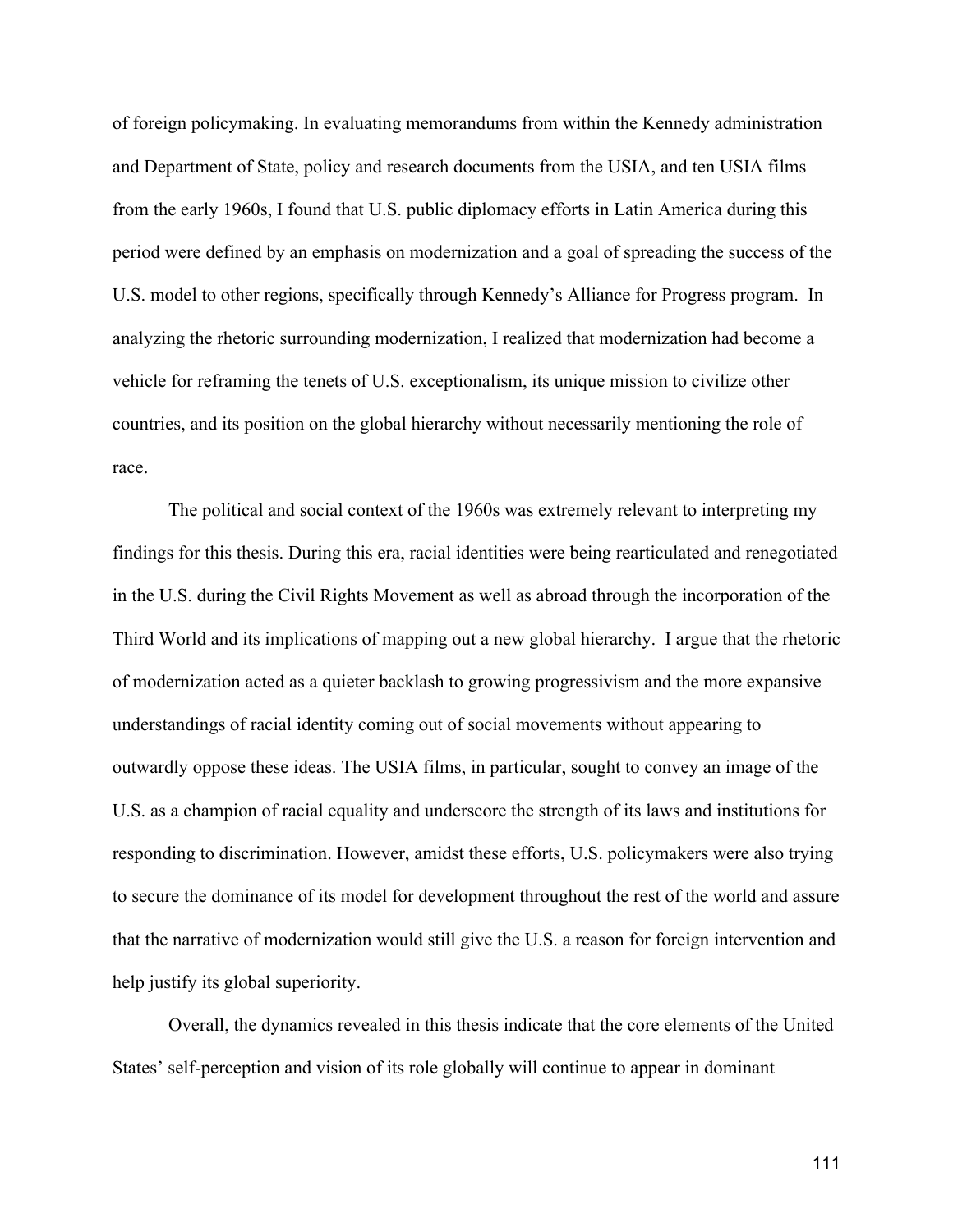institutions involved in foreign policymaking, regardless of changing cultural and social norms. These findings also support the constructivist view of the way that social context motivates institutional behavior. This is a clear example of how domestic and international politics influence institutionalized ideas about national identity, showing how these ideas are not stagnant but instead evolve with the normative circumstances created by the actors involved.

A key takeaway from this work can be that as new social and cultural movements take form, we should expect to see modifications and adjustments to the way the United States approaches foreign policy, but we should not necessarily assume that those shifts represent a dismantling of national identity or new guiding motivations from policymakers. Citizens play an important role in constituting national identity, and their power in this realm is part of the reason why public diplomacy emerged as such a prominent feature of U.S. foreign policy. The more that citizens, both at home and abroad, can disrupt the dominant narratives about U.S. exceptionalism, its "moral" code for intervening in other countries, and its definitions of modernity and civilization, the more that U.S. institutions will be forced to respond by altering the parameters for their policies and the way they present themselves.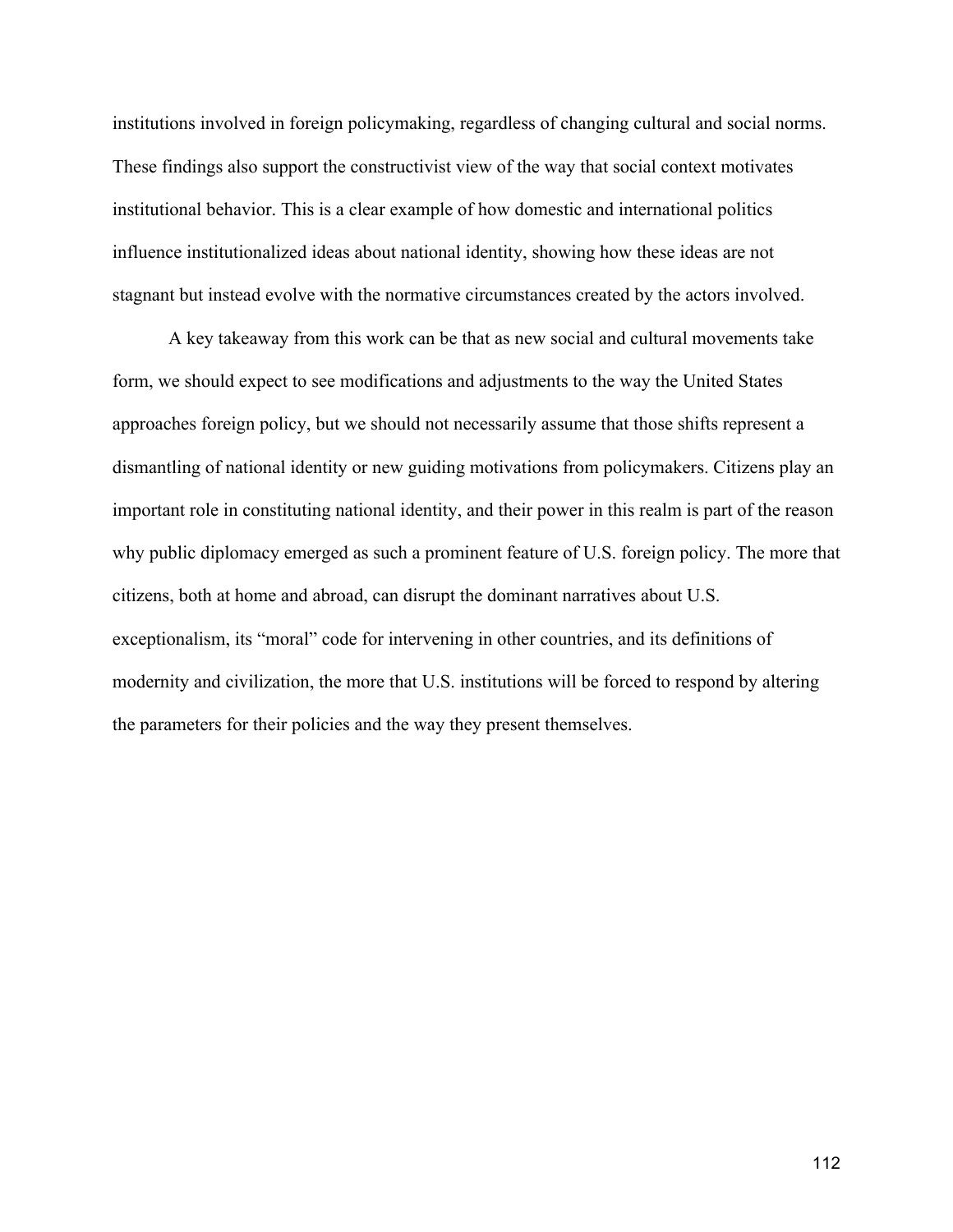## **Bibliography**

- Abdelal, Rawi. *National Purpose in the World Economy: Post-Soviet States In Comparative Perspective.* Ithaca, NY: Cornell University Press, 2005.
- Andrews, George Reid. *Afro-Latin America, 1800-2000.* New York, NY: Oxford University Press, 2004.
- Aoki, Keith. "Space Invaders: Critical Geography, the Third World in International Law and Critical Race Theory." *Villanova Law Review* 45, no. 5 (2000): 913-958.
- Ayhan, Kadir Jun. "Competition for Hearts and Minds: Cold War Public Diplomacy." *International Studies Review* 22 (2020): 988-989.
- Bandyopadhyay, Ranjan. "Volunteer tourism and 'The White Man's Burden': globalization of suffering, white savior complex, religion and modernity." *Journal of Sustainable Tourism*  27, no. 3 (2019): 327-343.
- Benjamin, Jules R. "The Framework of U.S. Relations with Latin America in the Twentieth Century: An Interpretive Essay." *Diplomatic History* 11, no. 2 (1987): 91-112.
- Berenskoetter, Felix. "Parameters of a national biography." *European Journal of International Relations* 20, no. 1 (2014): 262-288.
- Bhambra, Gurminder K. "Historical Sociology, Modernity, and Postcolonial Critique." *The American Historical Review* 116, no. 3 (2011): 653-662.
- Blue, James, dir. *A Letter from Colombia.* 1962. From Knight Library, James Blue papers, Collection 458, Special Collections & University Archives, University of Oregon Libraries. https://www.youtube.com/watch?v=NKeaJk\_t1s0

Blue, James, dir. *Evil Wind Out.* 1962. From Knight Library, James Blue papers, Collection 458,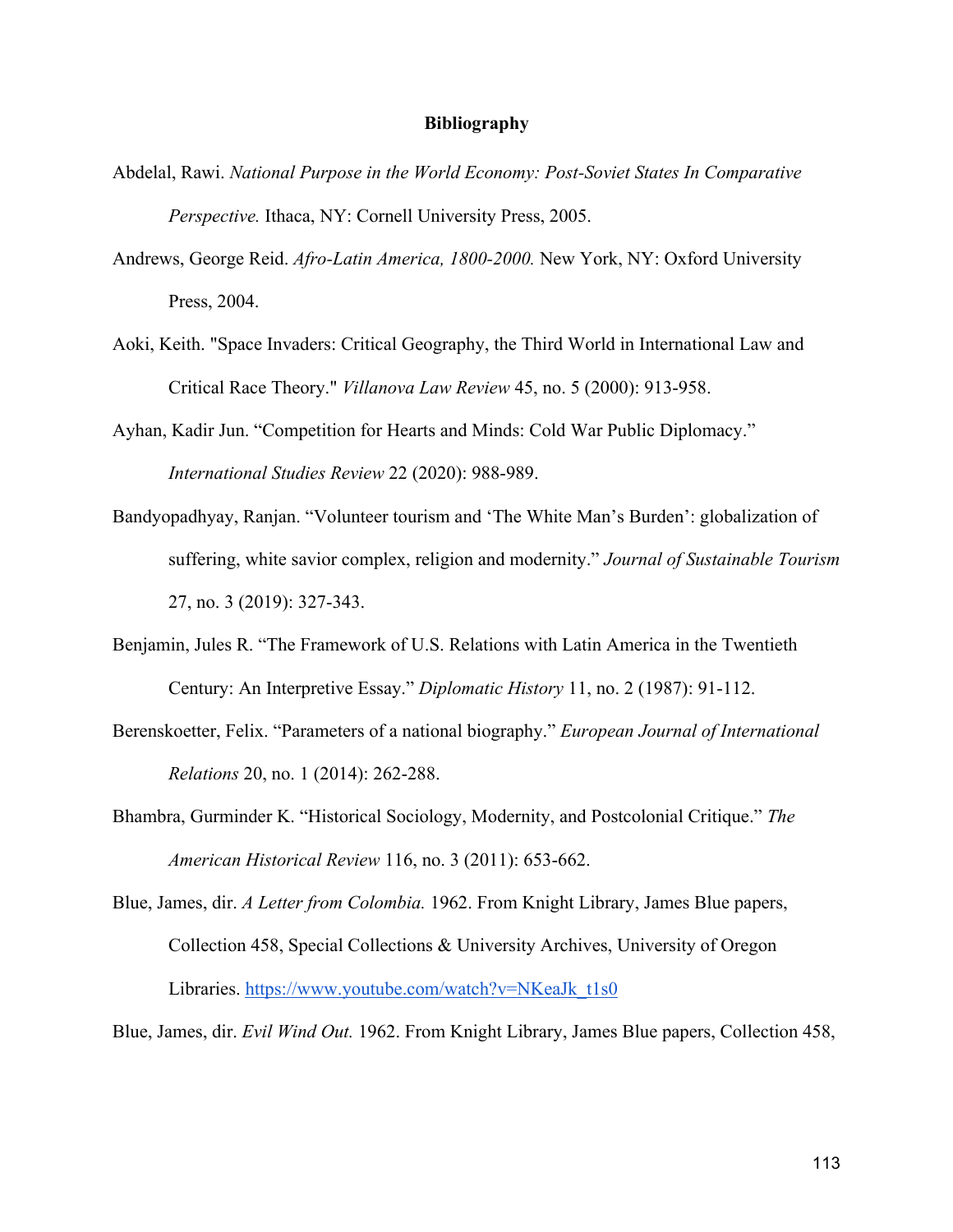Special Collections & University Archives, University of Oregon Libraries.

https://www.youtube.com/watch?v=kGlkdaJ85BQ

- Blue, James, dir. *The March.* 1963. From National Archives at College Park, Moving Images Relating to U.S. Domestic and International Activities, compiled 1982 - 1999, documenting the period 1942 - 1999, Records of the U.S. Information Agency, 1900 - 2003. https://www.youtube.com/watch?v=DQYzHIIQ1O4
- Blue, James, dir. *The School at Rincon Santo.* 1962. From Knight Library, James Blue papers, Collection 458, Special Collections & University Archives, University of Oregon Libraries. https://www.youtube.com/watch?v=ws-zZPhZ0PM
- Borstelmann, Thomas. "Jim Crow's Coming Out: Race Relations and American Foreign Policy in the Truman Years." *Presidential Studies Quarterly* 29, no. 3 (1999): 549-569.
- Brimelow, Peter. A*lien Nation: Common Sense About America's Immigration Disaster.* New York, NY: Random House, 1995.
- Carrión, Arturo Morales. "Memorandum by Deputy Assistant Secretary of State for Inter-American Affairs (Morales-Carrion)." April 9, 1962. Washington: United States Department of State. From Department of State, S/P Files: Lot 69 D 121, American Republics, 1962. https://history.state.gov/historicaldocuments/frus1961-63v12/d44
- Chodkowski, William M. "Fact Sheet The United States Information Agency." The American Security Project. November 2012. https://www.scribd.com/document/112346692/Fact-Sheet-The-United-States-Information-Agency
- Costa, Sergio. "The research on modernity in Latin America: Lineages and dilemmas." *Current Sociology Review* 67, no. 6 (2019): 838-855.

CQ Almanac 1967, 23rd ed. "Summit Meeting Reviews Alliance's First Six Years." Washington,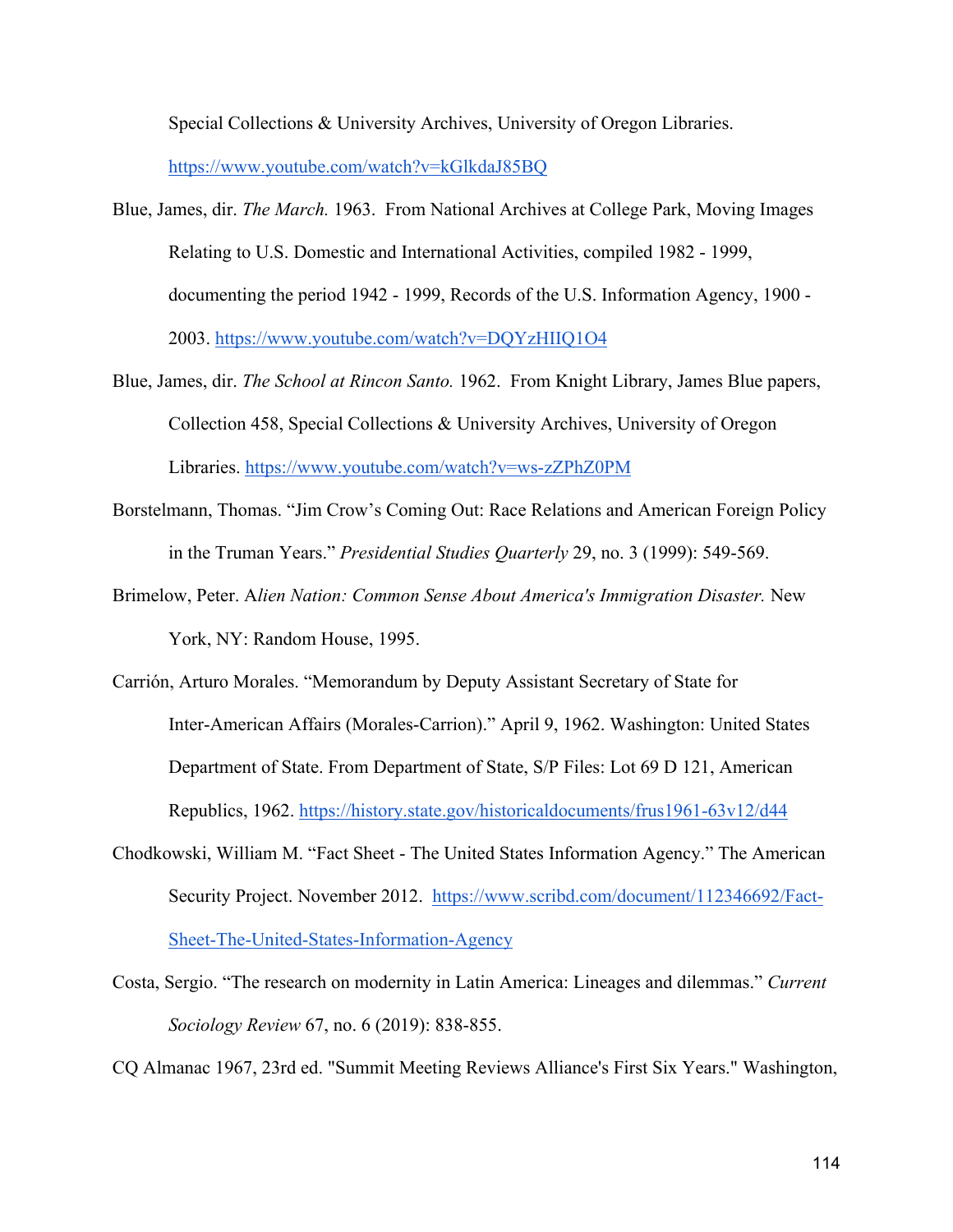DC: Congressional Quarterly, 1968.

https://library.cqpress.com/cqalmanac/document.php?id=cqal67-1314321

- Cull, Nicholas J. "Auteurs of Ideology: USIA Documentary Film Propaganda in the Kennedy Era as Seen in Bruce Herschensohn's 'The Five Cities of June' (1963) and James Blue's 'The March' (1964)." *Film History* 10, no. 3 (1998): 295-310.
- Dávila, Jerry and Jerry Dvila. "Dependency, Development, and Liberation: Latin America in the Cold War." In *Dictatorship in South America.* Hoboken, NJ: Blackwell Publishing Ltd, 2013: 9-19.
- Dillingham, William Paul. "Report of the Immigration Commission, vol. 1." Washington DC: Government Printing Office. 1911.
- Dunne, Michael. "Kennedy's Alliance for Progress: countering revolution in Latin America." *International Affairs* 89, no. 6 (2013): 1389-1409.
- Estrada, Leobardo F., F. Chris Garcia, Reynaldo Flores Macias, and Lionel Maldonado. "Chicanos in the United States: A History of Exploitation and Resistance." *Daedalus*  110, no. 2 (1981): 103-131.
- Garis, Roy L. "Mexican Immigration: A Report by Roy L. Garis for the Information of Congress." Western Hemisphere Immigration, Committee on Immigration and Naturalization, 71st Congress 2d session, 1930.
- Gilboa, Eytan. "Searching for a Theory of Public Diplomacy." *The ANNALS of the American Academy of Political and Social Science* 616, no. 1 (2008): 55-77.
- Gong, Gerrit W. *The Standard of 'Civilization' in International Society*. Oxford, UK: Clarendon Press, 1984.

Gordon, Ruth. "Racing U.S. Foreign Policy." *Villanova University Charles Widger School of*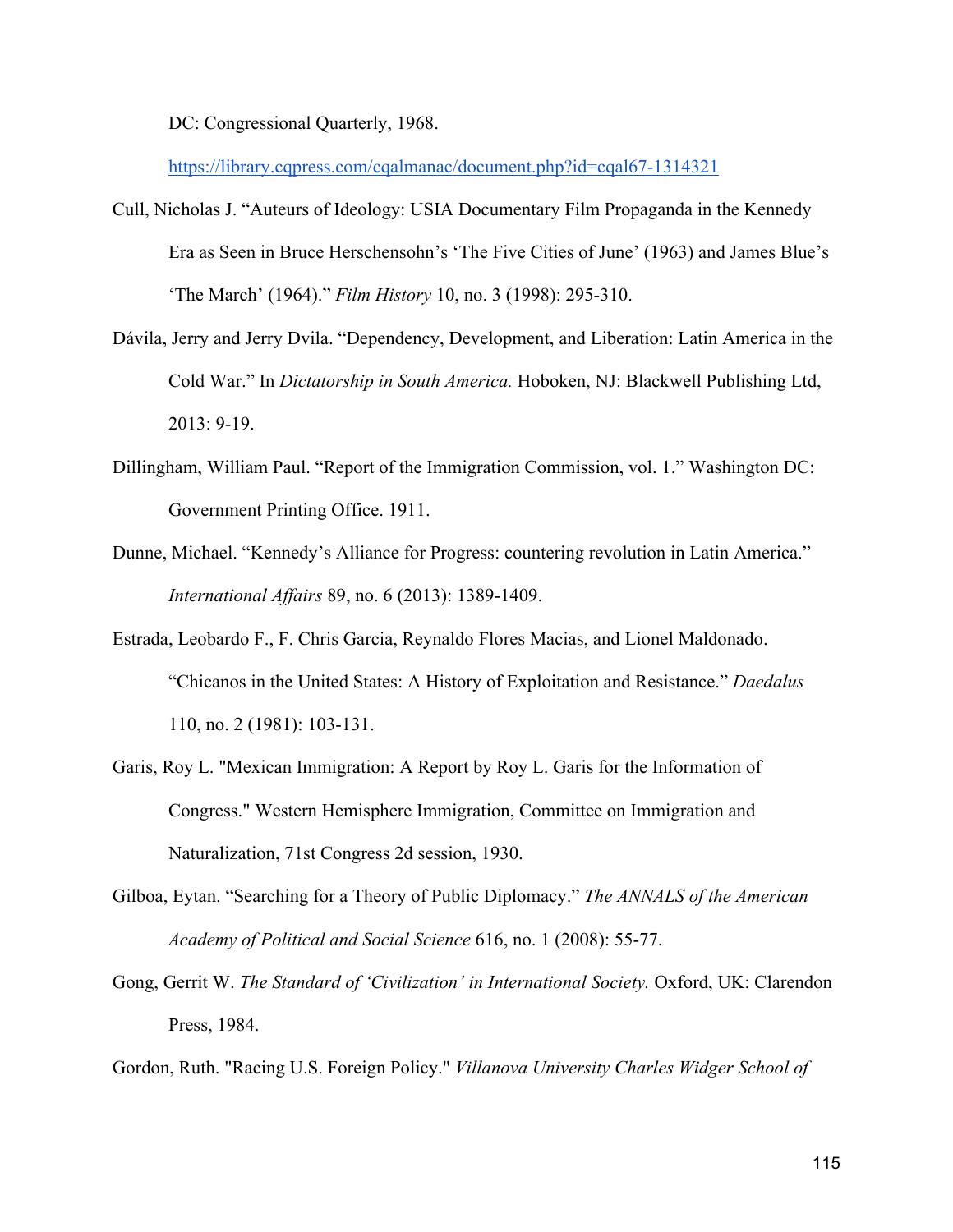*Law* (2003): 1- 24.

- Grosfoguel, Ramon. "Developmentalism, Modernity, and Dependency Theory in Latin America." *Nepantla: Views from South 1*, no. 2 (2000): 347-374.
- Guggenheim, Charles and Richard Heffron, dir. *United in Progress, March 1963: 18-21.* 1963. From JFK Library, United States Government Agencies Collection. Film reel. https://www.jfklibrary.org/asset-viewer/archives/USG/USG-01-04/USG-01-04
- Guggenheim, Charles, dir. *Nine From Little Rock.* 1964. From National Archives at College Park, Moving Images Relating to U.S. Domestic and International Activities , compiled 1982 - 1999, documenting the period 1942 - 1999, Records of the U.S. Information Agency, 1900 - 2003. https://www.youtube.com/watch?v=fPVOO5sugMY
- Herrnstein, Richard J. and Charles Murray. *The Bell Curve*. New York, NY: Free Press, 1994.
- Herschensohn, Bruce, dir. *The Five Cities of June.* 1963. From C-SPAN, American History TV. https://www.c-span.org/video/?326721-1/reel-america-the-cities-june-1963
- Hickman, Christopher. "The Kennedy Administration's Alliance for Progress and the Burdens of the Marshall Plan." *Federal History* (2013): 75-98.
- "Highlights of the First Meeting of the Working Group on Problems of the Alliance for Progress." January 16, 1962. Washington: United States Department of State. From Department of State, S/P Files: Lot 69 D 121, American Republics, 1962. https://history.state.gov/historicaldocuments/frus1961-63v12/d37
- Hixson, Walter L. *The Myth of American Diplomacy: National Identity and Foreign Policy*. New Haven, CT: Yale University Press, 2008.
- Hopf, Ted. "The Promise of Constructivism in International Relations Theory." *International Security* 23, no. 1 (1998): 171-200.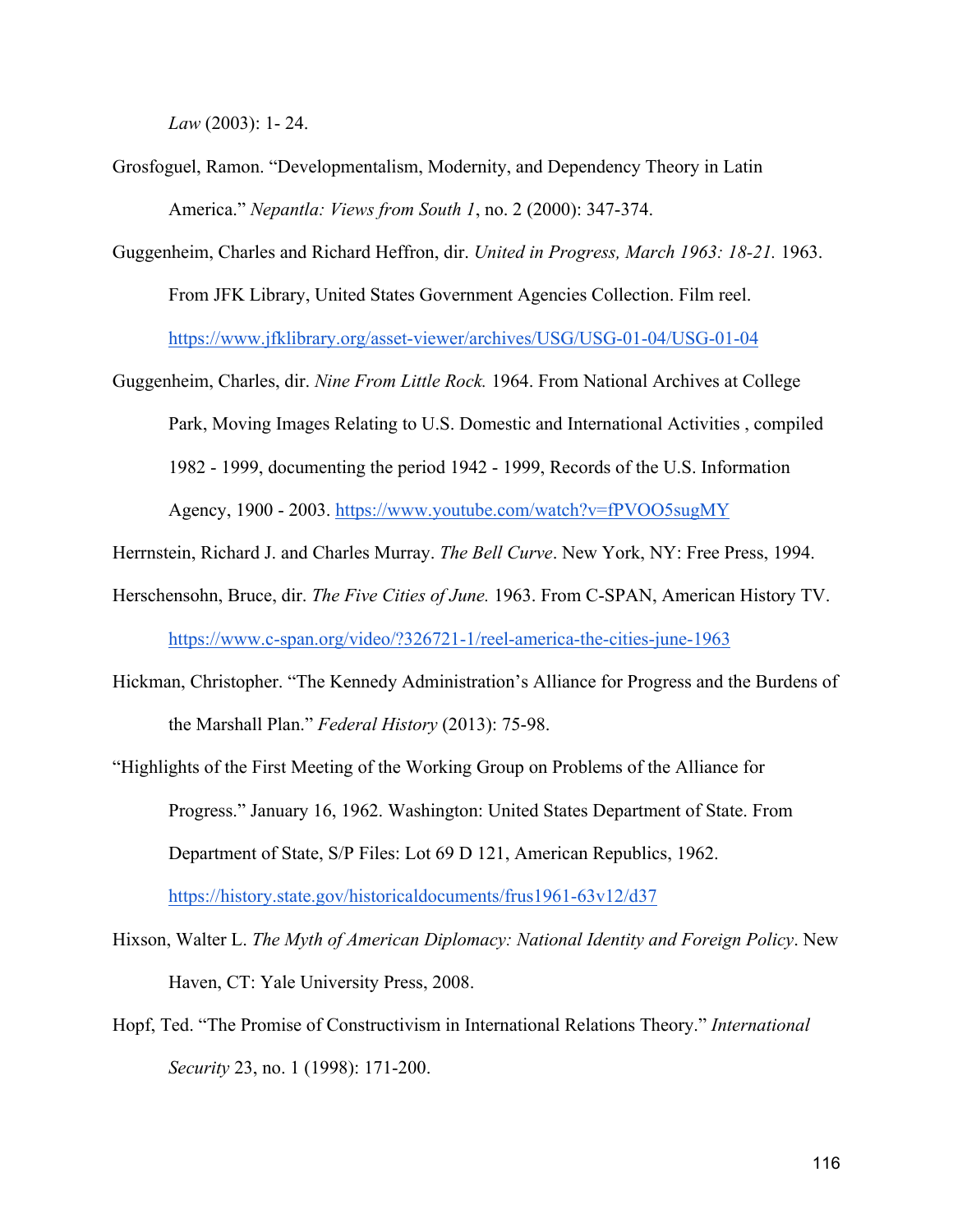Hughey, Matthew W. *The White Savior Film.* Philadelphia, PA: Temple University Press, 2014. Huntington, Samuel P. "The Clash of Civilizations?" *Foreign Affairs* 72, no. 3 (1993): 22-49.

- Hunt, Michael H. *Ideology and U.S. Foreign Policy.* New Haven, CT: Yale University Press, 1987.
- Hunt, Michael H. *The American Ascendancy: How the United States Gained and Wielded Global Dominance.* Chapel Hill, NC: The University of North Carolina Press, 2007.

Ioffe, Julia. "The History of Russian Involvement in America's Race Wars." *The Atlantic.*  October 21, 2017. https://www.theatlantic.com/international/archive/2017/10/russiafacebook-race/542796/

- Jaret, Charles. "Troubled by Newcomers: Anti-Immigrant Attitudes and Action during Two Eras of Mass Immigration to the United States." *Journal of American Ethnic History* 18, no. 3 (1999): 9-39.
- Kennedy, John F. "Address at a White House Reception for Members of Congress and the Diplomatic Corps of Latin American Republics." March 13, 1961. Washington. Audio tape, 20:58. https://www.jfklibrary.org/asset-viewer/archives/JFKWHA/1961/JFKWHA-017-004/JFKWHA-017-004
- Keyes, Elizabeth, "Race and Immigration, Then and Now: How to Shift to Worthiness Undermines the 1965 Immigration Law's Civil Rights Goals," *Howard Law Journal* 57, no. 3 ( 2014): 899-930
- Larsen, Knud S., David H. Groberg, Gyorgy Csepeli, Krum Krumov, Ludmilla Andrejeva, Nadia Kashlekeva, Zlatka Russinova, and Reidar Ommundsen. "Ideology and Identity: A National Outlook." *Journal of Peace Research* 32, no. 2 (1995): 165-179.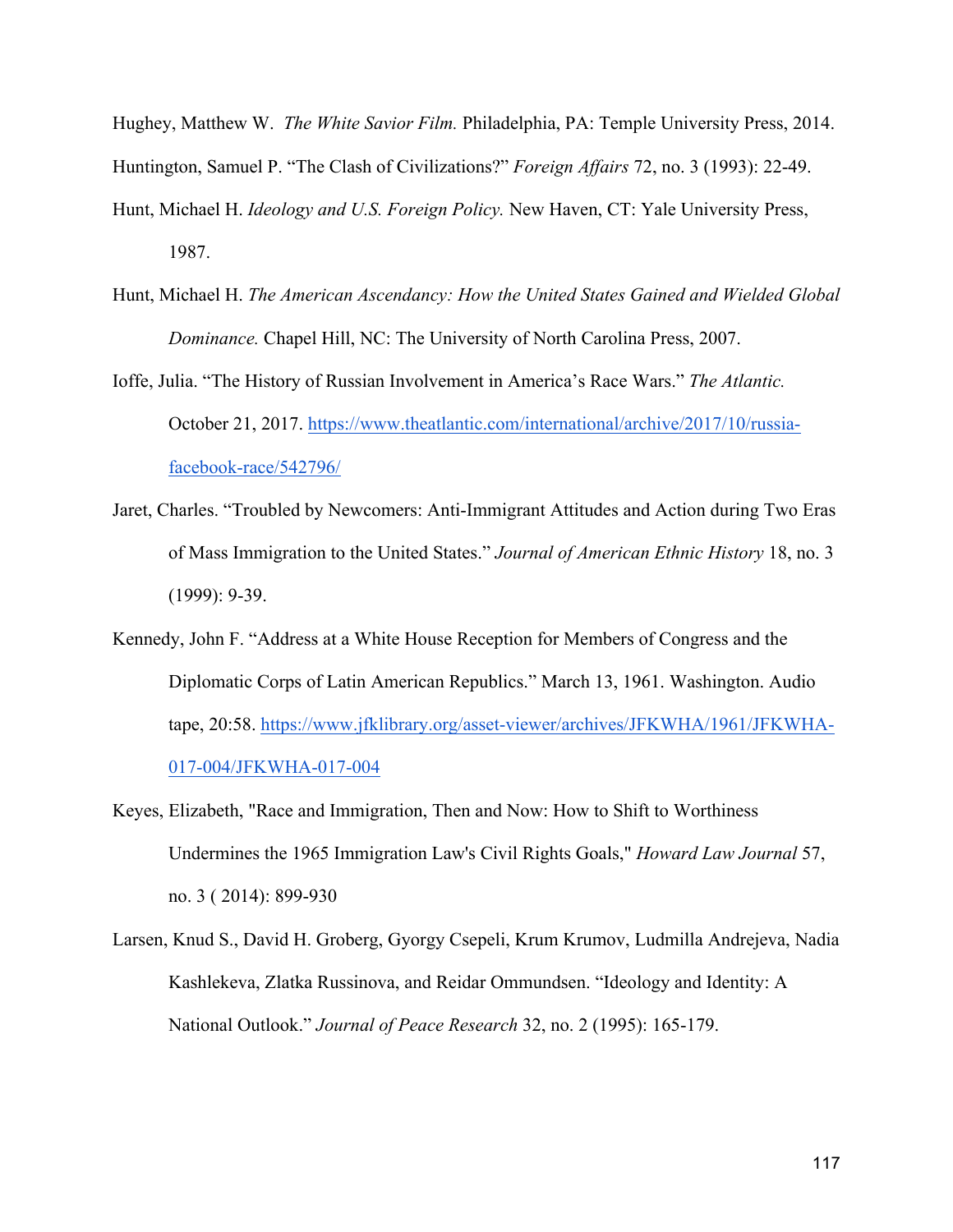Latham, Michael E. "Ideology, Social Science, and Destiny: Modernization and the Kennedy-Era

Alliance for Progress." *Diplomatic History* 22, no. 2 (1998): 199-229.

- LeMelle, Tilden J. "Race, International Relations, U.S. Foreign Policy, and the African Liberation Struggle." *Journal of Black Studies* 3, no. 1 (1972): 95-109.
- Litonjua, M.D. "THE MAKING OF THE THIRD WORLD: IS THE TERM STILL MEANINGFUL AND USEFUL?" *Journal of Third World Studies* 31, no. 1 (2014): 101– 27.
- Loomis, Henry. "IBS/RL 'Alliance for Progress' Program." April 11, 1961. From JFK Library, United States Information Agency Records, Textual Records 1961-1965, Memoranda, 1961-1964 (1 of 3 folders).
- Marx, Anthony W. "Race-Making and the Nation-State." *World Politics* 48, no. 2 (1996): 180-208.
- McEvoy-Levy, Siobhán. *American Exceptionalism and US Foreign Policy: Public Diplomacy at the End of the Cold War.* New York, NY: PALGRAVE, 2001.
- Menchaca, Martha. "Chicano Indianism: A Historical Account of Racial Repression in the United States." *American Ethnologist* 20, no. 3 (1993): 583-603.
- Molina, Natalia. "The power of racial scripts: What the history of Mexican immigration to the United States teaches us about relational notions of race." *Latino Studies* 8, no. 2 (2010): 156-175.
- Moscoso, Teodoro. "The Alliance for Progress One Year Later." July 19, 1962. Chicago, IL: Department of State. From JFK Library, James S. Bradshaw Personal Papers. Subject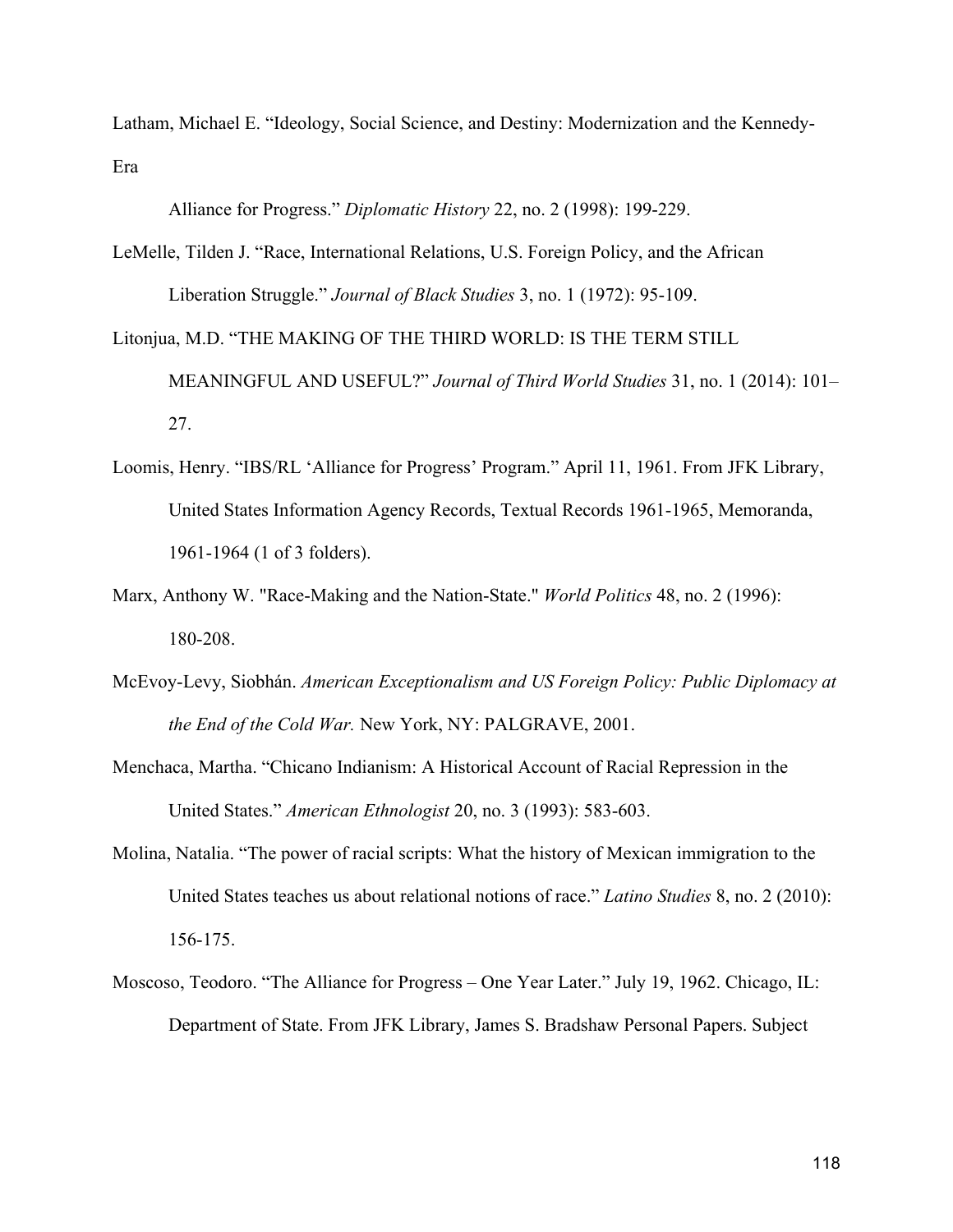Files, 1959-1972. Alliance for Progress: Speeches by Teodoro Moscoso, U.S. Coordinator, Alliance for Progress.

- Moscoso, Teodoro. "The Latin American View of the Alliance for Progress" September 29, 1962. Milwaukee, WI: Department of State. From JFK Library, James S. Bradshaw Personal Papers. Subject Files, 1959-1972. Alliance for Progress: Speeches by Teodoro Moscoso, U.S. Coordinator, Alliance for Progress.
- Movietone Productions and United States Information Service, producers. *Forging the Alliance - President Kennedy visits Venezuela and Colombia, December 1961: 15-18.* 1961. From JFK Library, United States Government Agencies Collection. Film reels. https://www.jfklibrary.org/asset-viewer/archives/USG/USG-01-A/USG-01-A

Myrdal, Gunnar. *An American Dilemma: The Negro Problem and Modern Democracy, Volume 1.* 

New York, NY: Harper & Row, Publishers, 1962.

- Nye, Joseph S. "Public Diplomacy and Soft Power." *The Annals of the American Academy of Political and Social Science* 616 (2008): 94-109.
- Nymalm, Nicola and Johannes Plagemann. "Comparative Exceptionalism: Universality and Particularity in Foreign Policy Discourses." *International Studies Review* 21 (2019): 12- 37.
- Office of the Federal Register. "United States Information Agency." In *The United States Government Manual*. Washington DC: Government Printing Office, 1995. https://www.govinfo.gov/content/pkg/GOVMAN-1995-07-01/pdf/GOVMAN-1995-07- 01-Pg716.pdf

Omi, Michael and Howard Winant. "Blinded by Sight: The Racial Body and the Origins of the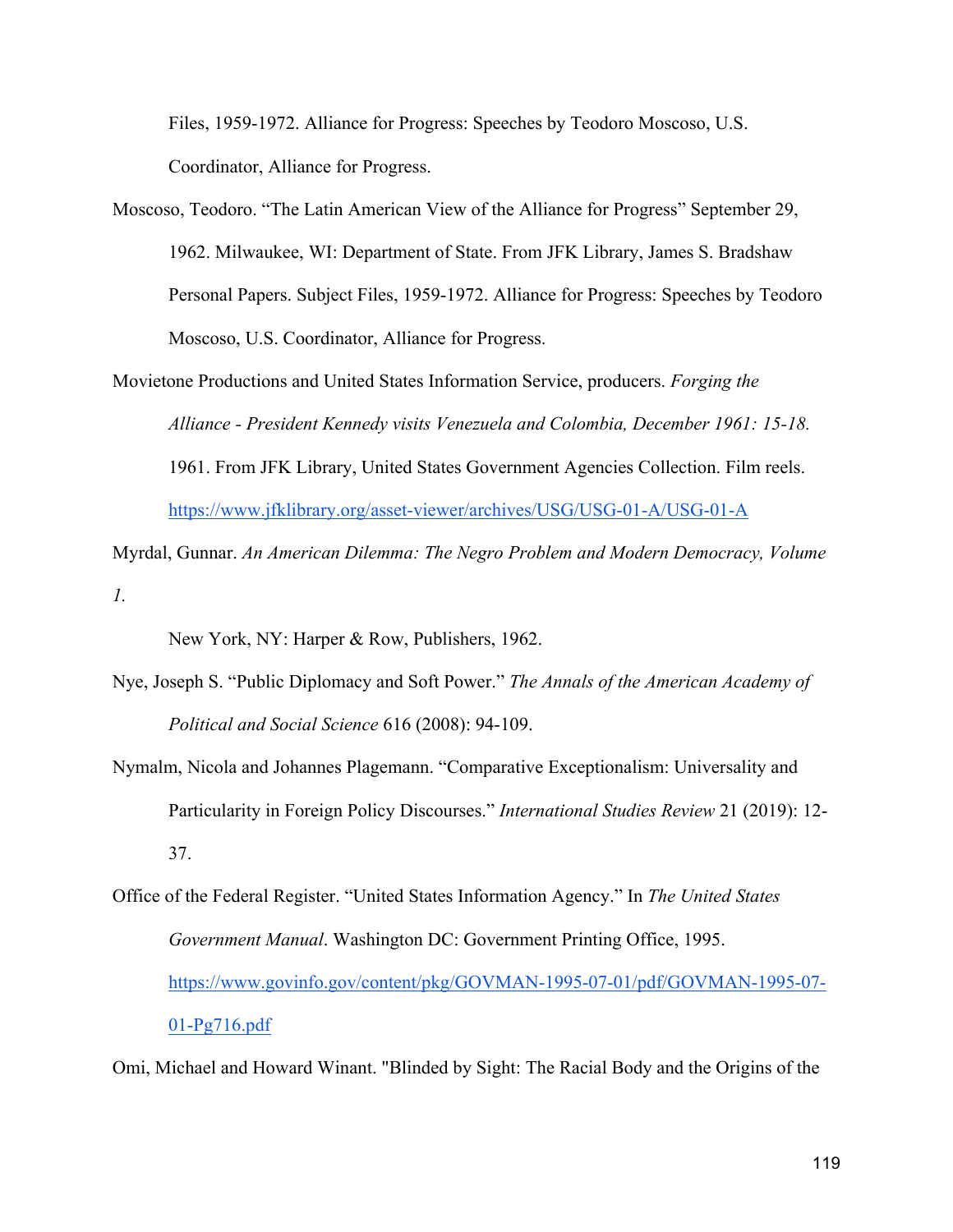Social Construction of Race." *Law and Social Inquiry* 41, no. 4 (2016): 1062-1068.

Omi, Michael and Howard Winant. *Racial Formation in the United States: From the 1960s to the* 

*1990s.* New York, NY: Routledge, 1994.

- Pike, Fredrick B. *The United States and Latin America: Myths and Stereotypes of Civilization and Nature.* Austin, TX: University of Texas Press, 1992.
- Pillar, Paul R. "American Good Fortune and Misperception about the Outside World." *Political Science Quarterly* 131, no. 4 (2016-17): 685-715.
- Richter, James. "Russian Foreign Policy and the Politics of National Identity." In *The Sources of Russian Foreign Policy After the Cold War,* edited by Celeste A. Wallander. Boulder, CO: Westview Press, 1996: 69-88.
- Rostow W. W. "Economic Development: Some Lessons of a Common Experience," August 1963. Mexico City, MX. Moscoso Papers, "Speech Materials, 6/63–9/63."
- Rostow, W. W. "W. W. Rostow memorandum to John F. Kennedy." March 2, 1961. President's Office Files (POF), box A, "Rostow, 3/61– 5/61," Boston, Massachusetts (JFKL).
- Ryan, Hewson A. "IAL Guidelines for Agency Programming to Latin America." June 2, 1964. From JFK Library, United States Information Agency Records, Textual Records, 1961- 1965. Memoranda, 1961-1964 (3 of 3 folders).

Schlesinger, Arthur Jr. "Memorandum from the President's Special Assistant (Schlesinger) to President Kennedy." March 10, 1961. Washington: United States Department of State. From JFK Library, Schlesinger Papers, White House Files, Latin America Report. https://history.state.gov/historicaldocuments/frus1961-63v12/d7

Schlesinger, Arthur Jr. "Memorandum from the President's Special Assistant (Schlesinger) to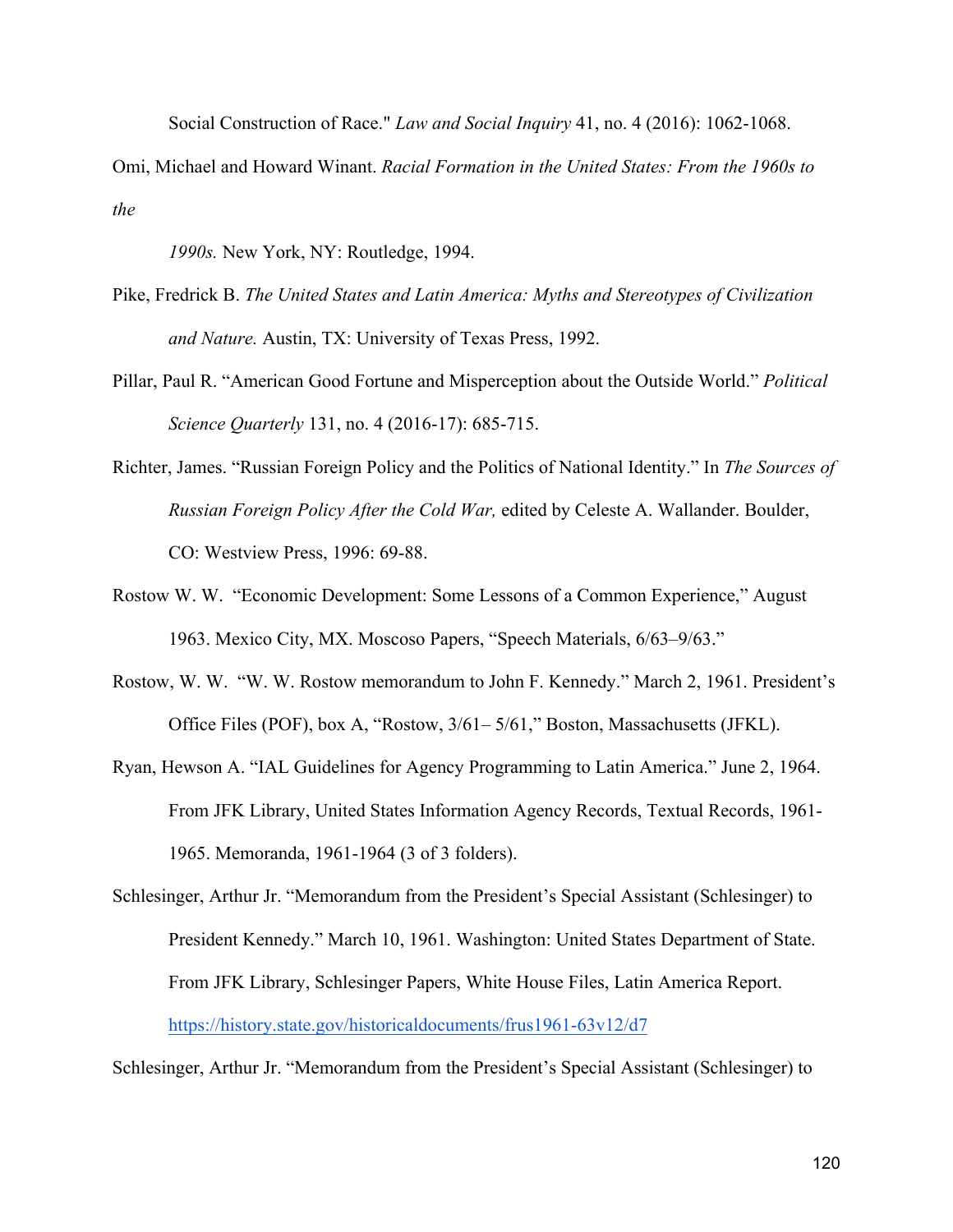President Kennedy." October 8, 1963. Washington: United States Department of State. From JFK Library, National Security Files, Regional Security Series, Latin America, July-November 1963. https://history.state.gov/historicaldocuments/frus1961-63v12/d65

- Schoultz, Lars. *Beneath the United States: A History of US Policy Toward Latin America* Cambridge, MA: Harvard University Press, 1998.
- Seltzer, Leo, dir. *Progress through Freedom: The President's Trip to Mexico, 1962: 29 June-1 July.* 1962. From JFK Library, United States Government Agencies Collection. Film reel. https://www.jfklibrary.org/asset-viewer/archives/USG/USG-01-J/USG-01-J
- Sorensen, Thomas C. "Foreign Policy 'Backgrounder.'" From JFK Library, United States Information Agency Records, Textual Records 1961-1965, Memoranda, 1961-1964 (1 of 3 folders).
- The Task Force on Immediate Latin American Problems. "Report from the Task Force on Immediate Latin American Problems to President-elect Kennedy." January 4, 1961. Washington: United States Department of State. From JFK Library, Pre-Presidential Papers, Transition Series, Task Force Reports 1960, Latin America.

https://history.state.gov/historicaldocuments/frus1961-63v12/d2

- *The Hollywood Roundtable.* 1963. From National Archives at College Park, Moving Images Relating to U.S. Domestic and International Activities , compiled 1982 - 1999, documenting the period 1942 - 1999, Records of the U.S. Information Agency, 1900 - 2003. https://www.youtube.com/watch?v=1u27coFlGXg
- Thomas, Lynn M. "Modernity's Failings, Political Claims, and Intermediate Concepts." *The American Historical Review* 116, no. 3 (2011): 727-740.

Turner, Frederick Jackson. 1893."The Significance of the Frontier in American History."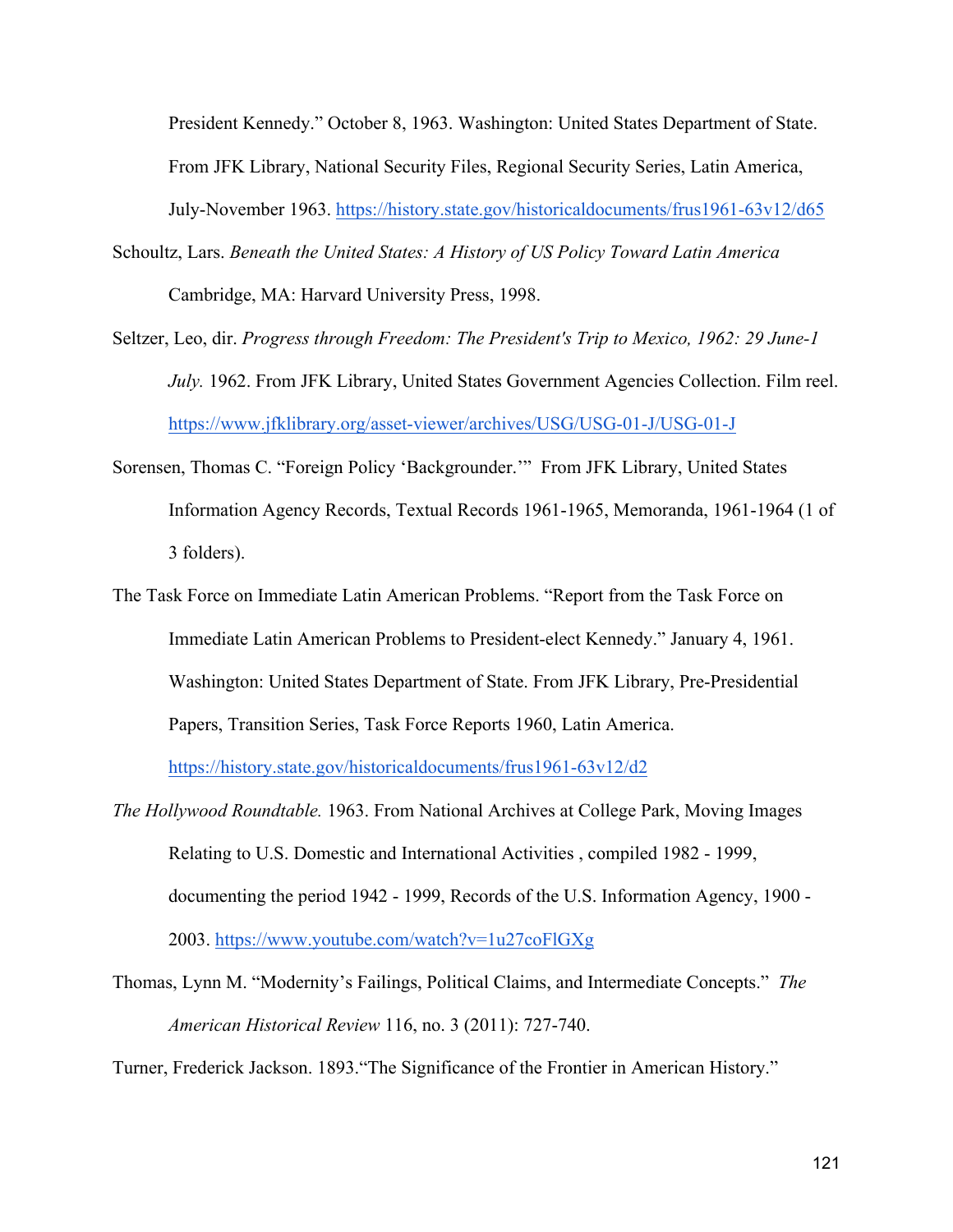National Humanities Center.

http://nationalhumanitiescenter.org/pds/gilded/empire/text1/turner.pdf

U.S. Commission on Immigration. "Immigrants in industries: Part 25: Japanese and other immigrant races in the Pacific Coast and Rocky Mountain States: Agriculture." Washington, D.C.: Government Printing Office, 1911.

United States Department of State Historical Office. *Historical Study: U.S. policy toward Latin America, recognition and non-recognition of governments, and interruptions in diplomatic relations, 1933-1974.* Department of State, Bureau of Public Affairs, Historical Office, 1975.

- U.S. Information Agency. "Memorandum for Mr. Richard N. Goodwin." March 6, 1961. From JFK Library, United States Information Agency Records, Textual Records 1961-1965, Memoranda, 1961-1964 (1 of 3 folders).
- U.S. Information Agency Office of Public Information. "Some Changes in USIA since March 1961." October 28, 1963. From JFK Library, United States Information Agency Records, Textual Records, 1961-1965. Memoranda, 1961-1964 (3 of 3 folders).
- Welch, Richard E. "Reviewed Work: *Ideology and U.S. Foreign Policy* by Michael H. Hunt." *Pacific Historical Review* 58, no.1 (1989): 130-132.

Westad, Odd Arne. *The Global Cold War.* Cambridge, UK: Cambridge University Press, 2007.

- Wilcox, Lilly W. "Reforming the Unreformable: The Peace Corps, Neocolonialism, and the White Savior Complex." *Undergraduate Journal of Global Citizenship* 4, no. 1 (2021): 1-13.
- Wolf-Phillips, Leslie. "Why 'Third World'?: Origin, Definition and Usage." *Third World Quarterly* 9, no. 4 (1987): 1311–27.